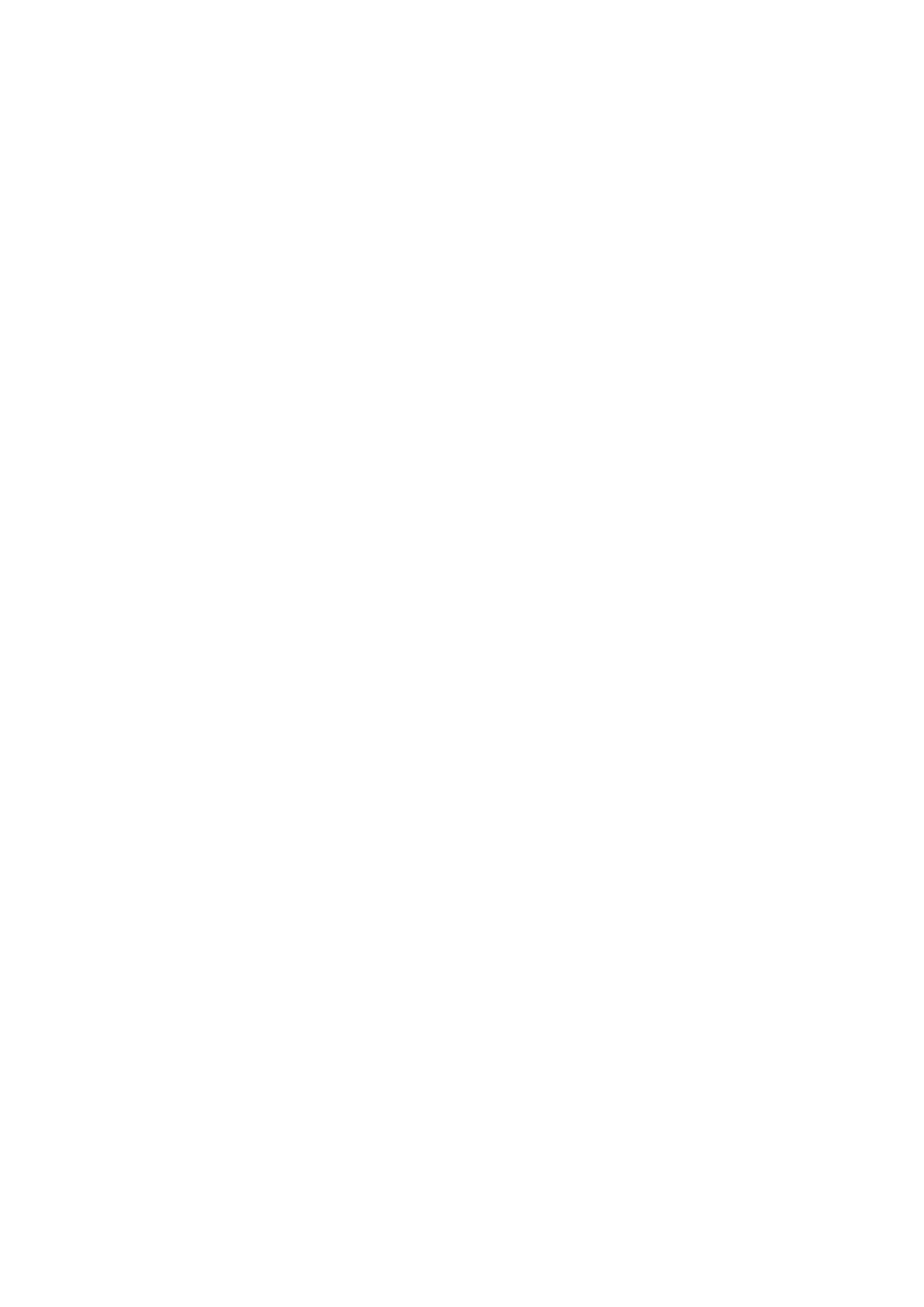# Contents

| • Consolidated Statement of Changes in Shareholders' Equity 25 |  |
|----------------------------------------------------------------|--|
|                                                                |  |
|                                                                |  |
|                                                                |  |
|                                                                |  |
|                                                                |  |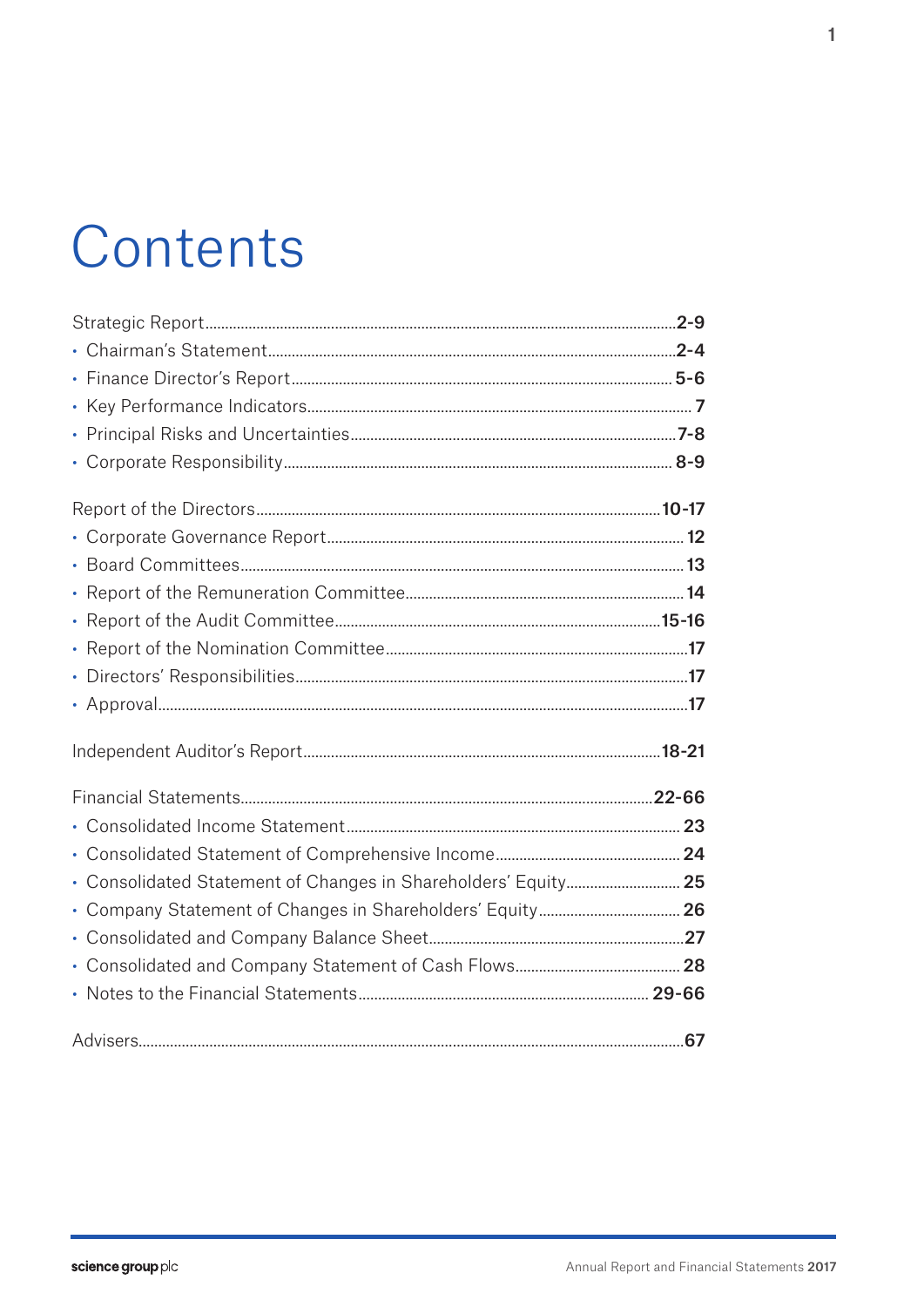# Strategic Report

# Chairman's Statement

Science Group plc (the 'Company') together with its subsidiaries ('Science Group' or the 'Group') is an international consultancy providing applied science, product development, technology advisory and regulatory services to a client base in medical, food & beverage and commercial markets. Through organic investment and acquisitions, funded primarily from operating cash flow, the Group continues to develop an integrated offering of science-based services.

In 2017, Science Group again delivered strong operating margins, balancing the inherent volatility associated with a project-based consultancy through the broader service portfolio established via the acquisitions. In addition, the Group maintains a robust balance sheet with cash resources and long term, low-cost debt supported by significant freehold property assets, providing both resilience to economic volatility and opportunity for investment when appropriate.

## Financial Summary

For the year ended 31 December 2017, Group revenue, including four months' contribution from the September acquisition, was £40.8 million (2016: £36.9 million) of which Core Business services revenue was £38.4 million (2016: £34.2 million). North America continues to be a major market for the Group accounting for 43% of Core Business revenue in 2017 (2016: 44%) and Europe (excluding the UK) accounted for 36% (2016: 27%). In 2017, the Group revenue benefitted by £0.7 million relative to foreign exchange rates during the prior year.

Adjusted operating profit for the year ended 31 December 2017 was £6.9 million (2016: £6.2 million). While the Group profit benefitted by approx. £0.6 million due to changes in foreign exchange rates relative to 2016, the Board took the opportunity to invest a proportion of this benefit in the organic development and infrastructure of the business. Statutory profit before tax was £3.9 million (2016: £3.0 million) resulting in basic earnings per share ('EPS') of 7.7 pence (2016: 6.8 pence). An alternative performance measure of adjusted basic EPS which applies consistent tax rates was 12.8 pence (2016: 11.4 pence). (Adjusted operating profit and other Alternative Performance Measures used in this report are defined in the Finance Director's Report and within the notes to the financial statements)

Following the significant acquisition in September 2017 of Technology Sciences Group ('TSG'), with the cash consideration of £13.2 million (net cash outflow of £10.4 million) being funded from existing cash resources, the Group's cash balance at 31 December 2017 was £19.9 million (2016: £26.0 million) with net funds of £6.0 million (2016: £11.3 million) including bank debt of £13.9 million (2016: £14.7 million). (These figures exclude cash held separately on behalf of clients to pay regulatory registration fees.) The Group's bank debt is tied to interest rate swaps to produce a net fixed rate (effectively 3.5%) to 2026 and is secured on the Group's freehold property assets which have a combined balance sheet carrying value of £21.7 million (2016: £21.9 million).

The Board is proposing to increase the dividend by 5% to 4.4 pence per share (2016: 4.2 pence per share), at a total cost of £1.7 million (2016: £1.7 million). Subject to shareholder approval at the Annual General Meeting ('AGM'), the dividend will be payable on 11 May 2018 to shareholders on the register at the close of business on 20 April 2018. The Board will also seek approval from shareholders at the AGM for authority to acquire up to 10% of the issued share capital of the Company so that, if deemed appropriate and in the best interests of shareholders, the Company may make share purchases in the coming year. Due to the shareholding of the Chairman (34.1% at 26 February 2018), this authority will, as in previous years, be conditional on Takeover Panel approval of a waiver of Rule 9 of the UK Code on Takeovers and Mergers and on the passing of a general authority Panel waiver by shareholders.

### Business Overview

The strategy and structure of the Group is evolving around three main axes of Service Offering, Market Sector and Geography. Science Group has four primary Service Offerings: Applied Science; Product Development; Technology Advisory; and Regulatory Services. Organic growth opportunities arise from marketing these services into Vertical Market Sectors (Medical, Food & Beverage and Commercial) and Geographies (North America, Continental Europe, UK and Rest of World).

During the past year, the Board has been increasing the integration of the Group's service offerings to maximise the synergies and scale benefits from the acquisition strategy. The science teams in the Sagentia and Leatherhead businesses have now been integrated into a single Applied Science function and all the Group's Technology Advisory businesses, including OTM, have been merged into a single organisation structured into vertical market sectors which align with other parts of the Group. More recently, potential synergies between the European arm of TSG and the Leatherhead Regulatory team are being evaluated, in order to realise the benefits from the scale and international coverage of these resource teams.

In the year to 31 December 2017, the Product Development services, branded Sagentia, delivered a very strong performance in the Medical sector. This momentum has continued into the start of 2018 and reflects the success of the investments made over the past two years. However, the performance in the Commercial sector was disappointing, resulting in a review of this market strategy and the appointment through internal promotion of a new Managing Director to lead the business.

Leatherhead Food Research ('Leatherhead') has now become the Group's primary Food & Beverage market brand across all geographies. As reported at the Interim Results and as expected, revenue from the original Leatherhead activities declined relative to prior year due to the business transition. While this reduction has been slightly greater than originally anticipated in some areas, the market-leading Regulatory Services has performed well; the benefits of the integration and repositioning of the Group's Applied Science offering are starting to be realised; and the marketing of Advisory services through the Leatherhead channel is gaining momentum.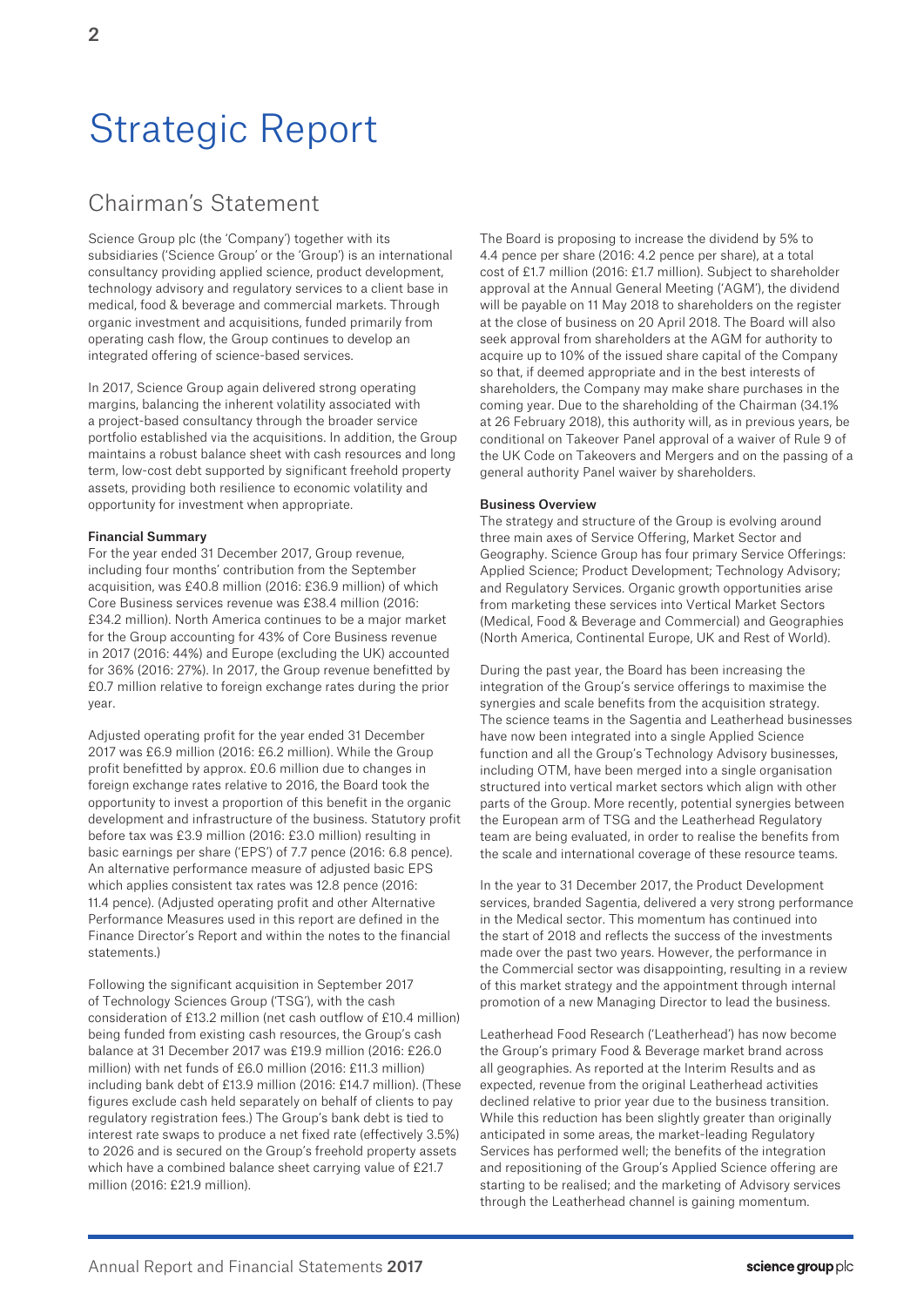# Chairman's Statement (continued)

The integration of TSG, acquired in September, made good progress due to an intensive programme. In the North American operations, essential improvements in processes and operating/financial controls were implemented and the IT systems, along with employee payroll and benefits, were successfully separated from the vendor by year end in line with the integration plan. In Europe, the cost base has been realigned ahead of the REACH registration deadline in May 2018 and a restructuring of the organisation has been undertaken to establish a more integrated European operational model to realise the benefits from the Group's scale and international presence. While acquisition integration is inevitably disruptive in the short-term, the Board remains confident about the potential of TSG both in terms of the markets TSG serves and also the incremental added-value to the Group's wider client base. Revenue from TSG in the period from acquisition to 31 December was £4.9 million and acquisition integration costs were £0.8 million in line with the Board's expectations. As announced at the time of the acquisition, the consideration for TSG includes a contingent deferred component of £0.5 million payable in December 2019, explained further in the Notes to the Financial Statements.

The TSG acquisition significantly expanded the Group's geographical footprint, particularly in the strategically important North American market which is now serviced by offices in 4 US states and around 50 employees. Most Science Group businesses have a high dependence on the USA and continue to invest in developing this market. As a result, the Board has now appointed a President of Science Group North America, to strengthen the leadership and coordination of the Group's businesses. The Group's footprint in Europe was also significantly expanded by TSG and the organisation is evolving to adopt a more integrated operating model. A new Managing Director is being appointed and a new senior role of European Regulatory Operations Director has been created and filled through internal promotion, in order to drive the European regulatory strategy.

As the Group enters 2018, the momentum from 2017 has continued and most business areas are actively recruiting. However there are two particular risk factors that the Board are monitoring. Firstly, the strengthening of Sterling, particularly against the US Dollar, means that if foreign exchange rates remain at the current levels, the Group would probably report a comparative negative effect on Group revenue and profit in the current year relative to 2017. The second factor is wage inflation which is noticeably increasing. This inflation is particularly, but not exclusively, apparent in scientific and technical areas. As a result, the Board is taking appropriate actions to mitigate this effect in terms of productivity, process efficiency, fee rates and margin leakage. In summary, having recognised the changes in these external factors during the latter part of 2017, the Board has been pro-active in addressing these risks and will continue to monitor.

### Share Option Plan & Long Term Incentive Programme

Over the past eight years, Science Group plc has been transformed from a small, loss-making Cambridge consultancy into a very profitable international Group with approx. 400 employees and offices in the UK (4 locations), USA (4 States), Germany, Spain, Slovenia, Slovakia and Poland along with presence in Canada, France and Ireland. The Group's sciencebased services strategy targets vertical market sectors with a flexible structure and collaborative culture to maximise resource utilisation and operational efficiency.

As a result of the successful execution of the strategy, Science Group has:

- Increased revenue (on a run rate basis) by approx. 150%;
- Turned a loss-making business into a profitable Group with adjusted operating margins in excess of 15%;
- Increased NAV per share by approx. 70%; and
- Increased the share price by over 700%.

With the exception of an equity fund-raising in 2010 to stabilise the original Sagentia business, and minor share issues related to the partial consideration/retention of founder managers of acquired companies, this success has been primarily funded from operating cash flow. Due to the share buy-back programmes, the number of shares in issue (excluding treasury shares) at 31 December 2017 is in fact approx. 5% less than that at the end of 2010.

The Group strategy requires the organisation to be stable, with key management and staff focused on the delivery of the strategy and associated operating plans. Development and retention of ambitious, intelligent, committed managers is essential and provides the primary source of talent to lead the Group's businesses and for succession planning. Similarly, as a consultancy, the employees of Science Group are the primary operational asset and comprise an outstanding team of international, highly qualified scientists, engineers, consultants and regulatory experts. These skills are in high demand. While remuneration structures currently include profit share, management bonus and share option schemes, the executive and senior business, technical and operational management are regularly targeted by other organisations.

The Board has therefore reflected on how to retain, incentivise and reward the long term contribution of senior management and key staff of the Group. Following a review of possible schemes, the Board has concluded that the simplest and most appropriate model can be derived from amendments to the existing Performance Share Plan ('PSP'). This process has also resulted in a review of some other aspects of the PSP and the following proposals regarding the PSP will therefore be recommended to shareholders at the Annual General Meeting.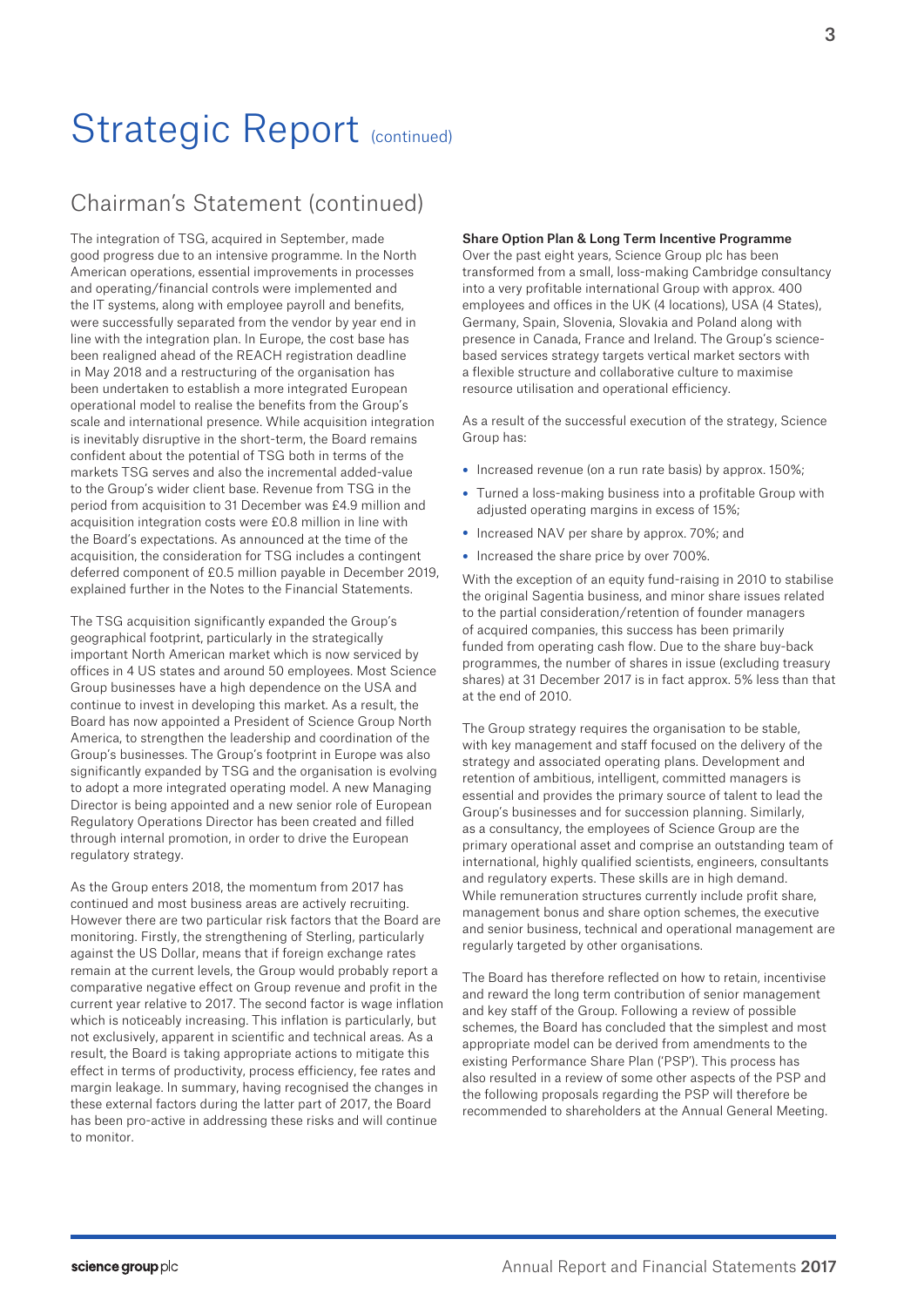# Chairman's Statement (continued)

In summary:

- 1. As set out at the time of the acquisition of TSG, the Board will seek approval for the exceptional grant of up to 400,000 PSP options related to the acquisition to be incremental to the Plan Limit defined in the 2013 Performance Share Plan.
- 2. With the expansion of the Group, whilst actually decreasing the number of shares in issue, the current annual limit on grants under the PSP of 1% of issued share capital ('ISC') may not be sufficient to provide an adequate incentive/ retention tool for the enlarged employee base. The Board will therefore propose to increase this limit to the lesser of 1.5% of ISC or 600,000 options.
- 3. At present, the PSP Scheme Rules provide for a 3 month exercise period after termination of employment. It is proposed that all future grants would expire at termination of employment, removing this grace period except in the exceptional circumstance when the employee has been unable to exercise the share options between resignation and termination due to the company being in a close period throughout that time. In such circumstances, the Remuneration Committee would have discretion but not obligation to defer the lapse date of the options for up to 1 month following the end of the relevant close period but such extension not exceeding 3 months from the employee termination date.
- 4. An Addendum to the PSP is to be proposed to better align the PSP scheme for USA employees and avoid a potential unintended personal tax liability for the individual prior to exercise of the option ('USA Addendum').
- 5. An Addendum to introduce a Long Term Enhanced Executive Incentive ('EEI Addendum') to enable the Remuneration Committee to grant more substantial share options, every 3 years, to a small number of key senior managers at Executive Team, Managing Director, or equivalent technical/operating level, but excluding any employee holding 1.5% or more of ISC in shares or share options. These individual awards of between 50,000 and 250,000 options would vest after 5 years with performance targets based on share price appreciation. For the proposed 2018 EEI grant, 50% or 100% of the award would vest based on achieving share price targets of £3.30 or £4.40 respectively, with pro-rata vesting between these two figures. The maximum aggregate award amount at a single grant issue under the EEI Addendum would be 1.2 million options. It is proposed that each future grant under the EEI Addendum will also require specific shareholder approval.

# Employee Diversity

In 2017, the Science Group employee base continued to evolve and the majority of employees in the Group are now women, including around 40% of senior grades. In any organisation, this would be noteworthy, but in a science-based consultancy this is more significant, although there are differences in the gender profiles between business areas. For comparison, in 2010 it is estimated that women accounted for approx. 10% of the employee base and a lower proportion of senior managers. In addition, during the same period, the ethnic and cultural diversity of Science Group has been transformed into a multi-national organisation supporting our clients in over 30 languages.

There is no evidence to correlate this change in employee profile with the financial success of the Group during the period. But there has been a definite change in the culture of the Group through this transformation, as employee policies and practices have been progressively realigned to reflect the diversity of the organisation. Science Group is today a more dynamic and culturally rich environment where progress is based on merit, contribution and achievement, regardless of background, and that provides a foundation for the future benefit of all stakeholders in the Company.

### Summary

In aggregate, the financial performance of the Group in 2017 was in line with the Board's expectations, balancing investment in the future with continued strong operating margins and cash flow. The Group's strategy of broadening the market and service offerings through acquisition has produced a differentiated, but increasingly integrated, science-based services offering with an enhanced resilience to individual market volatilities.

At the same time, the Board recognise a number of external factors which create a changing dynamic in the market environment. However, by recognising these effects early and taking appropriate action to mitigate the impact, the Board remains confident on the future prospects of the Group.

Finally, it should be noted that the acquisition of TSG, like prior acquisitions, was funded from the Group's existing cash resources. Even after this significant capital deployment, Science Group plc retains a strong capital structure along with a freehold property asset base which enables access to fixed rate, long term, low-cost debt. This foundation enables the Group to continue to evaluate both organic and acquisitive investment opportunities.

Martyn Ratcliffe Chairman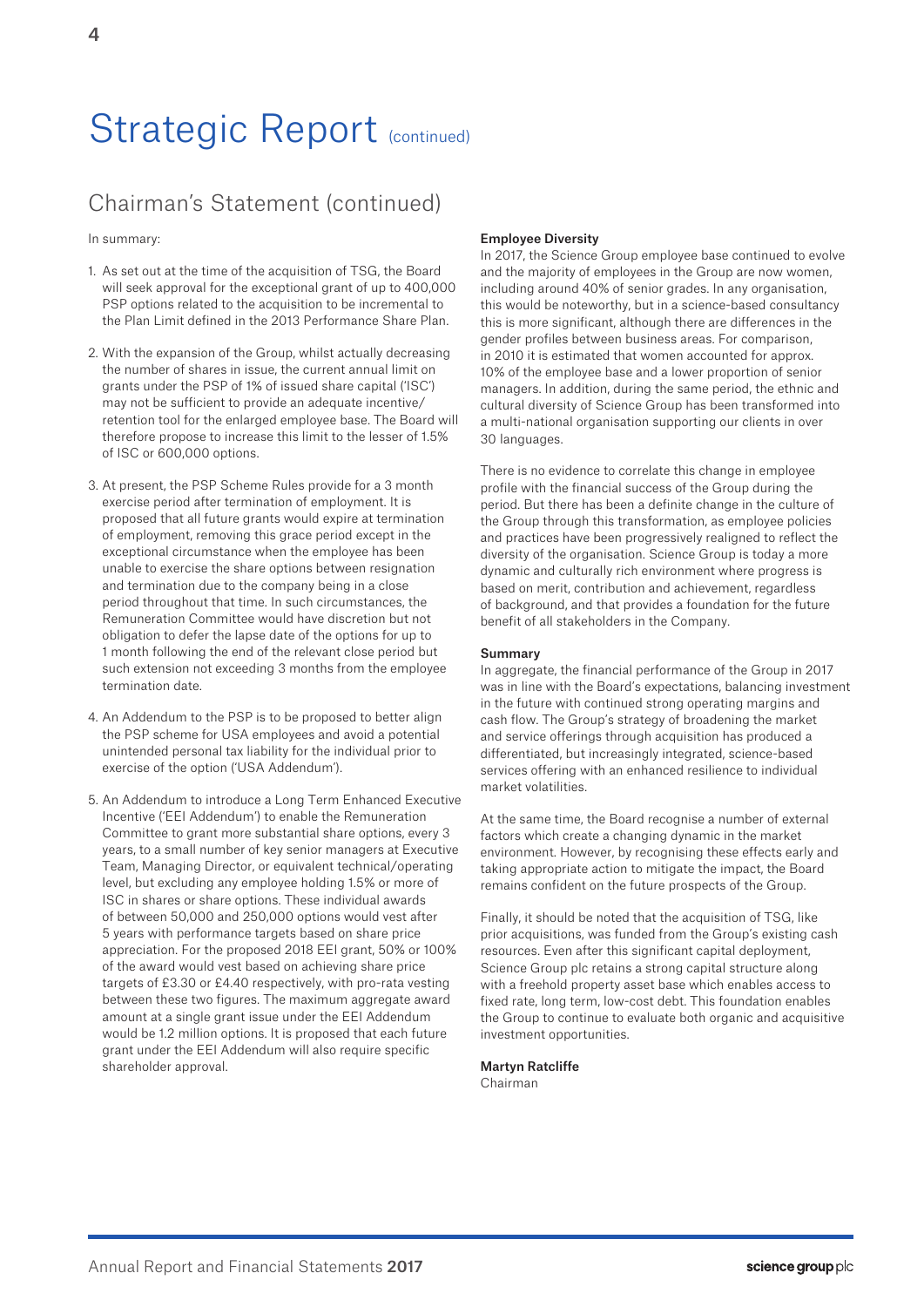# Finance Director's Report

In the year ended 31 December 2017, the Group generated revenue of £40.8 million (2016: £36.9 million). Revenue from Core Business activities, that is revenue derived from delivering projects and consultancy services and materials recharged on these projects, increased to £39.7 million (2016: £35.8 million). TSG contributed £4.9 million revenue for the 4 month period ended 31 December 2017. Non-Core revenue, comprising property and associated services income derived from space let in the Harston Mill facility, was £1.1 million (2016: £1.1 million).

Adjusted operating profit increased to £6.9 million (2016: £6.2 million), benefitting from a favourable foreign exchange environment and adjusted operating profit margin remained strong at 16.9% (2016: 16.8%). The Board are anticipating the foreign exchange environment to be less favourable in 2018 and, if the current (February 2018) exchange rates are sustained, the effect would most likely be an adverse variance relative to 2017. (Adjusted operating profit is an alternative profit measure that is calculated as operating profit excluding impairment of goodwill and investments, amortisation of acquisition related intangible assets, acquisition integration costs, share based payment charges and other specified items that meet the criteria to be adjusted. Refer to Note 1 for further information on this and other alternative performance measures).

Statutory operating profit of £4.4 million (2016: £3.4 million) included one-off costs related to the TSG acquisition of £0.8 million (2016: £0.3 million related to the 2015 acquisitions). Statutory profit before tax was £3.9 million (2016: £3.0 million) and statutory profit after tax was £3.0 million (2016: £2.7 million).

A significant proportion of the Group's revenue is denominated in US Dollars and Euros and changes in exchange rates can have a significant influence on the Group's financial performance. In 2017, £14.0 million of the Group Core Business revenue was denominated in US Dollars (2016: £12.4 million) and £4.1 million of the Group Core Business revenue was denominated in Euros (2016: £3.9 million). The exchange rates during the year resulted in a revenue and operating profit benefit, when compared to the rates in effect during 2016, of £0.7 million and £0.6 million respectively. The Board determined to use some of this benefit to accelerate some investment programmes. The Group continues to monitor the volatility of the exchange rate and to date has decided not to utilise foreign exchange hedging instruments.

The tax charge in the Consolidated Income Statement of £0.9 million (2016: £0.2 million) results in an effective tax rate of 22.2% (2016: 7.4%). The various significant adjustments affecting the prior years' tax charges have largely ceased with the historic tax losses being fully utilised where possible and the Research and Development tax claim in 2017 of £0.3 million being recognised in the year to which it relates (2016 included an R&D credit of £0.7 million relating to the 2015 and 2016 financial years). While the Group effective tax rate was anticipated to be below the UK nominal corporation tax rate

due to the benefit of R&D tax credits, in 2017, a one-off tax cost of £120,000 has been recognised in relation to the Tax Cuts and Jobs Act in the US due to the European arm of TSG being partially owned by the TSG US company.

At 31 December 2017, Science Group had £11.4 million (2016: £11.8 million) of tax losses carried forward of which £0.6 million (2016: £1.4 million) relate to trading losses which are anticipated to be used to offset future trading profits. The remaining tax losses of £10.8 million (2016: £10.4 million) have not been recognised as a deferred tax asset due to the low probability that these losses will be able to be utilised.

Statutory basic earnings per share ('EPS') was 7.7 pence (2016: 6.8 pence). In order to provide a measure that demonstrates the underlying value generated by the Group at a per share level, an adjusted earnings per share measure has been presented. Adjusted basic earnings per share, which excludes adjusting items and includes a corporation tax charge on adjusted profit before tax at the Group's blended corporation tax rate, increased to 12.8 pence (2016: 11.4 pence).

Cash generated from operations excluding Client Registration Funds ('CRF') was £7.8 million (2016: £11.6 million). Reported cash generated from operations in accordance with IFRS was £8.6 million (2016: £11.6 million). The difference in these two metrics relates to the fact that TSG, particularly in the USA, processes regulatory registration payments on behalf of clients. These CRF monies are, as far as is practicable, now held separately from the Group cash balances. The alternative performance measures, adjusting for CRF, more accurately reflect the Group's cash position and cash flow.

The Group's term loan with Lloyds Bank plc ('Lloyds') was renewed in 2016 as a 10 year fixed term loan of £15 million, secured on the freehold properties at Harston and Epsom. Phased interest rate swaps hedge the loan resulting in a 10 year fixed effective interest rate of 3.5%, comprising a margin over 3 month LIBOR and the cost of the swap instruments. The repayment profile of the loan is £1 million per annum over the term with the remaining £5 million repayable on expiry of the loan in 2026. The term loan has no operating covenants as long as the Group net bank debt is less than £10 million. If this threshold is crossed, two conditions apply: a financial covenant, measured half-yearly on a 12 month rolling basis, such that annual EBITDA must exceed 1.25 times annual debt servicing (capital and interest); and a security covenant whereby the loan to value ('LTV') ratio of the securitised properties must remain below 75%. If either of these conditions are breached, a remedy period of 6 months is provided, during which time the EBITDA or LTV condition can be remedied or the net bank debt can be reduced to less than £10 million. The Group has adopted hedge accounting for the interest rate swap related to the bank loan under IAS 39, Financial Instruments, and the gain on change in fair value of the interest rate swaps was £30,000 (2016: £0.2 million) which was recognised directly within equity.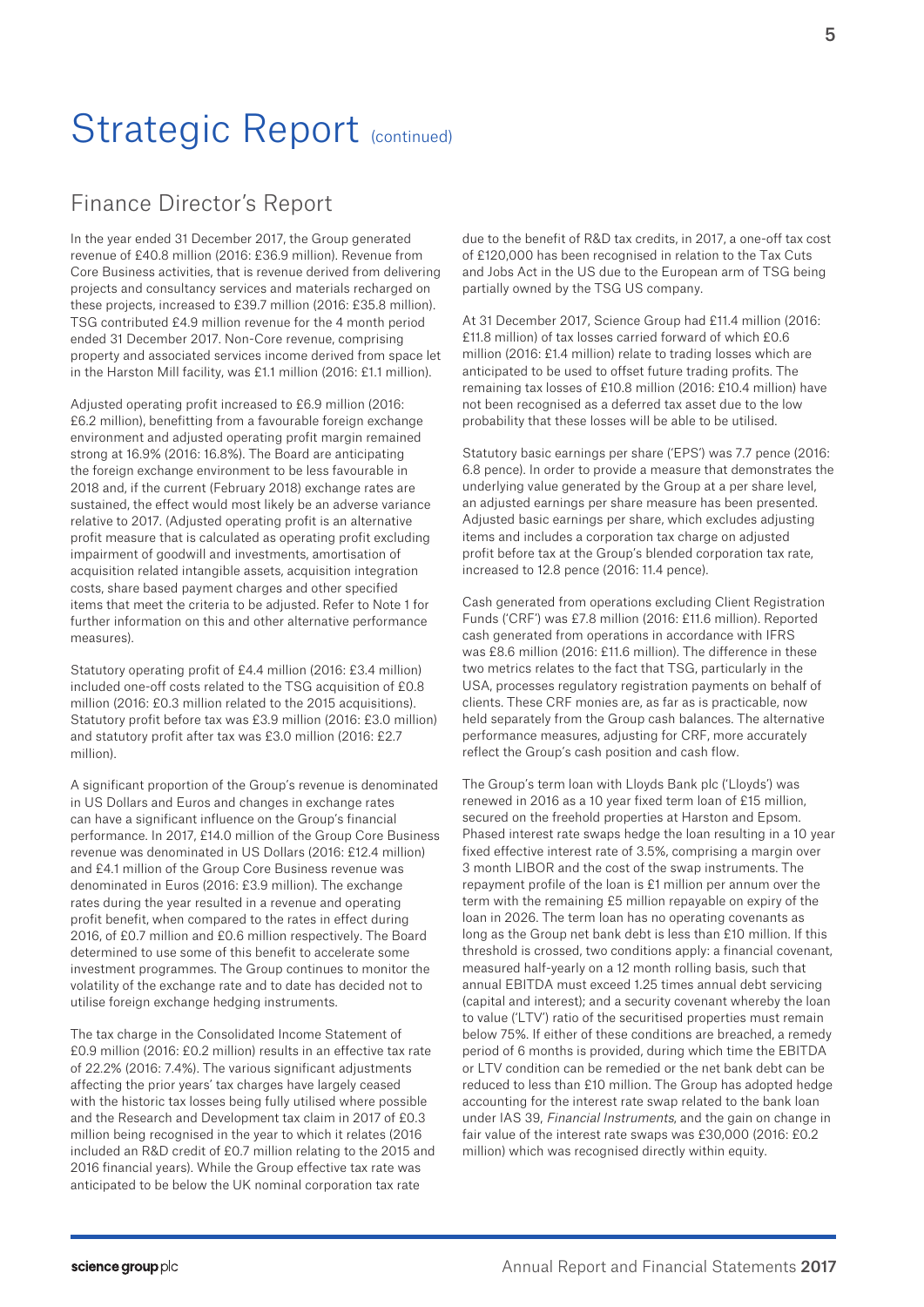# Finance Director's Report (continued)

The Group has maintained its strong balance sheet with shareholders' funds at 31 December 2017 of £37.7 million equivalent to 95.9 pence per share in issue (2016: shareholders' funds of £36.0 million, equivalent to 91.5 pence per share in issue). This includes the Group's freehold properties in Harston, near Cambridge and in Epsom, Surrey, held on the balance sheet at an aggregate value of £21.7 million (2016: £21.9 million). The Board considers it appropriate to undertake formal property valuations at least every 5 years and will therefore be initiating this process in 2018 for both properties to align the valuation schedules.

The Group cash position (excluding CRF) at 31 December 2017 was £19.9 million (2016: £26.0 million) and net funds were £6.0 million (2016: £11.3 million). CRF of £0.9 million (2016: £nil) were held at the year end. Working capital management during the year continued to be a focus with debtor days of 45 days at 31 December 2017 (2016: 42 days) while combined debtor and WIP days reduced to negative 4 days (2016: negative 13 days) following the inclusion of TSG. (WIP is defined as the net of accrued income and payments received on account).

Net-funds-plus-freehold-property-per-share in issue, an alternative performance measure (refer to the notes to the financial statements for the calculation) was 70.3 pence per share (2016: 84.5 pence per share) reflecting the cash deployed in the acquisition of TSG in September 2017.

At 31 December 2017, the Company had 39,367,128 ordinary shares in issue (2016: 39,328,794) and held an additional 2,694,907 shares in treasury (2016: 2,733,241).

In summary, Science Group has again delivered a performance in line with the Board's expectations, with strong profitability and excellent cash flow. This value-enhancing model has enabled the Group to expand through acquisition without, to date, requiring equity capital fund raising, whilst establishing and maintaining a very robust balance sheet.

# Rebecca Archer

Finance Director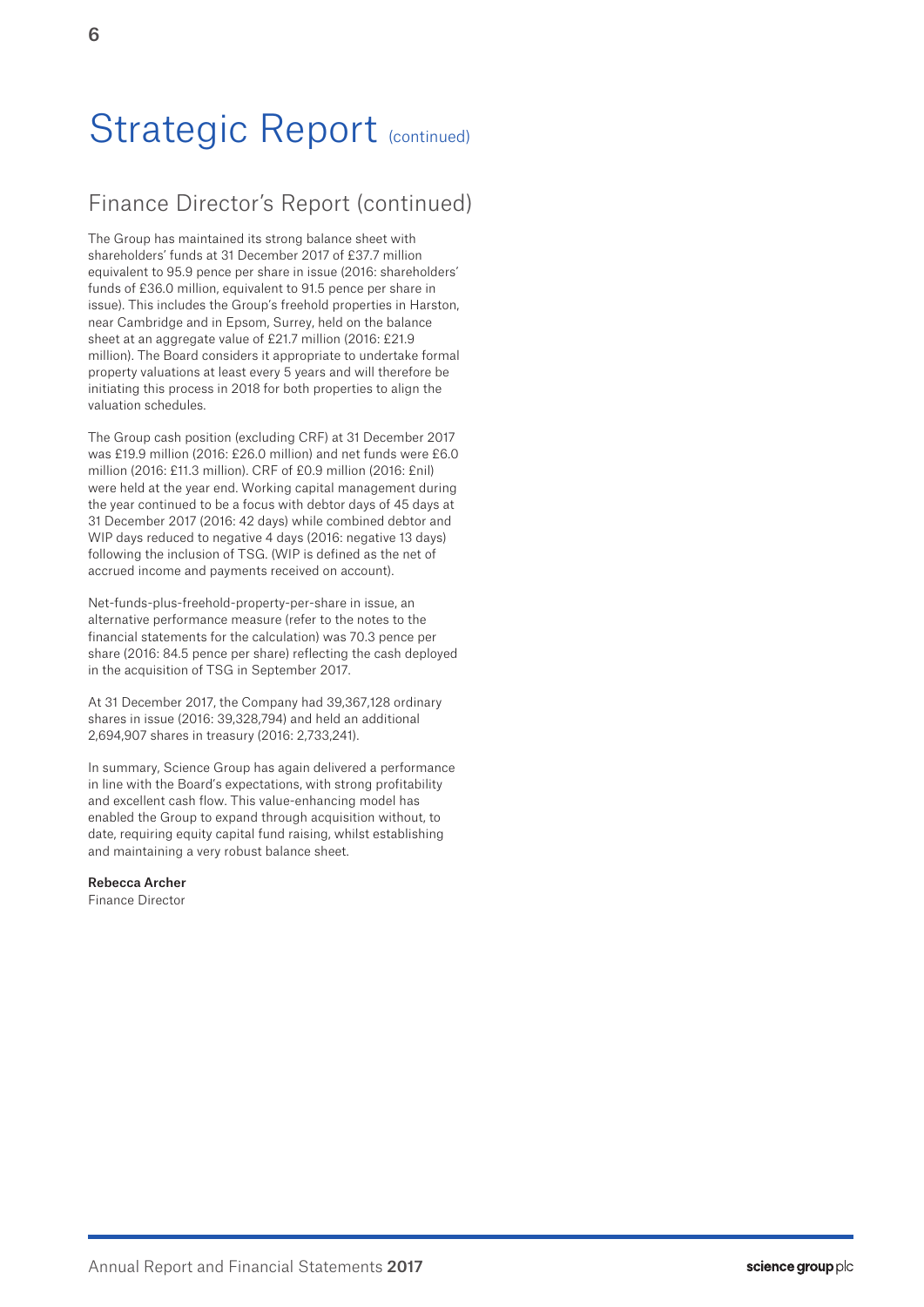# Key Performance Indicators

The key performance indicators ('KPIs') are operating profit, cash flow and the alternative performance measures as disclosed in Note 1 in the Notes to the Financial Statements. Profitability of the business is managed primarily via the review of revenue and headcount. (Secondary measures of consultant utilisation and daily fee rates are used internally but are not disclosed due to their commercial sensitivity). Working capital is reviewed via measures of debtor days and combined 'debtor and WIP' days. Performance against KPIs is reported in the Finance Director's Report.

# Principal Risks and Uncertainties

In addition to the financial risks discussed in Note 3 and the effects on business performance related to changes in currency exchange rates noted in the Finance Director's Report, the Directors consider that the principal risks and uncertainties facing the Group and a summary of the key measures taken to mitigate those risks are as follows:

### Potential downturn in the market for outsourced services

Science Group is dependent on the global market for outsourced science-based services. An economic downturn or instability may cause clients to delay or cancel projects and/ or related services, or to use internal resources to achieve their business goals.

The Group seeks to mitigate this risk by diversifying exposure across geographical markets; increasing the number of market sectors in which the Group operates; diversifying the type of customers with whom the Group operates (ranging from well-funded start-up companies to large multi-national corporates); increasing the range of service offerings that the Group provides; and marketing activities to inform current and prospective clients regarding the benefits of outsourced research and development services and Science Group's proven ability to fulfill those objectives.

#### Dependence on key personnel

Science Group's business relies on recruiting and retaining highly qualified technical experts on whom the business depends to deliver its science-based services. Failure to recruit and retain key staff could threaten the business's ability to deliver projects to its clients or to win new work.

The Group's expansion also places greater demands on the Group's management and infrastructure, across a wider range of geographical markets. Failure to recruit and retain key management and functional staff could increase the risks associated with operational and financial controls; sales and marketing; information technology and other functional support areas.

The risks associated with recruitment and retention of key personnel can be compounded by upward pressure on salaries and remuneration packages due to skill shortages or economic inflation.

The Group seeks to mitigate this risk by encouraging staff retention through both competitive remuneration packages and a stimulating work environment. In addition to base salary, remuneration can include profit share/annual bonus, pension, health benefits, life assurance and share option schemes; the remuneration components are reviewed regularly. Efforts are also made to foster a vibrant, dynamic and supportive environment for employees, which offers a diversity of technically challenging work for large and small companies across a range of industries and specialist market, science & technology areas. The Group also provides career development paths and training support.

### Reputational risk

Failure to deliver project deliverables to an agreed budget, timetable and quality may result in reputational damage to Science Group that may adversely affect future sales.

The Group seeks to mitigate this risk by having in place effective Quality Assurance procedures; review meetings being held with clients on a regular basis; formal questionnaires being sent to clients at the close of projects to ascertain their views and to suggest improvements and actions that the Group may take; and various accreditations held by certain parts of the Group including ISO 9001 and ISO 13485.

## Economic conditions or other factors affecting the financial circumstances of customers of the Group

The profitability of the Group could be adversely affected by the general economic conditions in the United Kingdom, Continental Europe, United States and/or other key markets by virtue of the impact of a deterioration in the economic climate and/or financial failure of customers or potential customers of the Group. It may also involve customers defaulting on the payment of invoices issued by the Group or delaying payment of invoices which may have a significant impact on the income and the business of the Group.

Furthermore, following the UK referendum on membership of the European Union ("Brexit") in June 2016, there is uncertainty regarding the short, medium and long-term impact this may have on markets, financial circumstances of customers and/ or the future trading relationships between the UK and other countries both in Europe and in other parts of the world.

The Group seeks to mitigate this risk by actively managing customer relationships, including credit limits where, if appropriate, may require the payment in advance of all or part of the estimated costs which could have an impact on revenue.

#### Project over-run or failure to meet technical milestones

Projects may over-run and/or may fail to meet technical milestones because the nature of the work which Science Group undertakes is technically challenging. Project over-runs can lead to loss of margin on projects and overall profitability for the consultancy business. Poor performance may also result in damage to Science Group's reputation.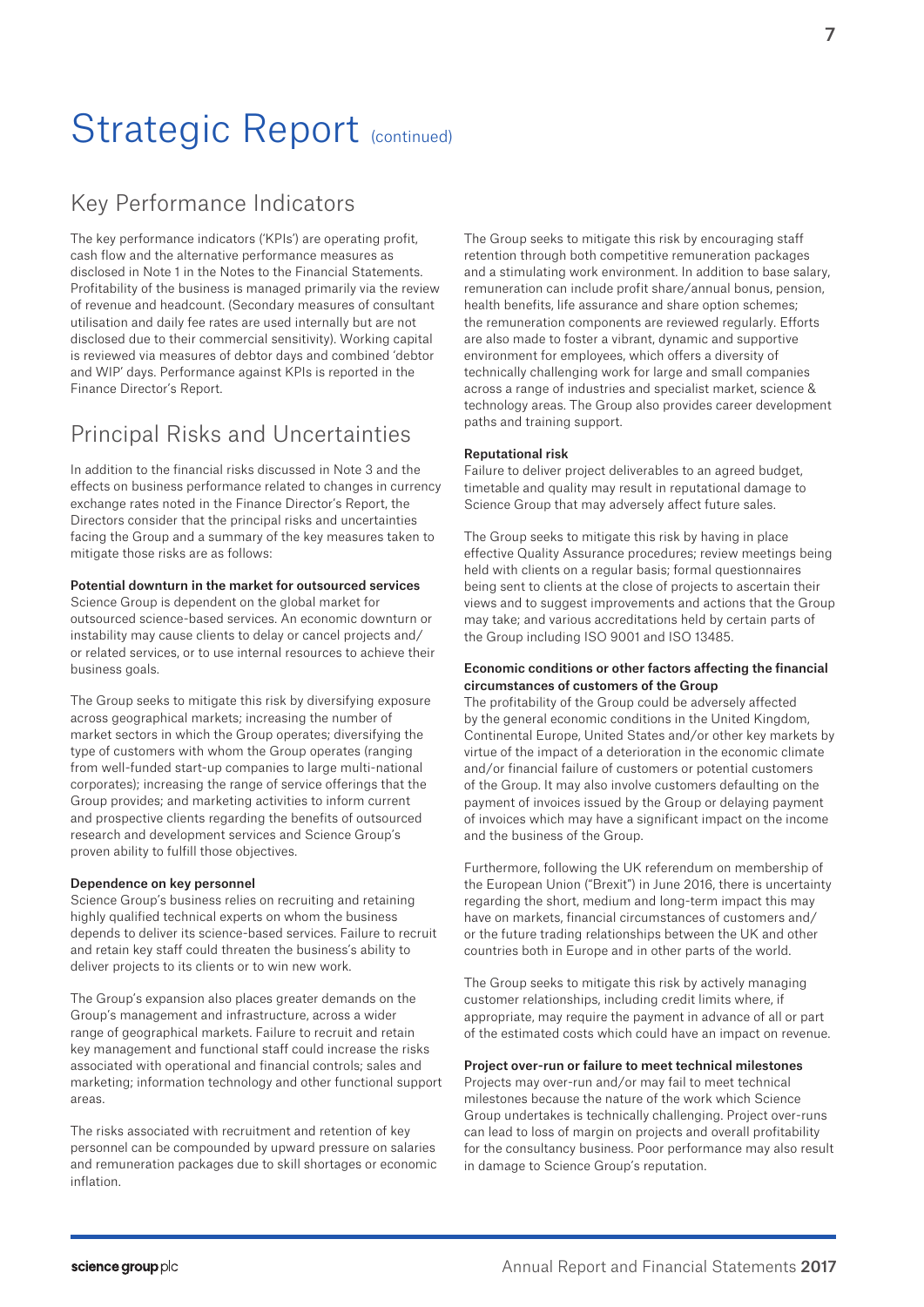The Group seeks to mitigate this risk by contracting the majority of projects on a time and materials basis; operating a formal bid review process; incorporating risk premiums into agreements if appropriate; conducting regular project reviews to assess whether the revenue recognised on work in progress is a fair representation of actual costs incurred and estimated costs to completion; conducting regular, formal project board review meetings for large projects; and meetings with clients to review progress on projects.

## Currency exchange rates

A significant proportion of the Group's revenues are invoiced in currencies other than Pounds Sterling, including but not limited to the US Dollar and Euro, whilst the majority of the Group's cost base is incurred in Pounds Sterling. As a result, variations in currency exchange rates may have a material impact on Group revenue and profit performance.

The Group seeks to mitigate this risk by transferring all foreign currency holdings into Pounds Sterling on a regular basis. The Group regularly considers the merits of currency hedging but to date has determined that it would not be appropriate.

#### Investment in acquisitions

The Group has grown through the acquisition of companies with compatible science-based based service offerings. The Board considers further acquisitions to be a core part of the Group's strategy. Acquisitions can increase the risk profile of the Group; unknown liabilities may be identified post-acquisition; the revenue of the acquired business may decline; key staff may leave; and other unforeseeable problems may arise.

The Group seeks to mitigate such risks by establishing an integration team at the time of the acquisition who are rapidly deployed to instil the Group's financial and operational controls into the acquired company as fast as practicable. While this team comprises experienced managers from within the Group, in every acquisition, unforeseen challenges arise and an evolving iterative integration process is required.

In addition to the principal risks and uncertainties above, the Group faces other risks that include but are not limited to:

- increased competition;
- failure to retain, or loss of, customer contracts:
- customer concentration;
- technology leadership;
- product or other professional liability claims or other warranty and indemnity claims in respect of contractual obligations;
- infringement of third party intellectual property rights;
- failure of licensees to successfully exploit licensed technology;
- counterparty risk;
- risk of adverse valuation of freehold properties;
- changes in legislation or regulations relating to trading, taxation or accounting practice.

# Corporate Responsibility

Science Group takes its responsibilities as a corporate citizen seriously in the territories in which the Group operates. The Board's primary goal is to create shareholder value but in a responsible way which serves all stakeholders. Furthermore, Science Group seeks to continually enhance and extend its science and technology contribution to society through the work the Group undertakes with its clients and in areas where the Group decides to invest and explore directly.

#### Governance

The Board considers sound governance as a critical component of Science Group's success. Science Group has an effective and engaged Board, with a strong non-executive presence from diverse backgrounds, and well-functioning governance committees. Through the Group's compensation policies and variable components of employee remuneration, the Remuneration Committee of the Board seeks to ensure that Science Group's values are reinforced in employee behaviour and that effective risk management is promoted.

More information on Science Group's corporate governance can be found on page 12.

### Employees, training and development

Science Group's employees are the business' primary asset and the Board and Executive Team are committed to their career development. The Group makes a focused effort to offer bespoke training and mentorship to allow each individual to thrive within their environment and realise their personal potential. Formal training and career development is offered to staff of all levels through internal and external programmes that cover technical, business and managerial advancement opportunity. Beyond formal training, employees also lead informal lunchtime sessions on a regular basis to enable knowledge and skills transfer amongst teams.

Employee performance is aligned to the Group's objectives through an annual performance review process and ongoing project management, line management and mentorship feedback. Employees are kept up to date with information about the Group's activities through regular briefings and other media. Science Group operates a Group bonus/ profit share schemes to qualifying employees. The Group also runs share option schemes which are at the discretion of the Remuneration Committee and in which executives and managers are invited to participate on the basis of recommendations made by the Executive Team to the Remuneration Committee.

### Diversity and inclusion

Science Group's employment policies are non-discriminatory on the grounds of age, gender, nationality, ethnic or racial origin, disability, religion or belief, pregnancy and maternity, sexual orientation or marital or civil partnership status. Science Group gives due consideration to all applications and provides training and the opportunity for career development wherever possible. The Board does not support discrimination of any form, positive or negative, and all appointments are based on merit.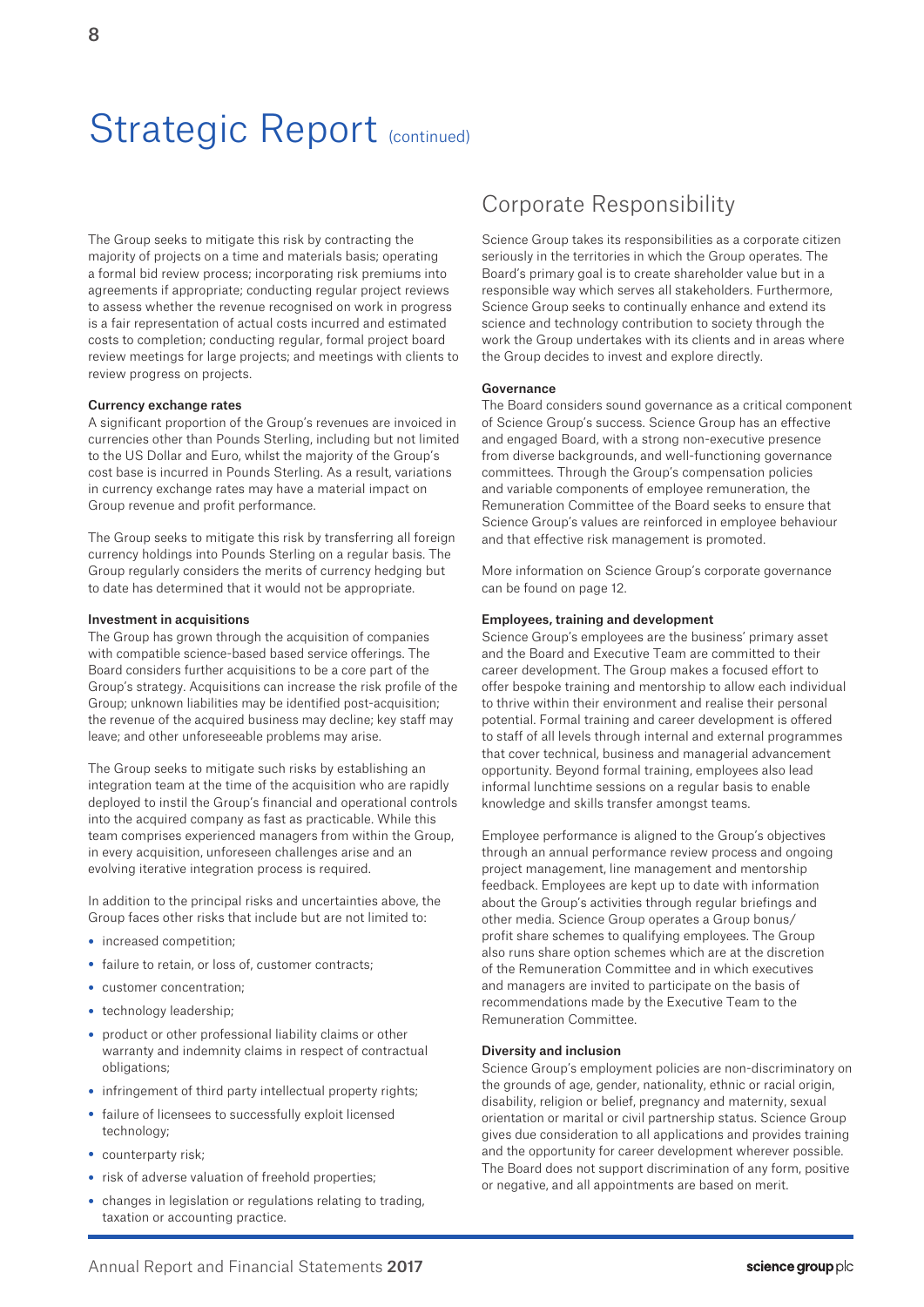# Corporate Responsibility (continued)

The gender ratio for the number of persons employed by Group at the end of the year are set out in the table below. The change in the volume gender mix is primarily related to the acquisition of TSG and the predominance of female scientists and advisors in the regulatory field, whereas product development services tend to attract a greater proportion of male scientists and engineers.

|                                                             | 31 December 2017 |     |                |     | 31 December 2016 |     |        |      |
|-------------------------------------------------------------|------------------|-----|----------------|-----|------------------|-----|--------|------|
|                                                             | Male             |     | Female         |     | Male             |     | Female |      |
|                                                             | No               | %   | No             | %   | <b>No</b>        | %   | No     | $\%$ |
| Plc Board of Directors                                      | 3                | 75% |                | 25% | 3                | 75% |        | 25%  |
| Corporate Executive Team<br>(incl. Company Secretary)       | 2                | 50% | $\overline{2}$ | 50% | 2                | 50% | 2      | 50%  |
| Senior management & staff<br>$(>= 60,000$ per annum salary) | 67               | 56% | 52             | 44% | 56               | 84% | 11     | 16%  |
| Other employees                                             | 112              | 41% | 160            | 59% | 99               | 43% | 129    | 57%  |
| Total employees                                             | 184              | 46% | 215            | 54% | 160              | 53% | 143    | 47%  |

Notes:

- Employees are only allocated to one category. For example, where an individual is a member of the plc Board, that person is not then included within the other classifications;
- Subsidiary directors have not been separately identified in the above table.

### Health and safety

Science Group endeavours to ensure that the working environment is safe and conducive to healthy, safe and motivated employees. The Group has a Health and Safety at Work policy which is reviewed regularly by the Board. The Board Executive Director, responsible for health and safety, is the Finance Director with day-to-day responsibility being undertaken by the Company Secretary.

The Group is committed to the health and safety of its employees, clients, sub-contractors and others who may be affected by the Group's work activities. The Group evaluates the risks to health and safety in the business and manages this through a Health and Safety Management System.

The Group provides necessary information, instruction, training and supervision to ensure that employees are able to discharge their duties effectively. The Health and Safety Management System used by the Group ensures compliance with applicable legal and regulatory requirements and internal standards and seeks, by continuous improvement, to develop health and safety performance.

# Research and development

Science Group provides outsourced science-based services and therefore has an inherent and continuing commitment to high levels of research and development, primarily on behalf of its clients but also, when appropriate, on its own behalf.

## Environment

Science Group's policy with regard to the environment is to ensure that it understands and effectively manages the actual and potential environmental impact of its activities. The Directors feel that due to the nature of the Group's operations, it does not have a significant impact on the environment. The Group strives to seek to minimise its carbon impact and recognises that its activities should be carried out in an environmentally friendly manner and therefore aims to reduce waste and, where practicable, re-use and recycle consumables.

The Group's operations are conducted such that compliance is maintained with legal requirements relating to the environment in areas where the Group conducts its business. During the period covered by this report Science Group has not incurred any fines or penalties or been investigated for any breach of environmental regulations.

Approved by the Board of Directors on 27 February 2018 and signed on its behalf by:

Martyn Ratcliffe Rebecca Archer Chairman Finance Director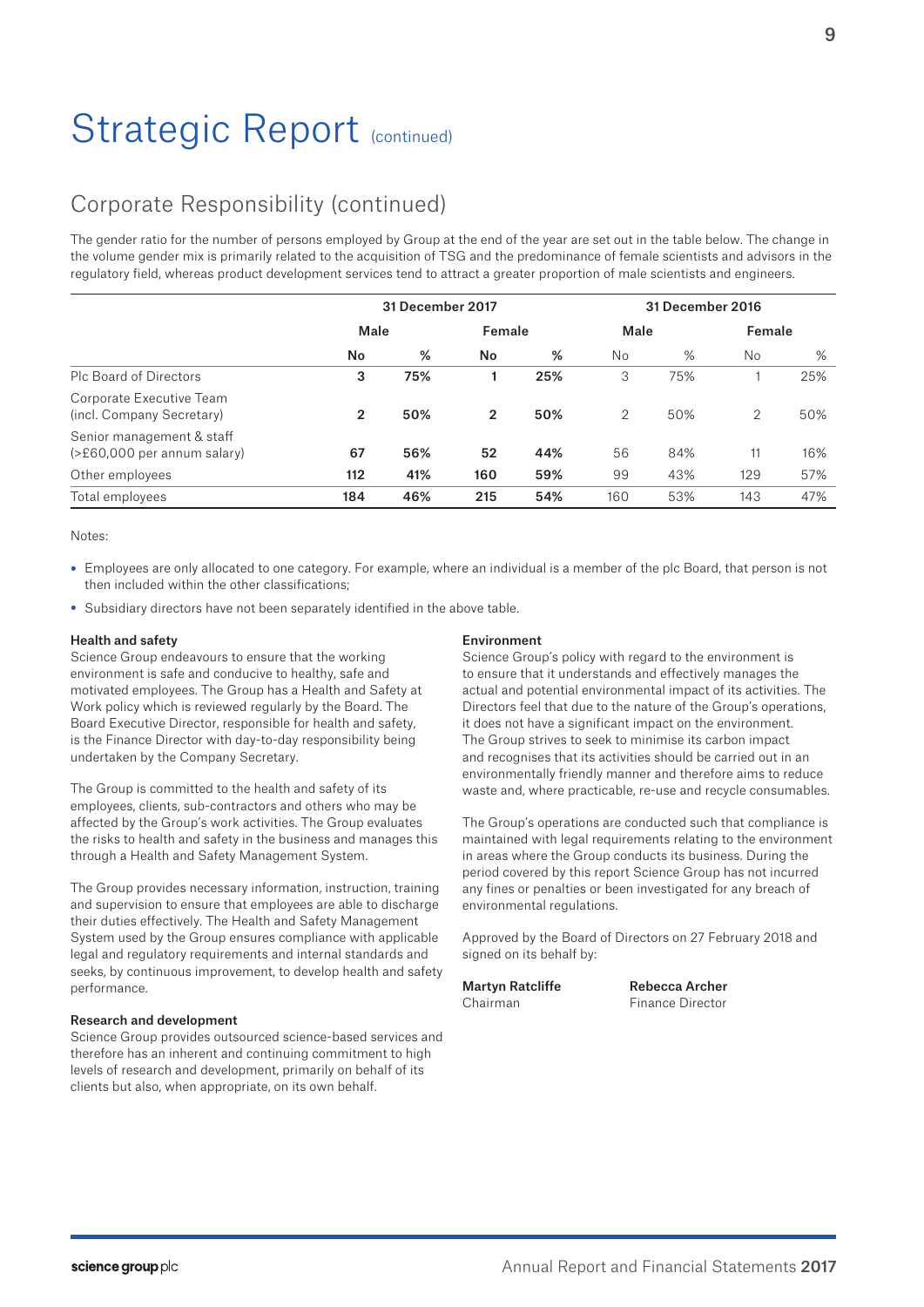# Report of the Directors

The Directors present their annual report on the business of Science Group plc together with Consolidated Financial Statements and Independent Auditor's Report for the year ended 31 December 2017.

Accompanying the Report of the Directors is the Strategic Report.

### Review of the business and its future development

A review of the business and its future development is set out in the Strategic Report, incorporating the Chairman's Statement and Finance Director's Report.

### Cautionary statement

The review of the business and its future development in the Strategic Report has been prepared solely to provide additional information to shareholders to assess the Group's strategies and the potential for these strategies to succeed. It should not be relied on by any other party for any other purpose. The review contains forward looking statements which are made by the Directors in good faith based on information available to them up to the time of the approval of these reports and should be treated with caution due to inherent uncertainties associated with such statements.

### Results and dividends

The results of the Group are set out in detail on page 23.

Subject to shareholder approval at the next Annual General Meeting, the Directors propose to pay a dividend of 4.4 pence per share for the year ended 31 December 2017 (2016: 4.2 pence per share).

#### Capital structure

Details of the Company's issued share capital, together with details of the movements therein are set out in Note 20 to the Financial Statements. The Company has one class of ordinary shares which carry no right to fixed income.

## Financial instruments and risk management

Disclosures regarding financial instruments are provided within the Strategic Report and Note 3 to the Financial Statements.

#### **Directors**

The Directors and associated biographies are listed on page 11.

Martyn Ratcliffe will retire by rotation and offer himself for re-election at the next Annual General Meeting.

#### Directors' interests in shares and contracts

Directors' interests in the shares of Science Group plc at 31 December 2017 and 31 December 2016, and any changes subsequent to 31 December 2017, are disclosed in Note 8. None of the Directors had an interest in any contract of significance to which Science Group was a party during the financial year.

### Annual General Meeting

The Annual General Meeting ('AGM') will be held at 9am on 19 April 2018 at 2nd Floor, 48-49 St James' Street, London, SW1A 1JT. The notice of the Annual General Meeting contains the full text of resolutions to be proposed.

### Purchase of own shares

At the AGM on 18 May 2017, shareholders approved a resolution for the Company to buy back up to 10% of its own shares. This resolution remains valid until the conclusion of the next Annual General Meeting in 2018 or 30 June 2018 if earlier. As at the date of this report, the Company has bought back no shares pursuant to this authority. For further information refer to Note 20.

#### Employees

The average number of persons, including Directors, employed by the Group and their remuneration is set out in Note 7 to the Financial Statements.

## Donations

The Company operates a scheme whereby it will, on a discretionary basis, match charitable donations raised by employees up to a specified limit. Charitable donations related to this programme were similar to the prior year. In addition in 2017, £2,500 was donated to each of 4 UK charities related to the emergency services following the terrorist attacks in London and Manchester. As a result, total charitable contributions made in 2017 were £11,000 (2016: £1,000). No political donations were made during the period (2016: £nil).

#### Substantial shareholdings

As at 26 February 2018, Science Group had been notified of the following significant interests (greater than 3%) in its ordinary share capital:

| Shareholder                 | Ordinary shares held | % held |
|-----------------------------|----------------------|--------|
| Martyn Ratcliffe            | 13,412,906           | 34.07% |
| Canaccord Genuity Group Inc | 6,800,979            | 17.28% |
| Ruffer LLP                  | 5,188,870            | 13.18% |
| Miton Asset Management      | 1,943,359            | 4.94%  |
| Charles Stanley & Co        | 1,409,990            | 3.58%  |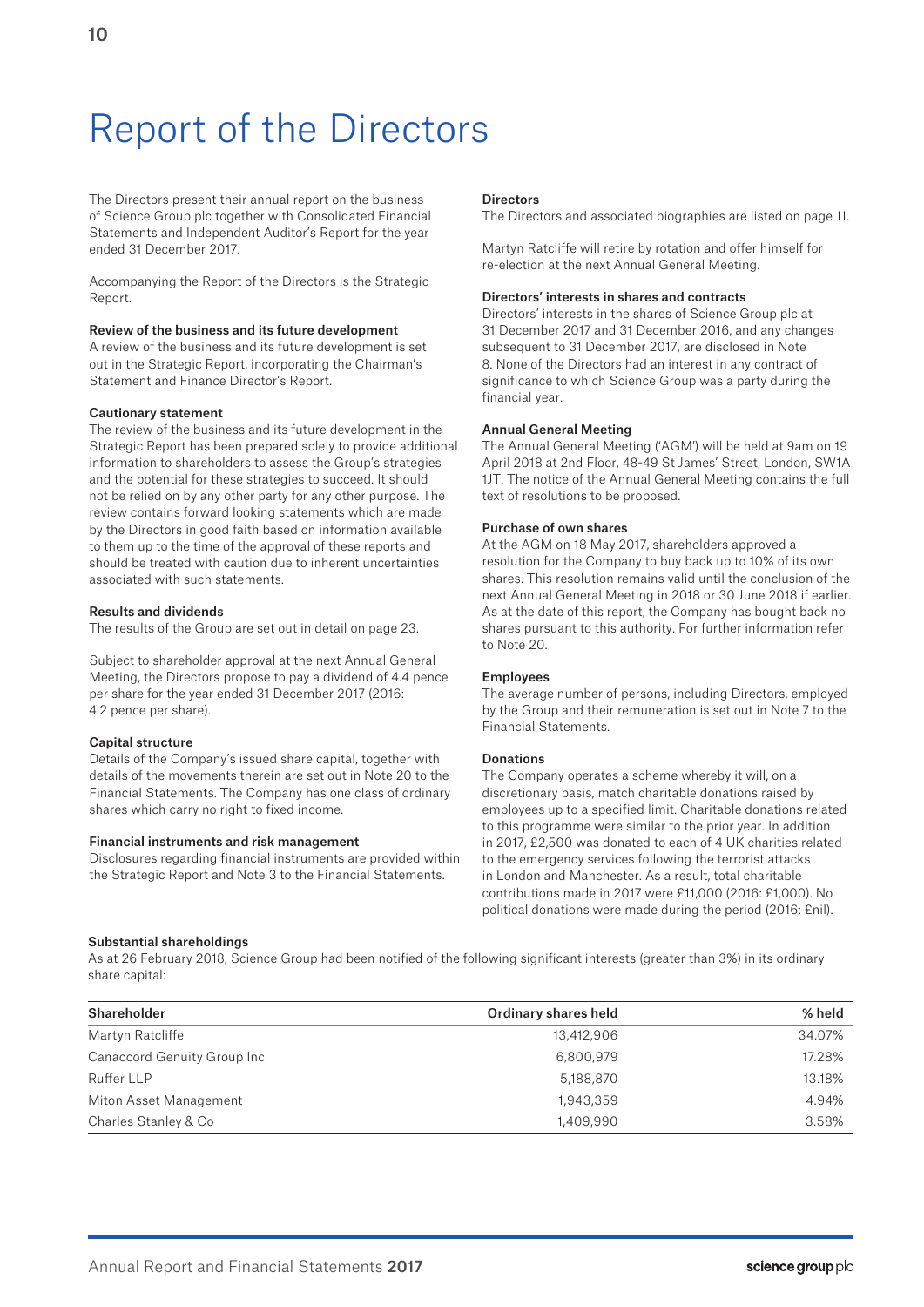#### Post balance sheet events

Post balance sheet events are disclosed in Note 27 to the Financial Statements.

### Auditor

KPMG LLP were re-appointed as auditor during the year. KPMG LLP are willing to continue in office and a resolution to reappoint them will be proposed at the forthcoming Annual General Meeting.

### **Directors**

The Directors of the Company who served during the year were:

#### Disclosure of information to auditors

The directors who held office at the date of approval of this directors' report confirm that, so far as they are each aware, there is no relevant audit information of which the company's auditor is unaware and each director has taken all the steps that they ought to have taken as a director to make themselves aware of any relevant audit information and to establish that the company's auditor is aware of that information.

| <b>Director</b>                    | Role at<br>31 December 2017 | Date of<br>(re-) appointment | <b>Board Committee</b> |   |   |
|------------------------------------|-----------------------------|------------------------------|------------------------|---|---|
| Martyn Ratcliffe                   | Chairman                    | 21/05/2015                   |                        | N |   |
| Rebecca Archer (née Hemsted)       | Finance Director            | 18/05/2017                   |                        |   |   |
| David Courtley <sup>+</sup>        | Non-Executive               | 19/05/2016                   | Α                      | N | R |
| Michael Lacey-Solymar <sup>+</sup> | Non-Executive               | 19/05/2016                   | А                      | N | R |

Board Committee abbreviations are as follows: A = Audit Committee; R = Remuneration Committee; N = Nomination Committee

+ Independent Director

# Directors' Biographies

Below are the biographies of the Directors:

### Martyn Ratcliffe – Chairman\*

Martyn Ratcliffe was appointed Chairman on 15 April 2010 following his investment in Sagentia Group, now Science Group. He was Chairman of Microgen plc from 1998 to 2016 and Chairman of RM plc from 2011 to 2013. He was previously Senior Vice President of Dell Computer Corporation, responsible for EMEA. He has a degree in Physics from the University of Bath and an MBA from City University, London.

#### Rebecca Archer (née Hemsted) – Finance Director

Rebecca Archer was appointed to the Board on 27 January 2014. Mrs Archer is a Chartered Accountant and has a degree in Physics from the University of Oxford. She qualified at Deloitte where she spent six years including three years in New Zealand, and joined Science Group from RM plc where she was Business Finance Partner for the Managed Services Business.

### David Courtley – Non-Executive Director

David Courtley was appointed a Non-Executive Director on 15 April 2010. He is also Chief Executive of Mozaic Services and Non-Executive Director of Statpro Group plc. He was previously Chief Executive of Phoenix IT Group plc, Chief Executive of Fujitsu Services Europe and MD of EDS UK. He has a degree in Mathematics from Imperial College, London.

#### Michael Lacey-Solymar – Senior Independent Director

Michael was appointed a Non-Executive Director on 11 October 2012. Michael has over 25 years corporate finance experience at UBS and Investec. He is currently chairman of Cambridge Medical Technologies Limited and a partner at Opus Corporate Finance LLP. He has a degree in Modern Languages from the University of Oxford.

### Sarah Cole – Company Secretary

Sarah Cole joined the Company on 10 January 2011 and was appointed Company Secretary on 22 March 2013. Ms Cole has a degree in Jurisprudence from the University of Oxford and qualified as a Solicitor in 2003.

\* Retire by rotation at the next AGM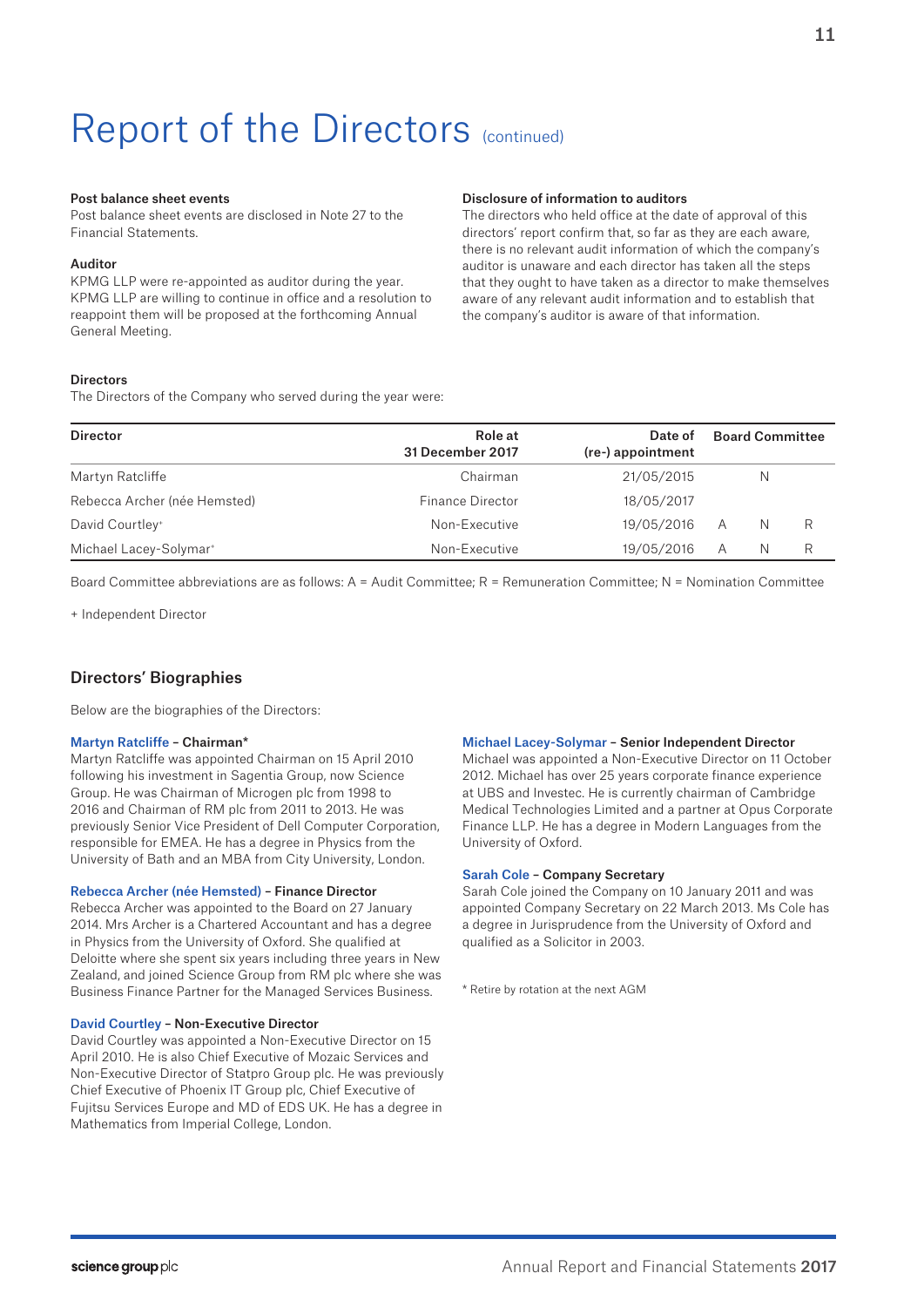# Corporate Governance Report

The Company is registered in England and Wales and listed on the Alternative Investment Market of the London Stock Exchange ('AIM').

## Statement about applying the principles of the Code

Science Group is not required to comply with the UK Corporate Governance Code but reports on the Company's Corporate Governance arrangements, including those aspects of the UK Corporate Governance Code which the Board considers to be most relevant.

# Board of Directors

Biographical details of the Directors are included on page 11.

At 31 December 2017, the Board comprised an Executive Chairman, Finance Director and two independent Non-Executive Directors. All Directors bring a wide range of skills and international experience to the Board. The Non-Executive Directors hold meetings without the Chairman and Finance Director present if appropriate.

The Chairman is primarily responsible for the working of the Board of Science Group plc and the Group corporate strategy. The operational management of the business on a day-to-day basis is undertaken by the Corporate Executive Team which comprises the Finance Director, Group Managing Director, Chief Operating Officer, Chief Technical Officer and Group Legal Counsel.

High-level strategic decisions are discussed and taken by the full Board. Investment decisions (above a de minimis level) are taken by the full Board. Operational decisions are taken by the Corporate Executive Team, Divisional Managing Directors and other Senior Managers within the framework approved in the annual financial plan and within a framework of Boardapproved authorisation levels.

The Board met 17 times during 2017 (2016: 14). The Board regulations define a framework of high-level authorities that maps the structure of delegation below Board level, as well as specifying issues which remain within the Board's preserve. The Board typically meets ten times a year to consider a formal schedule of matters including the operating performance of the business and to review Science Group's financial plan and business model.

Non-Executive Directors are appointed for a three year term after which their appointment may be extended by mutual agreement after due consideration by the Nomination Committee of the Board. In accordance with the Company's Articles of Association, the longest serving Director must retire at each Annual General Meeting and each Director must retire in any three year period, so that over a three year period all Directors will have retired from the Board and been subject to shareholder re-election.

All Directors have access to the advice and services of the Company Secretary and other independent professional advisers as required. Non-Executive Directors have access to key members of staff and are entitled to attend management meetings in order to familiarise themselves with all aspects of Science Group.

It is the responsibility of the Chairman and the Company Secretary to ensure that Board members receive sufficient and timely information regarding corporate and business issues to enable them to discharge their duties.

## Relations with shareholders

The Directors seek to establish and maintain a mutual understanding of objectives between Science Group and its major shareholders by meeting to discuss long term issues and receive feedback, communicating regularly throughout the year and issuing trading or business updates as appropriate. The Board also seeks to use the Annual General Meeting to communicate with its shareholders.

## Remuneration strategy

Science Group operates in a competitive market. If Science Group is to compete successfully, it is essential that it attracts, develops and retains high quality staff. Remuneration policy has an important part to play in achieving this objective. Science Group aims to offer its staff a remuneration package which is both competitive in the relevant employment market and which reflects individual performance and contribution. For 2017, in addition to base salary, benefits have included pension contributions, healthcare and life assurance benefits, a company bonus/profit share scheme and, where appropriate, share options.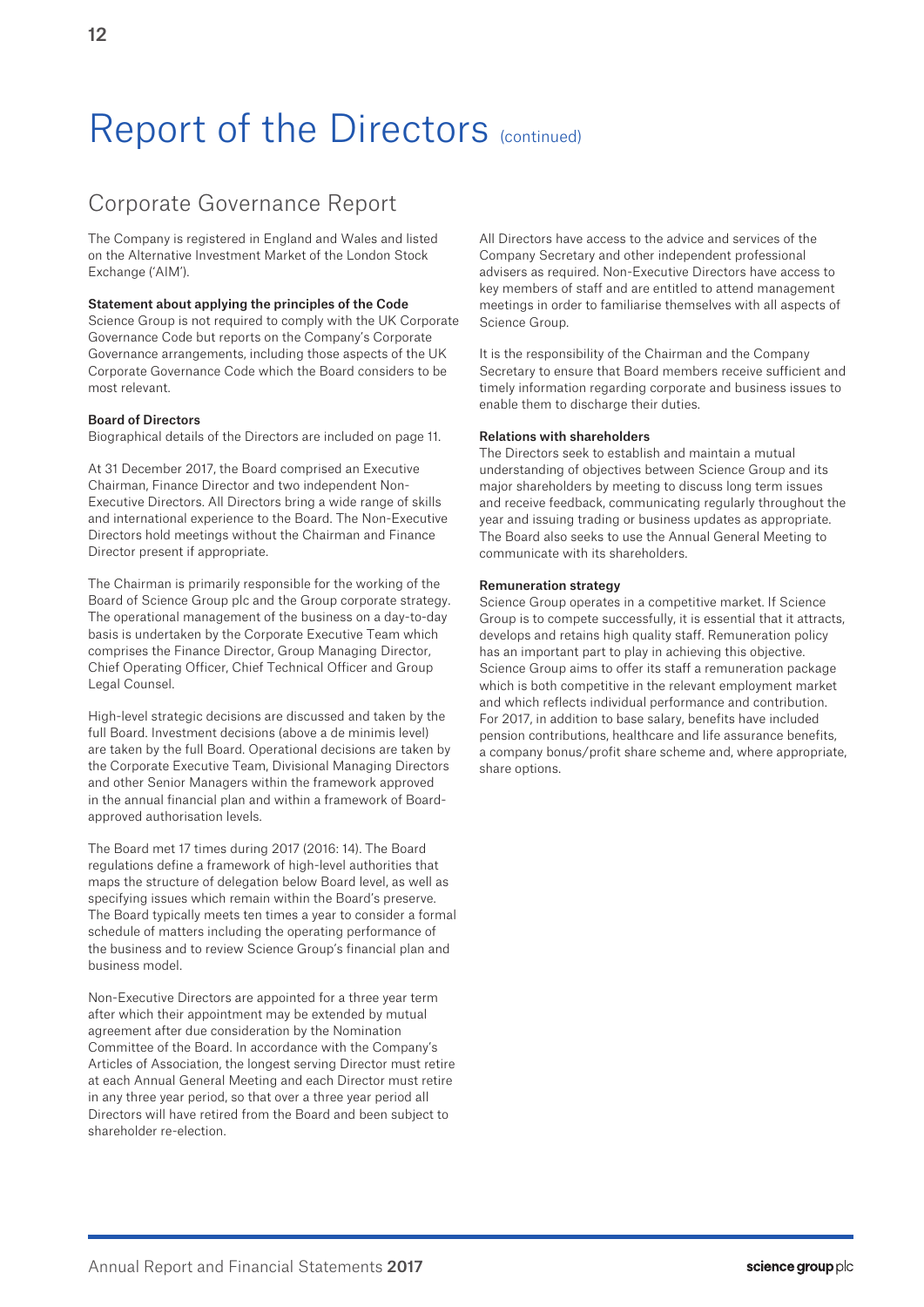# Board Committees

The Board maintains three standing committees, being the Audit, Remuneration and Nomination Committees. The minutes of all sub-committees are circulated for review and consideration by all relevant Directors, supplemented when appropriate by oral reports from the Committee Chairmen at Board meetings.

## Audit Committee

The Audit Committee is chaired by Michael Lacey-Solymar and currently comprises Michael Lacey-Solymar and David Courtley. The Audit Committee met 3 times during 2017 (2016: 3). Further details on the Audit Committee are provided in the Report of the Audit Committee.

## Remuneration Committee

The Remuneration Committee is chaired by David Courtley and currently comprises David Courtley and Michael Lacey-Solymar. The Remuneration Committee met 8 times during 2017 (2016: 7). It may take advice from time to time from external advisers, but did not do so in 2017. Further details on the Remuneration Committee are provided in the Report of the Remuneration Committee.

## Nomination Committee

The Nomination Committee is chaired by Martyn Ratcliffe and also currently comprises David Courtley and Michael Lacey-Solymar. The Nomination Committee met once during 2017 (2016: 1). It may take advice from time to time from external advisers, but did not do so in 2017. The Committee meets when necessary. The Committee's primary function is to make recommendations to the Board on all new appointments and re-appointments and also to advise generally on issues relating to Board composition and balance. The Board seeks input from all Directors regarding nominations for Board positions. All Board appointments have to be ratified at a General Meeting of the Company.

Meetings of the Board and sub-committees during 2017 were as follows:

|                                 | <b>Board</b><br>meetings | Audit<br>Committee | Remuneration<br>Committee | <b>Nomination</b><br>Committee |
|---------------------------------|--------------------------|--------------------|---------------------------|--------------------------------|
| Number of meetings held in 2017 |                          |                    |                           |                                |
| Martyn Ratcliffe                |                          | $3*$               | $8*$                      |                                |
| Rebecca Archer                  | 17                       | $3*$               | $7*$                      | $1*$                           |
| David Courtley                  | 16                       |                    |                           |                                |
| Michael Lacey-Solymar           | 16                       |                    |                           |                                |

\* Attendance by invitation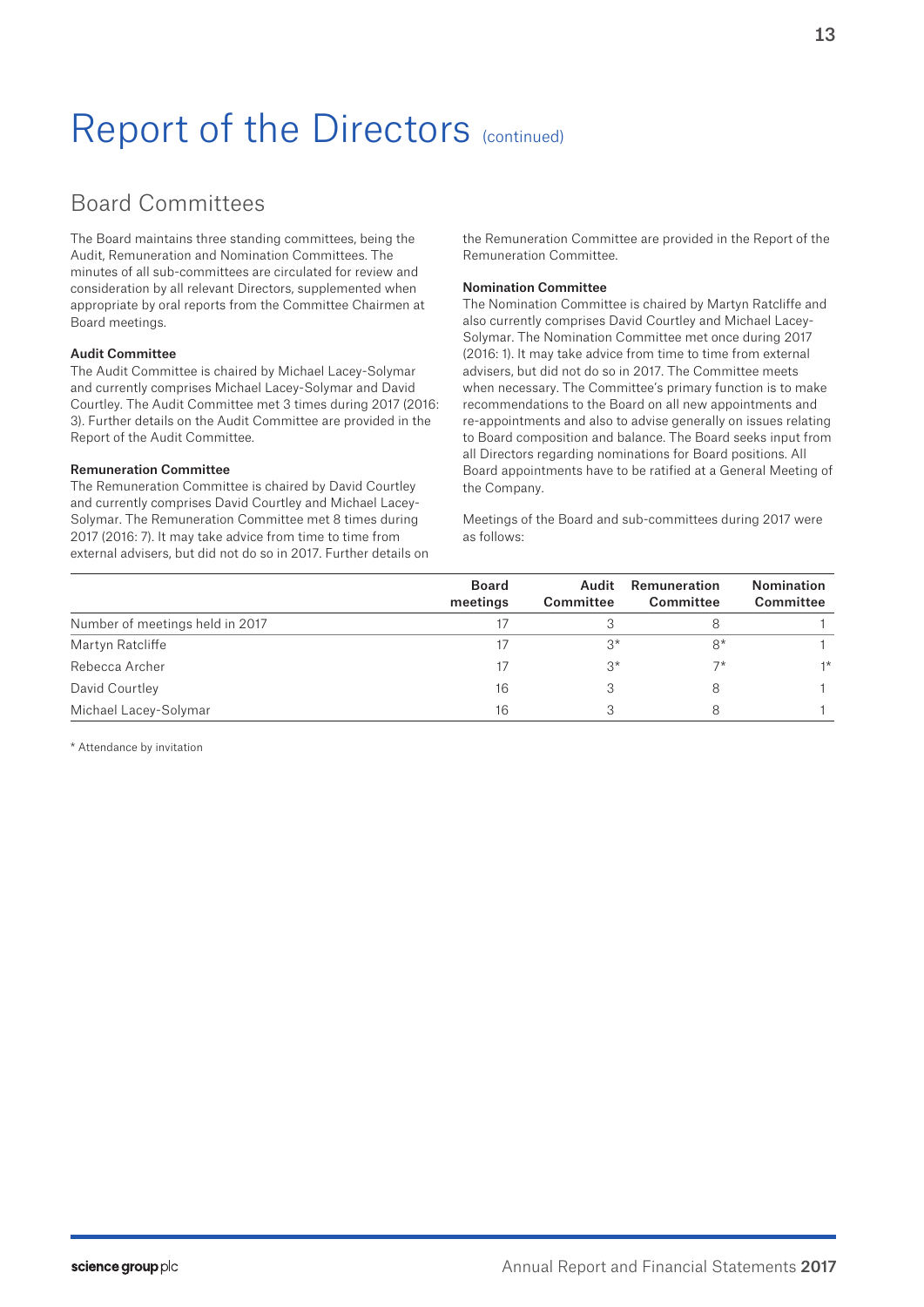# Report of the Remuneration Committee

# Remuneration Committee

The Remuneration Committee, which is chaired by David Courtley, currently comprises David Courtley and Michael Lacey-Solymar.

The Remuneration Committee monitors the remuneration policies of Science Group to ensure that they are consistent with Science Group's business objectives. Its terms of reference include the recommendation and execution of policy on Director and executive management remuneration and for reporting decisions made to the Board. The Committee determines the individual remuneration package of the Chairman, Finance Director and Corporate Executive Team and also reviews remuneration packages for all senior employees of Science Group. In accordance with the provisions of the UK Corporate Governance Code, this responsibility includes pension rights and any other compensation payments including bonus payments and share option awards.

The Remuneration Committee recognises that incentivisation of staff is a key issue for Science Group, which depends on the skill of its people for its success. The Remuneration Committee seeks to incentivise employees by linking individual remuneration to individual performance and contribution, and to Science Group results. During the year, the Remuneration Committee approved grants of share options and confirmed a profit related bonus scheme for the Company for 2017.

The aim of the Board and the Remuneration Committee is to maintain a policy that:

- establishes a remuneration structure that will attract, retain and motivate executives, senior managers and other staff of appropriate calibre;
- rewards executives and senior managers according to both individual and Group performance;
- establishes an appropriate balance between fixed and variable elements of total remuneration, with the performance-related element forming a potentially significant proportion of the total remuneration package;
- aligns the interests of executives and senior managers with those of shareholders through the use of performancerelated rewards and share options in Science Group.

From time to time the Committee may obtain market data and information as appropriate when making its comparisons and decisions and is sensitive to the wider perspective, including pay and employment conditions elsewhere in Science Group, especially when undertaking salary/remuneration reviews.

Employee remuneration can include the following elements:

- basic salary normally reviewed annually and set to reflect market conditions, personal performance and benchmarks in comparable companies;
- annual performance-related bonus/profit share executives, managers and employees receive annual bonuses/profit shares related to company performance. The Chairman does

not participate in the Group performance-related bonus scheme;

- benefits benefits include medical insurance, life assurance and pension contributions. The Chairman does not receive these benefits;
- share options share option grants are reviewed regularly and granted on a discretionary basis by the Remuneration Committee.

Full details of each Director's remuneration package and their interests in shares and share options can be found in Note 8 to the Financial Statements. There are no elements of remuneration, other than basic earnings, which are treated as being pensionable.

## Service contracts

The Chairman and Finance Director have employment contracts that contain notice periods of six months. Non-Executive Directors' service contracts may be terminated on three months' notice. There are no additional financial provisions for termination.

## Share option plans

The Company adopted an approved and unapproved Share Option Scheme in 2008, the terms of which were reviewed and amended in 2010 and 2013 and adopted by shareholders. Further in 2013, the Company adopted an unapproved Performance Share Plan ('PSP'), the terms of which were amended in 2014 and adopted by shareholders. Options granted under the former schemes were issued at market price whilst options granted under the PSP scheme are issued at the nominal share price. The Remuneration Committee approves any options granted thereunder. Directors are entitled to participate in Science Group's share option schemes. Independent Non-Executive Directors do not participate in Science Group's share option schemes. It is the policy of Science Group to grant share options to Executive Directors and key employees as a means of encouraging ownership and providing incentives for performance. The only share options granted to the Chairman, which occurred in 2010, were specifically approved by shareholders.

The market price of the shares at 31 December 2017 was 205.5 pence (2016: 155.1 pence). The highest and lowest price during the year was 229.0 pence and 151.35 pence respectively.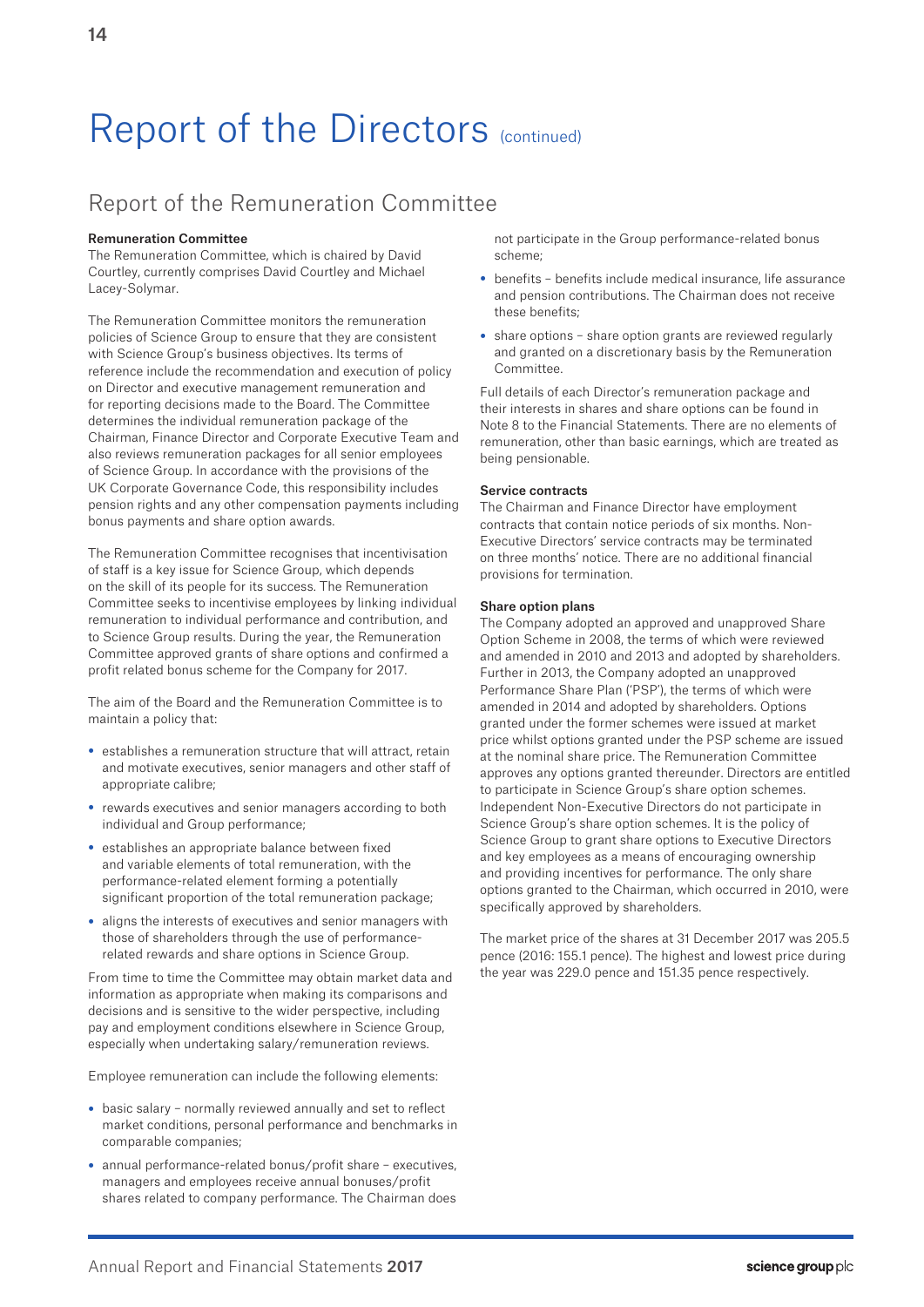# Report of the Audit Committee

### Audit Committee

The Audit Committee is chaired by Michael Lacey-Solymar and currently comprises Michael Lacey-Solymar and David Courtley.

The Audit Committee has written terms of reference and provides a mechanism through which the Board can: maintain the integrity of the financial statements of Science Group (including financial reporting policies) and any formal announcements relating to Science Group's financial performance; review Science Group's internal financial controls and Science Group's internal control and risk management systems; and make recommendations to the Board in relation to the appointment of the external auditor, their remuneration both for audit and non-audit work, the nature, scope and results of the audit and the cost effectiveness and the independence and objectivity of the auditors. A recommendation regarding the auditors is put to shareholders for their approval in general meetings.

Provision is made by the Audit Committee to meet the auditors at least twice a year.

### Financial reporting and significant financial matters

In carrying out its duties, the Audit Committee is required to assess whether suitable accounting policies have been adopted and to challenge the robustness of significant management judgements reflected in the financial results. This is performed through discussions at Audit Committee meetings where the Finance Director explains any changes to accounting policies and describes any significant management judgements made. In addition, the Audit Committee reviews the year end report to the Audit Committee from the external auditors which details its work performed and findings from the annual audit.

During the year, the Audit Committee considered the following key financial matters in relation to the Group's financial statements and disclosures, with input from the external auditor:

*Acquisition accounting of TSG* – All acquisitions are approved by the Board to ensure the acquisition is in line with the Group strategy and the potential risks are explained, quantified where possible and understood. As part of the integration of the acquisition, the Finance Director performs a review of the accounting policies of the acquired companies and whether they are compliant with Group accounting policies. Any differences are recognised in the opening balance sheet to ensure consistency.

The Audit Committee has reviewed the disclosure of the acquisition in the financial statements in conjunction with the external Auditor's findings and where necessary, sought further confirmation or explanation from the Finance Director in order to conclude that the disclosures are appropriate and that acquisition accounting has been appropriately applied.

## *Carrying value of goodwill and acquisition related intangible*

*assets* – The value of goodwill and acquisition related intangible assets is supported by a value in use model prepared by management. This is based on cash flows extracted from the Group's financial plan which has been approved by the Board. The Finance Director communicated the key assumptions within the value in use model and the Audit Committee concurred with management's conclusion that the carrying value of these assets was fully supported.

*Revenue recognition* – The Group's policy for revenue recognition is set out in Note 1 to the Financial Statements. The key judgements applied in respect of revenue recognition are primarily around the timing of revenue recognition in the event of project scope changes or where the actual time incurred on a project varies materially from the original estimate. These judgements have been discussed with the Audit Committee to ensure they are in line with the Group's accounting policy.

### *Recoverability of investments in subsidiaries of Science*

*Group plc* – The value of investments in subsidiaries is supported by a value in use model prepared by management. This is based on cash flows extracted from the Group's financial plan which has been approved by the Board. The Finance Director communicated the key assumptions within the value in use model and the Audit Committee concurred with management's conclusion that the carrying value of these assets was fully supported.

### Internal controls

In applying the principle that the Board should maintain a sound system of internal control to safeguard shareholders' investments and Science Group's assets, the Directors recognise that they have overall responsibility for ensuring that Science Group maintains systems to provide them with reasonable assurance regarding effective and efficient operations, internal control and compliance with laws and regulations and for reviewing the effectiveness of that system. However, there are inherent limitations in any system of control and accordingly even the most effective system can provide only reasonable and not absolute assurance against material mis-statement or loss, and that the system is designed to manage rather than eliminate the risk of failure to achieve the business objectives.

Science Group has established procedures necessary to implement the guidance on internal control issued by the FRC Guidance on Audit Committees 2014. This includes identification, categorisation and prioritisation of critical risks within the business and allocation of responsibility to its executives and senior managers.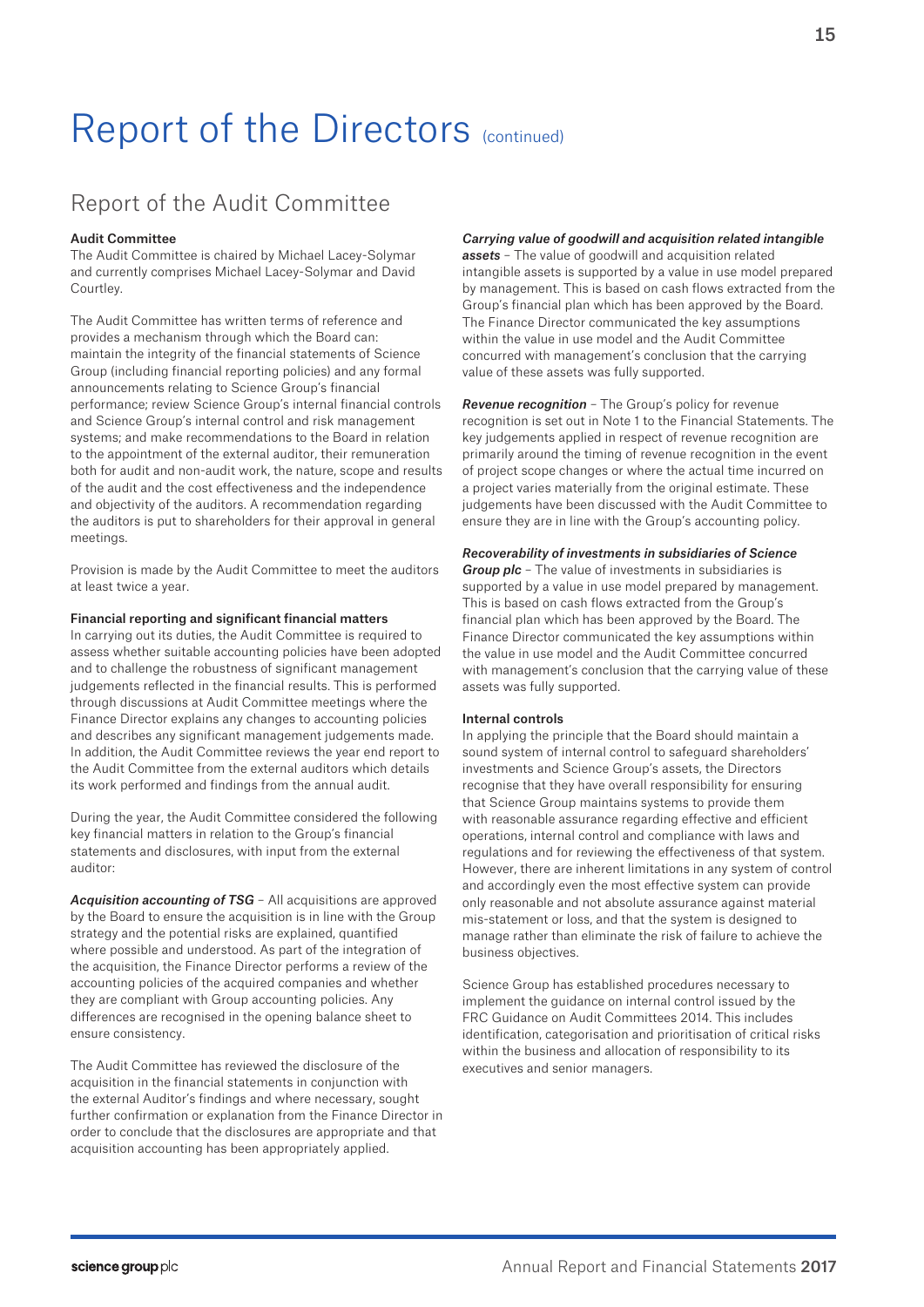# Report of the Audit Committee (continued)

The key features of the internal control system are described below:

*Control environment* – Science Group is committed to high standards of business conduct and seeks to maintain these standards across all of its operations. There are also policies in place for the reporting and resolution of suspected fraudulent activities. Science Group has an appropriate organisational structure for planning, executing, controlling and monitoring business operations in order to achieve its objectives.

*Risk identification* – Corporate and operational managers are responsible for the identification and evaluation of key risks applicable to their areas of business. These risks are assessed on a continual basis and may be associated with a variety of internal and external sources, including infringement of IP, sales channels, investment risk, staff retention, disruption in information systems, natural catastrophe and regulatory requirements.

*Information systems* – Group businesses participate in operational/strategic reviews and annual plans. The Board actively monitors performance against plan. Forecasts and operational results are consolidated and presented to the Board on a regular basis. Through these mechanisms, performance is continually monitored, risks identified in a timely manner, their financial implications assessed, control procedures reevaluated and corrective actions agreed and implemented.

*Main control procedures* – Science Group has implemented control procedures designed to ensure complete and accurate accounting for financial transactions and to limit the exposure to loss of assets and fraud. Measures taken include segregation of duties, as far as reasonably practicable.

*Monitoring and corrective action* – There are procedures in place for monitoring the system of internal financial controls.

This process, which operates in accordance with the FRC Guidance, was maintained throughout the financial year, and has remained in place up to the date of the approval of these financial statements. The Board, via the Audit Committee, has reviewed the systems and processes in place in meetings with the Finance Director and Science Group's auditors during 2017. No internal audit function is operated outside of the systems and processes in place, as the Board considers that Science Group is currently too small for a separate function, although this remains under regular review. The Board considers the internal control system to be appropriate for the Group.

During the year KPMG LLP were re-appointed as auditor. They have provided services in relation to the annual audit of the Group and also provided taxation advice in relation to the acquisition of TSG.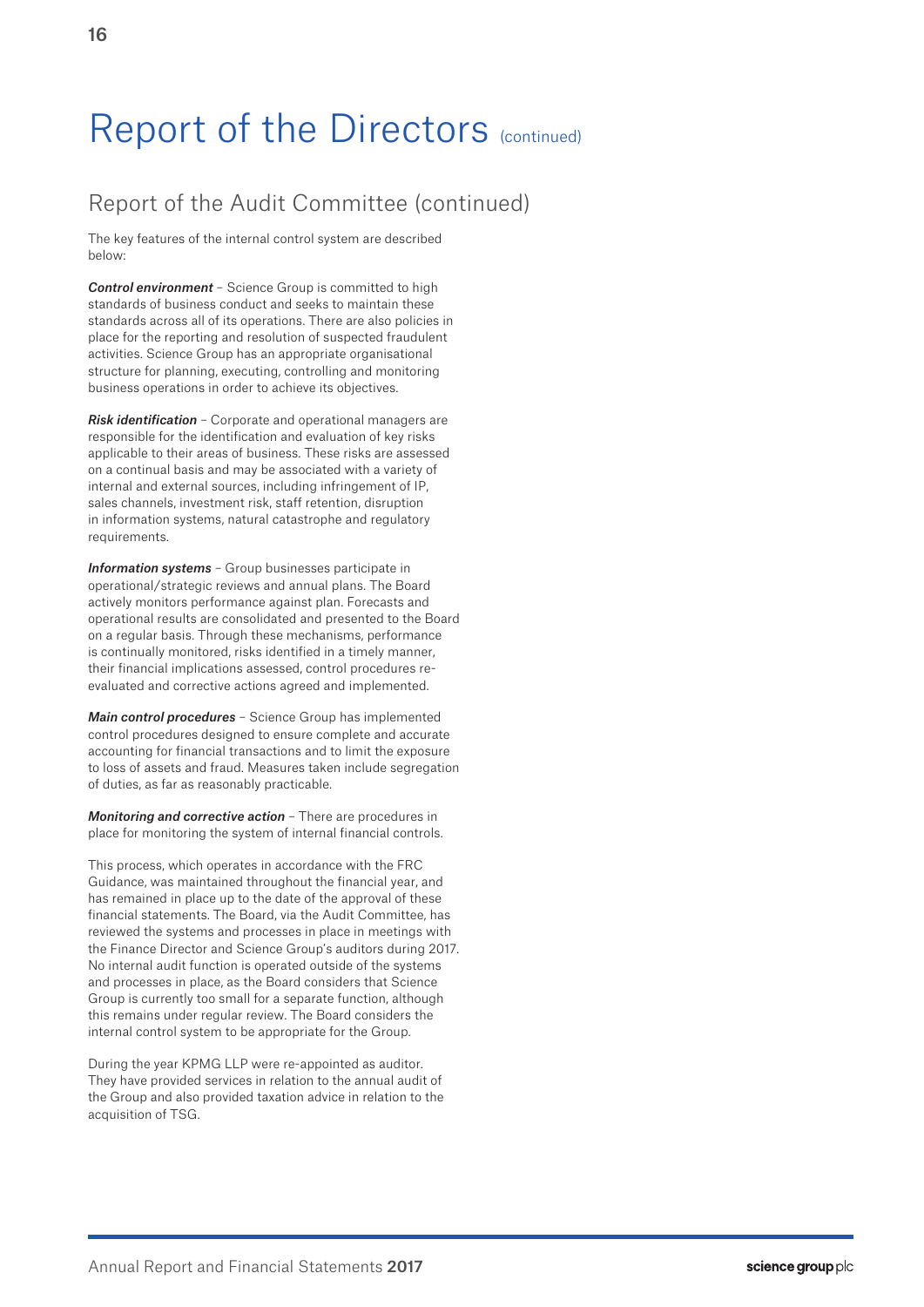# Report of the Nomination Committee

The Nomination Committee is chaired by Martyn Ratcliffe and also currently comprises David Courtley and Michael Lacey-Solymar.

The Nomination Committee reviews the composition of the Board and its effectiveness on an annual basis in order to ensure that the Board comprises the requisite skills and experience and reviews how the Board works together as a unit. The Nomination Committee does not believe that it is appropriate to set any specific targets with regards to diversity, including gender. The Committee believes that the search for Board candidates should be conducted, and appointments made, on merit, against objective criteria but with due regard for the benefits of diversity on the Board.

# Directors' Responsibilities

The Directors are responsible for preparing the Annual Report and the Group and parent Company financial statements in accordance with applicable law and regulations.

Company law requires the directors to prepare Group and parent Company financial statements for each financial year. As required by the AIM Rules of the London Stock Exchange they are required to prepare the Group financial statements in accordance with International Financial Reporting Standards as adopted by the EU (IFRSs as adopted by the EU) and applicable law and have elected to prepare the parent Company financial statements on the same basis.

Under company law the directors must not approve the financial statements unless they are satisfied that they give a true and fair view of the state of affairs of the Group and parent Company and of their profit or loss for that period. In preparing each of the Group and parent Company financial statements, the Directors are required to:

- select suitable accounting policies and then apply them consistently;
- make judgements and estimates that are reasonable, relevant and reliable;
- state whether they have been prepared in accordance with IFRSs as adopted by the EU;
- assess the Group and parent Company's ability to continue as a going concern, disclosing, as applicable, matters related to going concern; and
- use the going concern basis of accounting unless they either intend to liquidate the Group or the parent Company or to cease operations, or have no realistic alternative but to do so.

The Directors are responsible for keeping adequate accounting records that are sufficient to show and explain the parent Company's transactions and disclose with reasonable accuracy at any time the financial position of the parent Company and enable them to ensure that its financial statements comply with the Companies Act 2006. They are responsible for such internal control as they determine is necessary to enable the preparation of financial statements that are free from material misstatement, whether due to fraud or error, and have general responsibility for taking such steps as are reasonably open to them to safeguard the assets of the Group and to prevent and detect fraud and other irregularities.

Under applicable law and regulations, the Directors are also responsible for preparing a Strategic Report and a Directors' Report that complies with that law and those regulations.

The Directors are responsible for the maintenance and integrity of the corporate and financial information included on the company's website. Legislation in the UK governing the preparation and dissemination of financial statements may differ from legislation in other jurisdictions.

# Approval

The Report of the Directors was approved by the Board on 27 February 2018 and signed on its behalf:

By order of the Board

| Rebecca Archer   |
|------------------|
| Finance Director |
|                  |

Harston Mill Harston Cambridge CB22 7GG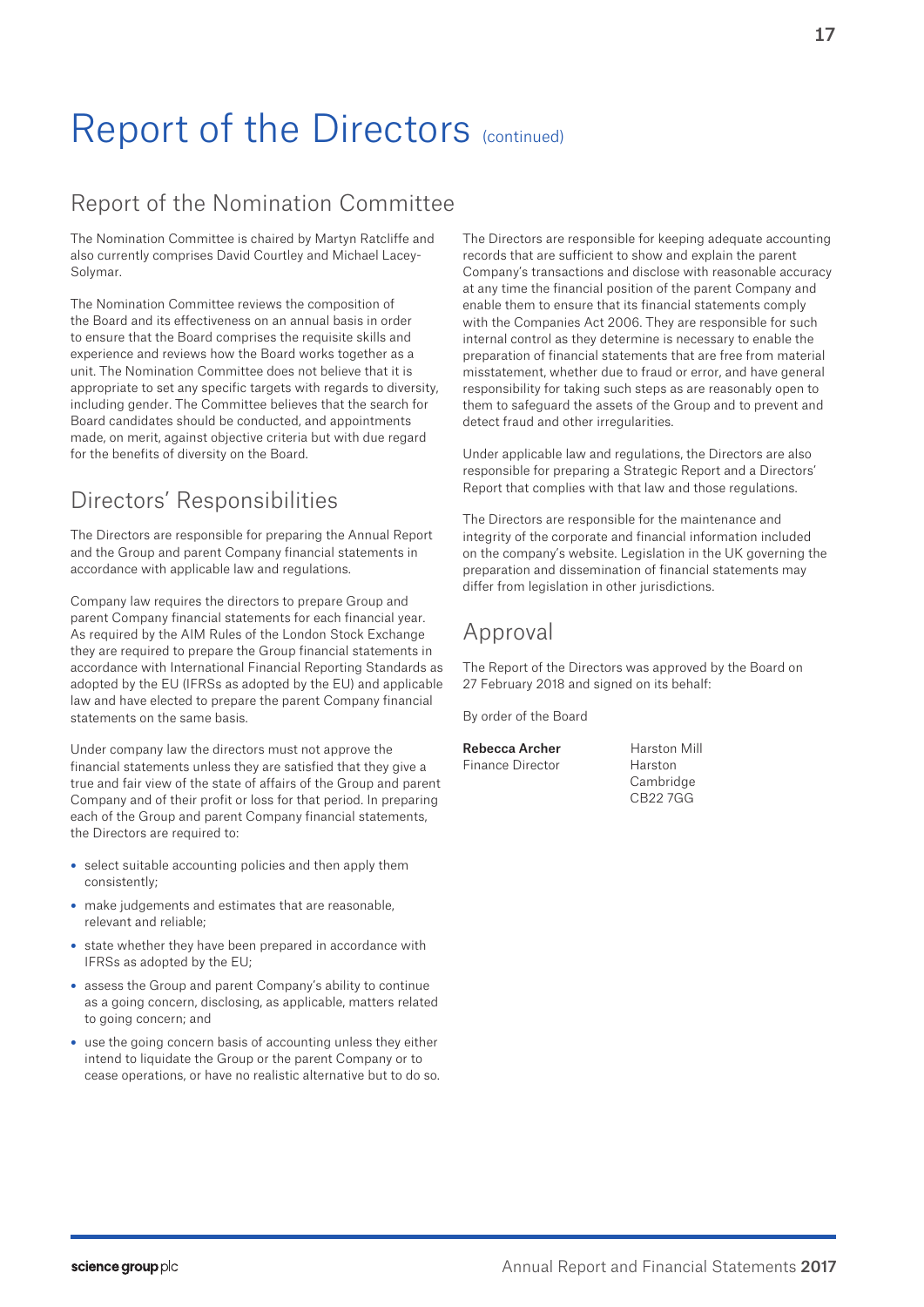# Independent Auditor's Report to the Members of Science Group plc

# 1 Our opinion is unmodified

We have audited the financial statements of Science Group plc ("the Company") for the year ended 31 December 2017 which comprise the Consolidated Income Statement, Consolidated Statement of Comprehensive Income, Consolidated and Company Balance Sheets, Consolidated Statement of Changes in Shareholders' Equity, Company Statement of Changes in Shareholders' Equity, Consolidated and Company Statements of Cash Flows and the related notes, including the accounting policies in Note 1.

In our opinion:

- the financial statements give a true and fair view of the state of the Group's and of the parent Company's affairs as at 31 December 2017 and of the Group's profit for the year then ended;
- the group financial statements have been properly prepared in accordance with International Financial Reporting Standards as adopted by the European Union (IFRSs as adopted by the EU);
- the parent Company financial statements have been properly prepared in accordance with IFRSs as adopted by the EU and as applied in accordance with the provisions of the Companies Act 2006; and
- the financial statements have been prepared in accordance with the requirements of the Companies Act 2006.

## Basis for opinion

We conducted our audit in accordance with International Standards on Auditing (UK) ("ISAs (UK)") and applicable law. Our responsibilities are described below. We have fulfilled our ethical responsibilities under, and are independent of the Group in accordance with, UK ethical requirements including the FRC Ethical Standard as applied to listed entities. We believe that the audit evidence we have obtained is a sufficient and appropriate basis for our opinion.

# 2 Key audit matters: our assessment of risks of material misstatement

Key audit matters are those matters that, in our professional judgment, were of most significance in the audit of the financial statements and include the most significant assessed risks of material misstatement (whether or not due to fraud) identified by us, including those which had the greatest effect on: the overall audit strategy; the allocation of resources in the audit; and directing the efforts of the engagement team. These matters were addressed in the context of our audit of the financial statements as a whole, and in forming our opinion thereon, and we do not provide a separate opinion on these matters. In arriving at our audit opinion above, the key audit matters, in decreasing order of audit significance, were as follows:

|                                                                     | The risk                                                                                                                                                                                                                                                               | Our response                                                                                                                                                                                                                                                                                                                                                     |
|---------------------------------------------------------------------|------------------------------------------------------------------------------------------------------------------------------------------------------------------------------------------------------------------------------------------------------------------------|------------------------------------------------------------------------------------------------------------------------------------------------------------------------------------------------------------------------------------------------------------------------------------------------------------------------------------------------------------------|
| <b>Acquisition accounting</b>                                       | <b>Subjective valuation</b>                                                                                                                                                                                                                                            | Our procedures included:                                                                                                                                                                                                                                                                                                                                         |
| Net assets acquired:<br>£13.722k<br>Refer to page 31                | During the year the group acquired TSG<br>for a cash consideration of \$17.0m plus a<br>contingent consideration of \$0.75m.                                                                                                                                           | Methodology choice: We used our own valuation<br>specialists to assess the appropriateness of the<br>valuation methodology applied by the Group.                                                                                                                                                                                                                 |
| (accounting policy) and<br>pages 61 to 63 (financial<br>disclosure) | The determination of separately identifiable<br>intangible assets arising on business<br>combinations is inherently judgemental and<br>valuation of these assets is complex and<br>sensitive to underlying assumptions around<br>future cash flows and discount rates. | <b>Our sector experience:</b> We assessed the<br>completeness of the intangibles identified by applying<br>our professional experience to the information<br>obtained from our inspection of purchase agreements<br>and our inquiries with management, including<br>obtaining understanding of the business acquired and<br>the motivations for the acquisition. |
|                                                                     |                                                                                                                                                                                                                                                                        | <b>Benchmarking assumptions:</b> We critically challenged<br>the key assumptions, and in particular evaluated the<br>reasonableness of the customer churn rates, growth<br>rates and the discount rate with reference to externally<br>derived data and our knowledge of the industry.                                                                           |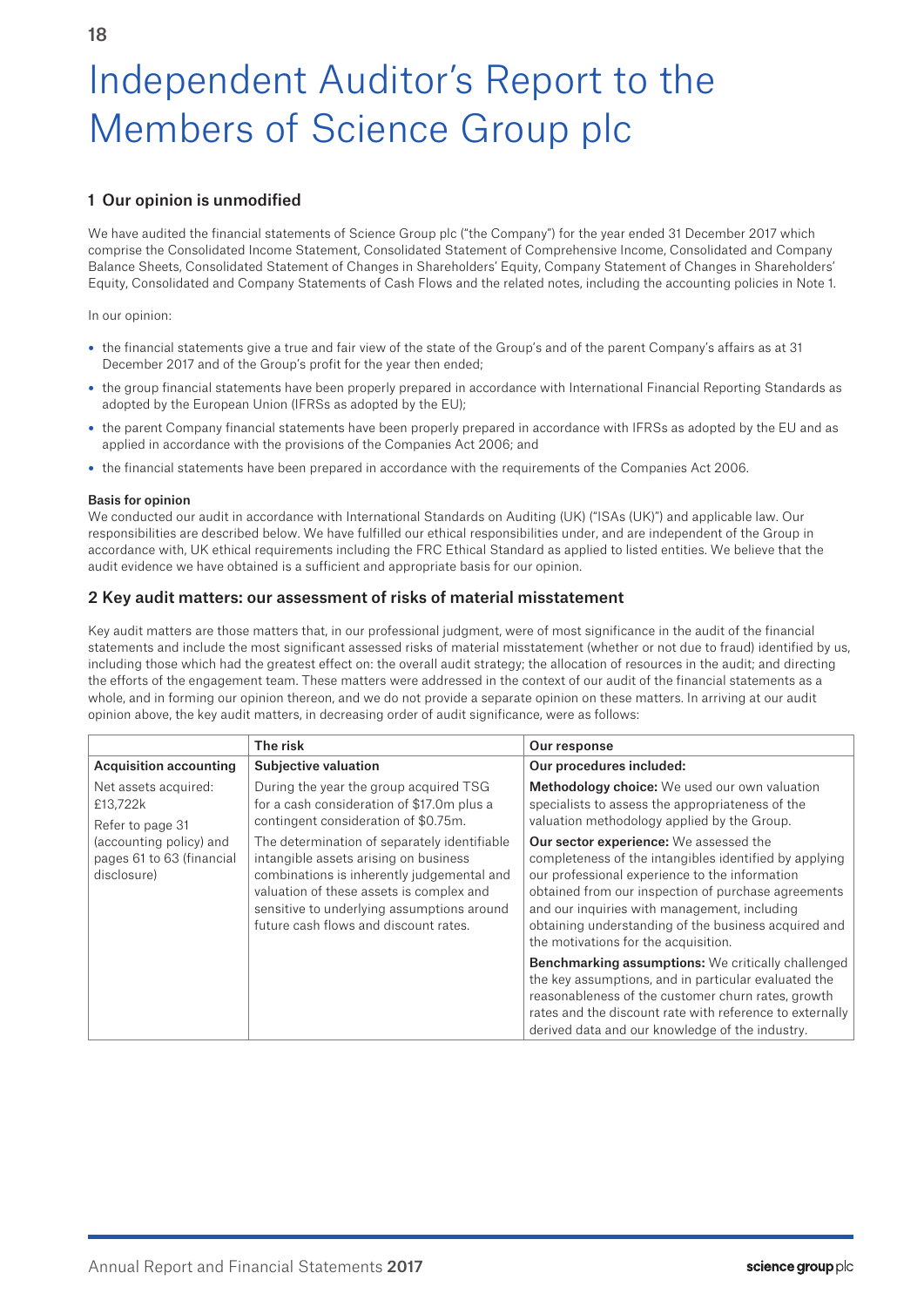# Independent Auditor's Report to the Members of Science Group plc (continued)

|                                                                                                                                                                                              | The risk                                                                                                                                                                                                                                                                                                                                                                                                                                                                      | Our response                                                                                                                                                                                                                                                                                                                                                                                                                                                                                                                                                                                                                                              |  |
|----------------------------------------------------------------------------------------------------------------------------------------------------------------------------------------------|-------------------------------------------------------------------------------------------------------------------------------------------------------------------------------------------------------------------------------------------------------------------------------------------------------------------------------------------------------------------------------------------------------------------------------------------------------------------------------|-----------------------------------------------------------------------------------------------------------------------------------------------------------------------------------------------------------------------------------------------------------------------------------------------------------------------------------------------------------------------------------------------------------------------------------------------------------------------------------------------------------------------------------------------------------------------------------------------------------------------------------------------------------|--|
| Impairment of goodwill                                                                                                                                                                       | <b>Forecast based valuation</b>                                                                                                                                                                                                                                                                                                                                                                                                                                               | Our procedures included:                                                                                                                                                                                                                                                                                                                                                                                                                                                                                                                                                                                                                                  |  |
| and intangible assets<br>(Goodwill: £11,535k<br>$(2016: \text{\textsterling}4, 033k))$                                                                                                       | Due to the inherent uncertainty involved<br>in forecasting and discounting future<br>cash flows, the recoverability of goodwill                                                                                                                                                                                                                                                                                                                                               | Historical comparisons: We reviewed historical<br>forecasts against actual results to assess the<br>reasonableness of the forecasts used.                                                                                                                                                                                                                                                                                                                                                                                                                                                                                                                 |  |
| (Acquisition related<br>intangibles: £9,499k<br>(2016: £5,193k))                                                                                                                             | and intangible assets is one of the key<br>judgmental areas on which our audit<br>focused.                                                                                                                                                                                                                                                                                                                                                                                    | Benchmarking assumptions: We assessed the key<br>assumptions such as projected long term growth rate<br>and discount rates with reference to externally derived<br>data.                                                                                                                                                                                                                                                                                                                                                                                                                                                                                  |  |
| Refer to page 31<br>(accounting policy) and<br>pages 48 to 51 (financial<br>disclosure).                                                                                                     |                                                                                                                                                                                                                                                                                                                                                                                                                                                                               | Assessing transparency: We assessed the adequacy<br>of the Group's disclosures (see Note 13) in respect<br>of impairment testing and considered whether the<br>disclosures reflected the risks inherent in the valuation<br>of goodwill and other acquisition related intangibles.                                                                                                                                                                                                                                                                                                                                                                        |  |
| Revenue recognition                                                                                                                                                                          | Subjective estimate                                                                                                                                                                                                                                                                                                                                                                                                                                                           | Our procedures included:                                                                                                                                                                                                                                                                                                                                                                                                                                                                                                                                                                                                                                  |  |
| (Revenue: £40,823k<br>(2016: £36,899k))                                                                                                                                                      | The Group undertakes a number of<br>consulting projects which are billed on a<br>time and materials basis. However, where a                                                                                                                                                                                                                                                                                                                                                   | <b>Control operation:</b> We tested the design and<br>operating effectiveness of controls related to revenue<br>recognition.                                                                                                                                                                                                                                                                                                                                                                                                                                                                                                                              |  |
| Refer to page 33<br>(accounting policy) and<br>pages 65 to 66 (critical<br>accounting estimate<br>disclosure).                                                                               | project is forecast to require more hours than<br>initially projected to achieve customer aims,<br>in some cases not all hours may be realised.<br>In such scenarios the level of revenue to be<br>recognised is dependent on the assessment                                                                                                                                                                                                                                  | Personnel interviews: For a sample of significant<br>contracts, determined on the basis of technical and<br>commercial complexity, financial significance and<br>profitability, we assessed the status of the contract<br>through discussions with project level staff.                                                                                                                                                                                                                                                                                                                                                                                   |  |
|                                                                                                                                                                                              | of progress to date and the required hours to<br>complete.                                                                                                                                                                                                                                                                                                                                                                                                                    | Tests of detail: On a sample basis we examined the<br>underlying contracts, timesheet data and externally<br>available evidence, such as customer correspondence,<br>where relevant.                                                                                                                                                                                                                                                                                                                                                                                                                                                                      |  |
|                                                                                                                                                                                              |                                                                                                                                                                                                                                                                                                                                                                                                                                                                               | Historical comparisons: On a sample basis we<br>assessed the recognition of revenue by using past<br>experience of the contracts, taking into account the<br>extent of technical or commercial risk identified.                                                                                                                                                                                                                                                                                                                                                                                                                                           |  |
|                                                                                                                                                                                              |                                                                                                                                                                                                                                                                                                                                                                                                                                                                               | Assessing transparency: We also assessed the<br>adequacy of the Group's disclosures (see Note 26)<br>about the degree of estimation involved in recognising<br>revenue.                                                                                                                                                                                                                                                                                                                                                                                                                                                                                   |  |
| <b>Recoverability of parent</b>                                                                                                                                                              | Low risk, high value                                                                                                                                                                                                                                                                                                                                                                                                                                                          | Our procedures included:                                                                                                                                                                                                                                                                                                                                                                                                                                                                                                                                                                                                                                  |  |
| company's investment<br>in subsidiaries<br>(Cost of investment:<br>£33,705k (2016:<br>£19,983k)<br>Refer to page 31<br>(accounting policy) and<br>pages 53 to 54 (financial<br>disclosures). | The carrying amount of the parent<br>company's investments in subsidiaries<br>represents 87% (2016: 100%) of the<br>company's total assets. Their recoverability is<br>not at a high risk of significant misstatement<br>or subject to significant judgement.<br>However, due to their materiality in the<br>context of the parent company financial<br>statements, this is considered to be the area<br>that had the greatest effect on our overall<br>parent company audit. | Tests of detail: Comparing the carrying amount of<br>100% of investments with the relevant subsidiaries'<br>draft balance sheet to identify whether their net<br>assets, being an approximation of their minimum<br>recoverable amount, were in excess of their carrying<br>amount and assessing whether those subsidiaries<br>have historically been profit-making.<br>Subsidiary audits: We considered the results of our<br>audit work over those subsidiaries' profits and net<br>assets.<br>Our sector experience: For the investments where<br>the carrying amount exceeded the net asset value,<br>comparing the carrying amount of the investment |  |
|                                                                                                                                                                                              |                                                                                                                                                                                                                                                                                                                                                                                                                                                                               | with the expected value of the business based on a<br>discounted cash flow model.                                                                                                                                                                                                                                                                                                                                                                                                                                                                                                                                                                         |  |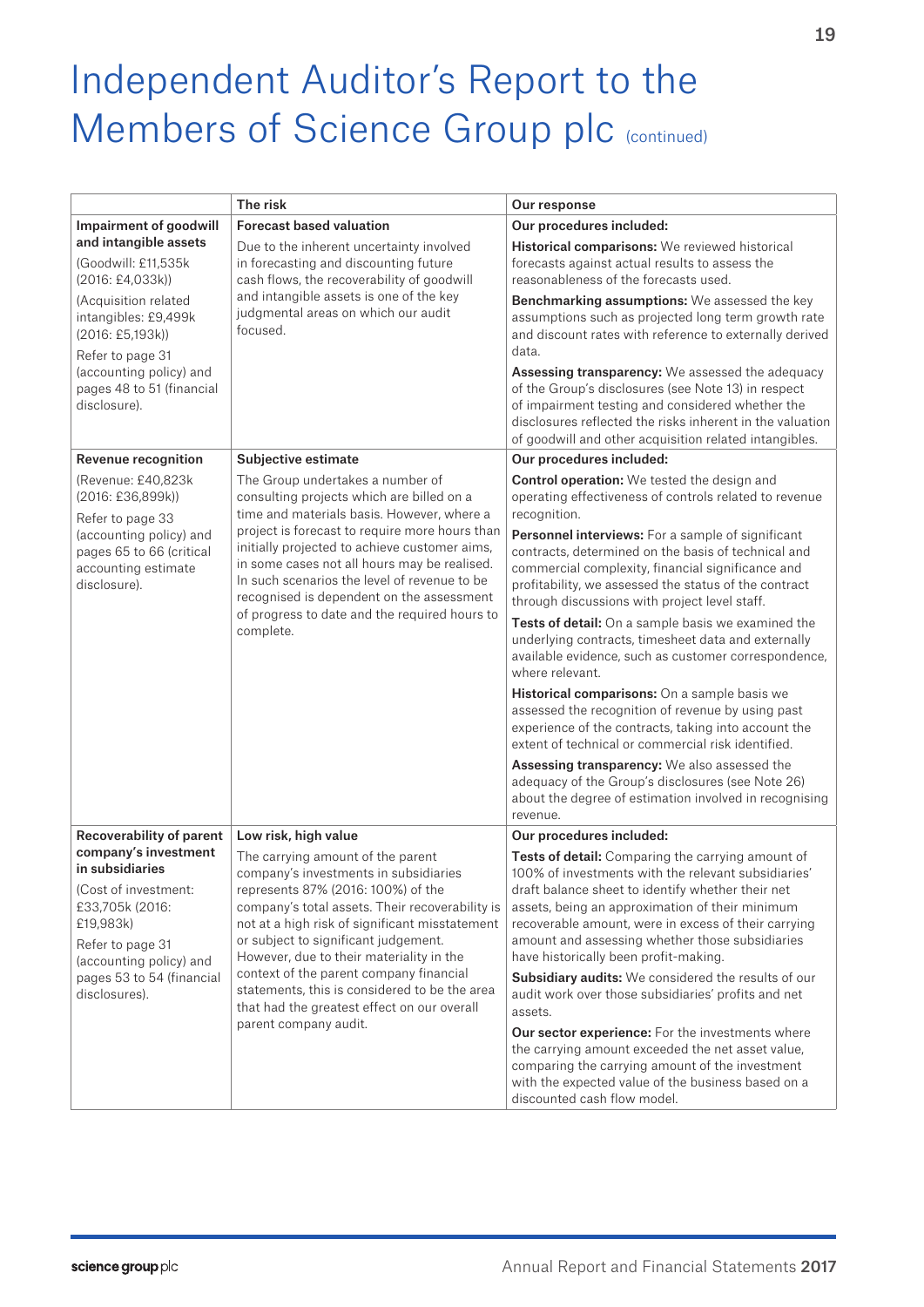# Independent Auditor's Report to the Members of Science Group plc (continued)

# 3 Our application of materiality and an overview of the scope of our audit

Materiality: group financial statements as a whole £191k (2016: £191k)

5% of group profit before tax (2016: 5% of normalised group profit before tax)

Materiality for the group financial statements as a whole was set at £191k (2016: £191k) and determined with reference to a benchmark of group profit before tax, of which it represents 5% (2016: 5% of group profit before tax, adjusted for the impairment of goodwill in relation to OTM Consulting).

Materiality for the parent company financial statements as a whole was set at £152k (2016: £152k), determined with reference to a benchmark of net assets, and has been capped at 80% of group materiality.

We reported to the Audit Committee any corrected or uncorrected identified misstatements exceeding £9k (2016: £10k), in addition to other identified misstatements that we believe warranted reporting on qualitative grounds.

Of the group's 18 components (2016: 10 components), we subjected 9 (2016: 6) to audits for group reporting purposes. For the remaining components, we performed analysis at an aggregated group level to re-examine our assessment that there were no significant risks of material misstatement with these.

Of the 9 components (2016: 6 components) within the scope of our group reporting work, all 9 (2016: 6), including the parent company, were covered by the Group audit team.

The component materialities ranged from £1k to £152k (2016: £1k to £152k), having regard to the mix of size and risk profile of the Group across the components.

The components within the scope of our work accounted for the following percentages of the group's results:

|                                     | Number of<br>components | Group<br>revenue | Group profit<br>before tax | <b>Group total</b><br>assets |
|-------------------------------------|-------------------------|------------------|----------------------------|------------------------------|
| Audits for group reporting purposes |                         | 92%              | 89%                        | 98%                          |
| Total                               | 9                       | 92%              | 89%                        | 98%                          |
| Total (2016)                        | b                       | 97%              | 94%                        | 98%                          |

# 4 We have nothing to report on going concern

We are required to report to you if we have concluded that the use of the going concern basis of accounting is inappropriate or there is an undisclosed material uncertainty that may cast significant doubt over the use of that basis for a period of at least twelve months from the date of approval of the financial statements. We have nothing to report in these respects.

# 5 We have nothing to report on the other information in the Annual Report

The directors are responsible for the other information presented in the Annual Report together with the financial statements. Our opinion on the financial statements does not cover the other information and, accordingly, we do not express an audit opinion or, except as explicitly stated below, any form of assurance conclusion thereon.

Our responsibility is to read the other information and, in doing so, consider whether, based on our financial statements audit work, the information therein is materially misstated or inconsistent with the financial statements or our audit knowledge. Based solely on that work we have not identified material misstatements in the other information.

# *Strategic report and directors' report*

Based solely on our work on the other information:

- we have not identified material misstatements in the strategic report and the directors' report;
- in our opinion the information given in those reports for the financial year is consistent with the financial statements; and
- in our opinion those reports have been prepared in accordance with the Companies Act 2006.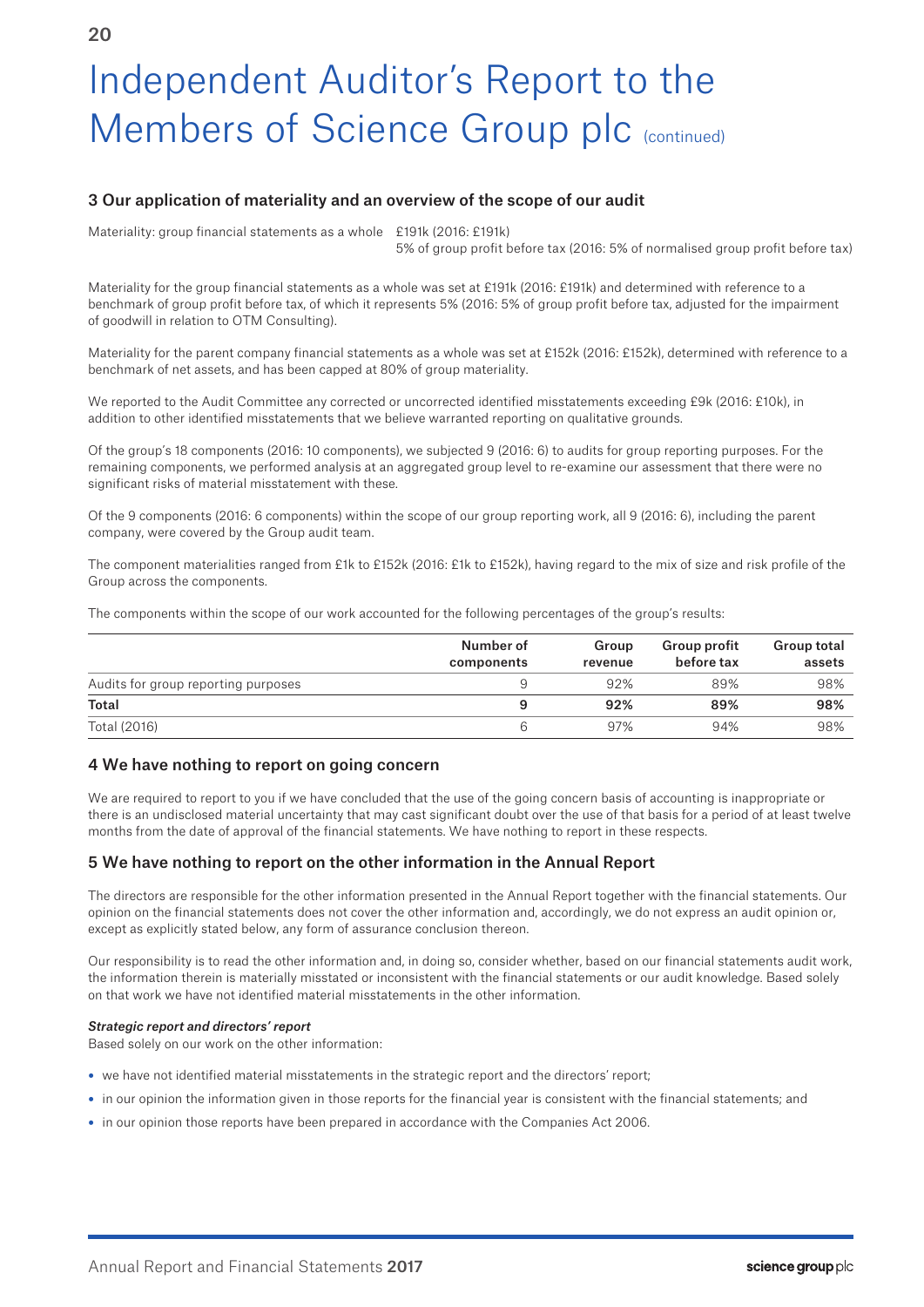# Independent Auditor's Report to the Members of Science Group plc (continued)

# 6 We have nothing to report on the other matters on which we are required to report by exception

Under the Companies Act 2006, we are required to report to you if, in our opinion:

- adequate accounting records have not been kept by the parent Company, or returns adequate for our audit have not been received from branches not visited by us; or
- the parent Company financial statements are not in agreement with the accounting records and returns; or
- certain disclosures of directors' remuneration specified by law are not made; or
- we have not received all the information and explanations we require for our audit.

We have nothing to report in these respects.

# 7 Respective responsibilities

### *Directors' responsibilities*

As explained more fully in their statement set out on page 17, the directors are responsible for: the preparation of the financial statements including being satisfied that they give a true and fair view; such internal control as they determine is necessary to enable the preparation of financial statements that are free from material misstatement, whether due to fraud or error; assessing the Group and parent Company's ability to continue as a going concern, disclosing, as applicable, matters related to going concern; and using the going concern basis of accounting unless they either intend to liquidate the Group or the parent Company or to cease operations, or have no realistic alternative but to do so.

### *Auditor's responsibilities*

Our objectives are to obtain reasonable assurance about whether the financial statements as a whole are free from material misstatement, whether due to fraud or error, and to issue our opinion in an auditor's report. Reasonable assurance is a high level of assurance, but does not guarantee that an audit conducted in accordance with ISAs (UK) will always detect a material misstatement when it exists. Misstatements can arise from fraud or error and are considered material if, individually or in aggregate, they could reasonably be expected to influence the economic decisions of users taken on the basis of the financial statements.

A fuller description of our responsibilities is provided on the FRC's website at www.frc.org.uk/auditorsresponsibilities.

## 8 The purpose of our audit work and to whom we owe our responsibilities

This report is made solely to the Company's members, as a body, in accordance with Chapter 3 of Part 16 of the Companies Act 2006. Our audit work has been undertaken so that we might state to the Company's members those matters we are required to state to them in an auditor's report and for no other purpose. To the fullest extent permitted by law, we do not accept or assume responsibility to anyone other than the Company and the Company's members, as a body, for our audit work, for this report, or for the opinions we have formed.

#### Charles le Strange Meakin (Senior Statutory Auditor) for and on behalf of KPMG LLP, Statutory Auditor Chartered Accountants

Botanic House 100 Hills Road **Cambridge** CB2 1AR

27 February 2018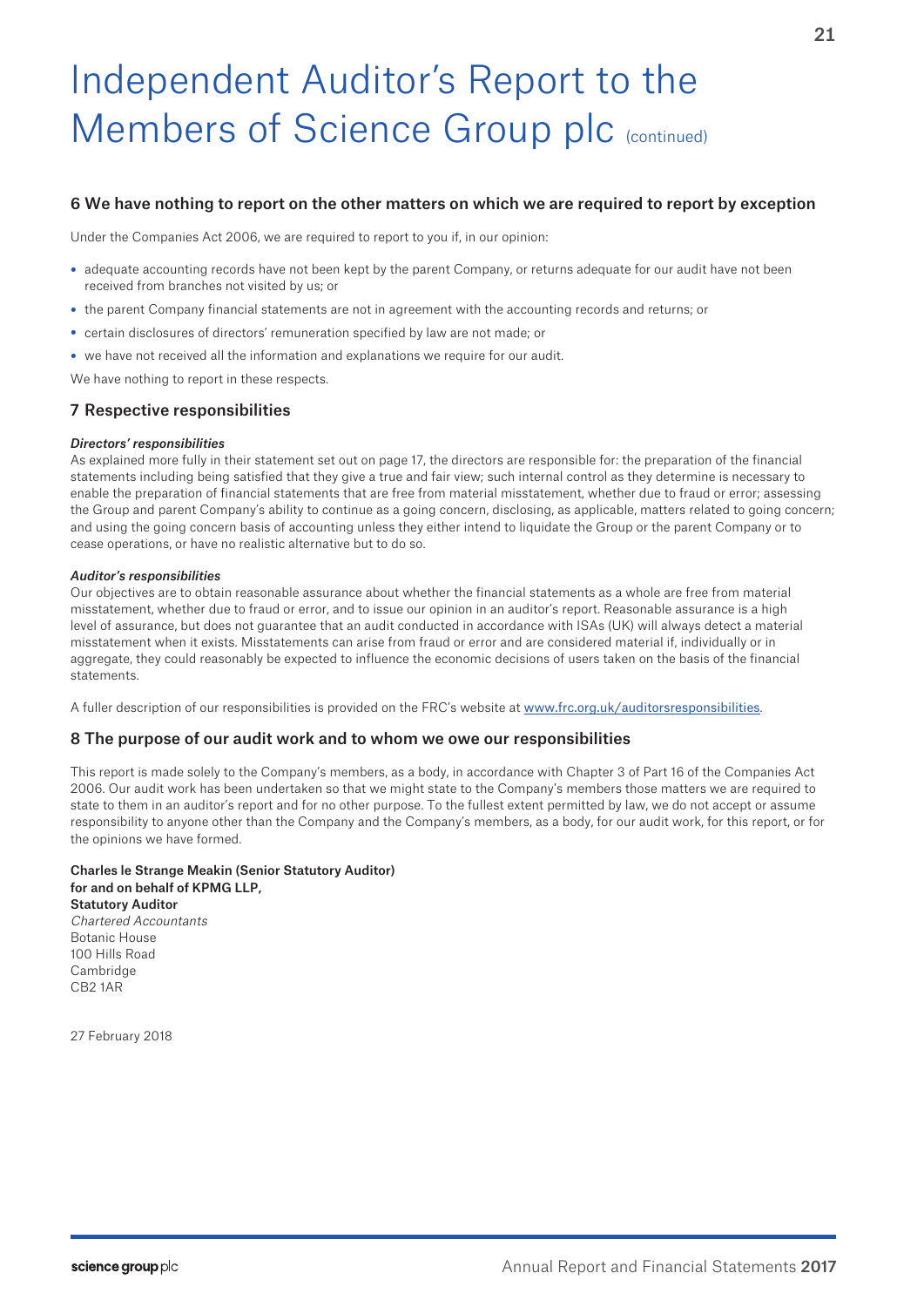# Financial Statements

and Notes to the Financial Statements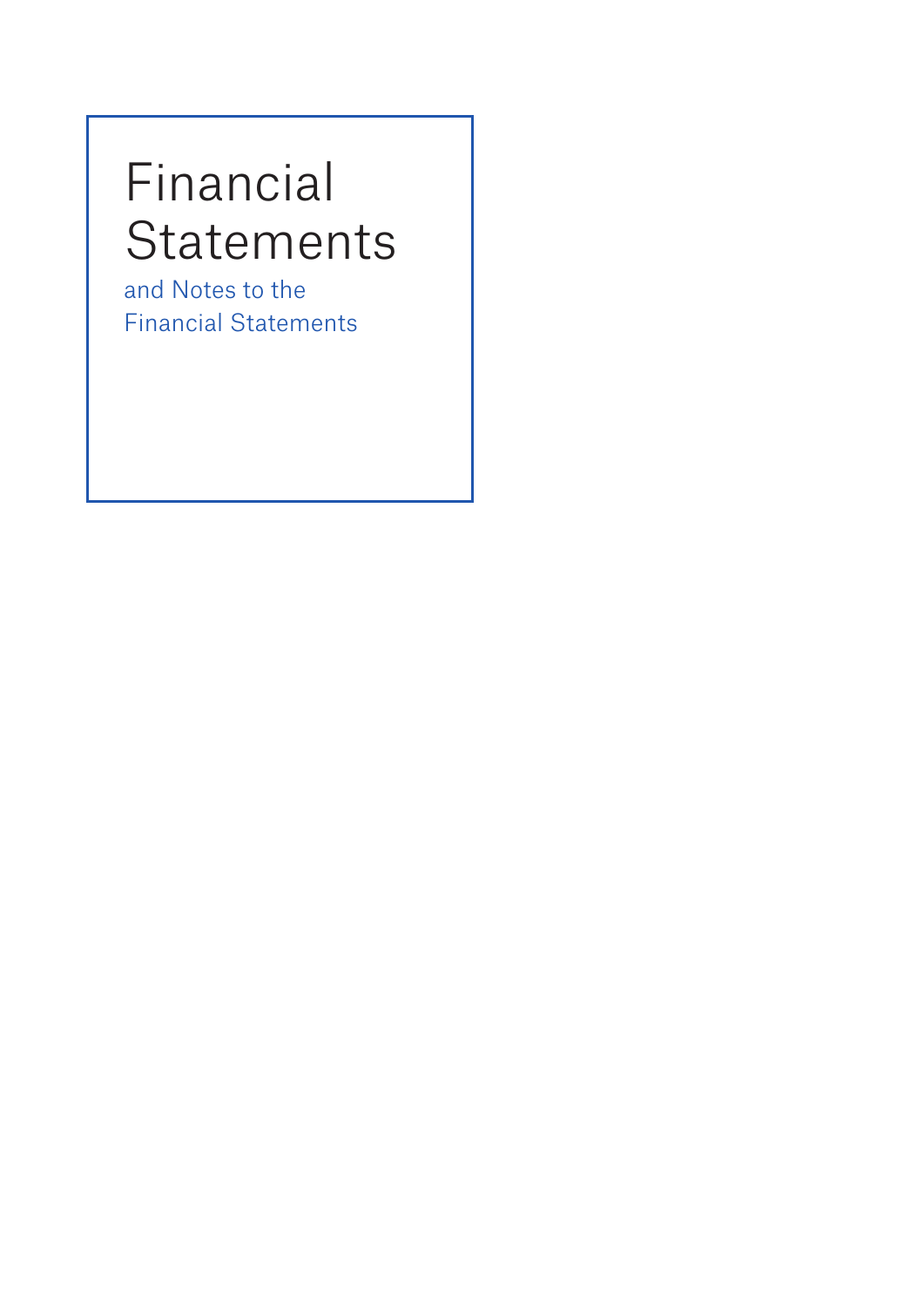# Consolidated Income Statement

For the year ended 31 December 2017

|                                                                                                   |             |                   | Group        |
|---------------------------------------------------------------------------------------------------|-------------|-------------------|--------------|
|                                                                                                   | <b>Note</b> | 2017<br>£000      | 2016<br>£000 |
| Revenue                                                                                           | 4           | 40,823            | 36,899       |
| Operating expenses before adjusting items                                                         | 5           | (33, 317)         | (30, 683)    |
| <b>Adjusted operating profit</b>                                                                  | 4           | 6,906             | 6,216        |
| Amortisation and impairment of intangible assets                                                  | 13          | (1, 410)          | (1, 857)     |
| Impairment of other investments                                                                   |             |                   | (50)         |
| Acquisition integration costs                                                                     | 22          | (812)             | (317)        |
| Share based payment charge                                                                        | 7           | (312)             | (597)        |
| <b>Operating profit</b>                                                                           |             | 4,372             | 3,395        |
| Finance income                                                                                    | 6           | 3                 | 2            |
| Finance costs                                                                                     | 6           | (496)             | (429)        |
| Profit before income tax                                                                          |             | 3,879             | 2,968        |
| Income tax charge (including R&D tax credit of £308,000<br>$(2016: \text{\textsterling}675,000))$ | 9           | (861)             | (219)        |
| Profit for the year                                                                               |             | 3,018             | 2,749        |
| Profit for the year attributable to equity holders of the parent                                  |             | 3,018             | 2,749        |
| <b>Earnings per share</b>                                                                         |             |                   |              |
| Earnings per share from continuing operations (basic)                                             | 11          | 7.7p              | 6.8p         |
| Earnings per share from continuing operations (diluted)                                           | 11          | 7.5p              | 6.6p         |
| Adjusted earnings per share from continuing operations (basic)                                    | 11          | 12.8 <sub>p</sub> | 11.4p        |
| Adjusted earnings per share from continuing operations (diluted)                                  | 11          | 12.5p             | 11.1p        |

All amounts relate to continuing operations.

The accompanying Notes form an integral part of this Consolidated Income Statement.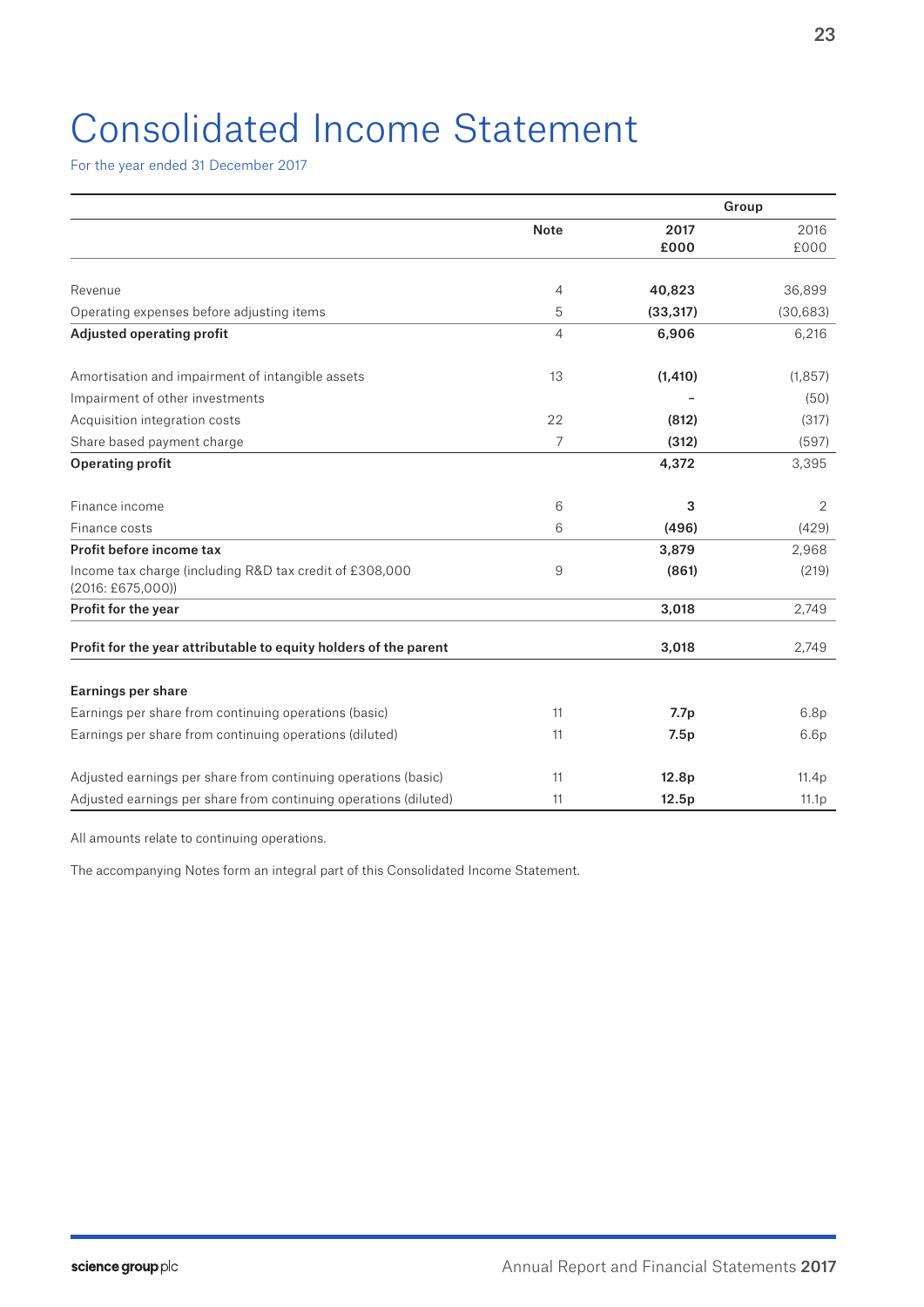# Consolidated Statement of Comprehensive Income

For the year ended 31 December 2017

|                                                                                         | Group |       |
|-----------------------------------------------------------------------------------------|-------|-------|
|                                                                                         | 2017  | 2016  |
|                                                                                         | £000  | £000  |
| <b>Profit for the year</b>                                                              | 3,018 | 2,749 |
| Other comprehensive income<br>Items that will or may be reclassified to profit or loss: |       |       |
| Exchange differences on translating foreign operations                                  | (28)  | 30    |
| Fair value gain on interest rate swap                                                   | 30    | 197   |
| Deferred tax on interest rate swap                                                      | (5)   |       |
| Deferred tax on interest rate swap - prior period adjustment                            | (38)  |       |
| Other comprehensive (expense)/income for the year                                       | (41)  | 227   |
| Total comprehensive income for the year                                                 | 2,977 | 2,976 |
|                                                                                         |       |       |
| Total comprehensive income for the year attributable to owners of the parent            | 2,977 | 2,976 |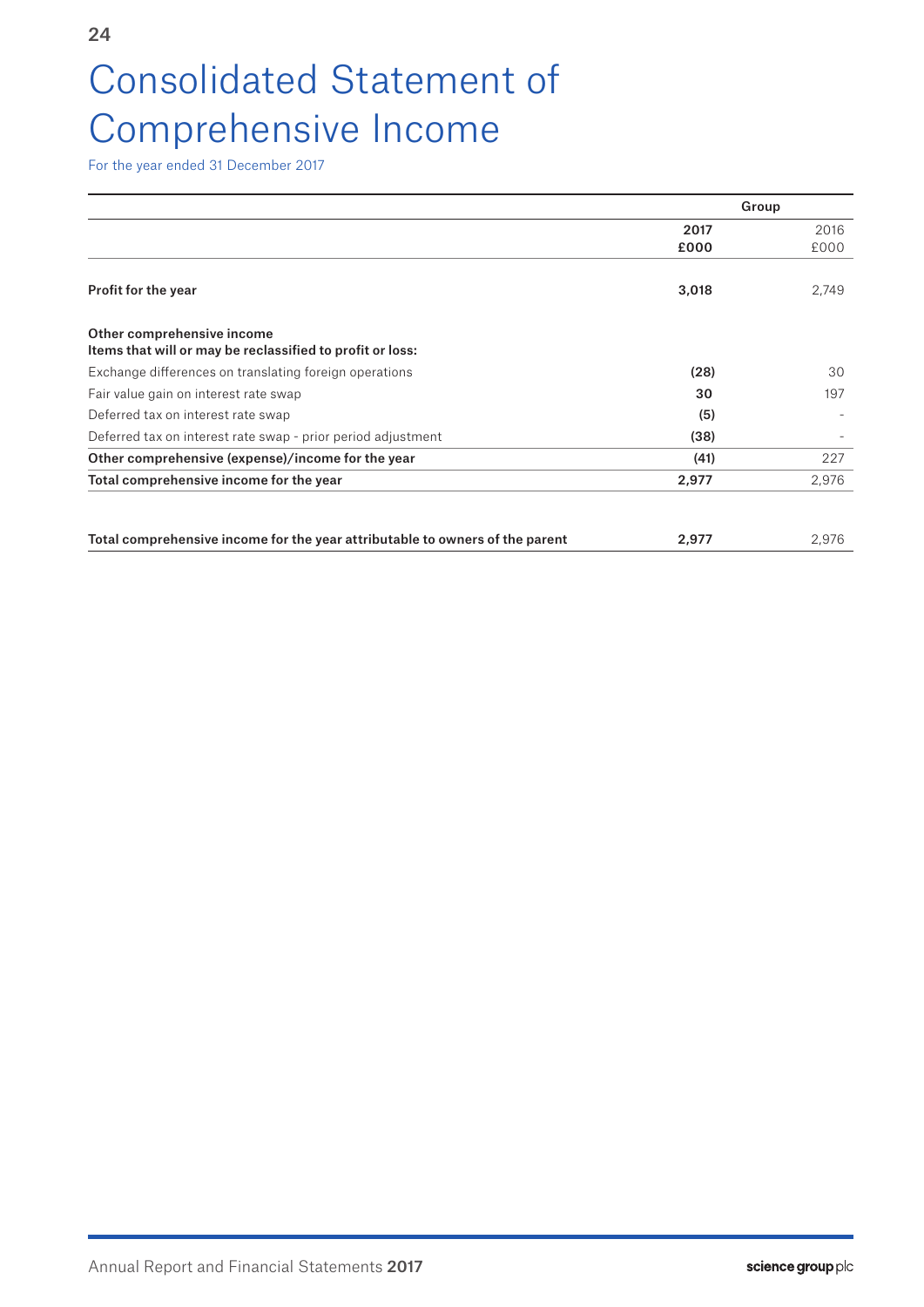# Consolidated Statement of Changes in Shareholders' Equity

For the year ended 31 December 2017

| Group                                                                      | <b>Issued</b><br>capital | <b>Share</b><br>premium  | <b>Treasury</b><br>stock | reserve | <b>Merger Translation</b><br>reserve | <b>Share</b><br>based<br>payment<br>reserve | Retained<br>earnings | Total-<br>Share-<br>holders<br>funds |
|----------------------------------------------------------------------------|--------------------------|--------------------------|--------------------------|---------|--------------------------------------|---------------------------------------------|----------------------|--------------------------------------|
|                                                                            | £000                     | £000                     | £000                     | £000    | £000                                 | £000                                        | £000                 | £000                                 |
| <b>Balance at 1 January 2016</b>                                           | 421                      | 8,230                    | (1, 215)                 | 10,343  | 308                                  | 2,359                                       | 16,785               | 37,231                               |
| Purchase of own shares                                                     |                          |                          | (2,757)                  |         |                                      |                                             |                      | (2,757)                              |
| Issue of shares out of treasury<br>stock                                   |                          |                          | 364                      |         |                                      |                                             | (83)                 | 281                                  |
| Equity interest of cancelled<br>share options                              |                          |                          |                          |         | $\overline{\phantom{m}}$             | (361)                                       |                      | (361)                                |
| Dividends paid                                                             |                          |                          |                          |         |                                      | $\blacksquare$                              | (1,646)              | (1,646)                              |
| Share based payment charge<br>(Note 20)                                    |                          |                          |                          |         |                                      | 353                                         |                      | 353                                  |
| Deferred tax on share based<br>payment transactions                        |                          |                          |                          |         |                                      |                                             | (74)                 | (74)                                 |
| <b>Transactions with owners</b>                                            |                          | $\overline{\phantom{a}}$ | (2, 393)                 |         |                                      | (8)                                         | (1,803)              | (4, 204)                             |
| Profit for the year                                                        |                          |                          |                          |         |                                      | ÷,                                          | 2.749                | 2,749                                |
| Other comprehensive income:                                                |                          |                          |                          |         |                                      |                                             |                      |                                      |
| Fair value gain on interest rate<br>swap                                   |                          |                          |                          |         |                                      |                                             | 197                  | 197                                  |
| Exchange differences on<br>translating foreign operations                  |                          |                          |                          |         | 30                                   |                                             |                      | 30                                   |
| Total comprehensive income<br>for the year                                 |                          |                          |                          |         | 30                                   | $\overline{\phantom{a}}$                    | 2,946                | 2,976                                |
| <b>Balance at 31 December 2016</b>                                         | 421                      | 8,230                    | (3,608)                  | 10,343  | 338                                  | 2,351                                       | 17,928               | 36,003                               |
| <b>Balance at 1 January 2017</b>                                           | 421                      | 8,230                    | (3,608)                  | 10,343  | 338                                  | 2,351                                       | 17,928               | 36,003                               |
| Purchase of own shares                                                     |                          |                          |                          |         |                                      |                                             |                      |                                      |
| Issue of shares out of treasury<br>stock                                   |                          |                          | 39                       |         |                                      |                                             | (24)                 | 15                                   |
| Dividends paid                                                             |                          |                          |                          |         |                                      | $\overline{\phantom{0}}$                    | (1,653)              | (1,653)                              |
| Share based payment charge<br>(Note 20)                                    |                          |                          |                          |         |                                      | 312                                         |                      | 312                                  |
| Deferred tax on share based<br>payment transactions                        |                          |                          |                          |         |                                      |                                             | 85                   | 85                                   |
| <b>Transactions with owners</b>                                            |                          |                          | 39                       |         |                                      | 312                                         | (1, 592)             | (1, 241)                             |
| Profit for the year                                                        | $\overline{\phantom{0}}$ | $\blacksquare$           | ÷,                       |         | $\overline{\phantom{a}}$             | $\overline{\phantom{0}}$                    | 3,018                | 3,018                                |
| Other comprehensive income:                                                |                          |                          |                          |         |                                      |                                             |                      |                                      |
| Fair value gain on interest rate<br>swap                                   |                          |                          |                          |         |                                      |                                             | 30                   | 30                                   |
| Exchange differences on<br>translating foreign operations                  |                          |                          |                          |         | (28)                                 |                                             |                      | (28)                                 |
| Deferred tax on interest rate<br>swap including prior period<br>adjustment |                          |                          |                          |         |                                      |                                             | (43)                 | (43)                                 |
| Total comprehensive income<br>for the year                                 |                          |                          |                          |         | (28)                                 | $\overline{\phantom{0}}$                    | 3,005                | 2,977                                |
| <b>Balance at 31 December 2017</b>                                         | 421                      | 8,230                    | (3, 569)                 | 10,343  | 310                                  | 2,663                                       | 19,341               | 37,739                               |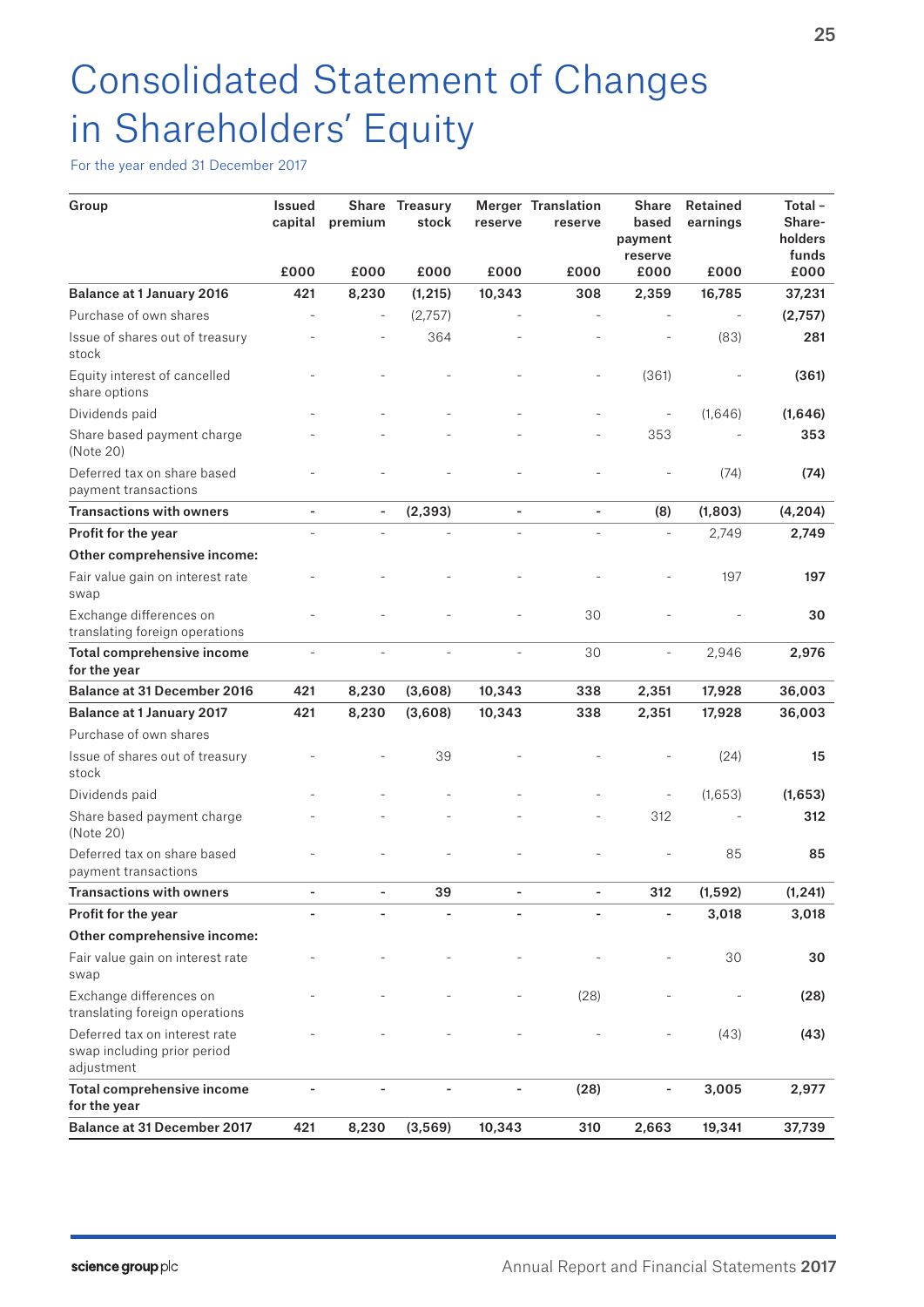# Company Statement of Changes in Shareholders' Equity

For the year ended 31 December 2017

| Company                                               | <b>Issued</b><br>capital | <b>Share</b><br>premium | <b>Treasury</b><br>stock | reserve | <b>Merger Translation</b><br>reserve | <b>Share</b><br>based<br>payment<br>reserve | <b>Retained</b><br>earnings | Total-<br>Share-<br>holders<br>funds |
|-------------------------------------------------------|--------------------------|-------------------------|--------------------------|---------|--------------------------------------|---------------------------------------------|-----------------------------|--------------------------------------|
|                                                       | £000                     | £000                    | £000                     | £000    | £000                                 | £000                                        | £000                        | £000                                 |
| <b>Balance at 1 January 2016</b>                      | 421                      | 8,230                   | (1, 215)                 | 10,343  |                                      | 385                                         | 21,940                      | 40,104                               |
| Purchase of own shares                                |                          |                         | (2,757)                  |         |                                      |                                             |                             | (2,757)                              |
| Issue of shares out of treasury<br>stock              |                          |                         | 364                      |         |                                      |                                             | (83)                        | 281                                  |
| Equity interest of cancelled<br>share options         |                          |                         |                          |         |                                      | (361)                                       |                             | (361)                                |
| Dividends paid                                        |                          |                         |                          |         |                                      | $\overline{\phantom{a}}$                    | (1,646)                     | (1,646)                              |
| Share based payment charge                            |                          |                         |                          |         |                                      | 43                                          |                             | 43                                   |
| Deferred tax on share based<br>payment transactions   |                          |                         |                          |         |                                      |                                             | 11                          | 11                                   |
| <b>Transactions with owners</b>                       | ÷,                       | $\blacksquare$          | (2, 393)                 | ÷,      | $\blacksquare$                       | (318)                                       | (1,718)                     | (4, 429)                             |
| Profit and total comprehensive<br>income for the year |                          |                         | ÷,                       |         |                                      | ä,                                          | 1,700                       | 1,700                                |
| <b>Balance at 31 December 2016</b>                    | 421                      | 8,230                   | (3,608)                  | 10,343  | ä,                                   | 67                                          | 21,922                      | 37,375                               |
| <b>Balance at 1 January 2017</b>                      | 421                      | 8,230                   | (3,608)                  | 10,343  | ÷,                                   | 67                                          | 21,922                      | 37,375                               |
| Purchase of own shares                                |                          |                         |                          |         |                                      |                                             |                             |                                      |
| Issue of shares out of treasury<br>stock              |                          |                         | 39                       |         |                                      |                                             | (24)                        | 15                                   |
| Equity interest of cancelled<br>share options         |                          |                         |                          |         |                                      |                                             |                             |                                      |
| Dividends paid                                        |                          |                         |                          |         |                                      | ÷,                                          | (1,653)                     | (1,653)                              |
| Share based payment charge<br>(Note 8)                |                          |                         |                          |         |                                      | 30                                          |                             | 30                                   |
| Deferred tax on share based<br>payment transactions   |                          |                         |                          |         |                                      |                                             | (21)                        | (21)                                 |
| <b>Transactions with owners</b>                       | ÷,                       | ÷,                      | 39                       | ÷,      |                                      | 30                                          | (1,698)                     | (1,629)                              |
| Profit and total comprehensive<br>income for the year |                          |                         |                          |         |                                      |                                             | 2,150                       | 2,150                                |
| <b>Balance at 31 December 2017</b>                    | 421                      | 8,230                   | (3, 569)                 | 10,343  |                                      | 97                                          | 22,374                      | 37,896                               |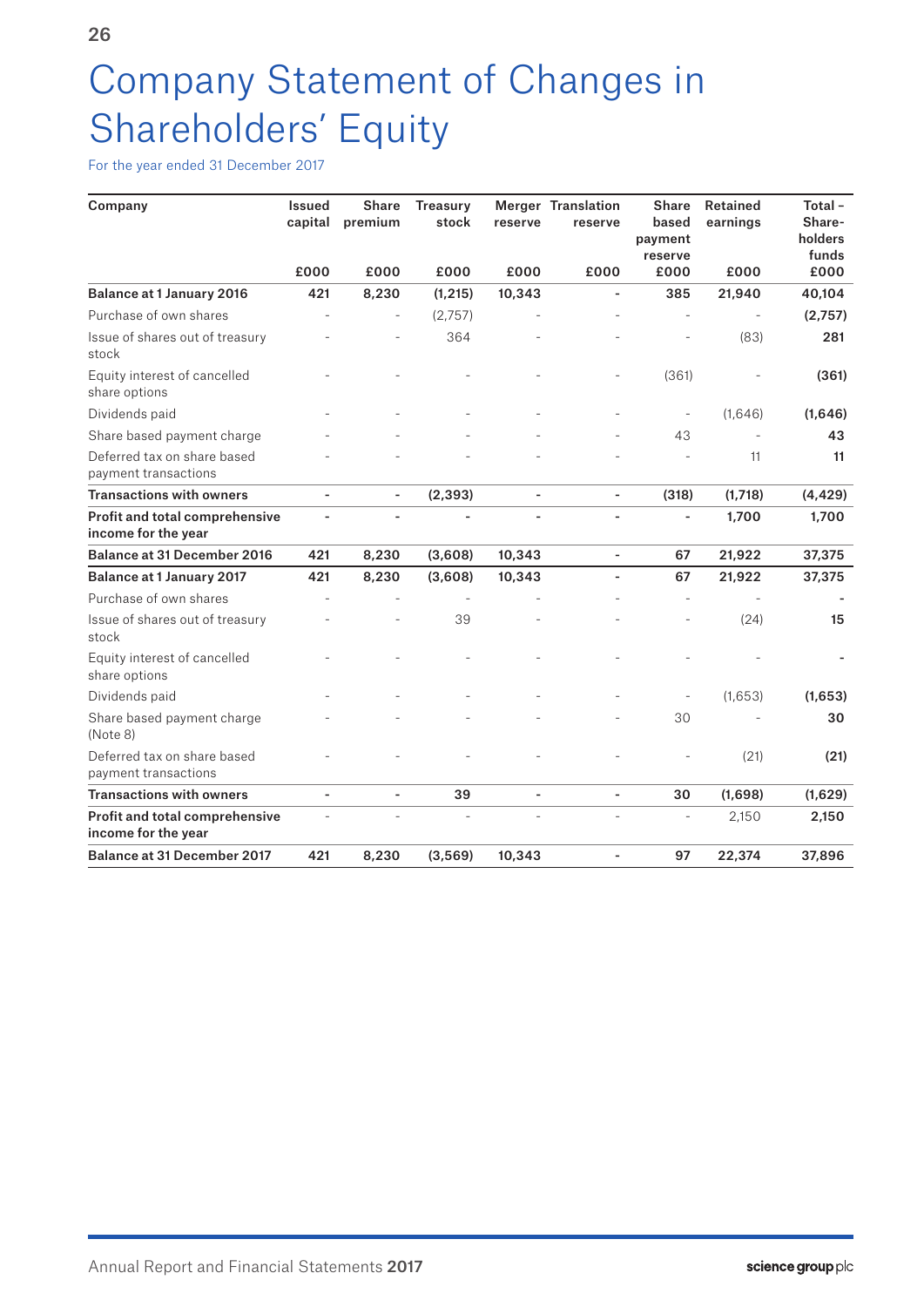# Consolidated and Company Balance Sheet

At 31 December 2017

|                                        | Company     |         |                          | Group         |               |  |
|----------------------------------------|-------------|---------|--------------------------|---------------|---------------|--|
|                                        | <b>Note</b> | 2017    | 2016                     | 2017          | 2016          |  |
|                                        |             | £000    | £000                     | £000          | £000          |  |
| Assets                                 |             |         |                          |               |               |  |
| Non-current assets                     |             |         |                          |               |               |  |
| Acquisition related intangible assets  | 13          |         |                          | 9,499         | 5,183         |  |
| Goodwill                               | 13          |         |                          | 11,535        | 4,033         |  |
| Property, plant and equipment          | 14          |         |                          | 23,787        | 23,793        |  |
| Investments                            | 15          | 33,705  | 19,983                   | 50            | 50            |  |
| Derivative financial assets            | 3           |         |                          | 227           | 197           |  |
| Deferred tax assets                    | 10          | 62      | 44                       | 104           | 287           |  |
|                                        |             | 33,767  | 20,027                   | 45,202        | 33,543        |  |
| <b>Current assets</b>                  |             |         |                          |               |               |  |
| Trade and other receivables            | 16          | 1,842   | 12,178                   | 10,627        | 8,219         |  |
| Current tax asset                      |             |         | 6                        |               | 537           |  |
| Cash and cash equivalents - Client     | 17          |         |                          | 887           |               |  |
| registration funds                     |             |         |                          |               |               |  |
| Cash and cash equivalents - Group cash | 17          | 2,922   | 5,377                    | 19,893        | 25,996        |  |
|                                        |             | 4,764   | 17,561                   | 31,407        | 34,752        |  |
| <b>Total assets</b>                    |             | 38,531  | 37,588                   | 76,609        | 68,295        |  |
| <b>Liabilities</b>                     |             |         |                          |               |               |  |
| <b>Current liabilities</b>             |             |         |                          |               |               |  |
| Trade and other payables               | 18          | 116     | 213                      | 19,454        | 15,213        |  |
| Current tax liabilities                |             |         |                          | 554           |               |  |
| Provisions                             | 19          |         |                          | 825           |               |  |
| Borrowings                             | 21          |         |                          | 1,250         | 1,000         |  |
|                                        |             | 116     | 213                      | 22,083        | 16,213        |  |
| <b>Non-current liabilities</b>         |             |         |                          |               |               |  |
| Provisions                             | 19          |         |                          | 466           |               |  |
| <b>Borrowings</b>                      | 21          |         |                          | 12,676        | 13,664        |  |
| Contingent consideration               | 22          | 519     |                          | 519           |               |  |
| Deferred tax liabilities               | 10          |         |                          | 3,126         | 2,415         |  |
|                                        |             | 519     | $\overline{\phantom{a}}$ | 16,787        | 16,079        |  |
| <b>Total liabilities</b>               |             | 635     | 213                      | 38,870        | 32,292        |  |
| <b>Net assets</b>                      |             | 37,896  | 37,375                   | 37,739        | 36,003        |  |
| Shareholders' equity                   |             |         |                          |               |               |  |
| Share capital                          | 20          | 421     | 421                      | 421           | 421           |  |
| Share premium                          |             | 8,230   | 8,230                    | 8,230         | 8,230         |  |
| Treasury stock                         |             | (3,569) | (3,608)                  |               | (3,608)       |  |
| Merger reserve                         |             | 10,343  | 10,343                   | (3,569)       |               |  |
| Translation reserve                    |             |         |                          | 10,343<br>310 | 10,343<br>338 |  |
| Share based payment reserve            |             | 97      | 67                       | 2,663         | 2,351         |  |
| Retained earnings                      |             | 22,374  | 21,922                   | 19,341        | 17,928        |  |
|                                        |             |         |                          |               |               |  |
| <b>Total equity</b>                    |             | 37,896  | 37,375                   | 37,739        | 36,003        |  |

The financial statements were approved by the Board of Directors and signed on its behalf by:

#### Rebecca Archer Martyn Ratcliffe Finance Director Chairman

On 27 February 2018

The accompanying notes form an integral part of this consolidated and company balance sheet. The company's registered number is 06536543.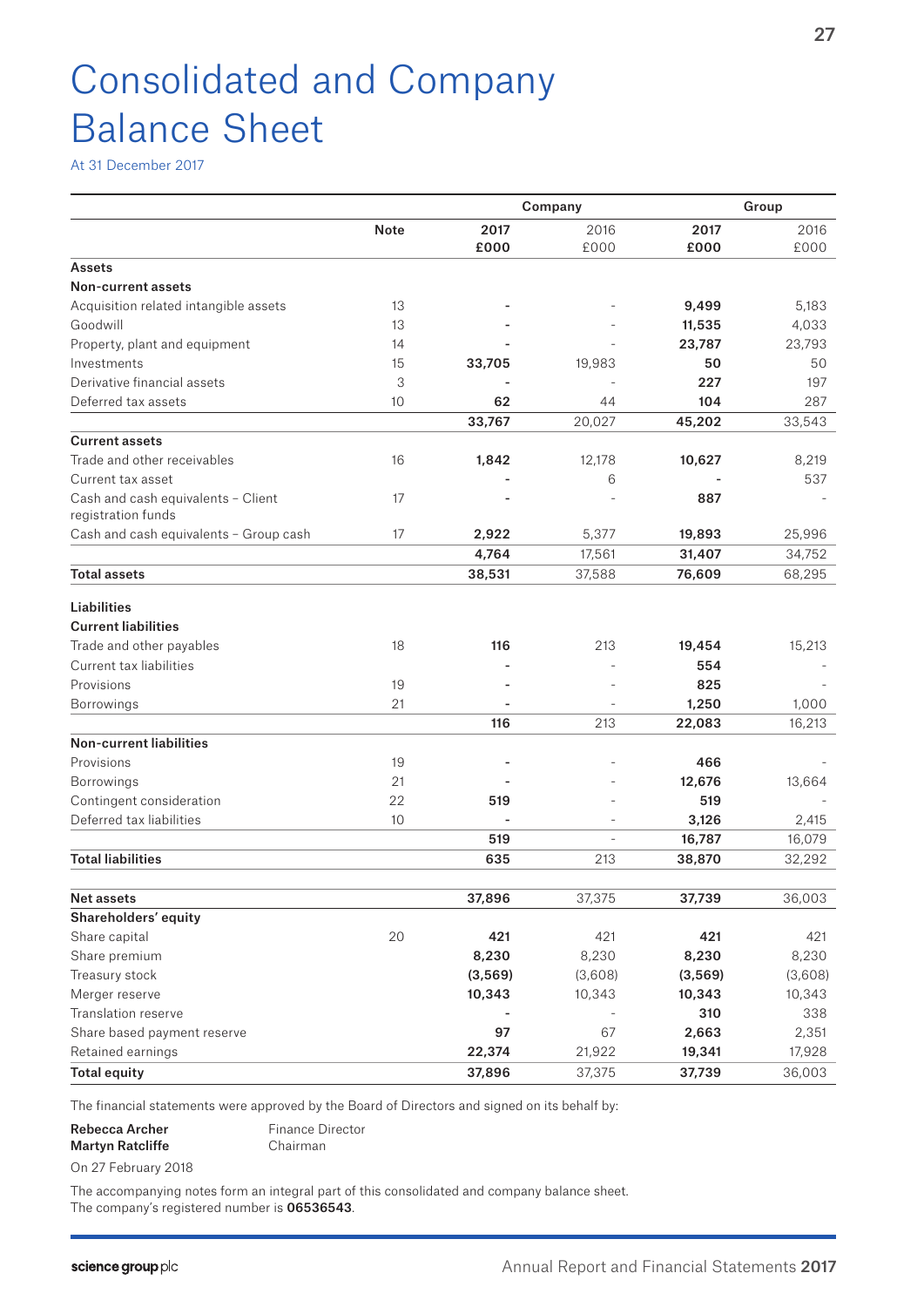# Consolidated and Company Statement of Cash Flows

For the year ended 31 December 2017

|                                                                                              |             | Company   |         | Group          |         |
|----------------------------------------------------------------------------------------------|-------------|-----------|---------|----------------|---------|
|                                                                                              | <b>Note</b> | 2017      | 2016    | 2017           | 2016    |
|                                                                                              |             | £000      | £000    | £000           | £000    |
| <b>Operating profit</b>                                                                      |             | 2,089     | 1,231   | 4,372          | 3,395   |
| Adjustments for:                                                                             |             |           |         |                |         |
| Amortisation on acquisition related intangible assets                                        |             |           |         | 1,410          | 817     |
| Depreciation on property, plant and equipment                                                |             |           |         | 728            | 745     |
| Loss on disposal of property, plant and equipment                                            |             |           |         |                | 57      |
| Share based payment charge                                                                   |             | 30        | 287     | 312            | 597     |
| Impairment of goodwill                                                                       |             |           |         | $\blacksquare$ | 1.040   |
| Impairment of cost of investment                                                             |             |           | 1,798   |                | 50      |
| Decrease in receivables                                                                      |             | 10,340    | 4,579   | 1,406          | 675     |
| Increase in payables representing client registration funds                                  |             |           |         | 887            |         |
| (Decrease)/increase in payables excluding balances<br>representing client registration funds |             | (118)     | 31      | (469)          | 4,211   |
| Cash generated from operations                                                               |             | 12,341    | 7,926   | 8,646          | 11,587  |
| Finance costs                                                                                |             |           | (2)     | (386)          | (354)   |
| UK corporation tax (paid)/received                                                           |             |           |         | (91)           | 560     |
| Foreign corporation tax received/(paid)                                                      |             |           |         | 19             | (123)   |
| Cash flows from operating activities                                                         |             | 12,341    | 7,924   | 8,188          | 11,670  |
| Interest received                                                                            |             | 34        | 456     | 3              | 2       |
| Purchase of property, plant and equipment                                                    |             |           |         | (471)          | (2,432) |
| Purchase of subsidiary undertakings, net of cash received                                    |             | (13, 192) |         | (10, 435)      |         |
| Cash flows (used in)/generated by investing activities                                       |             | (13, 158) | 456     | (10, 903)      | (2,430) |
|                                                                                              |             |           |         |                |         |
| Issue of shares out of treasury                                                              |             | 15        | 281     | 15             | 281     |
| Payment in lieu of cancelled share options                                                   |             |           | (605)   |                | (605)   |
| Repurchase of own shares                                                                     |             |           | (2,757) |                | (2,757) |
| Dividends paid                                                                               |             | (1,653)   | (1,646) | (1,653)        | (1,646) |
| Proceeds from bank loans                                                                     |             |           |         |                | 15,000  |
| Repayment of bank loans                                                                      |             |           |         | (750)          | (8,000) |
| Repayment of interest rate swap                                                              |             |           |         |                | (216)   |
| Cash flows (used in)/generated by financing activities                                       |             | (1,638)   | (4,727) | (2, 388)       | 2,057   |
|                                                                                              |             |           |         |                |         |
| Increase/(decrease) in cash and cash equivalents in the<br>year                              |             | (2, 455)  | 3,653   | (5,103)        | 11,297  |
| Cash and cash equivalents at the beginning of the year                                       |             | 5,377     | 1,724   | 25,996         | 14,516  |
| Exchange gains/(loss) on cash                                                                |             |           |         | (113)          | 183     |
| Cash and cash equivalents at the end of the year                                             | 17          | 2,922     | 5,377   | 20,780         | 25,996  |

Cash and cash equivalents is analysed as follows:

|                                                                        | Group  |  |
|------------------------------------------------------------------------|--------|--|
| 2017                                                                   | 2016   |  |
| £000                                                                   | £000   |  |
| Cash and cash equivalents - Client registration funds (Note 17)<br>887 |        |  |
| Cash and cash equivalents - Group cash<br>19,893                       | 25,996 |  |
| 20,780                                                                 | 25,996 |  |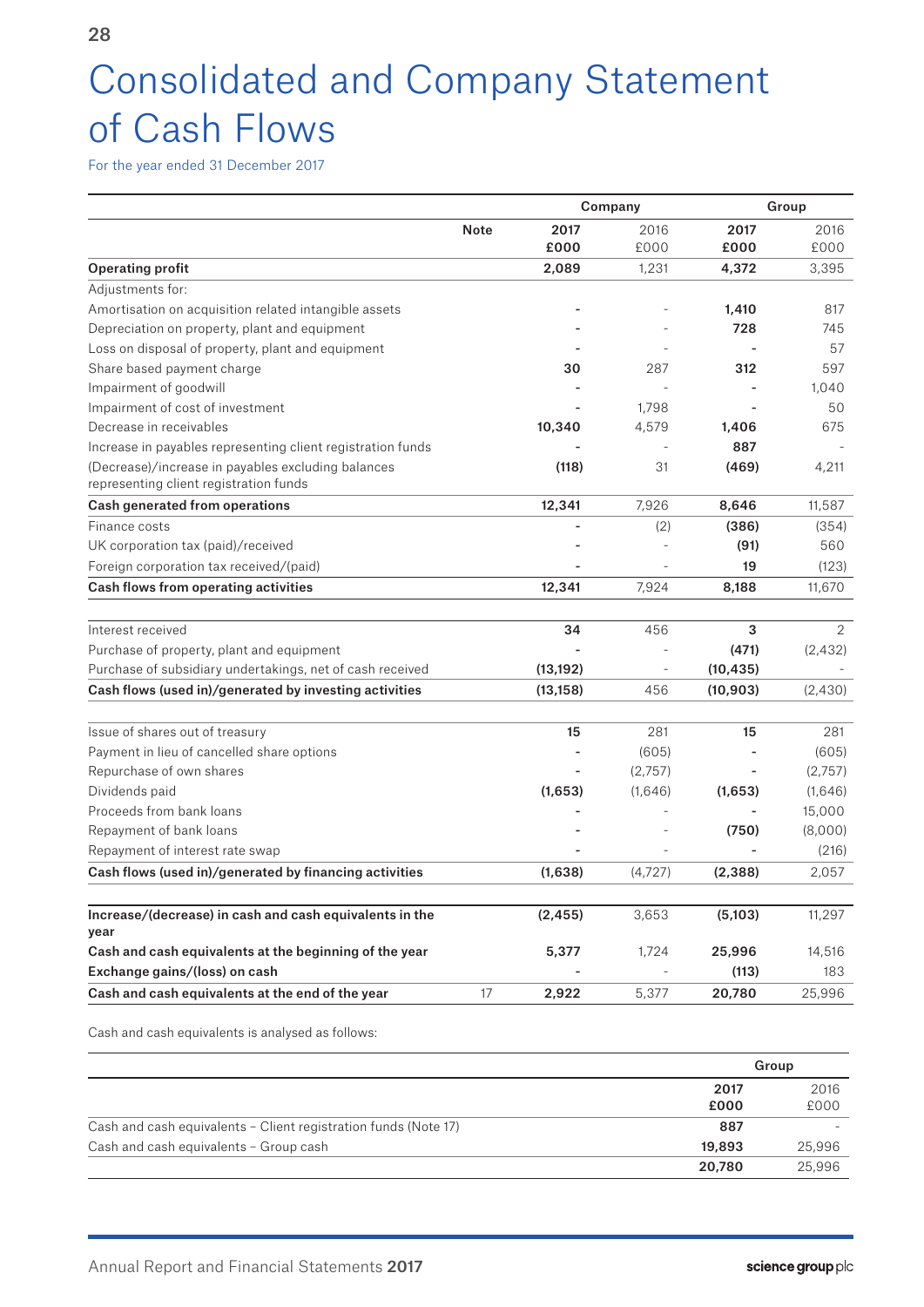# Notes to the Financial Statements

For the year ended 31 December 2017

# 1 General information

Science Group plc (the 'Company') and its subsidiaries (together 'Science Group' or 'Group') is an international consultancy providing applied science, product development, technology advisory and regulatory services to a client base in medical, food & beverage and commercial markets. The Company is the ultimate parent company in which the results of all Science Group companies are consolidated.

The Group and Company accounts of Science Group plc were prepared under IFRS as adopted by the European Union, and have been audited by KPMG LLP. Accounts are available from the Company's registered office; Harston Mill, Harston, Cambridge, CB22 7GG.

The Company is incorporated and domiciled in England and Wales under the Companies Act 2006 and has its primary listing on the AIM Market of the London Stock Exchange (SAG.L). The value of Science Group plc shares, as quoted on the London Stock Exchange at 31 December 2017, was 205.5 pence per share (31 December 2016: 155.1 pence per share).

These Consolidated Financial Statements have been approved for issue by the Board of Directors on 27 February 2018.

### Alternative performance measures

The Group uses alternative (non-Generally Accepted Accounting Practice ('non-GAAP')) performance measures of 'adjusted operating profit', 'adjusted earnings per share', 'net funds' and 'net-funds-plus-freehold-property-per-share in issue' which are not defined within the International Financial Reporting Standards (IFRS). These are explained as follows:

#### (a) Adjusted operating profit

The Group calculates this measure by making adjustments to exclude certain items from operating profit namely: impairment of goodwill and investments, amortisation of acquisition related intangible assets, acquisition integration costs, share based payment charges and other specified items that meet the criteria to be adjusted.

The criteria for the adjusted items in the calculation of adjusted operating profit is operating income or expenses that are material and either arise from an irregular and significant event or the income/cost is recognised in a pattern that is unrelated to the resulting operational performance. Materiality is defined as an amount which, to a user, would influence the decision making and understandability of the annual report. Acquisition integration costs include all costs incurred directly related to the restructuring, relocation and integration of acquired businesses. Adjustments for share based payment charges occurs because: once the cost has been calculated; the Directors cannot influence the share based payment charge incurred in subsequent years; it is understood that many market analysts exclude the cost from their valuation analysis of the business; and the value of the share option to the employee differs considerably in value and timing from the actual cash cost to the Group.

The calculation of this measure is shown on the Consolidated Income Statement.

### (b) Adjusted earnings per share ('EPS')

The Group calculates this measure by dividing adjusted profit after tax by the weighted average number of shares in issue and the calculation of this measure is disclosed in Note 11. The tax rate applied to calculate the tax charge in this measure is the tax at the blended corporation tax rate across the various jurisdictions rate for the year which is 21.5% (2016: 20.0%) which results in a comparable tax charge year on year.

#### (c) Net funds

The Group calculates this measure as the net of cash and cash equivalents – Group cash and borrowings. Client registration funds are excluded from this calculation because these monies are pass through funds held on behalf of the client solely for the purpose of payment of registration fees to regulatory bodies and for which no revenue is recognised. This cash is not available for use in day to day operations. This measure is calculated as follows:

|                                        |             |          | Group     |
|----------------------------------------|-------------|----------|-----------|
|                                        | <b>Note</b> | 2017     | 2016      |
|                                        |             | £000     | £000      |
| Cash and cash equivalents - Group cash | 17          | 19,893   | 25,996    |
| Borrowings                             | 21          | (13,926) | (14, 664) |
| Net funds                              |             | 5,967    | 11,332    |

(d) Net-funds-plus-freehold-property-per-share in issue

The Group calculates this measure by dividing the sum of: net funds plus freehold land and buildings by the number of shares in issue at the balance sheet date. This is calculated as follows:

|                                                                     |      |        | Group  |
|---------------------------------------------------------------------|------|--------|--------|
| In £000 unless otherwise stated                                     | Note | 2017   | 2016   |
| Net funds                                                           |      | 5.967  | 11,332 |
| Freehold land and buildings                                         | 14   | 21,719 | 21,882 |
| Net funds plus freehold property                                    |      | 27,686 | 33,214 |
| Number of shares in issue (excluding treasury shares) ('000 shares) | 21   | 39,367 | 39,329 |
| Net-funds-plus-freehold-property-per-share in issue (pence)         |      | 70.3   | 84.5   |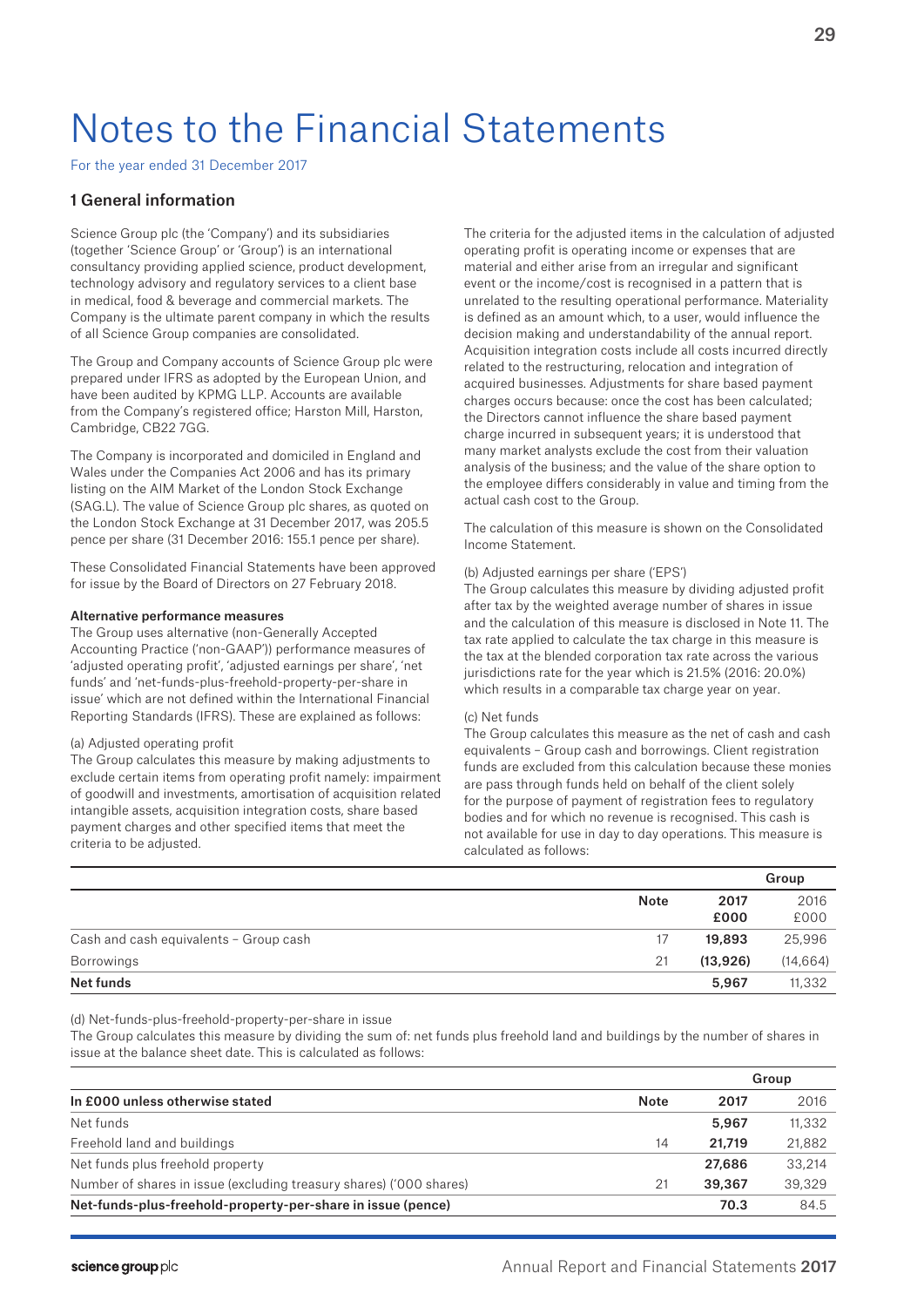For the year ended 31 December 2017

# 1. General Information (continued)

#### Alternative performance measures (continued)

The Directors believe that disclosing these alternative performance measures enhances shareholders' ability to evaluate and analyse the underlying financial performance of the Group. Specifically, the adjusted operating profit measure is used internally in order to assess the underlying operational performance of the Group, aid financial, operational and commercial decisions and in determining employee compensation. The adjusted EPS measure allows the shareholder to understand the underlying value generated by the Group on a per share basis. Net funds represents the Group's cash available for day to day operations and investments. The measure of net-funds-plus-freeholdproperty-per-share in issue is intended to assist shareholders in understanding the component of the market value of the shares that is attributable to these assets held by the Group. As such, the Board considers these measures enhance shareholders' understanding of the Group results and should be considered alongside the IFRS measures.

### 2 Summary of significant accounting policies

The principal accounting policies applied in the preparation of these consolidated financial statements are set out below. These policies have been consistently applied to all of the years presented, unless otherwise stated.

#### 2.1 Basis of preparation

The consolidated financial statements of Science Group have been prepared under the historical cost convention, as modified by the revaluation of certain financial instruments at fair value. The financial statements are in accordance with IFRS as adopted by the EU.

Of the new standards and interpretations effective for the year ended 31 December 2017, there was no impact on the presentation of the financial statements of Science Group other than in disclosure. The accounting policies have been applied consistently throughout the Group for the purposes of preparation of these consolidated financial statements.

No income statement is presented for the Company as provided by Section 408 of the Companies Act 2006. The Company's profit for the financial period after tax, determined in accordance with the Act, was £2,150,000 (2016: £1,700,000).

The standards and interpretations in issue but not effective for accounting periods commencing on 1 January 2018 that may impact on Science Group going forward are listed below. Science Group has not adopted these early.

The Group intends to adopt these standards in the first accounting period after the effective date. With the exception of IFRS 16, the Directors do not anticipate that the adoption of the remaining Standards and Interpretations will have a material effect on the Consolidated Financial Statements in the period of initial application.

With regard to IFRS 15, which provides for a single principlebased model to be applied to all sales contracts based on the transfer of control of goods and services to customers, the Directors do not anticipate that the application of the standard will have a material effect on the amounts reported and the disclosures made in the consolidated financial statements.

The adoption of IFRS 16 will result in the recognition of assets on the balance sheet which are currently leased under operating lease. Until the Group performs a detailed impact assessment of this standard, it is not practicable to provide a reasonable estimate of the financial impact.

The preparation of financial statements in conformity with IFRS requires the use of certain critical accounting estimates. It also requires management to exercise its judgement in the process of applying Science Group's accounting policies. The areas involving a higher degree of judgement or complexity, or areas where assumptions and estimates are significant to the consolidated financial statements are disclosed in Note 26.

| <b>Number</b>            | <b>Title</b>                                                       | <b>Effective</b> |
|--------------------------|--------------------------------------------------------------------|------------------|
| IFRS 15                  | Revenue from contracts with customers                              | $1-Jan-18$       |
| IFRS 9                   | <b>Financial Instruments</b>                                       | $1-Jan-18$       |
| <b>IFRS 2 Amendments</b> | Classification and measurement of share based payment transactions | $1$ -Jan-18      |
| <b>IAS 40</b>            | Investment Property                                                | $1-Jan-18$       |
| IAS28 Amendments         | Investments in Associates and Joint Ventures                       | $1$ -Jan-18      |
| IFRIC 22                 | Foreign currency transactions and Advance consideration            | $1-Jan-18$       |
| IFRS 16                  | Leases                                                             | $1$ -Jan-19      |
| IFRIC <sub>23</sub>      | Uncertainty over Income Tax Treatments                             | $1$ -Jan-19      |
| <b>IFRS 9 Amendments</b> | <b>Financial Instruments</b>                                       | $1-Jan-19$       |
| <b>IAS 28</b>            | Investments in Associates and Joint Ventures                       | $1$ -Jan-19      |
| IFRS 17                  | Insurance contracts                                                | $1-Jan-21$       |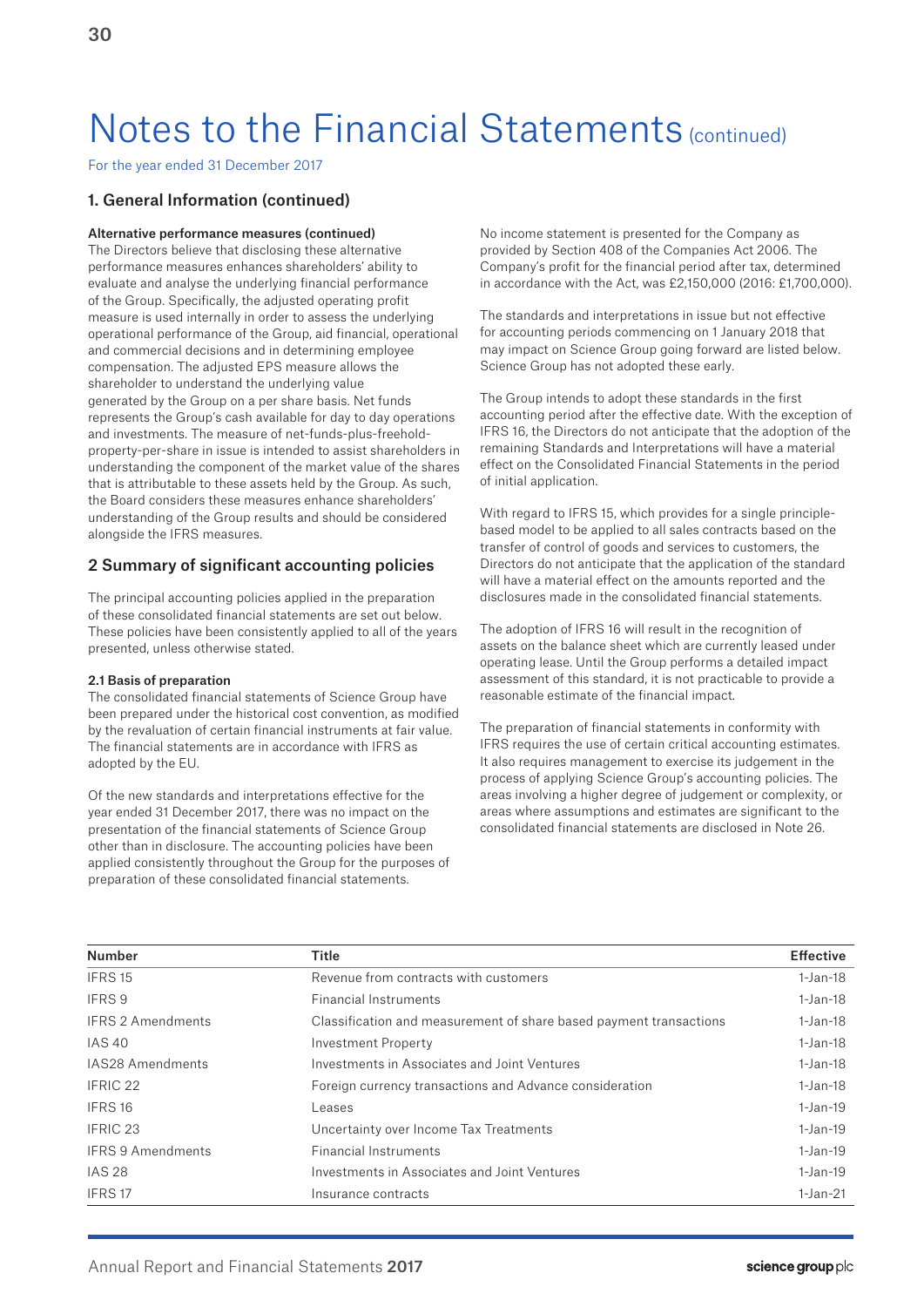For the year ended 31 December 2017

# 2 Summary of significant accounting policies (continued)

#### 2.1 Basis of preparation (continued)

The Group's business activities, together with the factors likely to affect its future development, performance and position are set out in the Strategic Report. The financial position of the Group, its cash flows, liquidity position and borrowing facilities are also described in the Strategic Report. In addition, Note 3 to the Financial Statements and the Report of the Directors include the Group's objectives, policies and processes for managing its capital; its financial risk management objectives; details of its financial instruments and hedging activities; and its exposure to credit risk and liquidity risk.

*Going concern* – The Directors have assessed forecast future cash flows and are satisfied that the Group has adequate cash and financing resources to continue in operational existence for the foreseeable future, being a period of at least a year following the approval of the accounts and therefore continue to adopt the going concern basis of accounting in preparing the annual financial statements.

### 2.2 Basis of consolidation

The basis of consolidation is set out below:

*Subsidiaries* – subsidiaries are entities controlled by Science Group. The Group controls an entity when it is exposed to, or has rights to, variable returns from its involvement with the entity and has the ability to affect those returns through its power over the entity. The financial statements of subsidiaries are included in the consolidated financial statements from the date on which control commences until the date on which control ceases.

*Investment in subsidiaries* – in the Company accounts, investments in subsidiaries are stated at cost less any provision for impairment where appropriate.

*Business combinations* – the acquisition of subsidiaries is accounted for using the acquisition method. The cost of the acquisition is measured at the aggregate of the fair values, at the date of exchange, of assets given and liabilities incurred or assumed in exchange for control. The acquired company's identifiable assets, liabilities and contingent liabilities that meet the conditions for recognition under IFRS 3 Business Combinations are recognised at their fair value at the acquisition date. Acquisition expenses are expensed as incurred.

*Other investments* – investments made in entities over which Science Group is deemed to have no significant influence are stated at cost less any provision for impairment where appropriate. Significant influence is the power to participate in the financial and operating policy decisions of the investee but is not control or joint control over those policies.

#### 2.3 Segment reporting

Under IFRS 8, the accounting policy for identifying segments is based on the internal management reporting information that

is regularly reviewed by the chief operating decision makers (CODMs).

There are two segments identified; Core Business and Non-Core Business. Core Business activities includes all service revenue, recharged materials and product and licence income generated directly from these activities. Non-Core activities include rental income from Harston Mill and associated services.

## 2.4 Intangible assets

All intangible assets, except goodwill, are stated at cost less accumulated amortisation and any accumulated impairment losses.

*Goodwill* - goodwill represents the amount by which the fair value of the cost of a business combination exceeds the fair value of net assets acquired. Goodwill is not amortised and is stated at cost less any accumulated impairment losses. The recoverable amount of goodwill is tested for impairment annually or when events or changes in circumstance indicate that it might be impaired. Impairment charges are deducted from the carrying value and recognised immediately in profit or loss. For the purpose of impairment testing, goodwill is allocated to each of the Group's cash generating units expected to benefit from the synergies of the combination. If the recoverable amount of the cash generating unit is less than the carrying amount of the unit, the impairment loss is allocated first to reduce the carrying amount of any goodwill allocated to the unit and then to the other assets of the unit pro-rata on the basis of the carrying amount of each asset in the unit. An impairment loss recognised for goodwill is not reversed in a subsequent period.

*Acquisition related intangible assets* - net assets acquired as part of a business combination includes an assessment of the fair value of separately identifiable acquisition related intangible assets, in addition to other assets, liabilities and contingent liabilities purchased. These are amortised over their useful lives which are individually assessed. The estimated useful economic life for customer contracts and relationships is between 6 and 11 years. The assets are assessed on an annual basis for impairment and amortised over its remaining economic useful life.

Following identification of indicators of impairment for the OTM Consulting Cash-Generation Unit (CGUs) during 2016, the useful economic life of OTM Consulting customer relationships was reviewed and reduced to a remaining useful economic life of 3 years as at 31 December 2016.

During 2017, the Group consolidated the OTM and Oakland Innovation CGU's to form the Advisory CGU (Note 13).

#### 2.5 Research and development expenditure

Research and development expenditure is written off as incurred.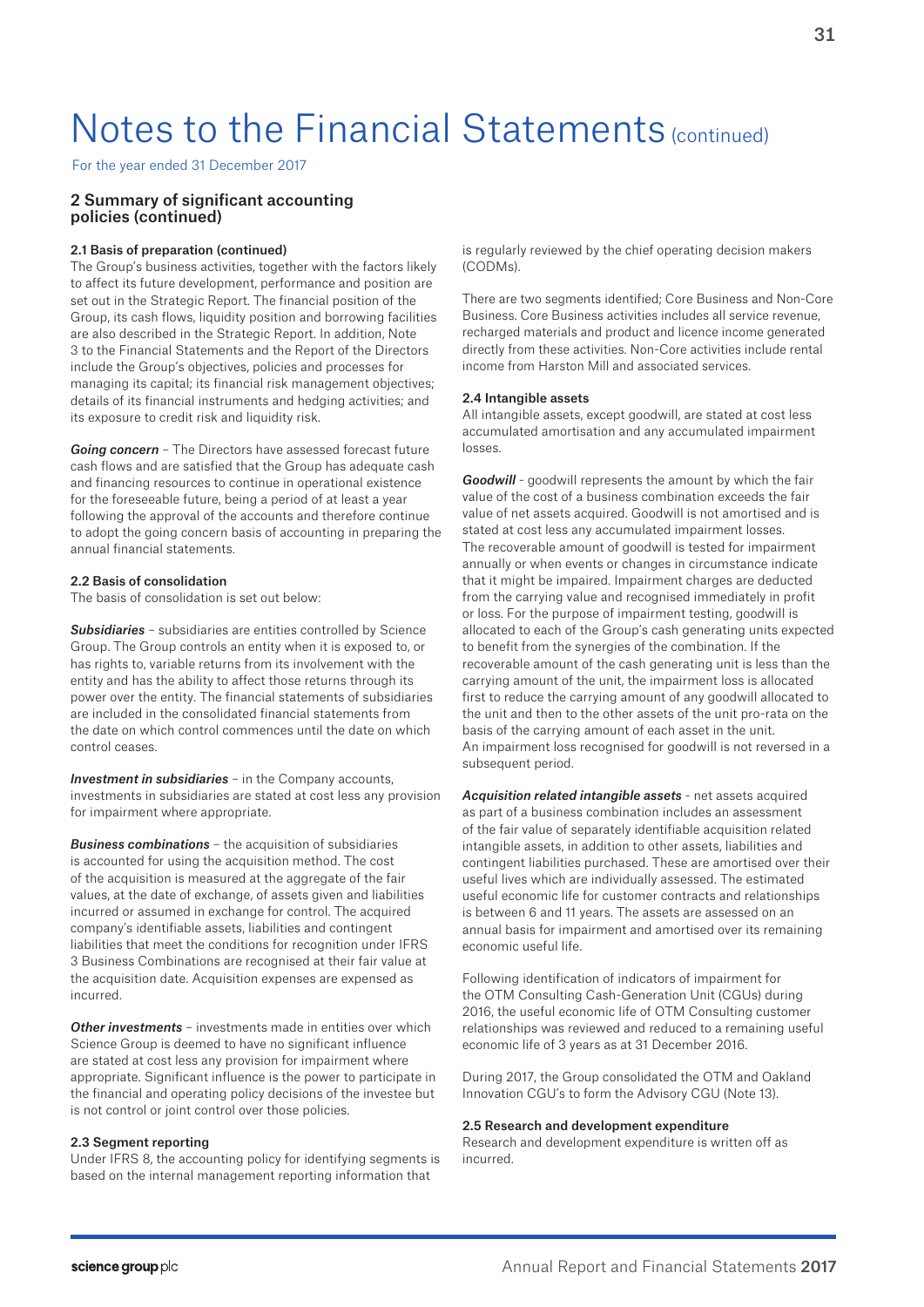For the year ended 31 December 2017

# 2 Summary of significant accounting policies (continued)

#### 2.6 Property, plant and equipment

Land and buildings as shown in the Notes to the Financial Statement comprise offices and laboratories at Harston Mill, Harston, Cambridge, UK and at Great Burgh, Epsom, UK. Land and buildings are shown at historical cost less accumulated depreciation. Historical cost includes expenditure that is directly attributable to the acquisition of the items.

Subsequent costs are included in the asset's carrying amount or recognised as a separate asset, as appropriate, only when it is probable that the future economic benefit associated with the item will flow to Science Group and the cost of the item can be measured reliably. All other repairs and maintenance are charged to the income statement during the financial period in which they are incurred.

Land is not depreciated. Depreciation on all other property, plant and equipment is calculated using the straightline method to allocate their cost less their residual values over their estimated useful lives, as follows:

| <b>Buildings</b>       | 25 years  |
|------------------------|-----------|
| Furniture and fittings | 3-5 years |
| Equipment              | 3 years   |

The asset's residual values and useful lives are reviewed, and adjusted if appropriate, at each balance sheet date. An asset's carrying amount is written down immediately to its recoverable amount, when an indicator of impairment is identified.

Gains and losses on disposals are determined by comparing proceeds with carrying amount. These are included in the income statement.

#### 2.7 Cash and cash equivalents

Cash and cash equivalents comprise cash at bank and in hand and on demand deposits, together with short term, liquid investments that are readily convertible to a known amount of cash and that are subject to a minimal risk of changes in value. Cash that is held on behalf of the client that is solely for the purpose of payment of product registration fees to regulatory bodies are separately identified.

### 2.8 Trade and other receivables

Trade and other receivables are recognised initially at fair value and subsequently measured at amortised cost using the effective interest method, less provision for impairment.

A provision for impairment of trade receivables is established when there is objective evidence that Science Group will not be able to collect all the amounts due according to the original terms of receivables. The amount of the provision is the difference between the asset's carrying amount and the present value of estimated future cash flows, discounted at the effective interest rate. The amount of the provision is recognised in the income statement.

#### 2.9 Trade and other payables

Trade and other payables are initially recognised at fair value and subsequently measured at amortised cost using the effective interest method.

### 2.10 Provisions

A provision is recognised if, as a result of a past event, the Group has a present legal or constructive obligation that can be estimated reliably, and it is probable that an outflow of economic benefits will be required to settle the obligation.

Provisions are determined by discounting the expected future cash flows at a pre-tax rate that reflects current market assessments of the time value of money and the risks specific to the liability. The unwinding of the discount is recognised as a finance cost.

#### 2.11 Borrowings

Borrowings are recognised initially at fair value, net of transaction costs incurred. Borrowings are subsequently stated at amortised cost; any difference between the proceeds (net of transaction costs) and the redemption value is recognised in the income statement over the period of the borrowings using the effective interest method.

Borrowings are classified as current liabilities unless the Group has an unconditional right to defer settlement of the liability for at least 12 months after the balance sheet date.

#### 2.12 Derivative financial instruments

The Group holds derivative financial instruments to hedge its interest rate risk exposures.

Derivatives are recognised initially at fair value and attributable transaction costs are recognised in profit or loss as incurred. Subsequent to initial recognition, derivatives are measured at fair value, and changes therein are accounted for as described below. Fair value measurements are classified using a fair value hierarchy that reflects the significance of the inputs used in making the measurements.

When a derivative financial instrument is not designated in a hedge relationship that qualifies for hedge accounting, all changes in its fair value are recognised immediately in profit or loss.

#### 2.13 Share capital

Ordinary shares are classified as equity. Incremental costs directly attributable to the issue of new shares or options are shown in equity as a deduction, net of tax, from the proceeds.

Where the Company purchases the Company's equity share capital into treasury (treasury shares), the consideration paid, including any directly attributable incremental costs (net of income taxes) is deducted from equity attributable to the Company's equity holders until the shares are cancelled, reissued or disposed of. Where such shares are subsequently sold or reissued, any consideration received, net of any directly attributable incremental transaction costs and the related income tax effects are included in equity attributable to the Company's equity holders. Where such shares are subsequently cancelled, the movement is recognised directly in equity with no gain or loss recognised in profit or loss.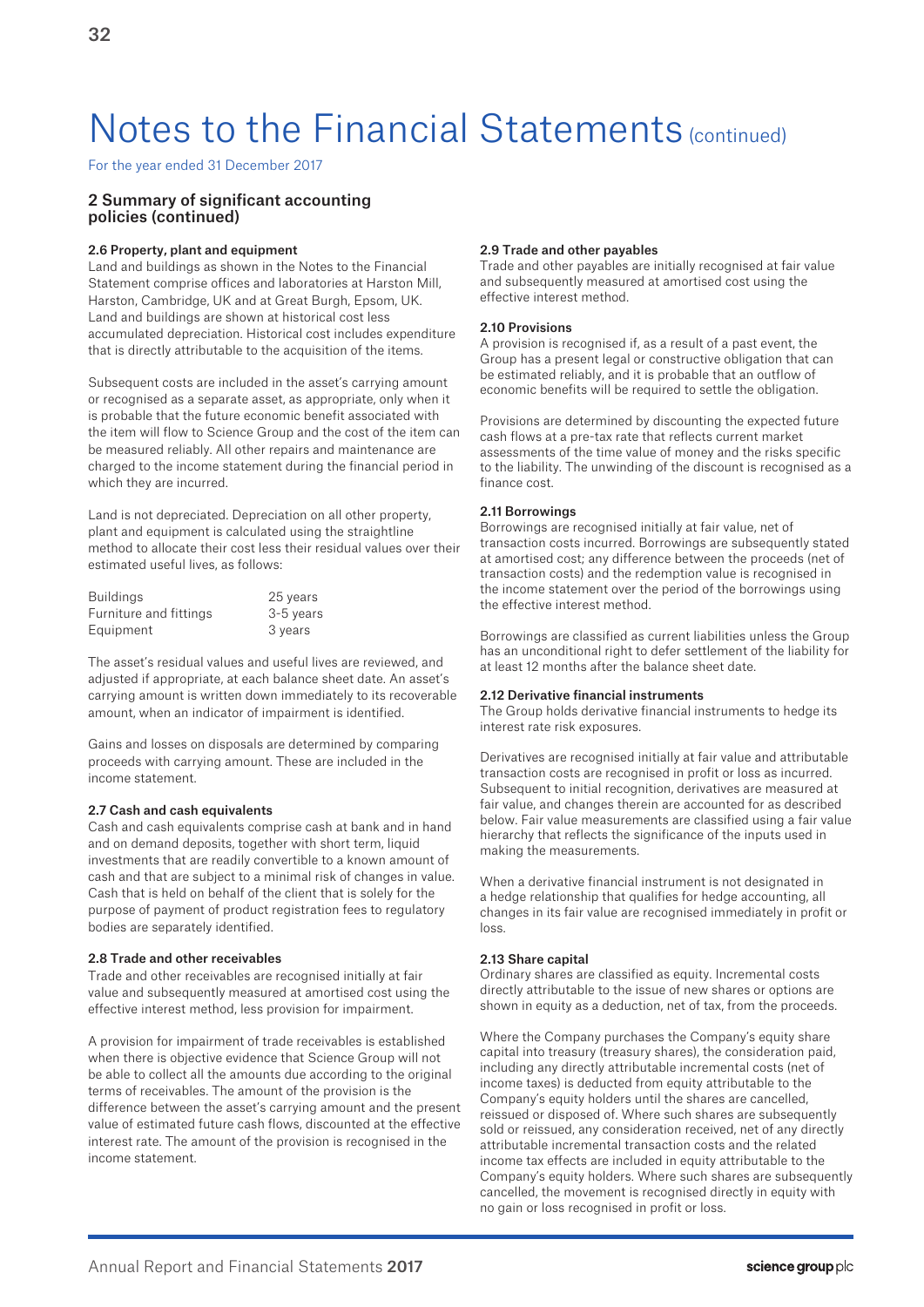For the year ended 31 December 2017

# 2 Summary of significant accounting policies (continued)

### 2.14 Revenue recognition

Consulting revenue represents the fair value of the consideration received or receivable for consulting services on each client assignment provided during the year based on the time worked at agreed fee rates, including expenses and disbursements but excluding value added tax and other similar sales taxes for both time and materials and fixed priced contracts.

Consulting revenues is recognised when the service has been provided.

Subscription income is recognised in the income statement on a straight line basis.

No revenue is recognised if there are significant uncertainties regarding recovery of the consideration due or associated costs. An expected loss on contract is recognised immediately in the income statement.

Property income from leases over property held is recognised in the related period on a straightline basis over the lease term.

Investment income is recognised in the income statement in the period in which it arises.

## 2.15 Foreign currency

*(a) Functional and presentation currency* – Items included in the financial statements of each of Science Group's entities are measured using the currency of the primary economic environment in which the entity operates ('the functional currency'). The consolidated financial statements are presented in Pound Sterling, which is the Company's functional and presentation currency.

*(b) Transactions and balances* – Foreign currency transactions are translated into the functional currency using the exchange rates prevailing at the dates of the transactions. Foreign exchange gains and losses resulting from the settlement of such transactions and from the translation at year end exchange rates of monetary assets and liabilities denominated in foreign currencies are recognised in the income statement.

In respect of translation differences on non-monetary items, items held at cost are translated at the exchange rate at the date of transaction.

*(c) Group companies* – The results and financial position of all Science Group entities (none of which has the currency of a hyperinflationary economy) that have a functional currency different from the presentation currency are translated into the presentation currency as follows:

(i) assets and liabilities for each balance sheet presented are translated at the closing rate at the date of that balance sheet;

- (ii) income and expenses for each income statement are translated at average exchange rates (unless this average is not a reasonable approximation of the cumulative effect of the rates prevailing on the transaction dates, in which case income and expenses are translated at the dates of the transactions);
- (iii) all resulting exchange differences are recognised as a separate component of equity; and
- (iv) on disposal of a foreign subsidiary the accumulated translation differences recognised in equity are reclassified to profit and loss and recognised as part of the gain or loss on disposal.

# 2.16 Employee benefits

*(a) Pension obligations* – Group companies operate various pension schemes. The schemes are generally funded through payments to insurance companies based on a percentage of salary earned, currently ranging between 5% and 8%. These are defined contribution plans. A defined contribution plan is a pension plan under which the Group pays fixed contributions into publicly or privately administered pension insurance plans. The Group has no legal or constructive obligations to pay further contributions if the fund does not hold sufficient assets to pay all employees the benefits relating to employee service in the current and prior periods.

The contributions are recognised as an employee benefit expense when they are due. Prepaid contributions are recognised as an asset to the extent that a cash refund or a reduction in future payments is available.

Sagentia Inc. provides 401(k) benefits to employees. Science Group has no further payment obligations once the contributions have been paid.

*(b) Share based compensation* – Science Group operates an equity-settled, share based compensation plan. The fair value of the employee services received in exchange for the grant of the options is recognised as an expense. The total amount to be expensed over the vesting period is determined by reference to the fair value of the options granted, as calculated by using an appropriate valuation method. The Black-Scholes model excludes the impact of any non-market vesting conditions (for example profitability and sales growth targets). The Monte Carlo and Binomial Option Pricing models build in any market performance conditions. Non-market vesting conditions are included in assumptions about the number of options that are expected to become exercisable. At each balance sheet date, the entity revises its estimates of the number of options that are expected to become exercisable. It recognises the impact of the revision of original estimates, if any, in the income statement, and a corresponding adjustment to equity over the remaining vesting period.

The proceeds received net of any directly attributable transaction costs are credited to share capital (nominal value) and share premium when the options are exercised.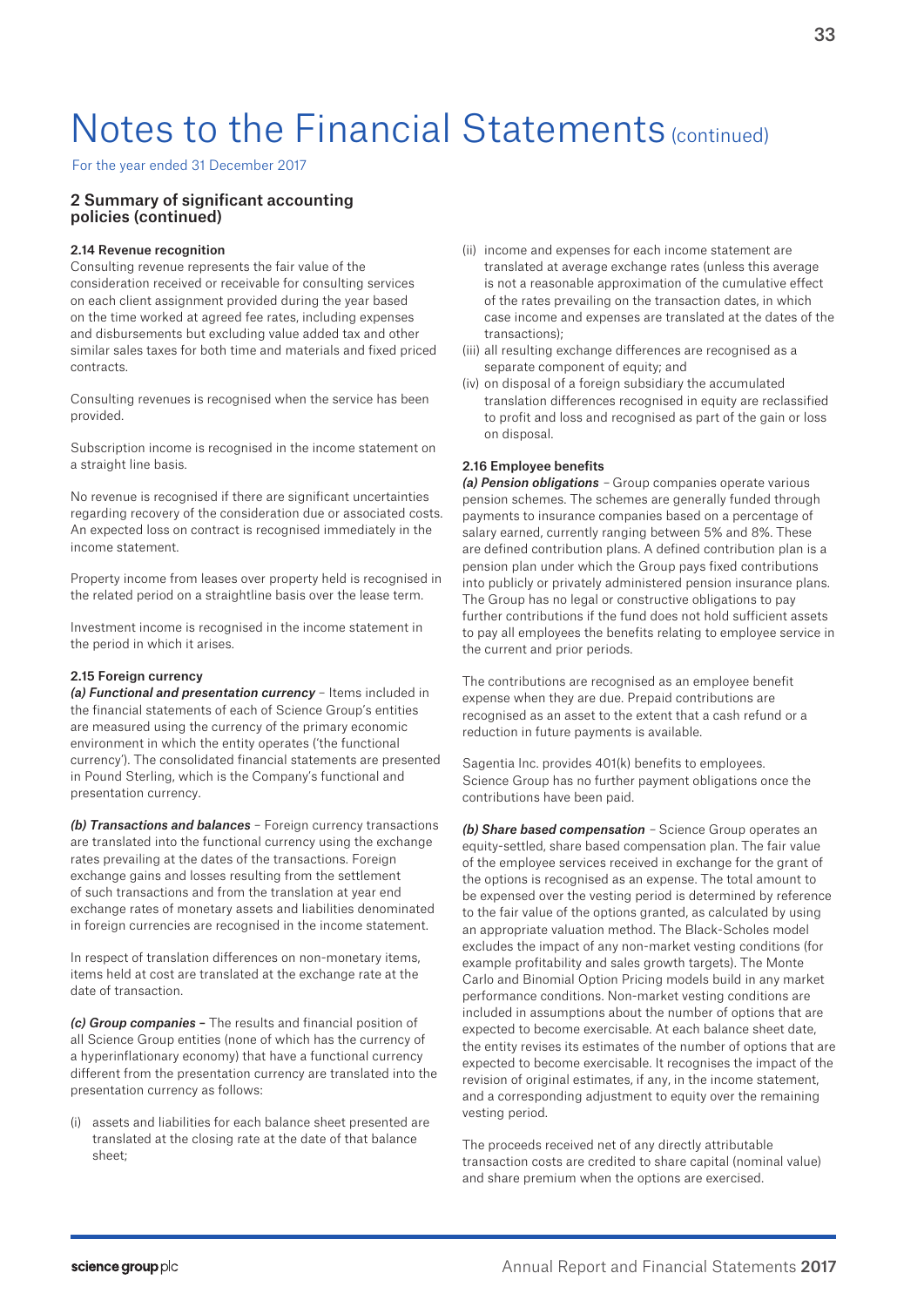For the year ended 31 December 2017

# 2 Summary of significant accounting policies (continued)

#### 2.16 Employee benefits (continued)

The share based compensation charge in the Company accounts is based only on those option holders employed directly by the Company.

*(c) Termination benefits* – Termination benefits are payable when employment is terminated before the normal retirement date, or whenever an employee accepts voluntary redundancy in exchange for these benefits. Science Group recognises termination benefits when it is demonstrably committed to either: terminating the employment of current employees according to a detailed formal plan without possibility of withdrawal; or providing termination benefits as a result of an offer made to encourage voluntary redundancy. Benefits falling due more than 12 months after balance sheet date are discounted to present value.

*(d) Profit-sharing and bonus plans* – Science Group recognises a liability and an expense for bonuses and/or profit-sharing, based on the incentive plans approved by the Remuneration Committee. Science Group recognises a provision where contractually obliged or where there is a past practice that has created a constructive obligation.

*(e) Sales commission* – Science Group operates a sales commission scheme for relevant sales staff. A liability and expense is recognised based on sales made by employees who are eligible for the scheme, and is calculated using the commission scheme rules. Sales commission is paid quarterly and is only payable to the employee when the associated revenue is recognised.

### 2.17 Taxation

The tax expense for the period comprises current and deferred tax. Tax is recognised in the income statement, except to the extent that it relates to items recognised in other comprehensive income, or directly in equity. In this case, the tax is also recognised in other comprehensive income or directly in equity, respectively. Income tax is provided at amounts expected to be paid (or recovered) using the tax rates and laws of the relevant countries that have been enacted or substantively enacted by the balance sheet date.

Deferred income tax is provided, using the liability method, on temporary differences arising between the tax bases of assets and liabilities and their carrying amounts in the consolidated financial statements. However, if the deferred income tax arises from goodwill, the initial recognition of an asset or liability in a transaction other than a business combination that at the time of the transaction affects neither accounting nor taxable profit nor loss, it is not accounted for. Deferred income tax is determined using tax rates (and laws) that have been enacted or substantively enacted by the balance sheet date and are expected to apply when the related deferred income tax asset is realised or the deferred income tax liability is settled.

Deferred income tax assets are recognised to the extent that it is probable that future taxable profit will be available against which the temporary differences can be utilised.

Deferred income tax is provided on temporary differences arising on investments in subsidiaries, except where the timing of the reversal of the temporary difference is controlled by Science Group and it is probable that the temporary difference will not reverse in the foreseeable future.

### 2.18 Leases

In accordance with IAS 17, the economic ownership of a leased asset is transferred to the lessee if the lessee bears substantially all the risks and rewards related to the ownership of the leased asset. The related asset is recognised at the time of inception of the lease at the fair value of the leased asset or, if lower, the present value of the minimum lease payments plus incidental payments, if any, to be borne by the lessee. A corresponding amount is recognised as a finance leasing liability. Leases of land and buildings are split into land and buildings elements according to the relative fair values of the leasehold interests at the date the asset is initially recognised. The interest element of leasing payments represents a constant proportion of the capital balance outstanding and is charged to the income statement over the period of the lease.

All other leases are treated as operating leases and are charged on a straight-line basis over the lease term, even if payments are not made on such a basis. Income from property leases is recognised in the related period on a straightline basis over the lease term. The majority of property leases are subject to mutual notice periods of up to 6 months.

#### 2.19 Dividends paid

Dividends are recognised as a liability in the period in which the shareholders' right to receive payment has been established.

#### 2.20 Dividend income

Dividend income is recognised when the Company's right to receive payment is established.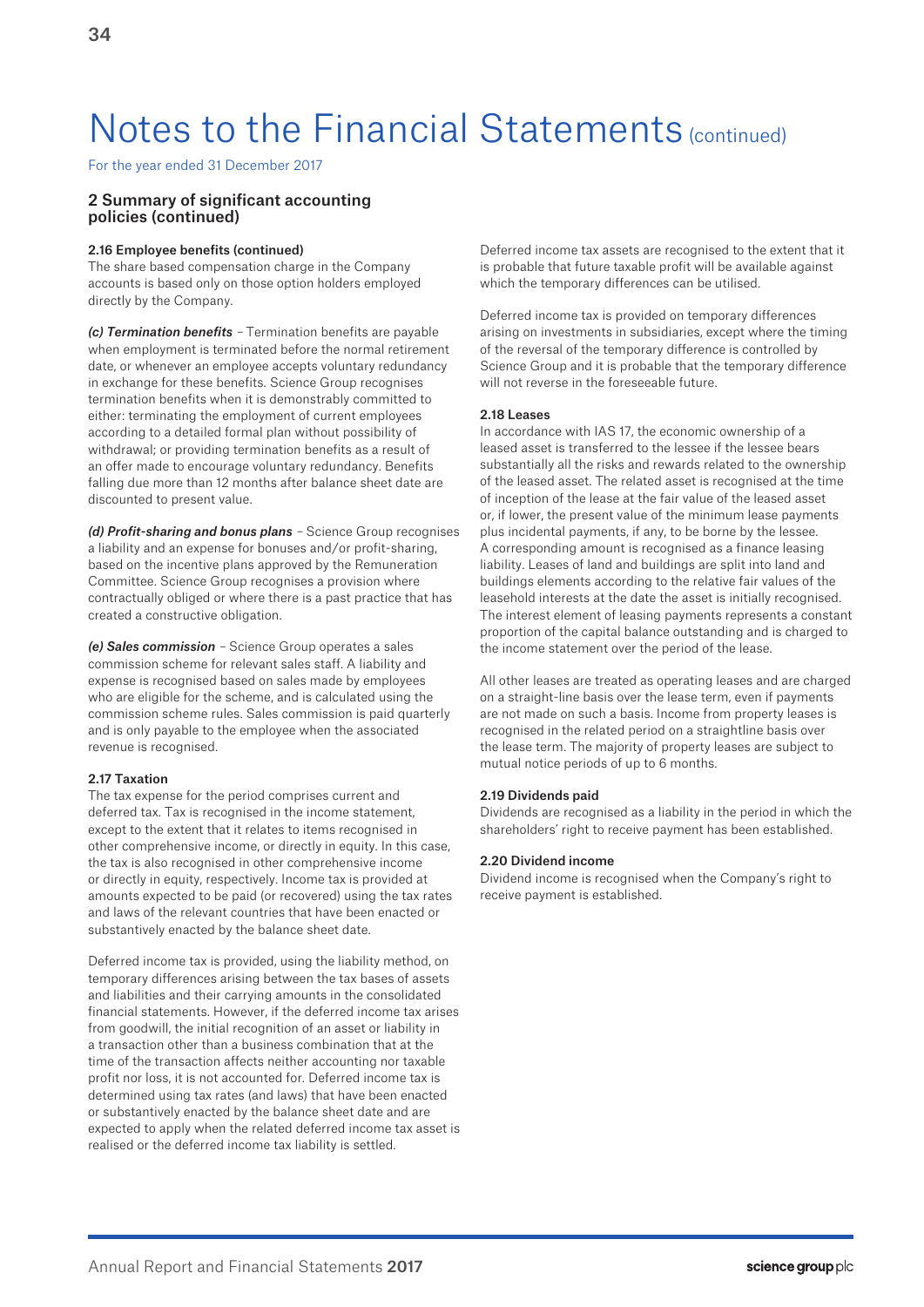For the year ended 31 December 2017

## 3 Financial risk management

#### 3.1 Financial risk factors

Science Group's activities expose it to a variety of financial risks: market risk (including currency risk and fair value interest risk), credit risk, liquidity risk and cash flow interest rate risk. Science Group's overall financial risk management programme focuses on the unpredictability of financial markets and seeks to minimise potential adverse effects on Science Group's financial performance. Science Group uses derivative financial instruments to hedge certain risk exposures.

#### (a) Foreign currency sensitivity

Science Group operates internationally and is exposed to foreign exchange risk arising from various currency exposures, primarily with respect to the US Dollar and Euro. Foreign exchange risk arises from commercial transactions, recognised assets and liabilities.

To manage the Group's foreign exchange risk arising from commercial transactions, recognised assets and liabilities, entities in Science Group may use forward contracts and other instruments. Foreign exchange risk arises when commercial transactions and recognised assets and liabilities are denominated in a currency that is not the entity's functional currency. The Group finance function is responsible for managing the net position in each foreign currency primarily by selling monies held in currency into GBP on a regular basis. At present, forward exchange contracts are not used.

Science Group has certain investments in foreign operations, whose net assets are exposed to foreign currency translation risk. Foreign currency denominated financial assets and liabilities, translated into GBP at the closing rate, are as follows:

| 2017                         | US\$     | Euro  | Other | <b>Total</b> |
|------------------------------|----------|-------|-------|--------------|
| £000                         |          |       |       |              |
| Financial assets             | 7,027    | 2,302 | 222   | 9,551        |
| <b>Financial liabilities</b> | (3, 171) | (299) | (21)  | (3, 491)     |
| <b>Exposure</b>              | 3,856    | 2,003 | 201   | 6,060        |
|                              |          |       |       |              |
| 2016                         | US\$     | Euro  | Other | Total        |
| £000                         |          |       |       |              |
| Financial assets             | 3,697    | 735   | -     | 4,432        |
| <b>Financial liabilities</b> | (81)     | (29)  | -     | (110)        |
| Exposure                     | 3,616    | 706   | -     | 4,322        |

All foreign currency denominated financial assets and liabilities are classified as current.

The following table illustrates the sensitivity of the net movement on reserves and equity in regards to Science Group's financial assets and financial liabilities and the US Dollar/GBP exchange rate and Euro/GBP exchange rate. It assumes a +/- 10.0% change of the GBP/US Dollar exchange rate as at 31 December 2017 (2016: 10.0%). A +/- 10.0% change is considered for the GBP/Euro exchange rate (2016: 10.0%).

If the GBP had strengthened against the US Dollar and Euro by 10.0% (2016: 10.0%) respectively then this would have had the following impact:

| 2017             | US\$  | Euro  | Other                    | <b>Total</b> |
|------------------|-------|-------|--------------------------|--------------|
| £000             |       |       |                          |              |
| Income statement | (202) | (147) | $\overline{\phantom{0}}$ | (349)        |
| Equity           | 329   | (220) | (21)                     | 88           |
| 2016             | US\$  | Euro  | Other                    | Total        |
| £000             |       |       |                          |              |
| Income statement | (343) | (70)  | -                        | (413)        |
| Equity           | (343) | (70)  | $\overline{\phantom{a}}$ | (413)        |

For a 10.0% weakening of GBP against the relevant currency, there would be a comparable but opposite impact on the income statement and equity.

The Company held no financial assets or liabilities in foreign currencies at the start or end of the year.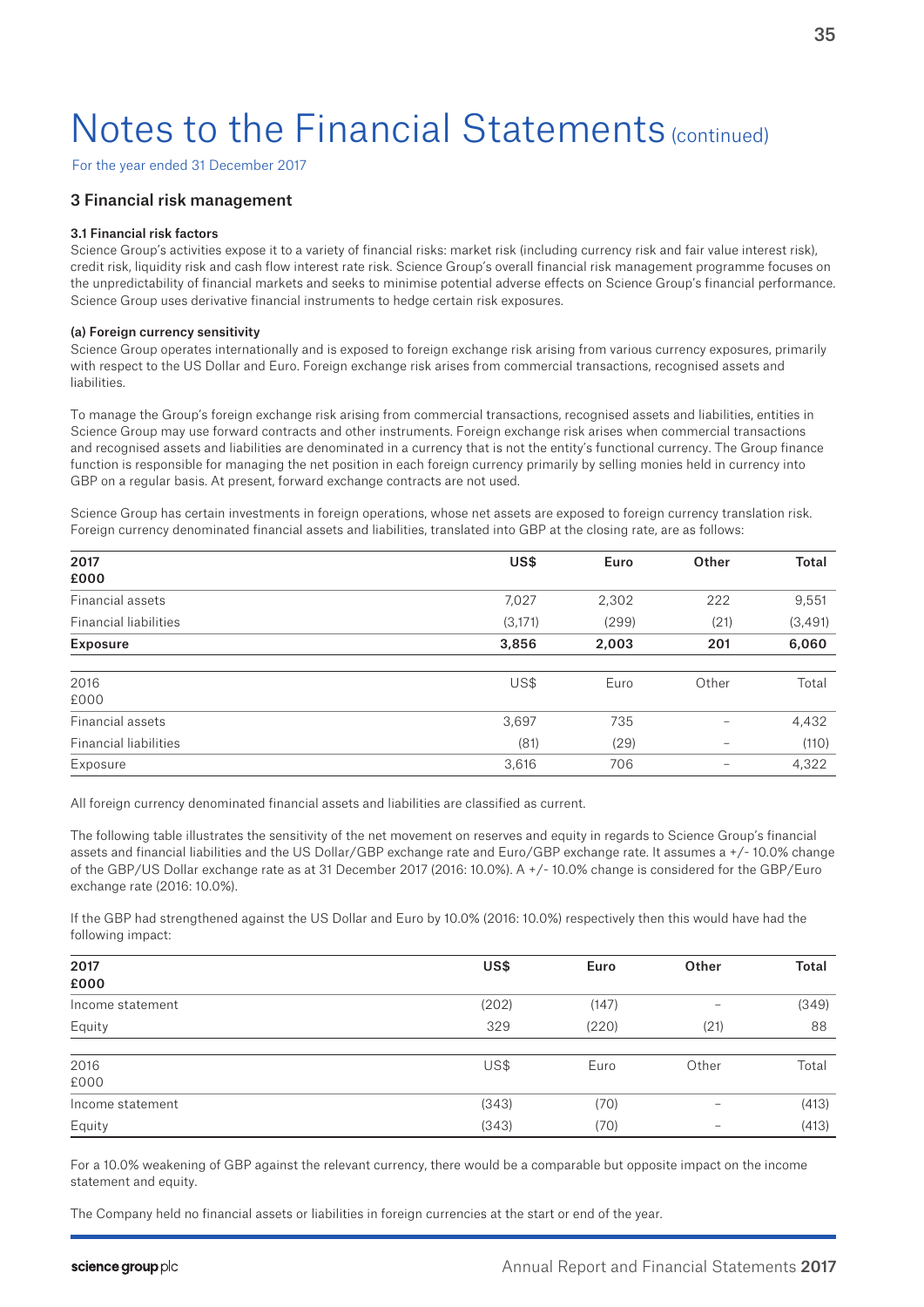For the year ended 31 December 2017

### 3 Financial risk management (continued)

#### 3.1 Financial risk factors (continued)

### (a) Foreign currency sensitivity (continued)

The actual currency rate movement against the US Dollar and Euro at year end compared to the previous year end was 8.7% (2016: -19.7%) and -4.1% (2016: -15.9%) respectively. Exposures to foreign exchange rates vary during the year depending on the volume and value of overseas transactions.

### (b) Interest rate sensitivity

Science Group manages its longer term cash flow interest rate risk by using floating-to-fixed interest rate swaps. Such interest rate swaps have the economic effect of converting borrowings from floating rates to fixed rates. Generally, Science Group raises long term borrowings at floating rates and swaps them into fixed rates that are lower than those available if Science Group borrowed at fixed rates directly. Under the interest rate swaps, Science Group agrees with other parties to exchange, at specified intervals (typically quarterly), the difference between fixed contract rates and floating rate interest amounts calculated by reference to the agreed notional principal amounts.

Science Group's bank borrowings and its interest rate profile are as follows:

| Group                                    | 2017<br>£000 | 2016<br>£000 |
|------------------------------------------|--------------|--------------|
| Pound Sterling - bank loan               | 14,000       | 14,750       |
|                                          |              |              |
| Weighted average interest rate           |              | %            |
| Pound Sterling - fixed rate bank loan    | 3.47%        | 3.47%        |
| Pound Sterling - floating rate bank loan | $Libor+2.6%$ | $LIBOR+2.6%$ |

For benchmark rates of interest, Science Group refers to LIBOR. The bank loan is secured via a fixed charge over certain assets of Science Group and is repayable as disclosed in Note 21. Terms and conditions of the interest rate swap are as disclosed in Note 21.

#### (c) Credit risk analysis

Science Group has policies in place to ensure that sales are made to clients with an appropriate credit history. Derivative counterparties and cash transactions are limited to high-credit-quality financial institutions although counterparty risk is not negligible. Science Group has policies that limit the amount of credit exposure to any financial institution.

Science Group's exposure to credit risk is limited to the carrying amount of financial assets recognised at the balance sheet date, as summarised below:

|                                                       | Company                  |              | Group        |              |
|-------------------------------------------------------|--------------------------|--------------|--------------|--------------|
|                                                       | 2017<br>£000             | 2016<br>£000 | 2017<br>£000 | 2016<br>£000 |
| Cash and cash equivalents - Group cash                | 2.922                    | 5.377        | 19,893       | 25,996       |
| Cash and cash equivalents - Client registration funds | $\overline{\phantom{0}}$ |              | 887          |              |
| Trade and other receivables                           | 1,819                    | 12.061       | 9.705        | 7.570        |
|                                                       | 4.741                    | 17.438       | 30,485       | 33,566       |

Science Group monitors defaults of customers and other counterparties, identified either individually or by group and incorporates this information into its credit risk controls. Where available at reasonable cost, external credit ratings and/or reports on customers and other counterparties are obtained and used. Science Group's policy is to deal only with creditworthy counterparties or to require settlement in advance, although there can be no certainty that counterparty creditworthiness will be maintained. Cash balances are held with more than one creditworthy institution.

Management reviews the credit status of the financial institutions with whom it holds its deposits.

Science Group's management considers that all the above financial assets that are not impaired for each of the reporting dates under review are of good credit quality, including those that are past due.

An analysis of the age of trade and other receivables that are overdue but not impaired and an analysis of trade and other receivables that are considered to be impaired are disclosed in Note 16.

None of Science Group's financial assets are secured by collateral or other credit enhancements.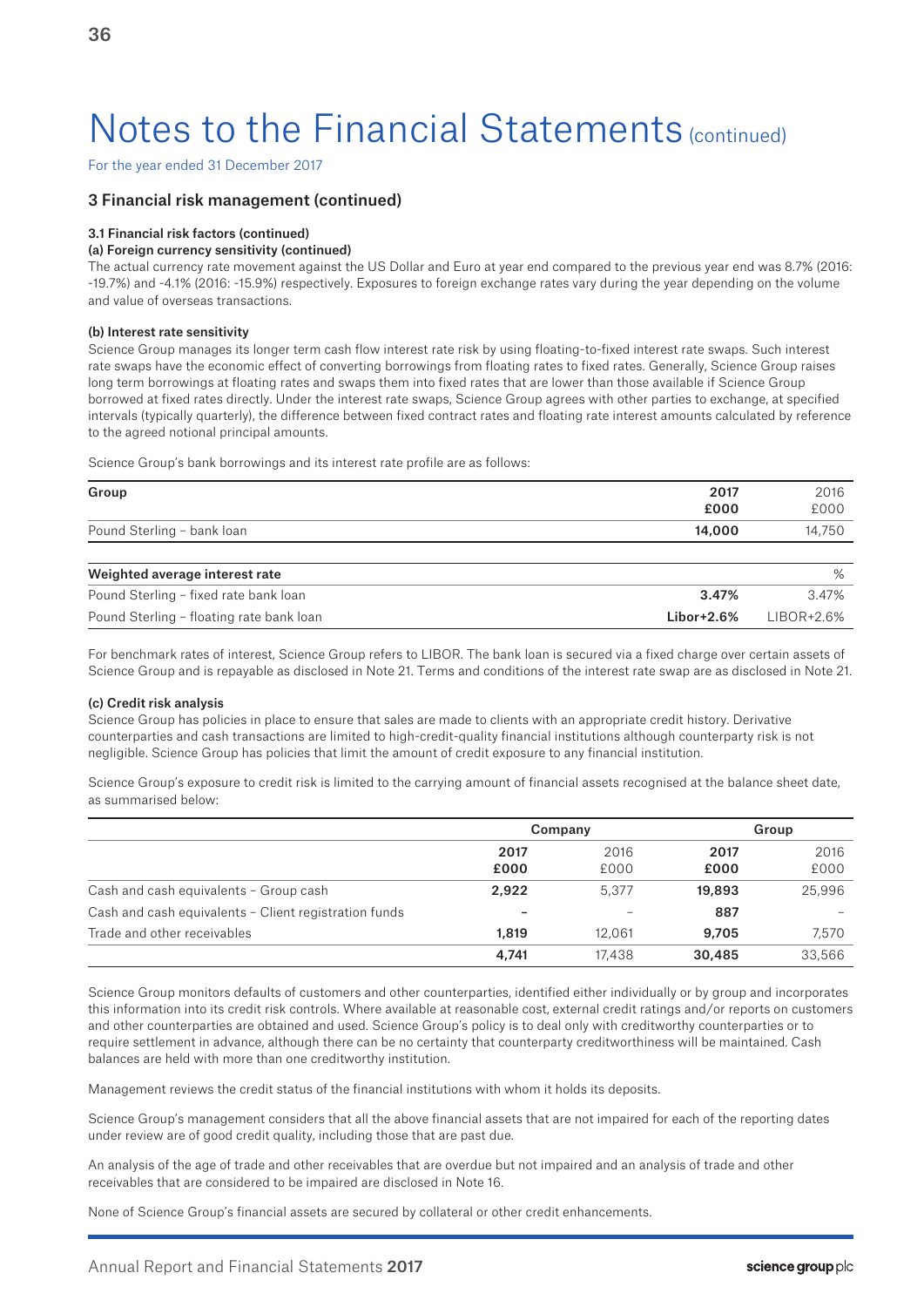For the year ended 31 December 2017

## 3 Financial risk management (continued)

### 3.1 Financial risk factors (continued)

## (d) Liquidity risk analysis

Science Group manages its liquidity needs by monitoring scheduled debt servicing payments for long term financial liabilities as well as cash-outflows due in day-to-day business. Liquidity needs are monitored on a weekly and monthly basis. Long term liquidity needs for a quarterly and semi-annual period are reviewed monthly.

Science Group maintains cash to meet its liquidity requirements in interest bearing current accounts.

As at 31 December 2017, Science Group's financial liabilities have contractual maturities which are summarised below:

| 2017                        |        | Current                  | Non-current |                          |
|-----------------------------|--------|--------------------------|-------------|--------------------------|
|                             | < 6    | 6 to 12                  | $1$ to 5    | > 5                      |
|                             | months | months                   | years       | years                    |
|                             | £000   | £000                     | £000        | £000                     |
| Bank borrowings             | 750    | 500                      | 4,000       | 8,750                    |
| Contingent consideration    |        | -                        | 555         |                          |
| Interest on bank borrowings | 235    | 230                      | 1,511       | 912                      |
| Trade payables              | 1,518  | $\overline{\phantom{a}}$ |             |                          |
| Accruals                    | 5,859  | -                        | -           | $\overline{\phantom{0}}$ |
|                             | 8,362  | 730                      | 6,066       | 9,662                    |

This compares to the maturity of Science Group's financial liabilities in the previous reporting period as follows:

| 2016                        | Current |                          | Non-current |        |
|-----------------------------|---------|--------------------------|-------------|--------|
|                             | < 6     | 6 to 12                  | $1$ to $5$  | > 5    |
|                             | months  | months                   | years       | years  |
|                             | £000    | £000                     | £000        | £000   |
| Bank borrowings             | 500     | 500                      | 4,000       | 9,750  |
| Interest on bank borrowings | 252     | 247                      | 1,650       | 912    |
| Trade payables              | 765     | $\qquad \qquad -$        |             |        |
| Accruals                    | 3,661   | $\overline{\phantom{a}}$ | -           |        |
|                             | 5,178   | 747                      | 5,650       | 10,662 |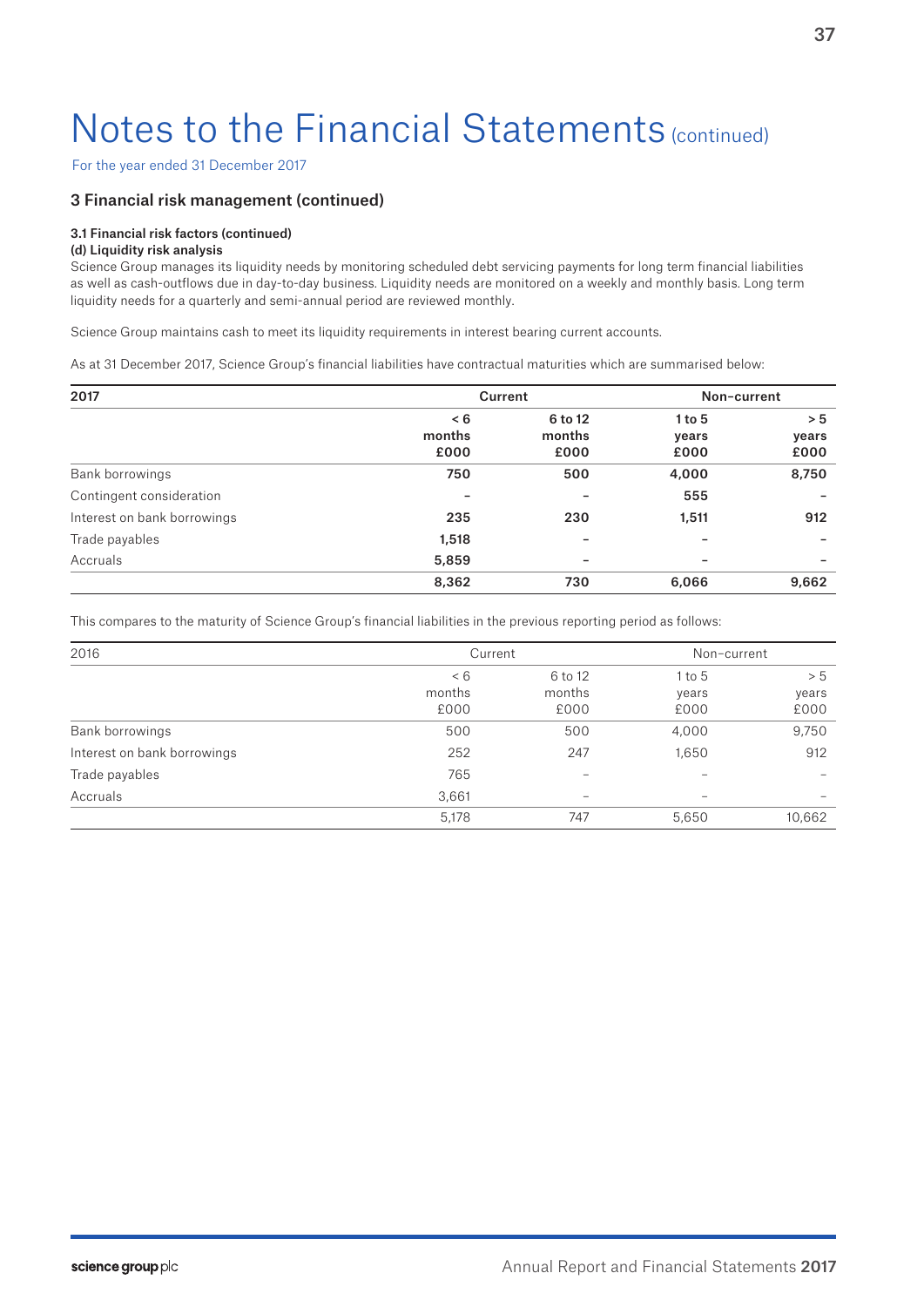For the year ended 31 December 2017

## 3 Financial risk management (continued)

### 3.1 Financial risk factors (continued)

### (e) Summary of financial assets and liabilities by category

The carrying amounts of Science Group's financial assets and liabilities as recognised at the balance sheet date of the reporting periods under review may also be categorised as follows:

|                                                                          | Company      |              | Group        |              |
|--------------------------------------------------------------------------|--------------|--------------|--------------|--------------|
|                                                                          | 2017<br>£000 | 2016<br>£000 | 2017<br>£000 | 2016<br>£000 |
| Loans and receivables:                                                   |              |              |              |              |
| - Trade receivables                                                      |              |              | 7,591        | 7,200        |
| - Other receivables                                                      | 1,819        | 12,061       | 2,114        | 370          |
| - Cash and cash equivalents - Client<br>registration funds               |              |              | 887          |              |
| - Cash and cash equivalents - Group cash                                 | 2,922        | 5,377        | 19,893       | 25,996       |
|                                                                          | 4,741        | 17,438       | 30,485       | 33,566       |
| <b>Financial liabilities at amortised cost:</b>                          |              |              |              |              |
| - Non-current borrowings                                                 |              |              | 12,676       | 13,664       |
| - Current borrowings                                                     |              |              | 1,250        | 1,000        |
| - Trade payables                                                         |              | 26           | 1,518        | 765          |
| - Accruals                                                               | 78           | 86           | 5,859        | 3,661        |
|                                                                          | 78           | 112          | 21,303       | 19,090       |
| Derivatives used for hedging:                                            |              |              |              |              |
| - Financial instruments asset                                            |              |              | 227          | 197          |
| Financial liabilities measured at fair value<br>through profit and loss: |              |              |              |              |
| - Contingent consideration                                               | 519          |              | 519          |              |

The fair value of Science Group's financial assets and liabilities is the same as the carrying value.

### 3.2 Fair value estimation

Financial assets and liabilities measured at fair value in the balance sheet are grouped into three levels based on the significance used in measuring the fair value of the financial assets and liabilities. The fair value hierarchy has the following levels:

- level 1 quoted prices (unadjusted) in active markets for identical assets or liabilities
- level 2 inputs other than quoted market prices included within level 1 that are observable for an asset or liability, either directly (i.e. as prices) or indirectly (i.e. derived from prices)
- level 3 input for the asset or liability that are not based on observable market data (unobservable inputs)

The level within which the financial asset or liability is determined is based on the lowest level of significant input to the fair value measurement.

The Group has measured the interest rate swap at fair value, and it has been measured under level 2.

The Group's finance team performs valuations of financial items for financial reporting purposes in consultation with third party valuation specialists for complex valuations. The valuation technique used for instruments categorised in levels 2 and 3 is described below:

Interest rate swap: the fair value is estimated by discounting the future contracted cash flows, using readily available market data.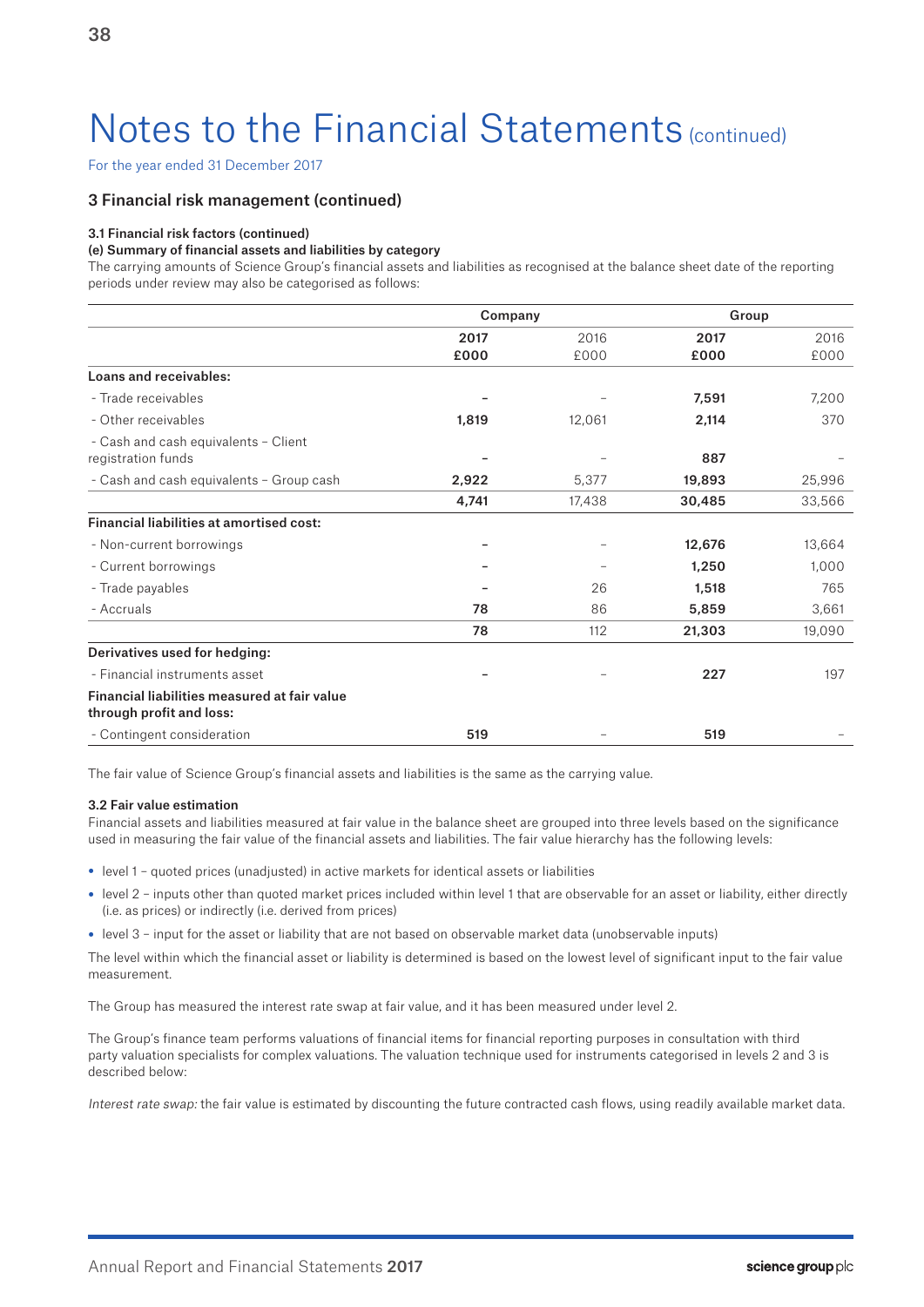For the year ended 31 December 2017

## 3 Financial risk management (continued)

### 3.3 Capital management

The Group's objectives when managing capital are to safeguard the Group's ability to continue as a going concern in order to provide returns for shareholders and benefits for other stakeholders and to maintain an optimal structure to reduce the cost of capital and to provide funds for merger and acquisition activity.

The Group primarily views its capital as being its shareholders' funds, net funds (being gross cash less borrowings) and the freehold properties at Harston Mill and Great Burgh.

|                                   | Group        |              |  |
|-----------------------------------|--------------|--------------|--|
|                                   | 2017<br>£000 | 2016<br>£000 |  |
| Total shareholders' funds         | 37,739       | 36,003       |  |
| Net funds (Note 1)                | 5,967        | 11,332       |  |
| Freehold property at Harston Mill | 13,294       | 13,374       |  |
| Freehold property at Great Burgh  | 8,425        | 8,508        |  |

#### Shareholders' funds

In 2017 Sagentia Limited paid a dividend distribution of £3.0 million and Oakland Innovation Limited paid a dividend distribution of £0.5 million to Science Group plc. In 2016 Sagentia Limited paid a dividend distribution of £3.5 million and OTM Consulting Limited paid a dividend distribution of £0.4 million to Science Group plc.

In order to maintain or adjust the capital structure, the Group may adjust the amount of dividends paid to shareholders, return capital to shareholders or issue new shares. The Board will recommend the payment of a dividend of 4.4 pence per share at the forthcoming AGM (2016: 4.2 pence per share). The Board anticipates recommending a single dividend being paid each year.

#### Net funds

The net funds of the Group have decreased by £5.4 million in 2017 (2016: increased by £4.6 million) as set out in the Consolidated Statement of Cash Flows.

Details of the Group's borrowings are set out in Note 21 which summarises the terms of the loan and interest swap arrangement.

### Freehold property

Details of freehold property and related rental income are set out in Note 14.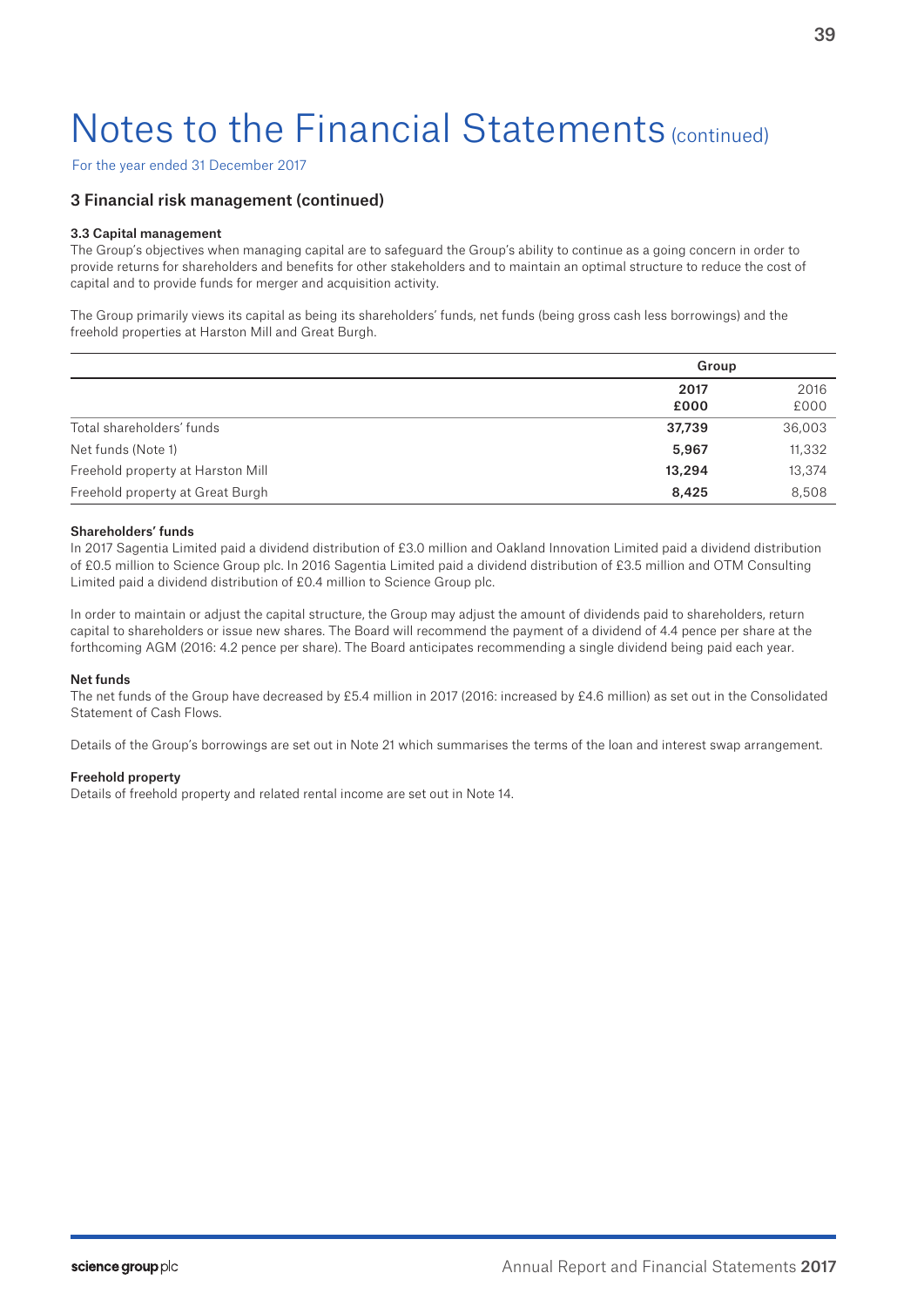For the year ended 31 December 2017

## 4 Segment information

Science Group is organised on a worldwide basis into two segments, Core Business and Non-Core Business. 'Core Business' services revenue includes all consultancy fees for services operations. 'Core Business' other revenue includes recharged materials and expenses and product/licence revenue generated directly from all 'Core Business' activities. 'Non-Core Business' activities include rental income from Harston Mill and income from the provision of external IT services. The segmental analysis is reviewed to operating profit. Other resources are shared across the Group.

| Year ended 31 December 2017                      | Core<br><b>Business</b> | Non-Core<br><b>Business</b> | <b>Total</b> |
|--------------------------------------------------|-------------------------|-----------------------------|--------------|
|                                                  | £000                    | £000                        | £000         |
| Services revenue                                 | 38,365                  | 39                          | 38,404       |
| Third party property income                      |                         | 1,080                       | 1,080        |
| Other                                            | 1,339                   |                             | 1,339        |
| Revenue                                          | 39,704                  | 1,119                       | 40,823       |
| <b>Adjusted operating profit</b>                 | 6,709                   | 197                         | 6,906        |
| Amortisation and impairment of intangible assets | (1,410)                 |                             | (1,410)      |
| Acquisition integration costs                    | (812)                   |                             | (812)        |
| Share based payment charge                       | (312)                   |                             | (312)        |
| <b>Operating profit</b>                          | 4,175                   | 197                         | 4,372        |
| Finance charges (net)                            |                         |                             | (493)        |
| Profit before income tax                         |                         |                             | 3,879        |
| Income tax charge                                |                         |                             | (861)        |
| Profit for the year                              |                         |                             | 3,018        |
|                                                  |                         |                             |              |
| Year ended 31 December 2016                      | Core                    | Non-Core                    | Total        |
|                                                  | <b>Business</b>         | <b>Business</b>             |              |
|                                                  | £000                    | £000                        | £000         |
| Services revenue                                 | 34,228                  | 36                          | 34,264       |
| Third party property income                      |                         | 1,079                       | 1,079        |
| Other                                            | 1,556                   |                             | 1,556        |
| Revenue                                          | 35,784                  | 1,115                       | 36,899       |
| Adjusted operating profit                        | 6,121                   | 95                          | 6,216        |
| Amortisation and impairment of intangible assets | (1, 857)                |                             | (1, 857)     |
| Impairment of other investments                  | (50)                    |                             | (50)         |
| Acquisition integration costs                    | (317)                   |                             | (317)        |
| Share based payment charge                       | (597)                   |                             | (597)        |
| <b>Operating profit</b>                          | 3,300                   | 95                          | 3,395        |
| Finance charges (net)                            |                         |                             | (427)        |
| Profit before income tax                         |                         |                             | 2,968        |
| Income tax charge                                |                         |                             | (219)        |
| <b>Profit for the year</b>                       |                         |                             | 2,749        |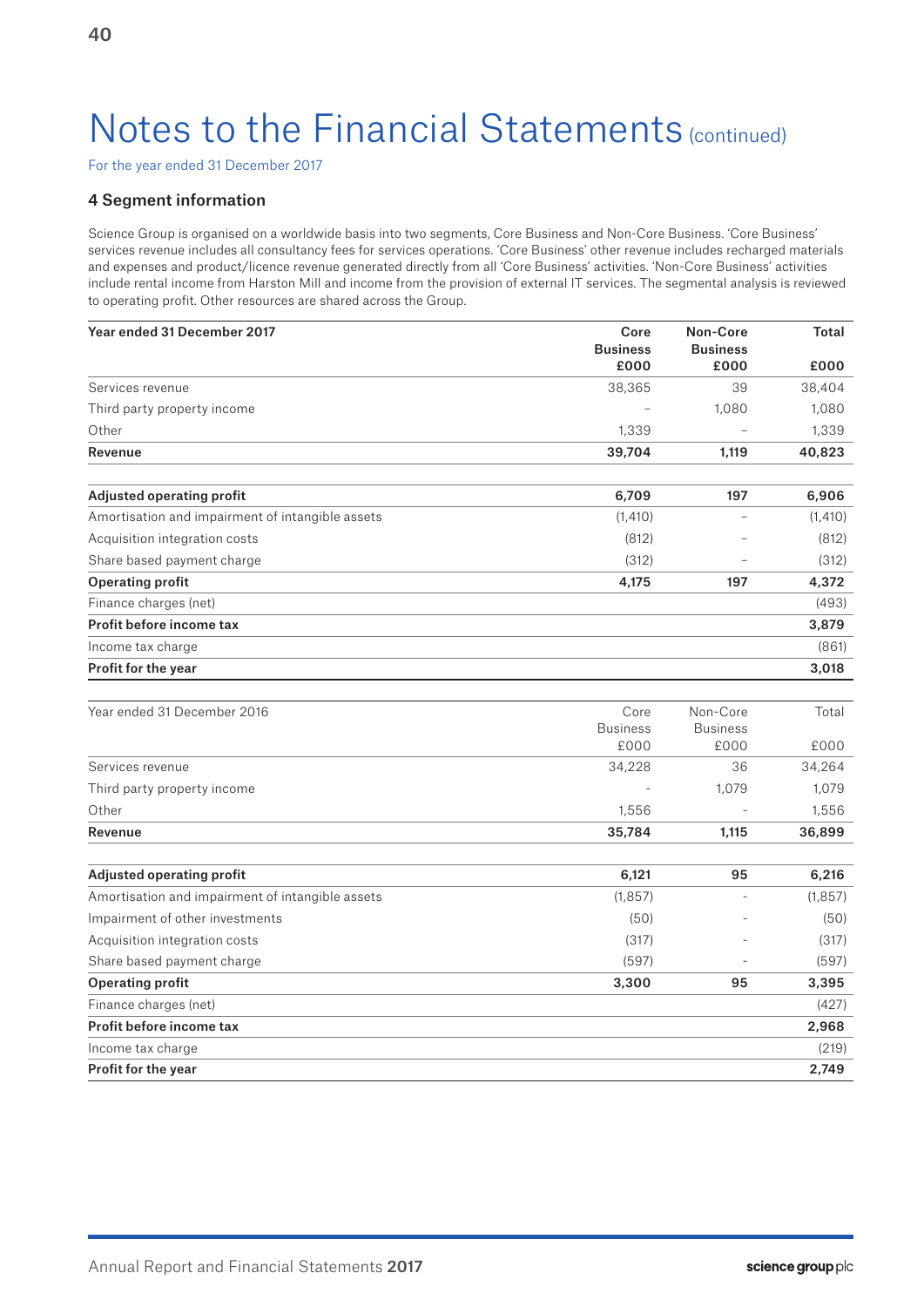For the year ended 31 December 2017

## 4 Segment information (continued)

### Geographical segments

Revenue and non-current assets (excluding deferred tax assets) by geographical area are as follows:

|                          |         | 2017        |         | 2016        |
|--------------------------|---------|-------------|---------|-------------|
|                          | Revenue | Non-current | Revenue | Non-current |
|                          |         | assets      |         | assets      |
|                          | £000    | £000        | £000    | £000        |
| United Kingdom           | 7,673   | 45,048      | 10,324  | 33,253      |
| Other European countries | 14,382  | 21          | 9,739   |             |
| North America            | 17,105  | 29          | 15,710  | 3           |
| Other                    | 1,663   |             | 1.126   | -           |
| <b>Total</b>             | 40,823  | 45,098      | 36,899  | 33,256      |

For the purpose of the analysis of revenue, geographical markets are defined as the country or area in which the client is based. Non-current assets are allocated based on their physical location.

During the year ended 31 December 2017, the Group acquired Technology Sciences Group and its subsidiaries (Note 22). Due to the nature of the business of TSG, being a science-based consultancy which is consistent in nature to the existing Core Business segment, the revenue was included within the core segment.

During 2017, £4.1 million or 10% of the Group's revenue depended on a single customer in the Core Business Segment, based in Europe (excluding the UK) (2016: no single customer accounted for 10% or more of the Group's revenue). Operating profit for the Core Business Segment included a depreciation charge of £0.7 million (2016: £0.8 million) and the Non-Core Business Segment included a depreciation charge of £32,000 (2016: £32,000). Capital expenditure attributable to the Core Business Segment is £0.6 million (2016: £2.6 million). Capital expenditure attributable to the Non-Core Business Segment is £nil (2016: £nil).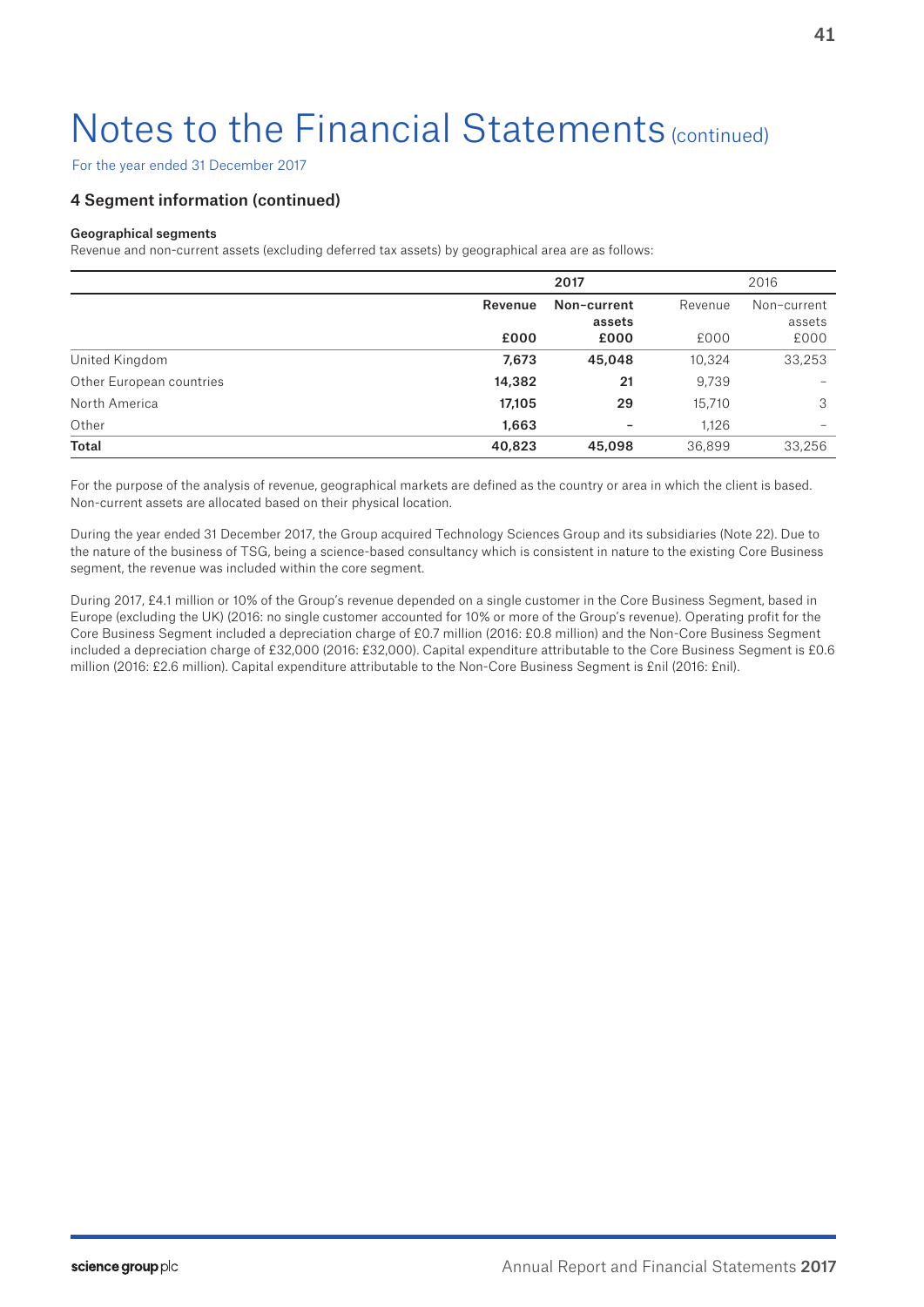For the year ended 31 December 2017

## 5 Operating expenses

| <b>Expenses by nature</b>                             |             |              | Group        |
|-------------------------------------------------------|-------------|--------------|--------------|
| <b>Year ended 31 December</b>                         | <b>Note</b> | 2017<br>£000 | 2016<br>£000 |
| Employee remuneration and benefit expenses            | 7           | 22,101       | 20,517       |
| Operating third party expenses                        |             | 2,370        | 2,317        |
| Occupancy costs                                       |             | 3,410        | 3,421        |
| Equipment and consumables                             |             | 1,513        | 1,198        |
| Selling and marketing expenses                        |             | 1,908        | 1,613        |
| Depreciation of property, plant and equipment         | 14          | 728          | 745          |
| Net loss on disposal of property, plant and equipment |             |              | 59           |
| Foreign currency gains                                |             | 64           | (310)        |
| Amortisation and impairment of intangible assets      |             | 1,410        | 1,857        |
| Impairment of other investments                       |             |              | 50           |
| Other                                                 |             | 2,947        | 2,037        |
|                                                       |             | 36,451       | 33,504       |
| Less expenses below adjusted operating profit         |             | (2,534)      | (2,821)      |
|                                                       |             | 33,917       | 30,683       |

| Included above                                                                                   |              | Group        |
|--------------------------------------------------------------------------------------------------|--------------|--------------|
|                                                                                                  | 2017<br>£000 | 2016<br>£000 |
| Research and development *                                                                       | 7,408        | 7,431        |
| Operating lease rentals                                                                          | 626          | 522          |
| Auditors' remuneration                                                                           |              |              |
| Services to the Company and its subsidiaries:                                                    |              |              |
| Fees payable to the Company's auditors for the audit of the financial statements                 | 10           | 10           |
| Audit of the financial statements of the Group and Company subsidiaries pursuant to legislation  | 118          | 49           |
| Fees payable to the Company's auditor for other non-audit services: Other audit-related advisory |              |              |
| services                                                                                         | 11           | 8            |

\*R&D costs are represented by staff and material costs incurred in relation to R&D projects

The auditor's remuneration relates solely to amounts paid to KPMG LLP.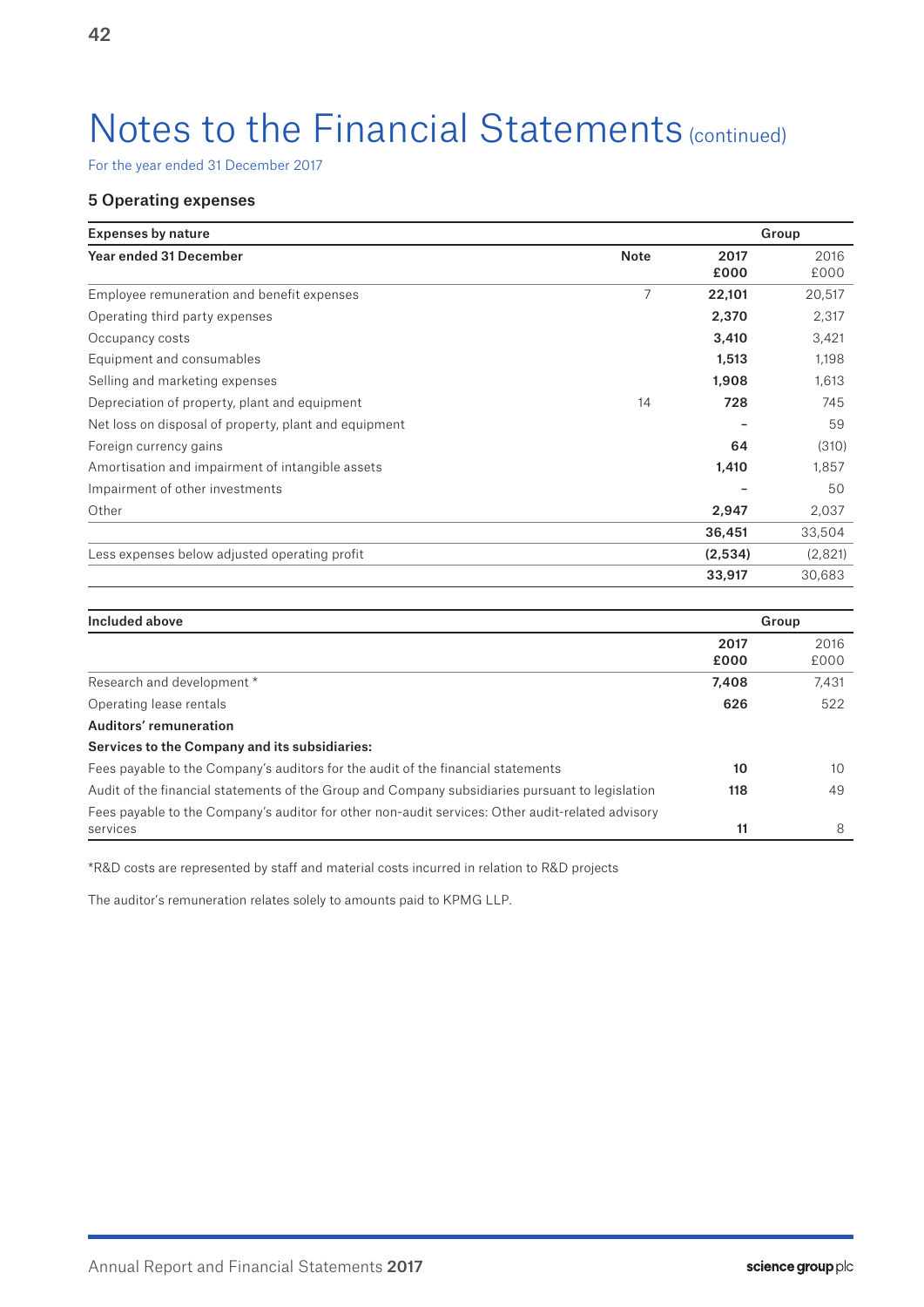For the year ended 31 December 2017

## 6 Finance income and finance costs

Finance costs include all interest-related income and expenses through profit or loss. The following have been included in the income statement for the reporting periods presented:

|                                             |       | Group |
|---------------------------------------------|-------|-------|
| <b>Year ended 31 December</b>               | 2017  | 2016  |
|                                             | £000  | £000  |
| <b>Finance income</b>                       |       |       |
| Bank interest receivable and similar income | 3     | 2     |
|                                             | 3     | 2     |
| <b>Finance costs</b>                        |       |       |
| Bank borrowings                             | (490) | (354) |
| Unwind of discount                          | (6)   |       |
| Change in fair value of interest rate swap  |       | (75)  |
|                                             | (496) | (429) |

## 7 Employee benefit expenses

Employment costs are shown below:

|                                                             |        | Group  |
|-------------------------------------------------------------|--------|--------|
| Year ended 31 December                                      | 2017   | 2016   |
|                                                             | £000   | £000   |
| Wages and salaries (including bonuses and healthcare costs) | 18,168 | 16,694 |
| Social security costs                                       | 2,750  | 2,238  |
| Sales commission                                            | 81     | 100    |
| Pension costs                                               | 790    | 888    |
| Share based payments (Note 20)                              | 312    | 597    |
|                                                             | 22.101 | 20.517 |

The average monthly number of persons employed (including Executive and Non-Executive Directors and fixed term contractors) by Science Group was as follows:

|                                                    |                       | Group          |
|----------------------------------------------------|-----------------------|----------------|
| Year ended 31 December                             | 2017<br><b>Number</b> | 2016<br>Number |
| Technology consultants                             | 243                   | 257            |
| Marketing, support, administration and other staff | 77                    | 63             |
|                                                    | 320                   | 321            |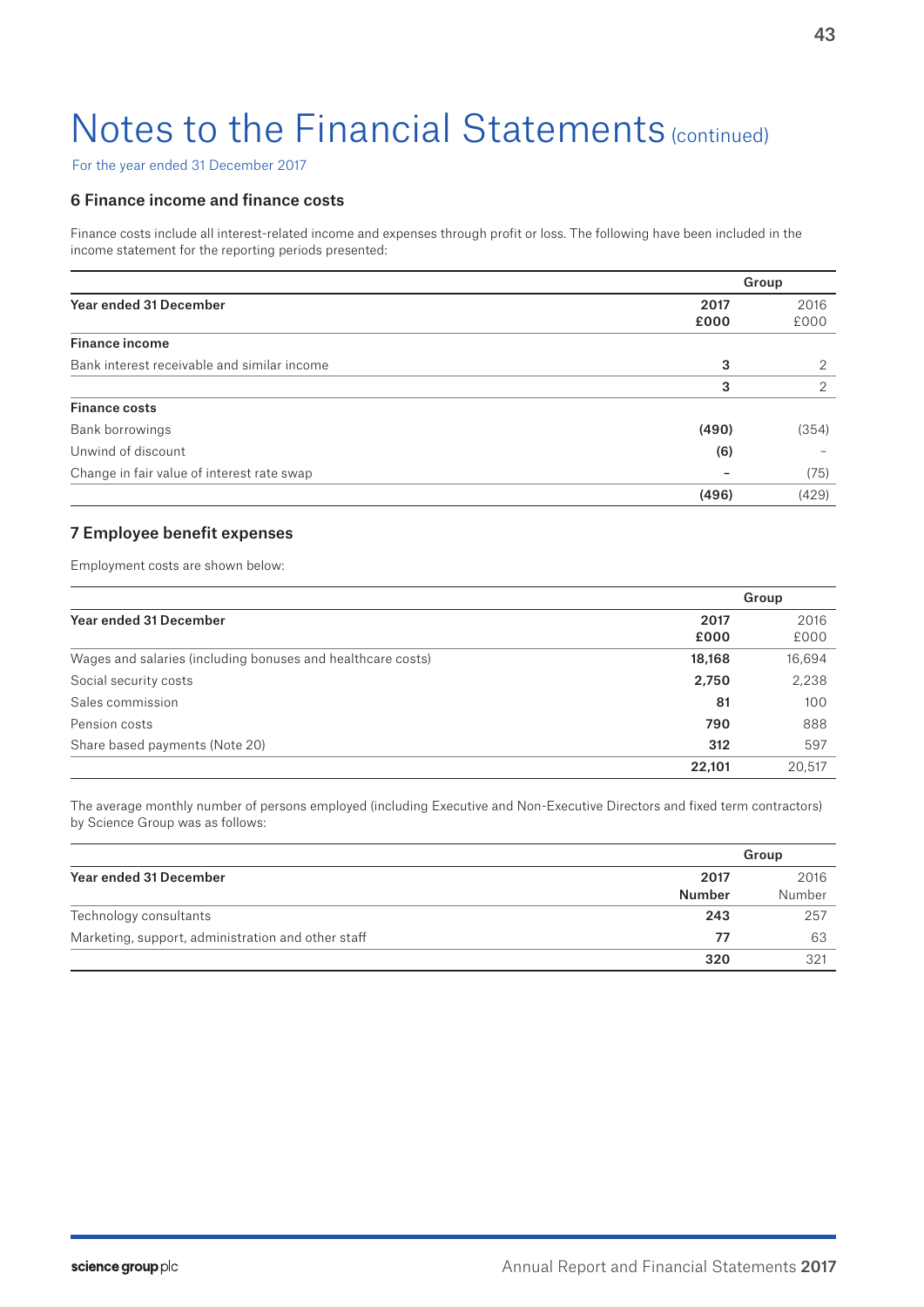For the year ended 31 December 2017

## 8 Directors' remuneration, interests and transactions

Directors' emoluments and benefits include:

| Year ended 31 December 2017 | Salary/fee | <b>Bonus</b> | Pension<br>contribution | Taxable<br><b>Benefits</b> | <b>Total</b> |
|-----------------------------|------------|--------------|-------------------------|----------------------------|--------------|
| <b>Name of Director</b>     | £000       | £000         | £000                    | £000                       | £000         |
| Courtley                    | 38         |              | -                       | -                          | 38           |
| Archer                      | 160        | 68           | 11                      |                            | 239          |
| Lacey-Solymar               | 38         |              |                         |                            | 38           |
| Ratcliffe                   | 385        |              |                         |                            | 385          |
| Aggregate emoluments        | 621        | 68           | 11                      | -                          | 700          |
| Year ended 31 December 2016 | Salary/fee | <b>Bonus</b> | Pension                 | Taxable                    | Total        |
|                             |            |              | contribution            | <b>Benefits</b>            |              |
| Name of Director            | £000       | £000         | £000                    | £000                       | £000         |
| Courtley                    | 35         |              |                         |                            | 35           |
| Archer                      | 135        | 44           | 9                       |                            | 189          |
| Lacey-Solymar               | 35         |              |                         |                            | 35           |
| Ratcliffe                   | 385        |              | -                       | -                          | 385          |
| Aggregate emoluments        | 590        | 44           | 9                       |                            | 644          |

Directors' emoluments and benefits are stated for the Directors of Science Group plc only. In addition to the above, a share based payment charge of £30,000 was recognised in the income statement relating to share options held by Directors (2016: £43,000).

The amounts shown were recognised as an expense during the year and relate to the Directors of the Company. Bonuses, pension and medical benefits are not paid to Non-Executive Directors. Mr Ratcliffe does not participate in the Group bonus scheme or receive pension or medical benefits.

Total social security costs related to Directors during the year was £98,409 (2016: £83,000).

Directors' interests in the shares of Science Group at 31 December 2017 and 31 December 2016, and any changes subsequent to 31 December 2017, are as follows:

| Science Group plc<br>Ordinary shares of £0.01 |      |                                   | <b>Options</b>           |         |               | <b>Shares</b> |
|-----------------------------------------------|------|-----------------------------------|--------------------------|---------|---------------|---------------|
| <b>Year ended 31 December</b>                 | 2017 | 2016                              | 2017                     | 2016    | 2017          | 2016          |
|                                               |      | Average exercise<br>price (pence) | Number                   | Number  | <b>Number</b> | Number        |
| Archer                                        | 1.0  | 1.0                               | 200,000                  | 200,000 |               |               |
| Ratcliffe                                     |      |                                   |                          | $-$     | 13,412,906    | 13,412,906    |
| Courtley                                      | -    | -                                 | $\overline{\phantom{a}}$ | -       | 375,000       | 375,000       |
|                                               |      | $\overline{\phantom{m}}$          | 200,000                  | 200,000 | 13,787,906    | 13,787,906    |

See Note 20 for further details on option plans.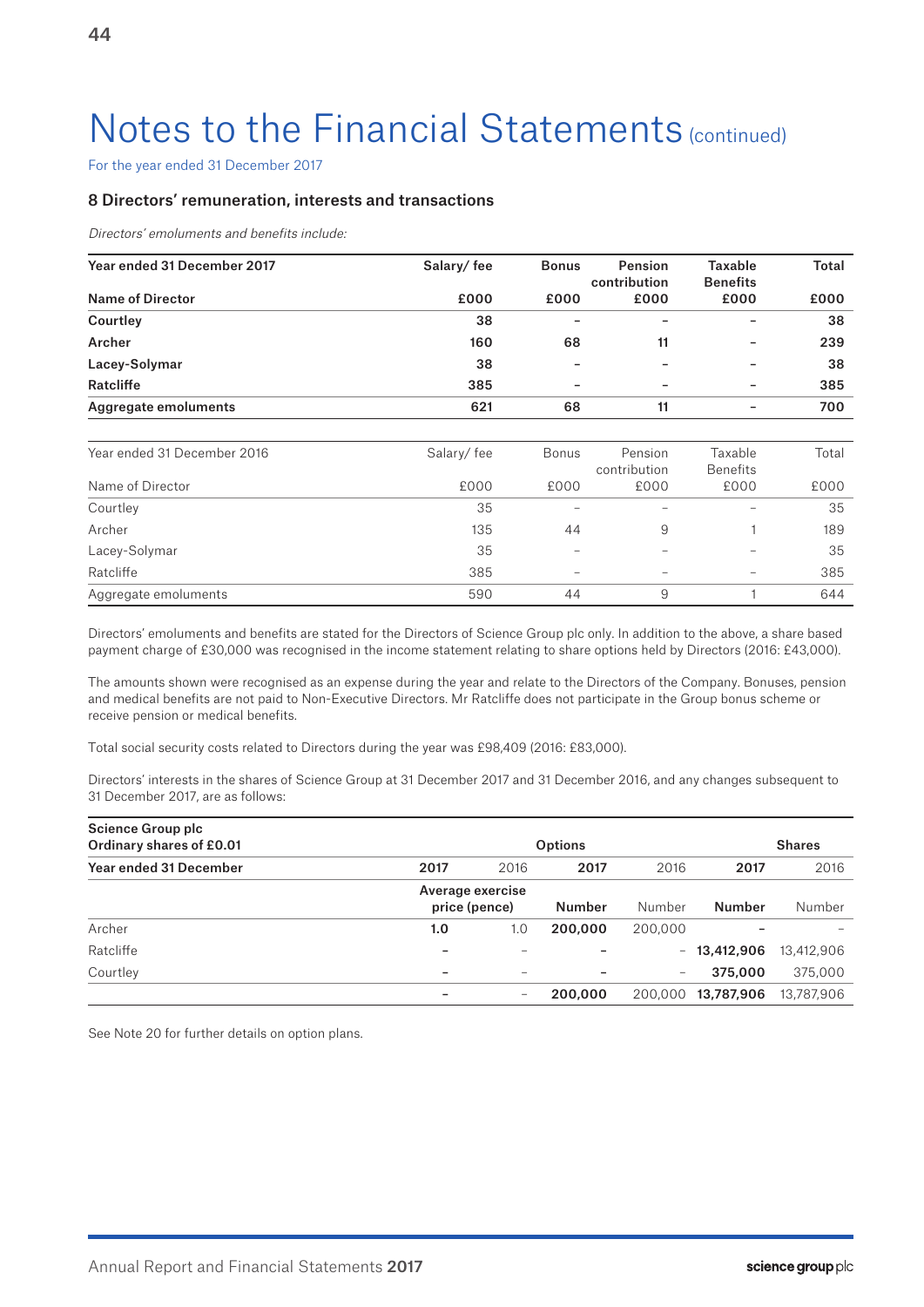For the year ended 31 December 2017

## 9 Income tax

The tax charge comprises:

| Year ended 31 December                                   | <b>Note</b> | 2017<br>£000 | 2016<br>£000 |
|----------------------------------------------------------|-------------|--------------|--------------|
| Current taxation                                         |             | (1,281)      | (131)        |
| Current taxation - adjustment in respect of prior years  |             | (34)         | (42)         |
| Deferred taxation                                        | 10          | 196          | (657)        |
| Deferred taxation – adjustment in respect of prior years |             | (50)         | (64)         |
| R&D tax credit                                           |             | 308          | 675          |
|                                                          |             | (861)        | (219)        |

The corporation tax on Science Group's profit before tax differs from the theoretical amount that would arise using the blended corporation tax rate across the various jurisdictions applicable to profits of the consolidated companies of 21.5% (2016: 20.0%) as follows:

|                                                                                                 | 2017  | 2016  |
|-------------------------------------------------------------------------------------------------|-------|-------|
|                                                                                                 | £000  | £000  |
| Profit before tax                                                                               | 3,879 | 2.968 |
| Tax calculated at domestic tax rates applicable to profits/(losses) in the respective countries | (836) | (594) |
| Expenses not deductible for tax purposes                                                        | (45)  | (455) |
| Adjustment in respect of prior years - current tax                                              | (34)  | (42)  |
| Adjustment in respect of prior years - deferred tax                                             | (50)  | (64)  |
| Movement in deferred tax due to change in tax rate                                              |       | 117   |
| Share scheme movements                                                                          | 8     | 38    |
| Current year losses for which no deferred tax asset was recognised                              | (126) |       |
| Mandatory earnings and profits one-time tax                                                     | (120) |       |
| Prior year losses used in the current year which were not previously recognised                 | 34    | 106   |
| R&D tax credit                                                                                  | 308   | 675   |
| Tax charge                                                                                      | (861) | (219) |

During the financial year, the United States Federal Government released the Tax Cuts and Jobs Act. The impact of this bill has resulted in the recognition of a corporation tax liability based on the undistributed profits of all foreign subsidiaries of Technology Sciences Group Inc. This is a mandatory one-time tax for and hence is not anticipated to recur in a future period.

The Group claims Research and Development tax credits under both the R&D expenditure credit scheme and the Small or Medium-sized Scheme. In the current year, the Group recognised a tax credit of £0.3 million on an accrual basis (2016: the R&D tax credit of £0.7 million in 2016 relates to the claims for the 2015 and 2016 financial years recognised on an accruals basis). The Group performed a reasonable estimate of all amounts involved to determine the impact of the R&D tax credits in the current period.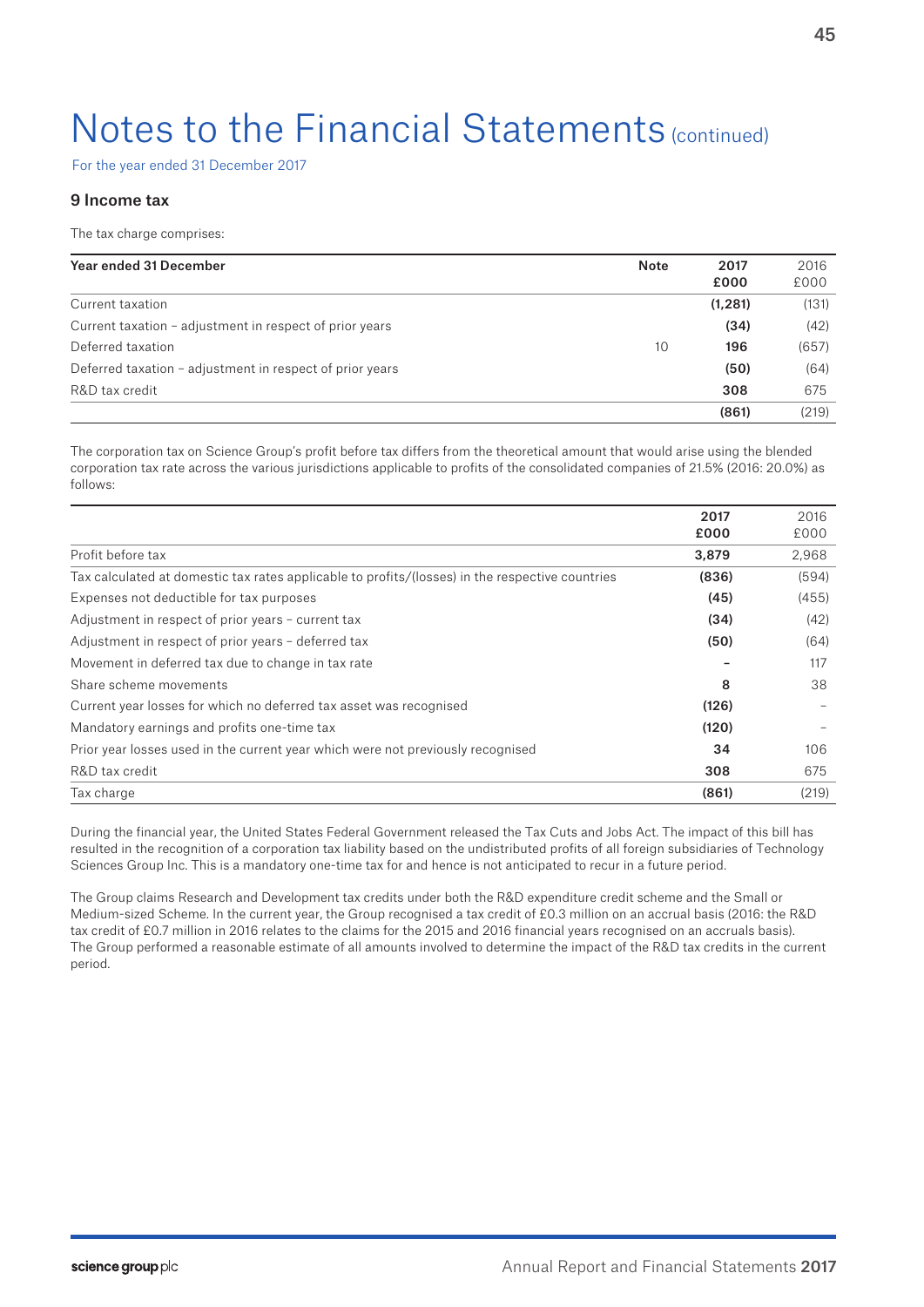For the year ended 31 December 2017

## 10 Deferred tax

The movement in deferred tax assets and liabilities during the year by each type of temporary difference is as follows:

|                                                            | Accelerated<br>capital<br>allowances |       | Tax losses Share based<br>payment | Acquisition<br>related<br>intangible<br>assets | Other<br>temporary<br>differences | Total    |
|------------------------------------------------------------|--------------------------------------|-------|-----------------------------------|------------------------------------------------|-----------------------------------|----------|
|                                                            | £000                                 | £000  | £000                              | £000                                           | £000                              | £000     |
| At 1 January 2016                                          | (1, 972)                             | 1,324 | 397                               | (1, 125)                                       | 43                                | (1, 333) |
| Charge to the income statement                             | 188                                  | (973) | (28)                              | 189                                            | (33)                              | (657)    |
| Charged to the income statement (prior<br>year adjustment) |                                      | (64)  |                                   | $\qquad \qquad$                                |                                   | (64)     |
| Charged to equity                                          |                                      |       | (74)                              |                                                |                                   | (74)     |
| At 31 December 2016                                        | (1,784)                              | 287   | 295                               | (936)                                          | 10                                | (2,128)  |
| Charged to the income statement                            | 50                                   | (183) | 97                                | 243                                            | (11)                              | 196      |
| Deferred taxation relating to<br>acquisitions              |                                      |       |                                   | (1, 308)                                       | 226                               | (1,082)  |
| Charge to the income statement (prior<br>year adjustment)  |                                      |       |                                   |                                                | (50)                              | (50)     |
| Charged to equity                                          |                                      |       | 85                                |                                                | (43)                              | 42       |
| At 31 December 2017                                        | (1,734)                              | 104   | 477                               | (2,001)                                        | 132                               | (3,022)  |

|                            |          | Group    |
|----------------------------|----------|----------|
|                            | 2017     | 2016     |
|                            | £000     | £000     |
| Deferred tax assets        | 104      | 287      |
| Deferred tax liabilities   | (3, 126) | (2, 415) |
| Net deferred tax liability | (3,022)  | (2,128)  |

Deferred tax assets are recognised for tax loss carry-forwards to the extent that the realisation of the related tax benefit through the future taxable profits is probable. Deferred tax liabilities are recognised against accelerated capital allowances. The Group has available tax losses of approximately £11.4 million (2016: £11.8 million) and of these losses, £10.8 million are not recognised as a deferred tax asset and they do not expire.

| Company                         | <b>Share based</b><br>payment | Total |
|---------------------------------|-------------------------------|-------|
|                                 | £000                          | £000  |
| At 1 January 2016               | 23                            | 23    |
| Charged to the income statement | 10                            | 10    |
| Charged to equity               | 11                            | 11    |
| At 31 December 2016             | 44                            | 44    |
| Charged to the income statement | 18                            | 18    |
| Charged to equity               |                               |       |
| At 31 December 2017             | 62                            | 62    |

The Company has available tax losses of approximately £2.3 million (2016: £2.3 million) and these losses do not expire.

### Factors affecting future tax charges

A reduction in the UK corporation tax rate 20% to 19% (effective from 1 April 2017) and to 18% (effective 1 April 2020) were substantively enacted on 26 October 2015, and an additional reduction to 17% (effective 1 April 2020) was substantively enacted on 6 September 2016. This will reduce the company's future current tax charge accordingly. The US federal rate had a reduction from 35% to 21%, effective from 1 January 2018. Deferred tax assets (liabilities) were calculated at tax the substantively enacted corporation tax rates in the respective jurisdictions.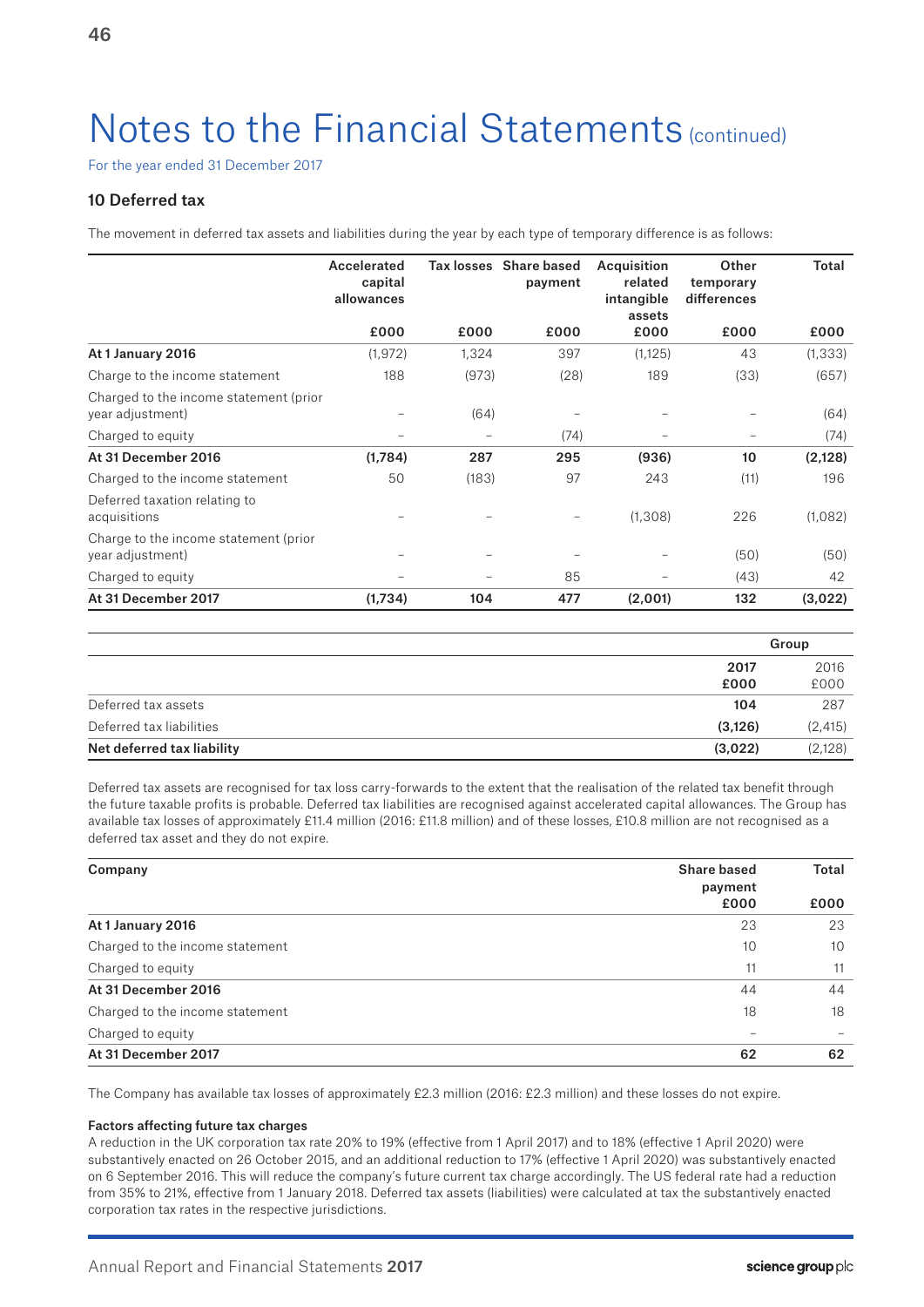For the year ended 31 December 2017

## 11 Earnings per share

The calculation of earnings per share is based on the following result and weighted average number of shares:

|                                                                | 2017                               |                                            |                    | 2016                        |                                            |                    |
|----------------------------------------------------------------|------------------------------------|--------------------------------------------|--------------------|-----------------------------|--------------------------------------------|--------------------|
|                                                                | <b>Profit after</b><br>tax<br>£000 | Weighted<br>average<br>number of<br>shares | Pence per<br>share | Profit after<br>tax<br>£000 | Weighted<br>average<br>number of<br>shares | Pence per<br>share |
| Basic earnings per ordinary share                              | 3,018                              | 39,316,141                                 | 7.7                | 2.749                       | 40.542.379                                 | 6.8                |
| Effect of dilutive potential ordinary shares:<br>share options | -                                  | 957,584                                    | (0.2)              |                             | 1,094,273                                  | (0.2)              |
| Diluted earnings per ordinary share                            | 3.018                              | 40,273,725                                 | 7.5                | 2.749                       | 41,636,652                                 | 6.6                |

Only the share options granted, as disclosed in Note 20, are dilutive.

The calculation of adjusted earnings per share is as follows:

|                                                                |                                          |                                            | 2017               |                                          |                                            | 2016               |
|----------------------------------------------------------------|------------------------------------------|--------------------------------------------|--------------------|------------------------------------------|--------------------------------------------|--------------------|
|                                                                | Adjusted*<br>profit after<br>tax<br>£000 | Weighted<br>average<br>number of<br>shares | Pence per<br>share | Adjusted*<br>profit after<br>tax<br>£000 | Weighted<br>average<br>number of<br>shares | Pence per<br>share |
| Basic earnings per ordinary share                              | 5,032                                    | 39,316,141                                 | 12.8               | 4.631                                    | 40,542,379                                 | 11.4               |
| Effect of dilutive potential ordinary shares:<br>share options | $\overline{\phantom{a}}$                 | 957,585                                    | (0.3)              | $\overline{\phantom{0}}$                 | 1,094,273                                  | (0.3)              |
| Diluted earnings per ordinary share                            | 5.032                                    | 40.273.725                                 | 12.5               | 4,631                                    | 41,636,652                                 | 11.1               |

\*Calculation of adjusted profit after tax:

| Group                                                                                 | 2017     | 2016    |
|---------------------------------------------------------------------------------------|----------|---------|
|                                                                                       | £000     | £000    |
| Adjusted operating profit                                                             | 6,906    | 6,216   |
| Finance income                                                                        | 3        |         |
| Finance costs                                                                         | (496)    | (429)   |
| Adjusted profit before tax                                                            | 6,413    | 5,789   |
| Tax charge at the blended corporation tax rate across the various jurisdictions 21.5% |          |         |
| $(2016:20.0\%)$                                                                       | (1, 381) | (1,158) |
| Adjusted profit after tax                                                             | 5,032    | 4,631   |

The tax charge is calculated using the blended corporation tax rate across the various jurisdictions in which the Group companies are incorporated.

## 12 Dividends

The proposed final dividend for 2016 of 4.2 pence per share was approved by Shareholders and the Board on 18 May 2017. An amount of £1.65 million was recognised as a distribution to equity holders in the year ended 31 December 2017.

The Board has proposed a final dividend for 2017 of 4.4 pence per share. The dividend is subject to approval by shareholders at the Annual General Meeting and the expected cost of £1.73 million has not been included as a liability as at 31 December 2017.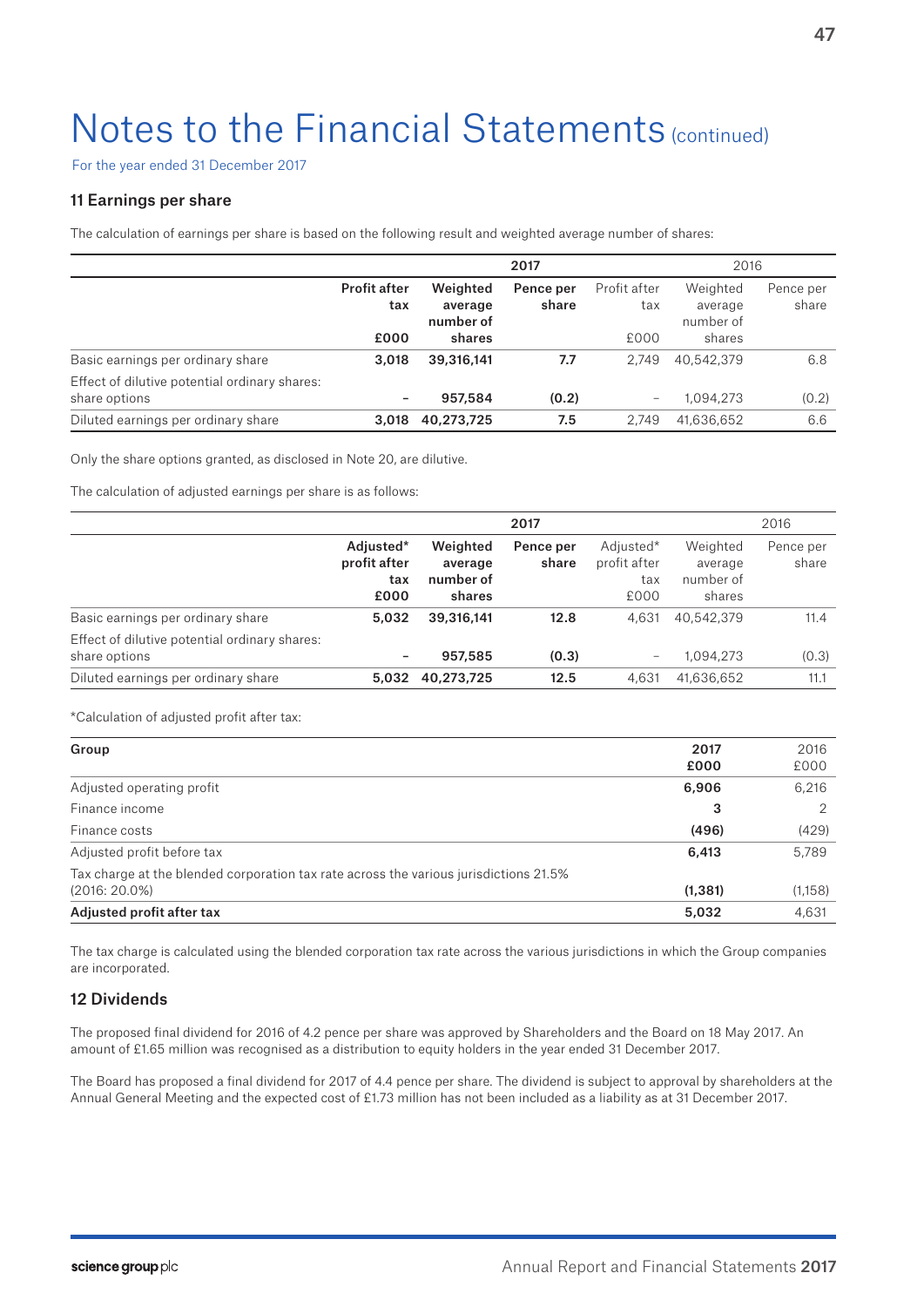For the year ended 31 December 2017

## 13 Intangible assets

| Group                                      | <b>Customer</b><br>contracts and<br>relationships | Goodwill | <b>Total</b> |
|--------------------------------------------|---------------------------------------------------|----------|--------------|
|                                            | £000                                              | £000     | £000         |
| Cost                                       |                                                   |          |              |
| At 1 January 2016                          | 6,894                                             | 6,258    | 13,152       |
| Acquisitions through business combinations |                                                   |          |              |
| At 31 December 2016                        | 6,894                                             | 6,258    | 13,152       |
| Acquisitions through business combinations | 5,726                                             | 7,502    | 13,228       |
| At 31 December 2017                        | 12,620                                            | 13,760   | 26,380       |
| <b>Accumulated amortisation</b>            |                                                   |          |              |
| At 1 January 2016                          | (887)                                             |          | (887)        |
| Amortisation charged in year               | (817)                                             |          | (817)        |
| At 31 December 2016                        | (1,704)                                           |          | (1,704)      |
| Amortisation charged in year               | (1,410)                                           |          | (1, 410)     |
| At 31 December 2017                        | (3, 114)                                          |          | (3, 114)     |
| <b>Accumulated impairment</b>              |                                                   |          |              |
| At 1 January 2016                          | (7)                                               | (1,185)  | (1, 192)     |
| Impairment losses for the year             |                                                   | (1,040)  | (1,040)      |
| At 31 December 2016 and 31 December 2017   | (7)                                               | (2, 225) | (2, 232)     |
| <b>Carrying amount</b>                     |                                                   |          |              |
| At 31 December 2016                        | 5,183                                             | 4,033    | 9,216        |
| At 31 December 2017                        | 9,499                                             | 11,535   | 21,034       |

Reconciliation of amortisation and impairment to the Consolidated Income Statement:

|                                                  | 2017<br>£000             | 2016<br>£000 |
|--------------------------------------------------|--------------------------|--------------|
| Amortisation of intangible assets                | (1, 410)                 | (817)        |
| Impairment of goodwill relating to OTM           | $\overline{\phantom{0}}$ | (1.040)      |
| Amortisation and impairment of intangible assets | (1.410)                  | (1, 857)     |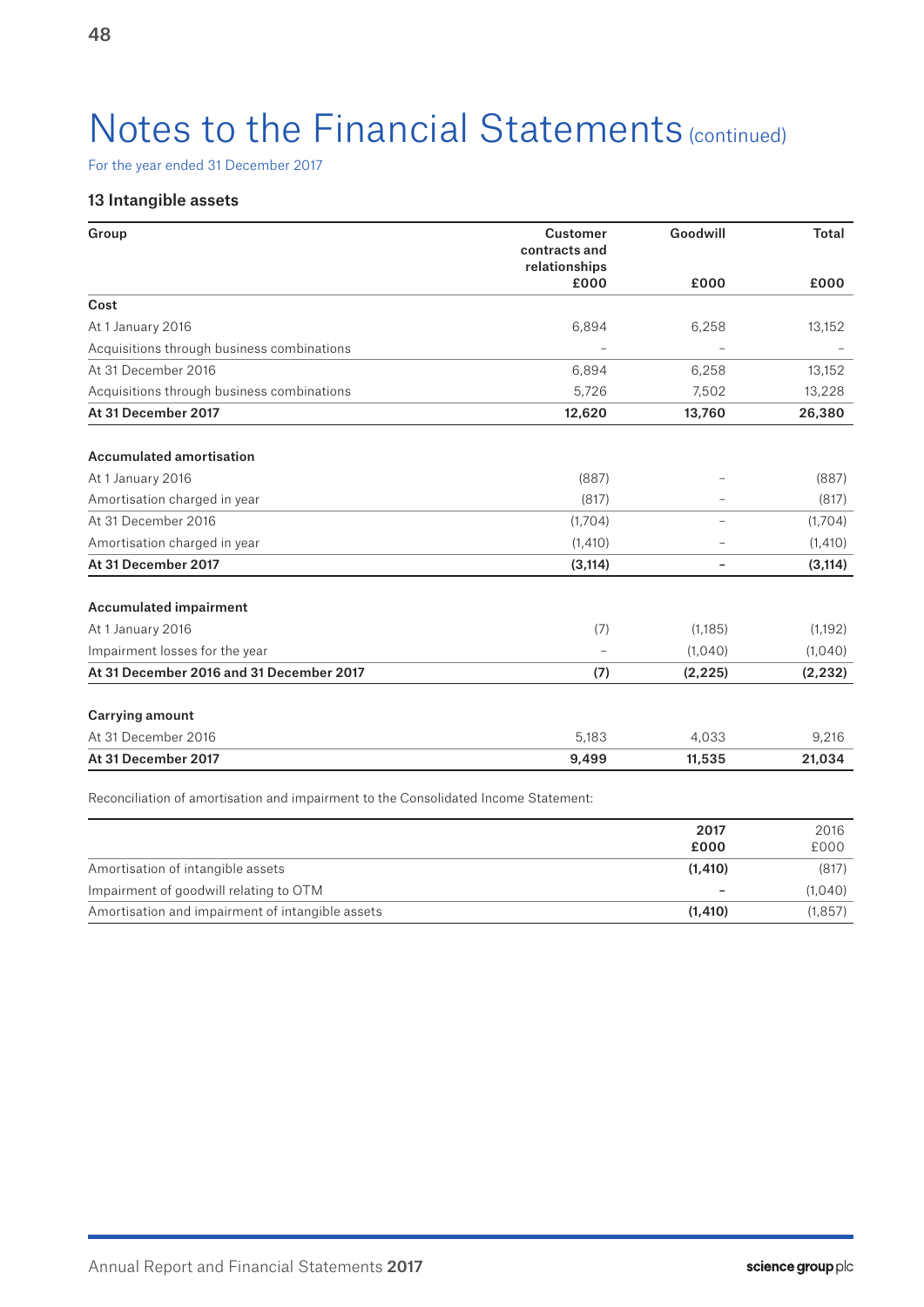For the year ended 31 December 2017

## 13 Intangible Assets (continued)

Goodwill and acquisition related intangible assets recognised arose from acquisitions during 2013, 2015 and 2017. The discount rates used for goodwill impairment reviews and the carrying amount of goodwill is allocated as follows:

| Group                    |               | 2017   |               | 2016  |
|--------------------------|---------------|--------|---------------|-------|
|                          | Pre tax       |        | Pre tax       |       |
|                          | discount rate | £000   | discount rate | £000  |
| <b>OTM Consulting</b>    | -             |        | 11.2%         | 1,352 |
| Oakland Innovation       |               |        | 11.0%         | 2,031 |
| Advisory                 | 11.2%         | 3,383  |               |       |
| Leatherhead Research     | 11.2%         | 650    | 11.0%         | 650   |
| TSG - Americas (Note 22) | 11.0%         | 3,166  | -             |       |
| TSG - Europe (Note 22)   | 11.0%         | 4,336  |               |       |
|                          |               | 11,535 |               | 4,033 |

#### Cash Generating Units

During 2017, the OTM Consulting and Oakland Innovation CGUs were combined into an Advisory CGU following the merging of the Group's technology advisory businesses including OTM Consulting. The goodwill has been aligned to reflect these changes.

#### Impairment review of goodwill

The Group tests goodwill annually for impairment or more frequently if there are indications that goodwill might be impaired. The recoverable amounts of the CGUs are determined from value in use. The key assumptions for the value in use calculations are those regarding the discount rates, growth rates and operating profit margins.

The Group prepares the cash flow forecasts derived from the most recent financial plan approved by the Board and extrapolates cash flows for the following three years based on forecast rates of growth or decline in revenue by the CGU. The operating profit margin for the CGU that is incorporated in the cash flow forecasts is derived from the most recent financial plan approved by the Board.

The Group monitors its post-tax Weighted Average Cost of Capital and those of its competitors using market data. In considering the discount rates applying to CGUs, the Directors have considered the relative sizes, risks and the inter-dependencies of its CGUs. The impairment reviews use a discount rate adjusted for pre-tax cash flows and are included in the table above.

### Impairment testing for the Advisory CGU

A review of the forecast future cash flows of Advisory, based on value in use estimated using discounted cash flows, indicated there was no impairment.

The key assumptions used in the estimation of the recoverable amount are set out below. The values assigned to the key assumptions represent management's assessment of future trends in the relevant markets and have been based on historical data from internal sources.

| <b>Advisory CGU</b>                                           | 2017  | 2016                     |
|---------------------------------------------------------------|-------|--------------------------|
| Rate of growth in revenue (average of next 4 years)           | 5.0%  |                          |
| Rate of increase in operating costs (average of next 4 years) | 5.0%  | $\overline{\phantom{a}}$ |
| Terminal value growth rate                                    | 2.25% | $\overline{\phantom{a}}$ |

The growth rates used are based on internal forecasts which reflect management's best estimate of the future forecasts. The terminal growth rate was determined based on management's estimate of the long term compound annual EBIT growth rate, based on market data.

A sensitivity analysis using reasonably possible changes in key assumptions has been performed. None of these changes result in the value of goodwill allocated to Advisory being in excess of its recoverable amount and therefore no sensitivity analysis is presented.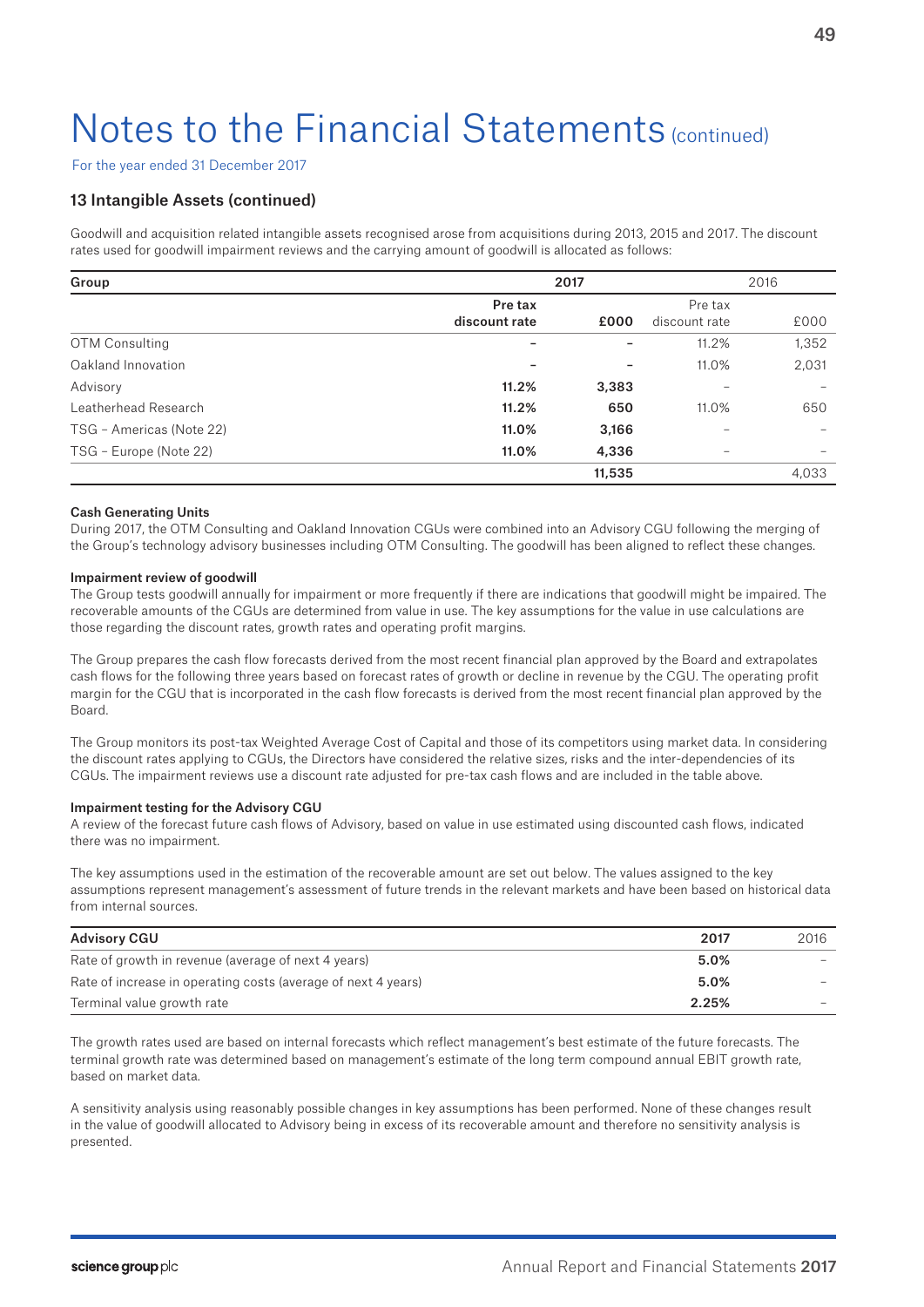For the year ended 31 December 2017

## 13 Intangible Assets (continued)

### Impairment testing for the Leatherhead Research CGU

A review of the forecast future cash flows of Leatherhead Research CGU, based on value in use estimated using discounted cash flows, indicated there was no impairment.

The key assumptions used in the estimation of the recoverable amount are set out below. The values assigned to the key assumptions represent management's assessment of future trends in the relevant markets and have been based on historical data from internal sources.

| Leatherhead Research CGU                                                 | 2017  | 2016      |
|--------------------------------------------------------------------------|-------|-----------|
| Rate of growth in revenue (average of next 5 years)                      | 3.2%  | 3.0%      |
| Rate of (increase)/decrease in operating costs (average of next 5 years) | 3.1%  | $(0.2\%)$ |
| Terminal value growth rate                                               | 2.25% | 2.25%     |

The growth rates used are based on internal forecasts which reflect management's best estimate of the future forecasts. The terminal growth rate was determined based on management's estimate of the long term compound annual EBIT growth rate, based on market data.

A sensitivity analysis using reasonably possible changes in key assumptions has been performed. None of these changes result in the value of goodwill allocated to Leatherhead Research CGU being in excess of its recoverable amount and therefore no sensitivity analysis is presented.

### Impairment testing for the TSG Americas CGU

A review of the forecast future cash flows of TSG Americas, based on value in use estimated using discounted cash flows, indicated there was no impairment.

The key assumptions used in the estimation of the recoverable amount are set out below. The values assigned to the key assumptions represent management's assessment of future trends in the relevant markets and have been based on historical data from internal sources.

| <b>TSG Americas CGU</b>                                       | 2017  | 2016                     |
|---------------------------------------------------------------|-------|--------------------------|
| Rate of growth in revenue (average of next 5 years)           | 4.6%  | $\overline{\phantom{a}}$ |
| Rate of increase in operating costs (average of next 5 years) | 4.2%  | -                        |
| Terminal value growth rate                                    | 2.25% |                          |

The growth rates used are based on internal forecasts which reflect management's best estimate of the future forecasts. The terminal growth rate was determined based on management's estimate of the long term compound annual EBIT growth rate, based on market data.

A sensitivity analysis using reasonably possible changes in key assumptions has been performed. None of these changes result in the value of goodwill allocated to TSG Americas being in excess of its recoverable amount and therefore no sensitivity analysis is presented.

#### Impairment testing for the TSG Europe CGU

A review of the forecast future cash flows of TSG Europe, based on value in use estimated using discounted cash flows, indicated there was no impairment.

The key assumptions used in the estimation of the recoverable amount are set out below. The values assigned to the key assumptions represent management's assessment of future trends in the relevant markets and have been based on historical data from internal sources.

| <b>TSG Europe CGU</b>                                         | 2017  | 2016 |
|---------------------------------------------------------------|-------|------|
| Rate of growth in revenue (average of next 5 years)           | 4.6%  |      |
| Rate of increase in operating costs (average of next 5 years) | 4.5%  |      |
| Terminal value growth rate                                    | 2.25% |      |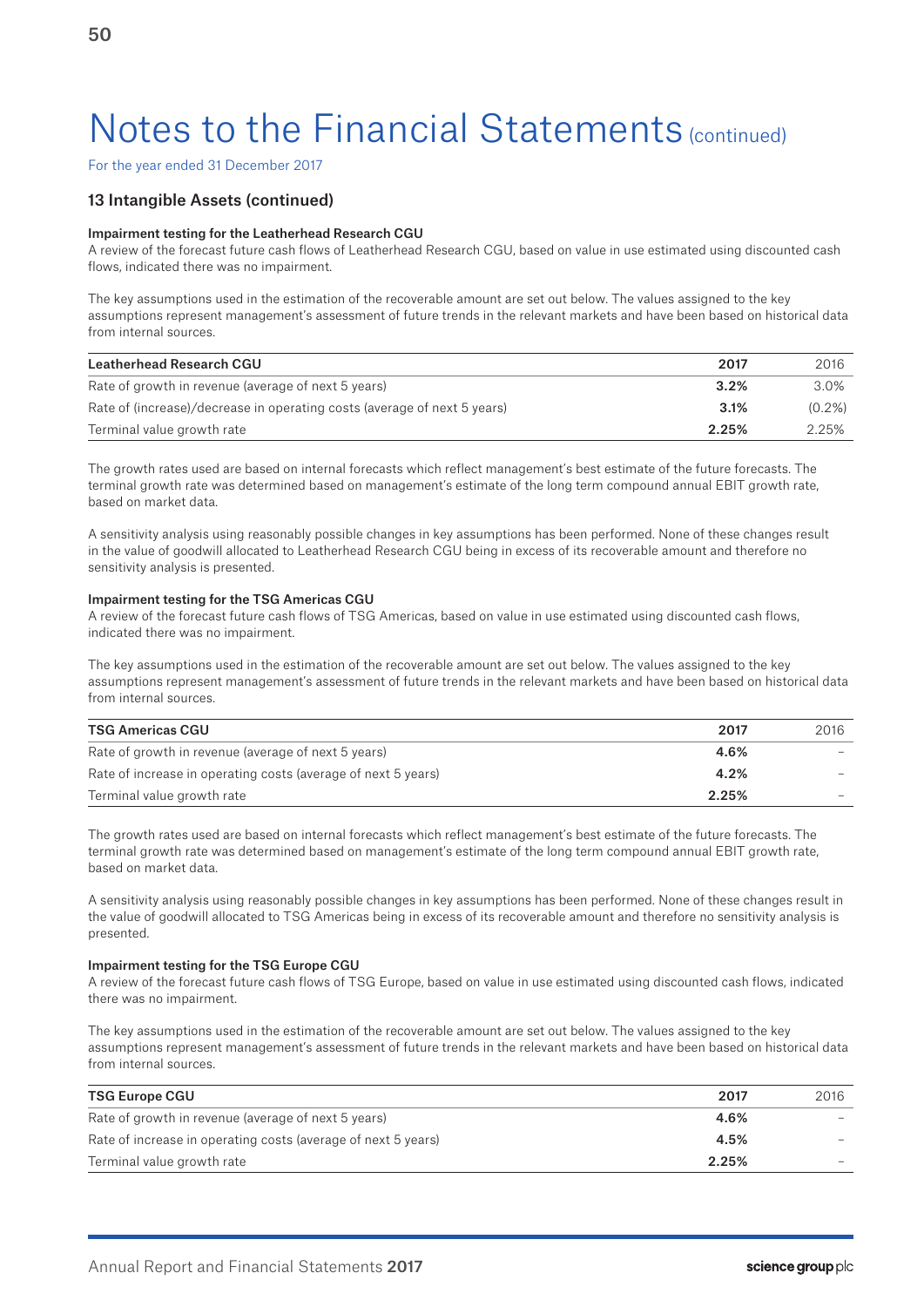For the year ended 31 December 2017

## 13 Intangible Assets (continued)

### Impairment testing for the TSG Europe CGU (continued)

The growth rates used are based on internal forecasts which reflect management's best estimate of the future forecasts. The terminal growth rate was determined based on management's estimate of the long term compound annual EBIT growth rate, based on market data.

A sensitivity analysis using reasonably possible changes in key assumptions has been performed. None of these changes result in the value of goodwill allocated to TSG Europe being in excess of its recoverable amount and therefore no sensitivity analysis is presented.

## 14 Property plant and equipment

| Group                                   | <b>Freehold land</b><br>and | <b>Furniture</b><br>and fittings | Equipment                | <b>Total</b> |
|-----------------------------------------|-----------------------------|----------------------------------|--------------------------|--------------|
|                                         | buildings                   |                                  |                          |              |
|                                         | £000                        | £000                             | £000                     | £000         |
| Cost                                    |                             |                                  |                          |              |
| At 1 January 2016                       | 24,047                      | 1,823                            | 1,347                    | 27,217       |
| Exchange differences on cost            |                             |                                  | 8                        | 8            |
| Additions                               | 1,216                       | 1,036                            | 303                      | 2,555        |
| Disposals                               | (67)                        | (169)                            | (457)                    | (693)        |
| At 1 January 2017                       | 25,196                      | 2,690                            | 1,201                    | 29,087       |
| Exchange differences on cost            |                             | (1)                              |                          | (1)          |
| Additions                               |                             | 429                              | 165                      | 594          |
| Additions through business combinations | $\overline{4}$              | 44                               | 81                       | 129          |
| At 31 December 2017                     | 25,200                      | 3,162                            | 1,447                    | 29,809       |
|                                         |                             |                                  |                          |              |
| <b>Accumulated depreciation</b>         |                             |                                  |                          |              |
| At 1 January 2016                       | 3,153                       | 1,118                            | 906                      | 5,177        |
| Depreciation charge                     | 169                         | 309                              | 267                      | 745          |
| Exchange differences on depreciation    |                             |                                  | 8                        | 8            |
| Disposals                               | (8)                         | (169)                            | (459)                    | (636)        |
| At 1 January 2017                       | 3,314                       | 1,258                            | 722                      | 5,294        |
| Depreciation charge                     | 167                         | 327                              | 234                      | 728          |
| Exchange differences on depreciation    |                             |                                  |                          |              |
| <b>Disposals</b>                        | ÷                           |                                  | $\overline{\phantom{0}}$ |              |
| At 31 December 2017                     | 3,481                       | 1,585                            | 956                      | 6,022        |
| <b>Carrying amount</b>                  |                             |                                  |                          |              |
| At 31 December 2016                     | 21,882                      | 1,432                            | 479                      | 23,793       |
| At 31 December 2017                     | 21,719                      | 1,577                            | 491                      | 23,787       |

The Epsom property is held at cost less accumulated depreciation. Included within land and buildings for Science Group is freehold land to the value of £500,000 (2016: £500,000) which has not been depreciated. During the year ended 31 December 2016, the property was brought into use from which point depreciation commenced. This property was acquired solely for the use of Science Group. This property was last formally valued at £8.0 million during May 2016 by Vail Williams LLP for Lloyds, subject to the assumption of full vacant possession.

51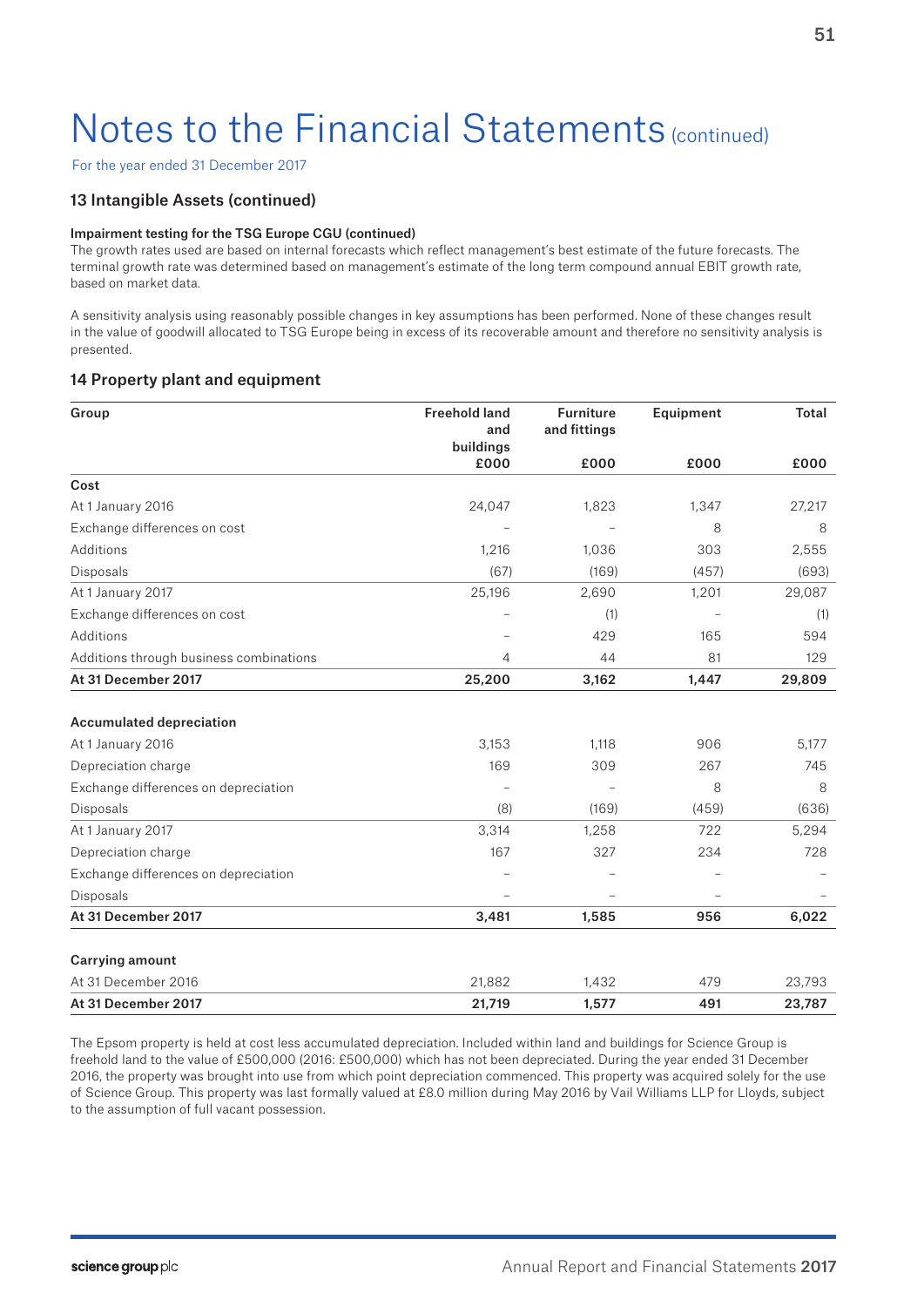For the year ended 31 December 2017

## 14 Property plant and equipment (continued)

The Harston property is held at cost less accumulated depreciation. Included within land and buildings for Science Group is freehold land to the value of £1,360,000 (2016: £1,360,000) which has not been depreciated. Cumulative interest capitalised up to 31 December 2003 was £340,000. No further interest has been capitalised since. The Harston property was last formally valued during August 2013 by Savills for Lloyds. Under the assumptions used, including tenant covenant strength and market rents, the indicative valuation range for the building was between £12.9 million based on occupational tenancies where the head lease is merged into the freehold interest, and £18.0 million under a sale and leaseback scenario.

The Harston property generated third party rental and services income of £1,080,000 (2016: £1,079,000). Of this income, £677,000 (2016: £636,000) was rental income and £403,000 (2016: £443,000) was services income. Services income includes, but is not limited to, utilities, cleaning and general maintenance.

The total space on the Harston site available for business use is 97,000 sq ft. Of this space, the average total space let to third parties during 2017 was 31,300 sq ft (2016: 31,300 sq ft). The leases to tenants are typically for a 36 month term and normally have a termination notice period of 3 to 6 months. An average of 45,700 sq ft (2016: 44,200 sq ft) was used by the Group during the year for its business activities including office space and laboratory space and 20,000 sq ft are common areas. The remaining space of nil sq ft (2016: 1,500 sq ft) was vacant during the year.

Given the continuing rental values and occupancy rates the Directors do not believe that the combined carrying value of the Harston and Epsom properties of £21,719,000 (2016: £21,882,000) is significantly different to its fair value.

Science Group plc had no fixed assets at the start or end of the year.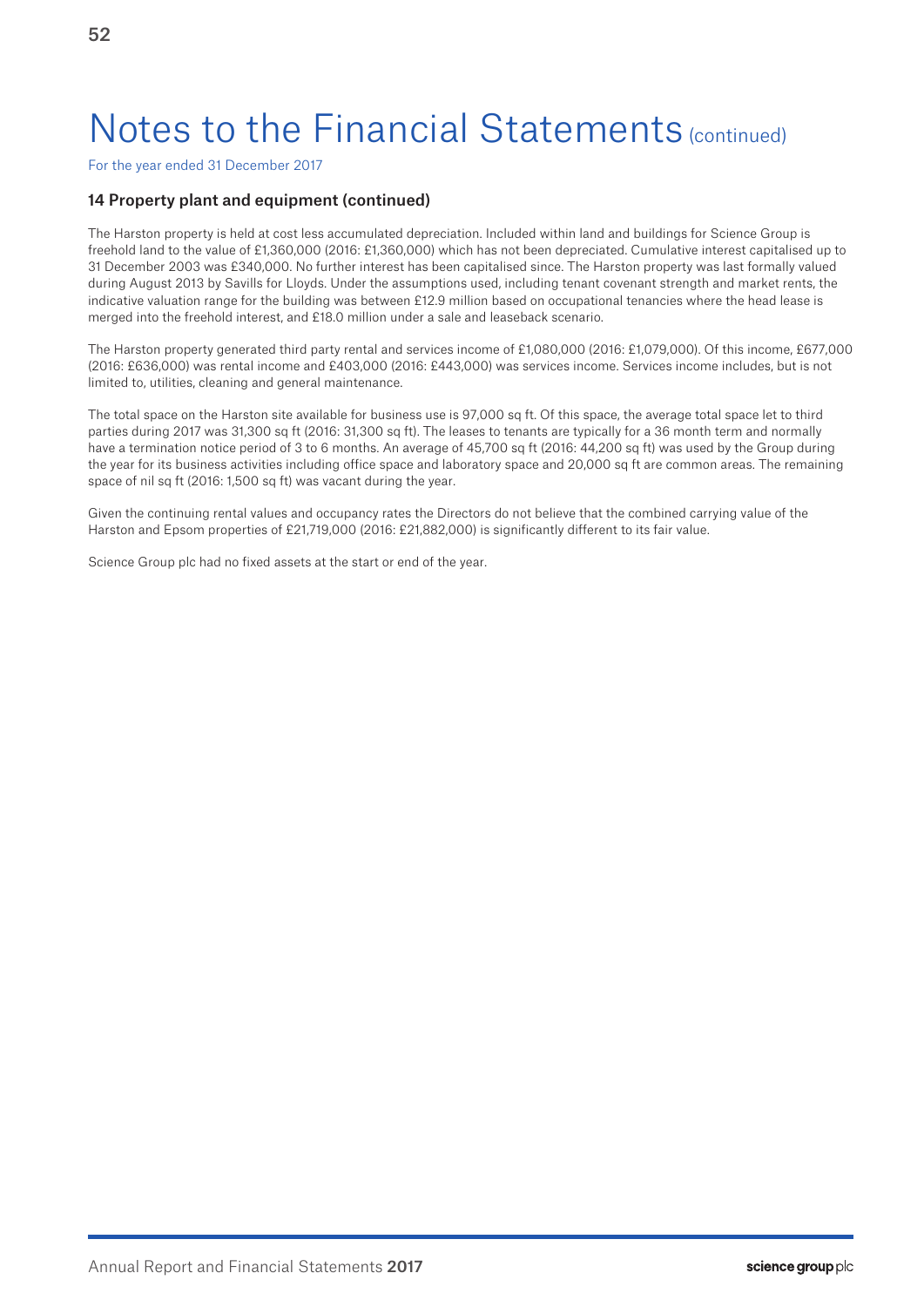For the year ended 31 December 2017

## 15 Investments

### a) Investments in subsidiaries

Science Group held investments in the following subsidiaries at 31 December 2017.

| <b>Subsidiaries of Science Group plc</b>     | Registered<br>office | Country of<br>incorporation | <b>Principal activity</b> | <b>Shares held</b> | %   |
|----------------------------------------------|----------------------|-----------------------------|---------------------------|--------------------|-----|
| <b>Consulting operations</b>                 |                      |                             |                           |                    |     |
| Sagentia Limited*                            | (1)                  | England                     | Consultancy               | Ordinary           | 100 |
| Sagentia Technology Advisory Limited*        | (1)                  | England                     | Holding company           | Ordinary           | 100 |
| OTM Consulting Limited*                      | (1)                  | England                     | Consultancy               | Ordinary           | 100 |
| Quadro Epsom Limited*                        | (1)                  | England                     | Property                  | Ordinary           | 100 |
| Manage5Nines Limited                         | (1)                  | England                     | <b>IT Consultancy</b>     | Ordinary           | 100 |
| Sagentia Inc.                                | (2)                  | <b>USA</b>                  | Consultancy               | Ordinary           | 100 |
| OTM Consulting Inc.                          | (3)                  | <b>USA</b>                  | Consultancy               | Ordinary           | 100 |
| Oakland Innovation Limited*                  | (1)                  | England                     | Consultancy               | Ordinary           | 100 |
| Leatherhead Research Limited*                | (1)                  | England                     | Consultancy               | Ordinary           | 100 |
| Technology Sciences Group Limited**          | (1)                  | England                     | Consultancy               | Ordinary           | 61  |
| Technology Sciences Group Consulting Limited | (1)                  | England                     | Consultancy               | Ordinary           | 100 |
| Technology Sciences Group Canada (TSG) Inc   | (1)                  | Canada                      | Consultancy               | Ordinary           | 100 |
| <b>TSGE Forum Limited</b>                    | (1)                  | England                     | Consultancy               | Ordinary           | 100 |
| <b>TSGE Iberia SL</b>                        | (1)                  | Spain                       | Consultancy               | Ordinary           | 100 |
| TSGE d.o.o                                   | (1)                  | Slovenia                    | Consultancy               | Ordinary           | 100 |
| <b>TSGE Deutschland GmbH</b>                 | (1)                  | Germany                     | Consultancy               | Ordinary           | 100 |
| Technology Sciences Group Inc.*              | (1)                  | USA                         | Consultancy               | Ordinary           | 100 |

\* Direct subsidiaries of Science Group plc as at 31 December 2017

\*\* Science Group plc owns 61% of Technology Sciences Group Limited, with Technology Sciences Group Inc holding the remaining 39%. Science Group plc owns 100% of Technology Sciences Group Inc hence the Group owns 100% of Technology Sciences Group Limited.

(1) Harston Mill, Royston Road, Harston, Cambridge, England, CB22 7GG

(2) Beacon Street, Suite 2300, Boston, USA, MA 02108

(3) Greenway Plaza, Suite 1100, Houston, USA, TX 77046

All subsidiaries for which accounts are provided have year ends of 31 December.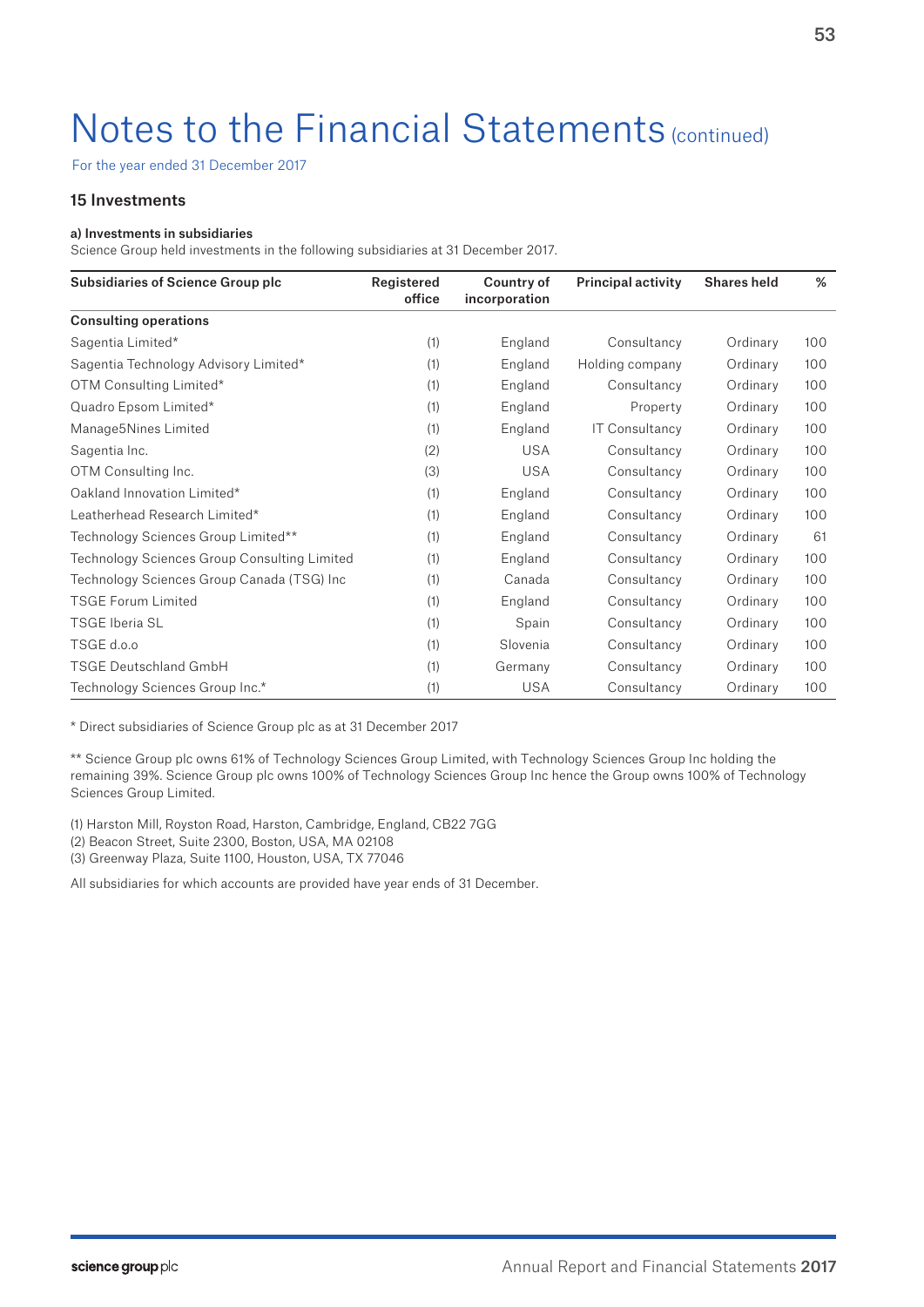For the year ended 31 December 2017

## 15 Investments (continued)

| b) Other investments                                     |                      |
|----------------------------------------------------------|----------------------|
| Group                                                    | <b>Total</b><br>£000 |
| Cost                                                     |                      |
| At 1 January 2016, 31 December 2016 and 31 December 2017 | 100                  |
| Impairment                                               |                      |
| At 1 January 2016                                        |                      |
| Impairment loss                                          | 50                   |
| At 31 December 2016 and 31 December 2017                 | 50                   |
| <b>Carrying amount</b>                                   |                      |
| At 31 December 2016                                      | 50                   |
| At 31 December 2017                                      | 50                   |

At 31 December 2017, a subsidiary of Science Group plc holds 30% of the ordinary share capital of Creactive (ID) Design Limited, a Cambridge-based industrial design consultancy, at a net book value of £50,000.

The Directors do not consider that any of its investments are associates and to avoid a statement of excessive length, details of investments that are not significant have been omitted.

### c) Company investments

Impairment

|                                            | <b>Total</b><br>£000 |
|--------------------------------------------|----------------------|
| Cost                                       |                      |
| At 1 January 2016 and 31 December 2016     | 22.168               |
| Acquisitions through business combinations | 13.722               |
| At 31 December 2017                        | 35,890               |

| At 31 December 2016 and 31 December 2017 | 2,185 |
|------------------------------------------|-------|
| Impairment loss                          | 1.798 |
| At 1 January 2016                        | -387  |
|                                          |       |

| At 31 December 2017    | 33.705 |
|------------------------|--------|
| At 31 December 2016    | 19,983 |
| <b>Carrying amount</b> |        |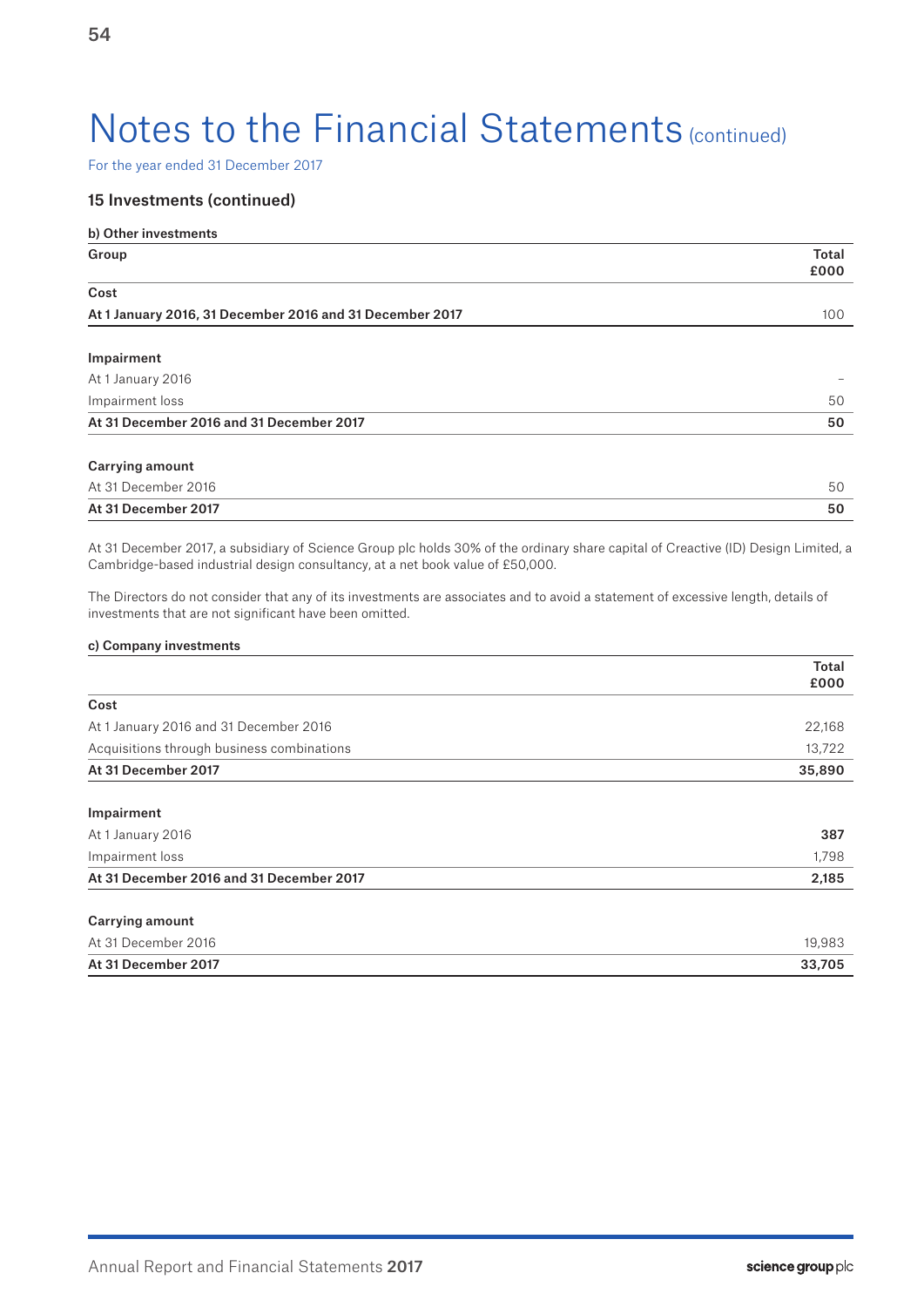For the year ended 31 December 2017

## 16 Trade and other receivables

|                                    | Company      |              |              | Group        |  |
|------------------------------------|--------------|--------------|--------------|--------------|--|
|                                    | 2017<br>£000 | 2016<br>£000 | 2017<br>£000 | 2016<br>£000 |  |
| <b>Current assets:</b>             |              |              |              |              |  |
| Trade receivables                  |              |              | 7,953        | 7,297        |  |
| Provision for impairment           |              |              | (362)        | (97)         |  |
| Trade receivables - net            |              |              | 7,591        | 7,200        |  |
| Amounts recoverable on contracts   |              |              | 2,107        | 356          |  |
| Other receivables                  |              |              | 7            | 14           |  |
| Amounts owed by Group undertakings | 1,819        | 12,061       |              |              |  |
| <b>VAT</b>                         | 9            | 8            | 33           |              |  |
| Prepayments                        | 14           | 109          | 889          | 649          |  |
|                                    | 1,842        | 12,178       | 10,627       | 8,219        |  |

All amounts disclosed above are receivable within 90 days.

All of Science Group's trade and other receivables have been reviewed for indicators of impairment. Certain trade receivables were considered to be impaired and a provision of £371,000 (2016: £97,000) has been provided at 31 December 2017. In addition, some of the unimpaired trade receivables are past due as at the reporting date.

|                                               | Group        |              |
|-----------------------------------------------|--------------|--------------|
|                                               | 2017<br>£000 | 2016<br>£000 |
| Provision brought forward                     | 97           | 116          |
| Provision for bad debts of acquired companies | 363          |              |
| Debts written off                             | (65)         | (11)         |
| Provision released                            | (27)         | (41)         |
| Provision made                                | 3            | 33           |
| Movement due to foreign exchange fluctuations | (9)          |              |
| <b>Provision carried forward</b>              | 362          | 97           |

The age of trade receivables overdue but not impaired is as follows:

|                                               |       | Group                    |
|-----------------------------------------------|-------|--------------------------|
|                                               | 2017  | 2016                     |
|                                               | £000  | £000                     |
| Not more than 3 months                        | 2,868 | 979                      |
| More than 3 months but not more than 6 months | 42    | $\overline{\phantom{a}}$ |
|                                               | 2,910 | 979                      |

All impaired receivables are overdue by more than 60 days.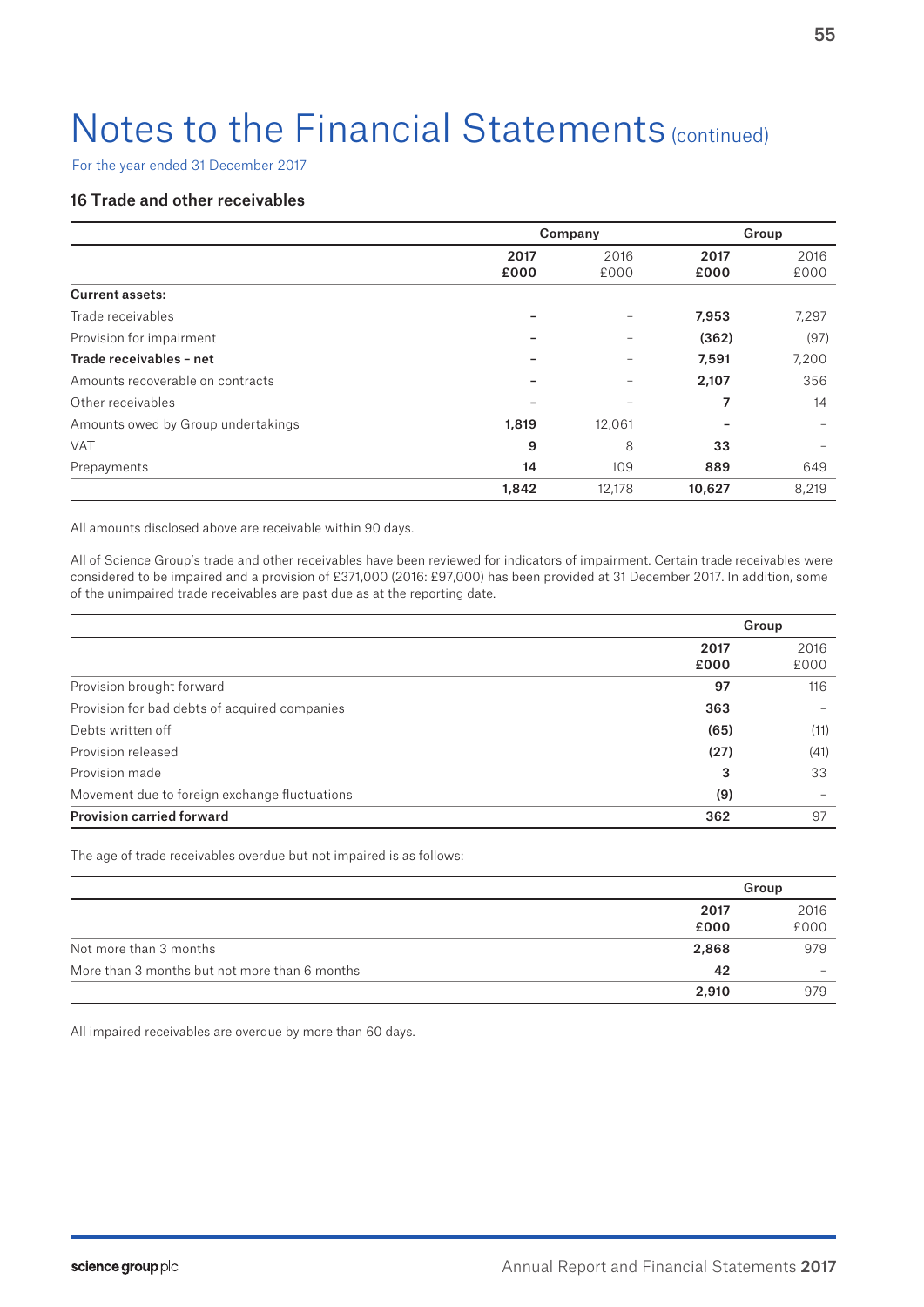For the year ended 31 December 2017

## 17 Cash and cash equivalents

|                                                      | Company      |              | Group        |              |
|------------------------------------------------------|--------------|--------------|--------------|--------------|
|                                                      | 2017<br>£000 | 2016<br>£000 | 2017<br>£000 | 2016<br>£000 |
| Short term bank deposits - Group cash                | 37           | 37           | 37           | 37           |
| Cash at bank and in hand - Group cash                | 2,885        | 5,340        | 19,856       | 25,959       |
| Cash and cash equivalents - Group cash               | 2.922        | 5.377        | 19,893       | 25,996       |
| Cash at bank and in hand - Client registration funds |              |              | 887          |              |
|                                                      | 2.922        | 5.377        | 20.780       | 25,996       |

The Group receives cash from clients which are pass through funds solely for the purpose of payment of registration fees to regulatory bodies. This cash is separated in the day to day operations of the business, is separately identified for reporting purposes and is unrestricted.

## 18 Current liabilities

|                                    | Company                      |                          | Group                    |        |
|------------------------------------|------------------------------|--------------------------|--------------------------|--------|
|                                    | 2017                         | 2016                     | 2017                     | 2016   |
|                                    | £000                         | £000                     | £000                     | £000   |
| Trade and other payables           |                              |                          |                          |        |
| Payments received on account       | $\overline{\phantom{0}}$     | ٠                        | 11,252                   | 8,584  |
| Trade payables                     | $\qquad \qquad \blacksquare$ | 26                       | 1,518                    | 765    |
| Other taxation and social security | 83                           | 101                      | 825                      | 941    |
| <b>VAT</b>                         | $\overline{\phantom{0}}$     | $\overline{\phantom{a}}$ | $\overline{\phantom{0}}$ | 367    |
| Deferred income                    |                              |                          |                          | 895    |
| Accruals                           | 33                           | 86                       | 5,859                    | 3,661  |
|                                    | 116                          | 213                      | 19,454                   | 15,213 |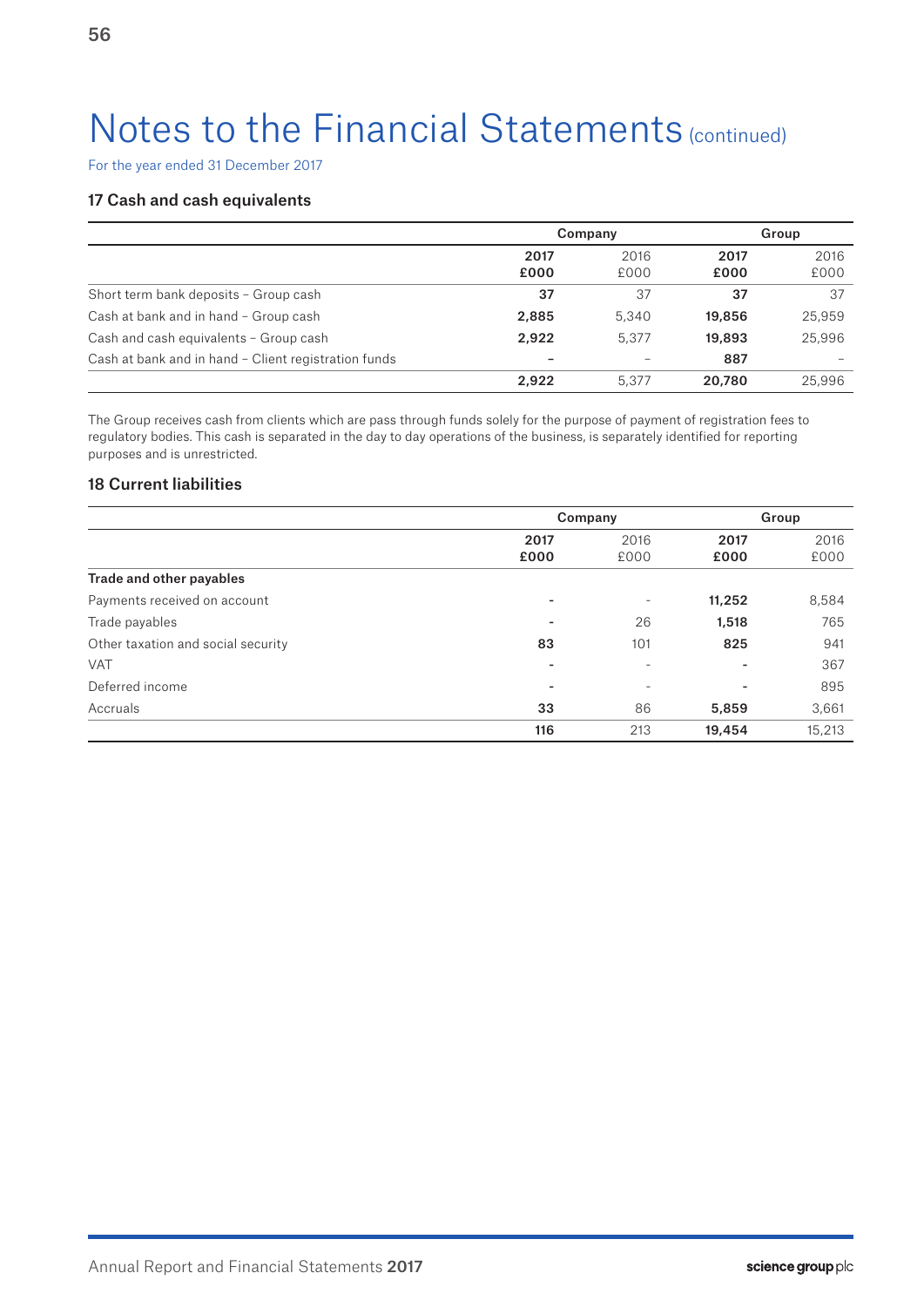For the year ended 31 December 2017

## 19 Provisions

| Group                                                        | <b>Onerous</b>           | <b>Dilapidations</b> | Other | Total |
|--------------------------------------------------------------|--------------------------|----------------------|-------|-------|
|                                                              | lease<br>£000            | £000                 | £000  | £000  |
| At 1 January 2016 and 1 January 2017                         |                          |                      |       |       |
| Provisions held by acquired companies at date of acquisition | 495                      | 183                  | 615   | 1.293 |
| Increase in provision                                        |                          | 16                   |       | 16    |
| Gain on foreign exchange fluctuations                        | $\overline{\phantom{a}}$ |                      | (18)  | (18)  |
| At 31 December 2017                                          | 495                      | 199                  | 597   | 1.291 |

|                         |       | Group                    |
|-------------------------|-------|--------------------------|
|                         | 2017  | 2016                     |
|                         | £000  | £000                     |
| Current liabilities     | 825   | $\overline{\phantom{a}}$ |
| Non-current liabilities | 466   | $\overline{\phantom{a}}$ |
|                         | 1,291 |                          |

Provisions for onerous leases and dilapidation provisions have been recognised at the present value of the expected obligation; the balances are undiscounted as discounting is considered to be immaterial.

The average remaining life of the leases at 31 December 2017 is 2.0 years.

Other provisions represents the best estimate of the future economic outflow of settling potential litigation claims and associated costs such as legal fees. In all cases, the claims are being investigated by our lawyers and are being robustly contested as to both liability and quantum. These claims are expected to be resolved within one year and are therefore shown within current liabilities however, it is possible that these claims may take longer to resolve. The claim may be settled at amounts higher or lower than that provided depending on the outcome of commercial or legal arguments. The provision made is management's best estimate of the Group's liability based on past experience, commercial judgement and legal advice.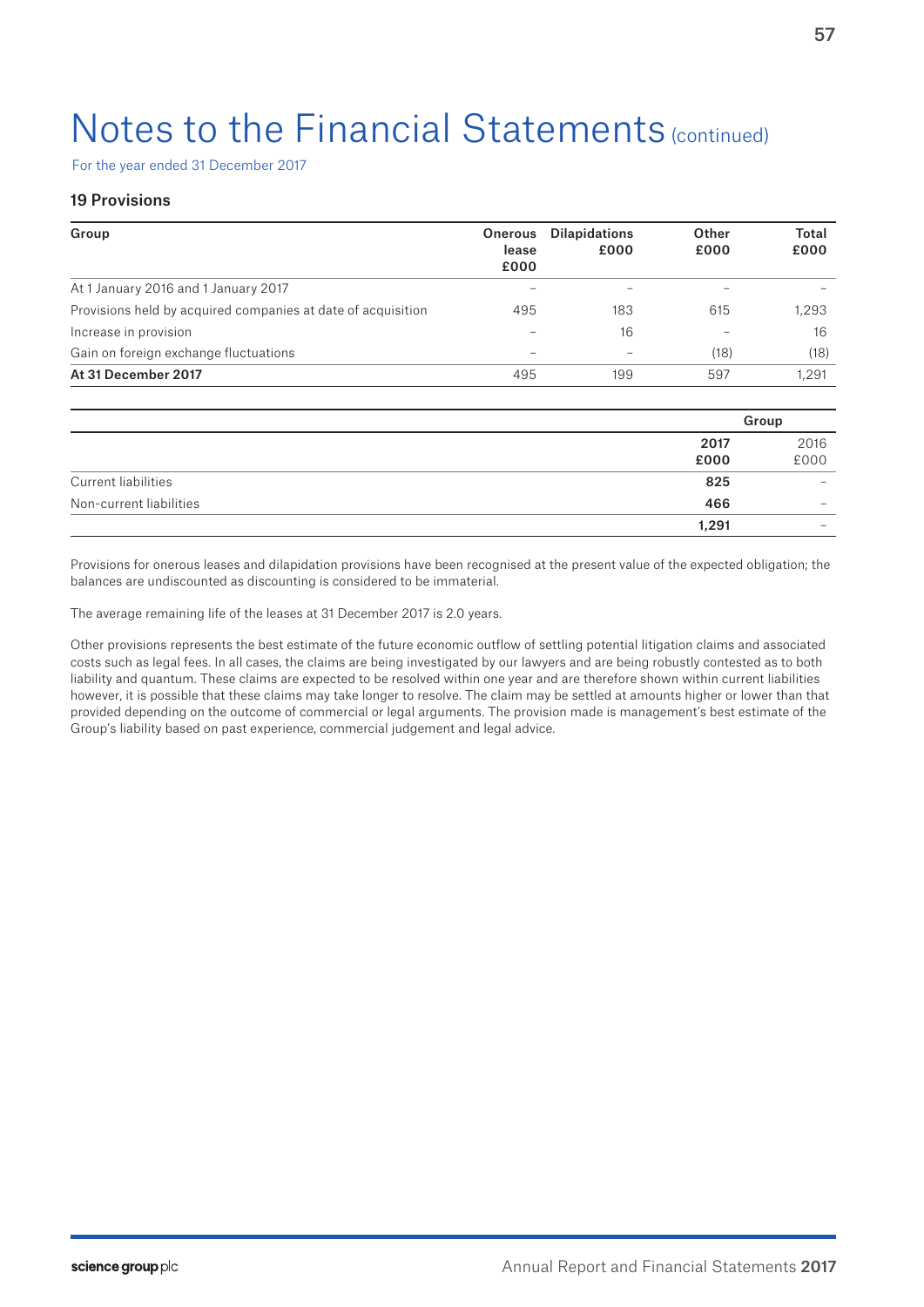For the year ended 31 December 2017

### 20 Called-up share capital

|                                    | 2017<br>£000  | 2016<br>£000 |
|------------------------------------|---------------|--------------|
| Allotted, called-up and fully paid |               |              |
| Ordinary shares of £0.01 each      | 421           | 421          |
|                                    | <b>Number</b> | Number       |
| Allotted, called-up and fully paid |               |              |
| Ordinary shares of £0.01 each      | 42,062,035    | 42,062,035   |

The allotted, called-up and fully paid share capital of the Company as at 31 December 2017 was 42,062,035 shares (2016: 42,062,035) and the total number of ordinary shares in issue (excluding treasury shares) was 39,367,128 (2016: 39,328,794).

A reconciliation of treasury shares held by the Company is as follows:

|                                   |                | Company        |
|-----------------------------------|----------------|----------------|
| Reconciliation of treasury shares | 2017<br>Number | 2016<br>Number |
| At beginning of year              | 2,733,241      | 1,002,029      |
| Purchase of own shares            | -              | 2,115,000      |
| Settlement of share options       | (38, 334)      | (383,788)      |
| At end of year                    | 2,694,907      | 2,733,241      |

It is the intention of the Company to hold the treasury shares for the purpose of settling employee share schemes and for settling liquidated sums of cash consideration in any future business acquisitions, and in limited circumstances to satisfy shareholder demand which market liquidity is unable to meet. No dividend or other distribution may be made to the Company in respect of the treasury shares.

During 2016, the Remuneration Committee made an offer to eligible employees of outstanding vested (or to vest in 2016) grants under the Unapproved Scheme and Performance Share Plan (limited to awards of up to 15,000 options), to buy out the share option for approximately the net realisable value. In aggregate, acceptances of the offer accounted for 1.0 million share options at an aggregate cash cost of £0.6 million paid in August 2016, and a one-off charge of £0.2 million, included within share based payments in 2016. No Director had any share options that were eligible.

The total charge relating to employee share based payment plans, all of which related to equity-settled share based payment transactions, was as follows:

| Group                                          | 2017 | 2016 |
|------------------------------------------------|------|------|
|                                                | £000 | £000 |
| Equity settled share based payment charge      | 312  | 353  |
| Accelerated charge due to cancellation in year | -    | 244  |
|                                                | 312  | 597  |

| Reconciliation of outstanding options | 2017          |                                      |             | 2016                                 |  |
|---------------------------------------|---------------|--------------------------------------|-------------|--------------------------------------|--|
|                                       | <b>Number</b> | Weighted                             | Number      | Weighted                             |  |
|                                       |               | average<br>exercise price<br>(pence) |             | average<br>exercise price<br>(pence) |  |
| At beginning of year                  | 1,730,233     | 9.3                                  | 3,003,000   | 38.3                                 |  |
| Granted during the year               | 295,000       | 1.0                                  | 485,000     | $1.2^{\circ}$                        |  |
| Exercised during the year             | (38, 334)     | 82.9                                 | (383, 788)  | 73.2                                 |  |
| Cancelled during the year             |               | -                                    | (1,097,313) | 64.0                                 |  |
| Lapsed during the year                | (109, 167)    | 1.0                                  | (276, 666)  | 4.1                                  |  |
| At end of year                        | 1,877,732     | 7.0                                  | 1,730,233   | 9.3                                  |  |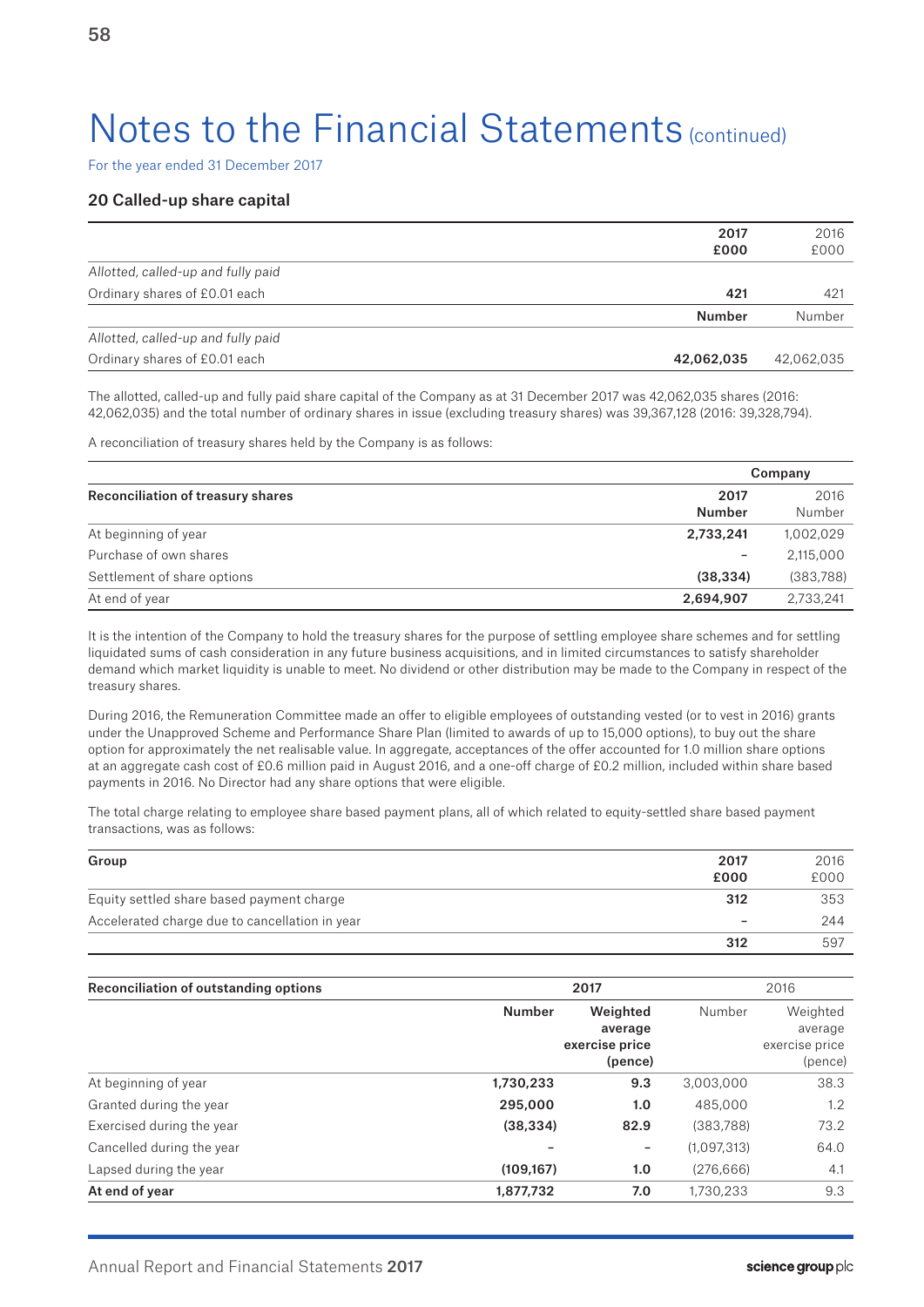For the year ended 31 December 2017

## 20 Called-up share capital (continued)

The options outstanding at 31 December 2017 had a weighted average contractual life of 7.4 years (2016: 8.0 years).

Included within the total outstanding options at 31 December 2017 are 793,732 options which are exercisable (2016: 411,200). The weighted average exercise price of exercisable options at the end of the year was 7.0 pence (2016: 9 pence).

Options exercised during the year had a weighted average share price at the date of exercise of 83 pence (2016: 73 pence).

Exercise of an option is subject to continued employment, and normally lapses within three months of leaving employment.

The fair values of options granted were determined using a variation of the Binomial Option Pricing model that takes into account factors specific to the share incentive plans including performance conditions. The performance condition attached to options granted in the year is such that 100% of the options vest dependent on the Company achieving earnings per share targets. The performance condition, which is a market condition, has been incorporated into the measurement by means of actuarial modelling. For options granted in the year, a risk free rate of 0.17% has been used and a dividend yield factor of 1.9%. The share price on the date the options were granted was 220.5 pence in September 2017. The other principal assumptions used in the valuation are set out in the table below. The underlying expected volatility was determined by reference to historical data of the Company's shares over the vesting period.

At 31 December 2017, options granted to subscribe for ordinary shares of the Company are as follows:

|               | <b>Option exercise</b><br>period |          |          | Number of shares under option |                                             |                              |                                            |                 |            |
|---------------|----------------------------------|----------|----------|-------------------------------|---------------------------------------------|------------------------------|--------------------------------------------|-----------------|------------|
| Date of grant | From (a)                         | To       | Approved |                               | Unapproved Performance<br><b>Share Plan</b> | Exercise<br>Price<br>(pence) | <b>Fair Value</b><br>of options<br>(pence) | Life<br>(years) | Volatility |
| Jul 2010      | Jul 2013                         | Jul 2020 | 40,000   |                               | -                                           | 51.0                         | 14.0                                       | 10              | 35%        |
| Oct 2011      | Oct 2014                         | Oct 2021 | 29,062   | -                             | $\overline{\phantom{0}}$                    | 80.0                         | 32.9                                       | 10              | 65%        |
| Nov 2012      | Nov 2015                         | Nov 2022 | 96,394   | 4,942                         | -                                           | 86.0                         | 18.6                                       | 10              | 40%        |
| Sep 2013      | Sep 2016                         | Sep 2023 |          | -                             | 306,668                                     | 1.0                          | 80.8                                       | 10              | 25%        |
| Mar 2014      | Mar 2017                         | Mar 2024 |          | -                             | 83,333                                      | 1.0                          | 85.3                                       | 10              | 21%        |
| Sep 2014      | Sep 2017                         | Sep 2024 |          | -                             | 233,333                                     | 1.0                          | 74.8                                       | 10              | 18%        |
| Apr 2015      | Apr 2018                         | Apr 2025 |          |                               | 29,000                                      | 1.0                          | 86.7                                       | 10              | 16%        |
| Sep 2015      | Sep 2018                         | Sep 2025 |          | -                             | 295,000                                     | 1.0                          | 77.0                                       | 10              | 16%        |
| Aug 2016      | Aug 2019                         | Aug 2026 |          | -                             | 365,000                                     | 1.0                          | 96.5                                       | 10              | 21%        |
| Sep 2016      | Sep 2019                         | Sep 2026 |          | -                             | 100,000                                     | 1.0                          | 81.6                                       | 10              | 22%        |
| Sep 2017      | Sep 2020                         | Sep 2027 |          |                               | 295,000                                     | 1.0                          | 207.1                                      | 10              | 24%        |
|               |                                  |          | 165,456  | 4.942                         | 1,707,334                                   |                              |                                            |                 |            |

(a) Subject to earlier exercise in certain limited circumstances.

For all options granted prior to 2013, the exercise price is also the share price at date of grant.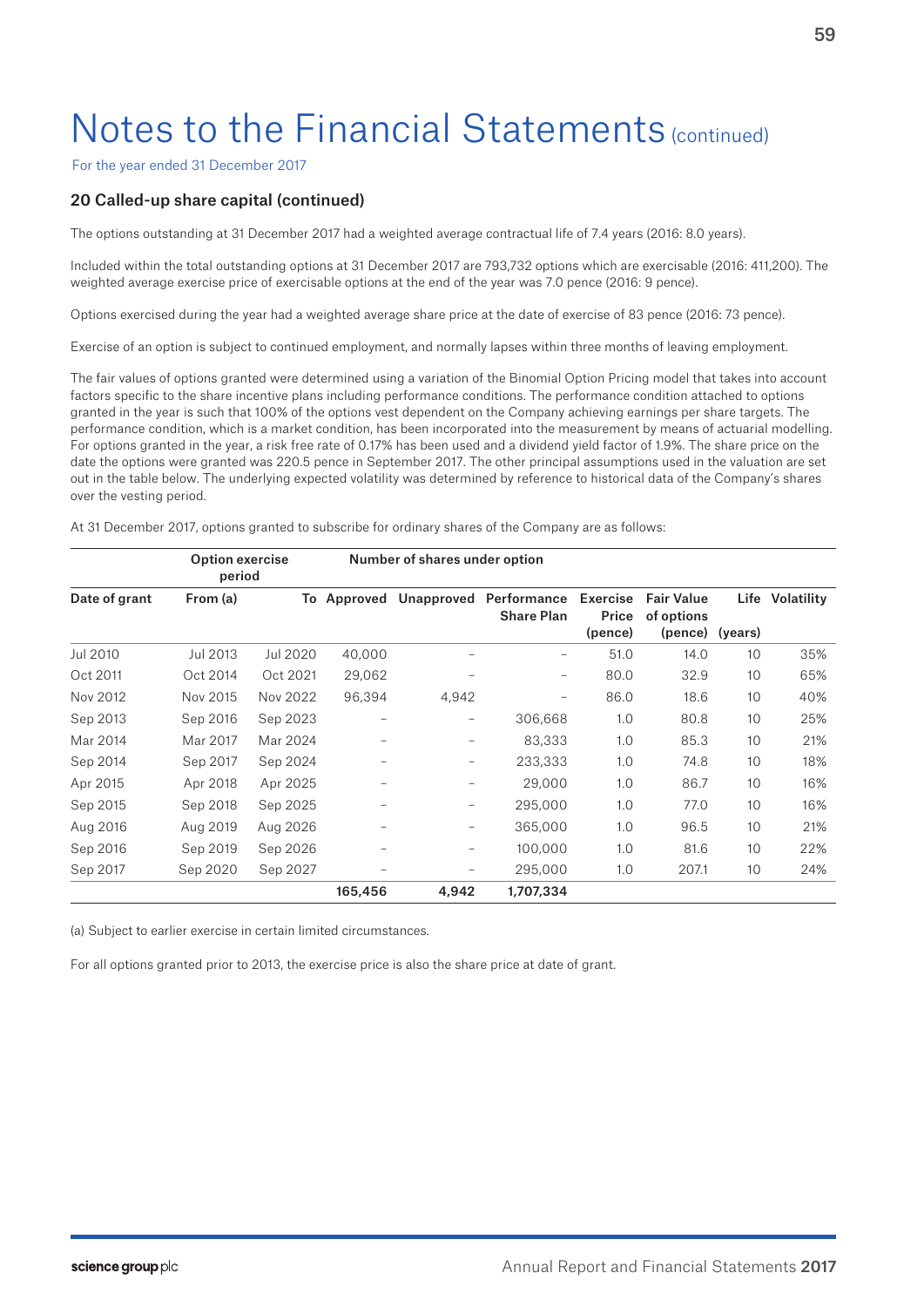For the year ended 31 December 2017

## 20 Called-up share capital (continued)

At 31 December 2016, options granted to subscribe for ordinary shares of the Company are as follows:

|               | <b>Option exercise</b><br>period |          |             | Number of shares under option |                                             |                              |                                                |      |            |
|---------------|----------------------------------|----------|-------------|-------------------------------|---------------------------------------------|------------------------------|------------------------------------------------|------|------------|
| Date of grant | From (a)                         |          | To Approved |                               | Unapproved Performance<br><b>Share Plan</b> | Exercise<br>Price<br>(pence) | Fair<br>Value of<br>options<br>(pence) (years) | Life | Volatility |
| Jul 2010      | Jul 2013                         | Jul 2020 | 42,500      |                               | -                                           | 51.0                         | 14.0                                           | 10   | 35%        |
| Oct 2011      | Oct 2014                         | Oct 2021 | 34,062      |                               | -                                           | 80.0                         | 32.9                                           | 10   | 65%        |
| Nov 2012      | Nov 2015                         | Nov 2022 | 51,800      | 59,536                        | -                                           | 86.0                         | 18.6                                           | 10   | 40%        |
| Sep 2013      | Sep 2016                         | Sep 2023 |             | -                             | 323,335                                     | 1.0                          | 80.8                                           | 10   | 25%        |
| Mar 2014      | Mar 2017                         | Mar 2024 | -           | -                             | 100,000                                     | 1.0                          | 85.3                                           | 10   | 21%        |
| Sep 2014      | Sep 2017                         | Sep 2024 | -           | -                             | 285,000                                     | 1.0                          | 74.8                                           | 10   | 18%        |
| Apr 2015      | Apr 2018                         | Apr 2025 |             | -                             | 34,000                                      | 1.0                          | 86.7                                           | 10   | 16%        |
| Sep 2015      | Sep 2018                         | Sep 2025 | -           | $\qquad \qquad -$             | 315,000                                     | 1.0                          | 77.0                                           | 10   | 16%        |
| Aug 2016      | Aug 2019                         | Aug 2026 | -           | -                             | 385,000                                     | 1.0                          | 96.5                                           | 10   | 21%        |
| Sep 2016      | Sep 2019                         | Sep 2026 | -           |                               | 100,000                                     | 1.0                          | 81.6                                           | 10   | 22%        |
|               |                                  |          | 128,362     | 59,536                        | 1,542,335                                   |                              |                                                |      |            |

(a) Subject to earlier exercise in certain limited circumstances

For all options granted prior to 2013, the exercise price is also the share price at date of grant

## 21 Borrowings

| Group                   | 2017   | 2016   |
|-------------------------|--------|--------|
|                         | £000   | £000   |
| Non-current             |        |        |
| Bank borrowings         | 12,676 | 13,664 |
|                         | 12,676 | 13,664 |
| Current                 |        |        |
| Bank borrowings         | 1,250  | 1,000  |
|                         | 1,250  | 1,000  |
| <b>Total borrowings</b> | 13,926 | 14,664 |

Science Group plc, the Company, had no bank borrowings at the start or end of the year.

During the year ended 31 December 2016, the Group entered into a new 10 year fixed term loan of £15 million which is secured on the freehold properties of the Group and on which interest is payable based on LIBOR plus 2.6% margin. The repayment profile of the loan is £1 million per annum over the term with the remaining £5 million repaid on expiry of the loan in 2026. Costs directly associated with entering into the loan of £90,000 were incurred, have been offset against the balance outstanding and are being amortised over the period of the loan.

The new term loan has no operating covenants while the Group net bank debt is less than £10 million. If this threshold is crossed, two conditions apply: a financial covenant, measured half-yearly on a 12 month rolling basis, such that annual EBITDA must exceed 1.25 times annual debt servicing (capital and interest); and a security covenant whereby the loan to value ('LTV') ratio of the securitised properties must remain below 75%. If either of these conditions is breached, a remedy period of 6 months is provided, during which time the EBITDA or LTV condition can be remedied or the net bank debt can be reduced to less than £10 million.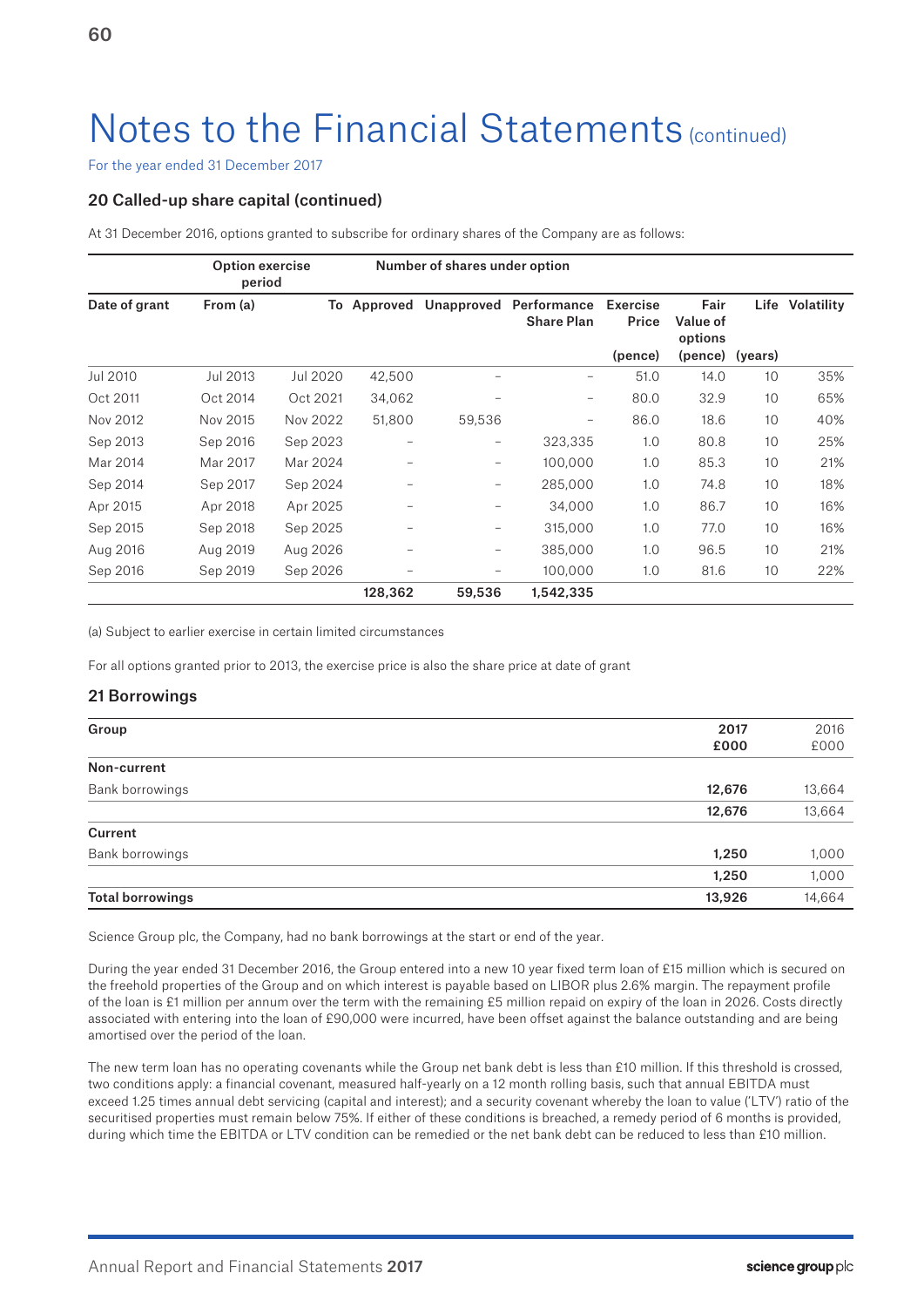For the year ended 31 December 2017

## 21 Borrowings (continued)

In accordance with an agreed repayment schedule with the bank, bank borrowings are repayable to Lloyds as follows:

| Group                 | 2017<br>£000 | 2016<br>£000 |
|-----------------------|--------------|--------------|
| Within one year       | 1,250        | 1,000        |
| Between 1 and 2 years | 1,000        | 1,000        |
| Between 2 and 5 years | 3,000        | 3,000        |
| Over 5 years          | 8,750        | 9,750        |
|                       | 14,000       | 14,750       |

As a result of 31 December 2017 falling on a Sunday, the Quarter 4 loan repayment was paid on 2 January 2018.

In order to address interest rate risk, the Group entered into phased interest rate swaps in order to fully hedge the loan resulting in a 10 year fixed effective interest rate of 3.5%. The Group has adopted hedge accounting for the interest rate swap under IAS 39, Financial Instruments, and the gain on change in fair value of the interest rate swaps entered into in 2017 of £30,000 (2016: £197,000) was recognised directly within equity.

The fair value of the swap at 31 December 2017 was an asset of £227,000 (2016: £197,000).

## 22 Acquisition of Technology Sciences Group

On 06 September 2017, the Group acquired 100% of the equity of Technology Sciences Group Inc, Technology Sciences Group Limited and associated subsidiaries ('TSG') from Dentons Innovation Group US, LLC. TSG provides scientific advisory and regulatory services to a diverse client base in the Agricultural, Chemical, Consumer, Cosmetic, Medical Device and Food & Beverage industries. The acquisition is expected to enable the Group to accelerate its development in this identified growth and investment area.

The consideration of £13.7 million (\$17.8 million) was satisfied by £13.2 million (\$17.0 million) in cash on completion and £0.5 million (\$0.8 million) as contingent consideration. As part of the acquisition, the Group incurred costs of £0.8 million which include stamp duty, legal fees associated with the acquisition and one off costs relating to the integration of the TSG companies.

Technology Sciences Group contributed £4.9 million revenue for the period between the date of acquisition and the balance sheet date and a loss of £0.2 million to the Group's profit before tax which includes an allocation of costs and management recharges of £0.1 million. If the acquisition of Technology Sciences Group had been completed on the first day of the financial year, Group revenue would have been £10.7 million higher and the Group profit before tax would be reduced by a loss of £0.9 million.

### Contingent consideration

|                                              | Group |
|----------------------------------------------|-------|
|                                              | 2017  |
|                                              | £000  |
| Contingent consideration at acquisition      | 530   |
| Unwind of discount (Note 6)                  | 6     |
| Gain on foreign exchange fluctuations        | (17)  |
| Contingent consideration at 31 December 2017 | 519   |

Contingent consideration is linked to certain agreed conditions on the vendor of TSG. The certain conditions are in place from the date of acquisition until 31 December 2019 and if met, the contingent consideration falls due on 31 December 2019.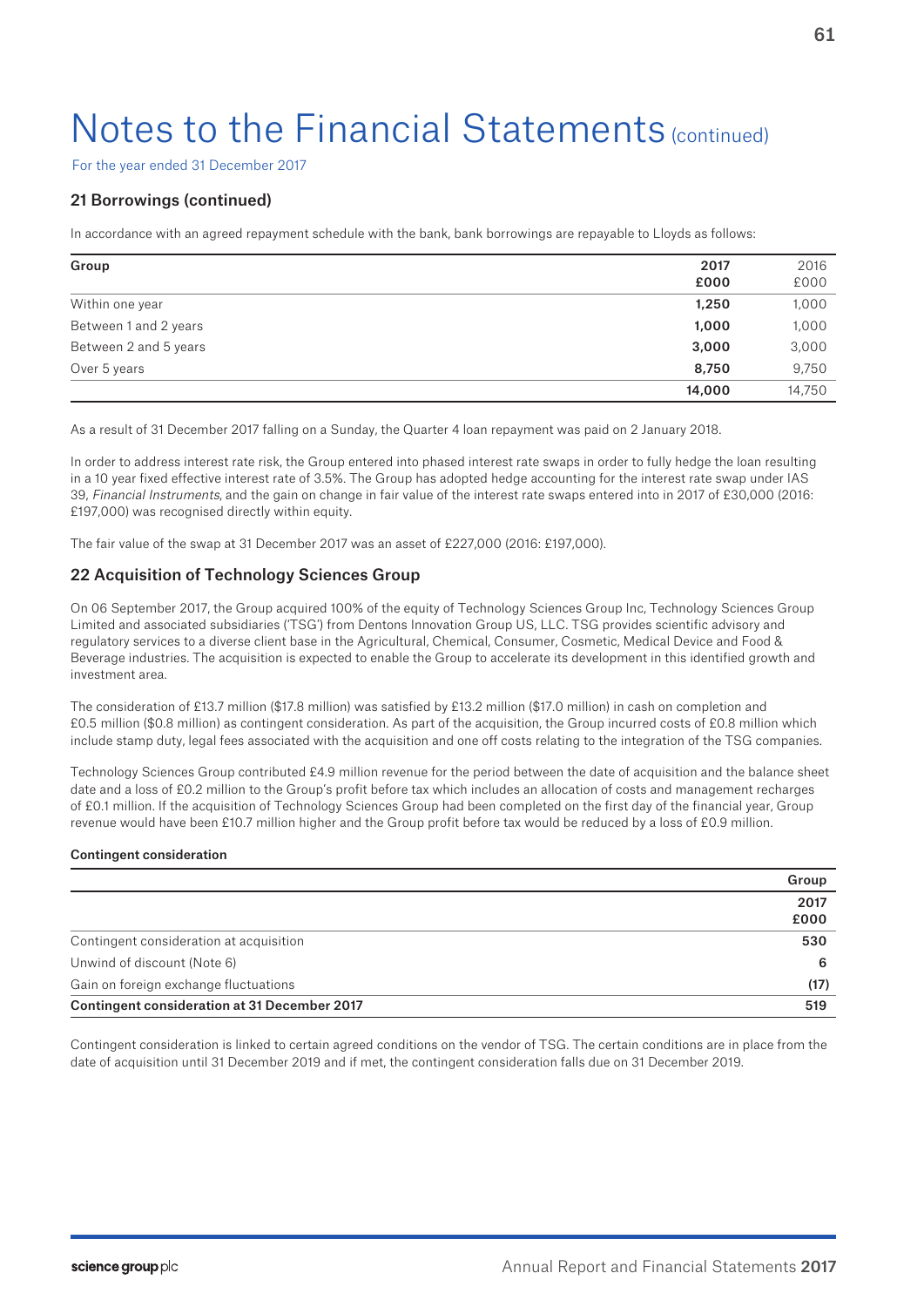For the year ended 31 December 2017

## 22 Acquisition of Technology Sciences Group (continued)

The acquisition is recognised as two distinctive cash generating units identified as TSG Americas and TSG Europe for the purpose of the recognition of the acquisition related intangible assets.

|                                                       | Book value | Key                      | Fair value  | Fair value |
|-------------------------------------------------------|------------|--------------------------|-------------|------------|
|                                                       |            | judgements               | adjustments |            |
|                                                       | £000       | and estimates<br>£000    | £000        | £000       |
| Net assets acquired:                                  |            |                          |             |            |
| Acquisition related intangible assets                 |            |                          | 5,726       | 5,726      |
| Property, plant and equipment                         | 129        |                          |             | 129        |
| Trade and other receivables                           | 3.769      |                          |             | 3,769      |
| Cash and cash equivalents - Client registration funds | 108        |                          |             | 108        |
| Cash and cash equivalents - Group cash                | 2,649      |                          |             | 2,649      |
| Trade and other payables                              | (3,630)    |                          |             | (3,630)    |
| Provisions (Note 19)                                  | (678)      | (615)                    |             | (1, 293)   |
| Current tax liability                                 | (156)      |                          |             | (156)      |
| Deferred tax asset/(liability)                        | 226        | $\overline{\phantom{m}}$ | (1, 308)    | (1,082)    |
|                                                       | 2,417      | (615)                    | 4,418       | 6,220      |
| Goodwill                                              |            |                          |             | 7,502      |
| Total consideration                                   |            |                          |             | 13,722     |
| Satisfied by:                                         |            |                          |             |            |
| Cash consideration                                    |            |                          |             | 13,192     |
| Contingent consideration                              |            |                          |             | 530        |
|                                                       |            |                          |             | 13,722     |
| Net cash outflow arising on acquisition:              |            |                          |             |            |
| Total cash consideration                              |            |                          |             | 13,192     |
| Cash and cash equivalents - Client registration funds |            |                          |             | (108)      |
| Cash and cash equivalents - Group cash                |            |                          |             | (2,649)    |
| Net cash outflow on acquisition                       |            |                          |             | 10,435     |

Provisions of £0.6 million were recognised at the date of acquisition arising from key judgements and estimates. An explanation of the provisions is included in Note 19. These provisions are based on management's best estimates using the facts and circumstances that are available. If new information obtained within one year of the date of acquisition about facts and circumstances that existed at the date of acquisition identifies adjustments to the above amounts, or any additional provisions that existed at the date of acquisition, the accounting for the acquisition will be revised.

Fair value adjustments have been recognised for acquisition related intangible assets and the related deferred tax.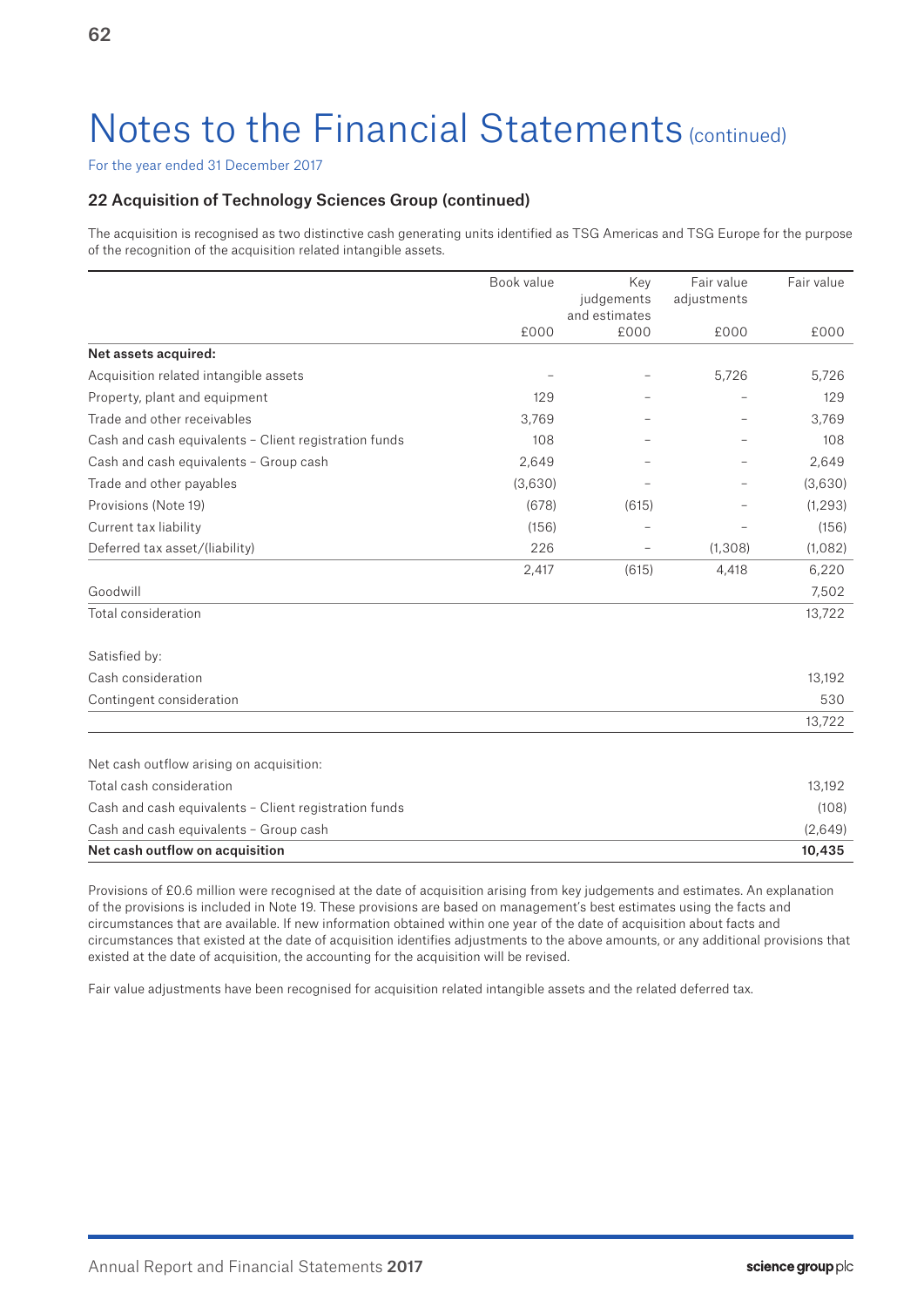For the year ended 31 December 2017

## 22 Acquisition of Technology Sciences Group (continued)

The table below is a summary of the acquisition related intangible assets and goodwill arising from the acquisition of TSG (Note 13):

|                                        | Group                                      |          |
|----------------------------------------|--------------------------------------------|----------|
|                                        | Customer<br>Relationships<br>and contracts | Goodwill |
|                                        | £000                                       | £000     |
| <b>TSG Americas</b>                    | 2,609                                      | 3,166    |
| <b>TSG Europe</b>                      | 3.117                                      | 4,336    |
| Total intangible assets on acquisition | 5,726                                      | 7,502    |

The goodwill arising is attributable to the acquired workforce, anticipated future profit from expansion opportunities and synergies of the businesses.

Acquisition related intangible assets of £5.7 million relate solely to the valuation of customer relationships. Technology Sciences Group has worked with a number of blue-chip companies for a number of years. Given the long standing relationships and nature of the customer base, the intangible asset is being amortised over six years for TSG Europe cash generating unit and seven years for the TSG Americas cash generating unit.

A deferred tax liability of £1.3 million in respect of the acquisition related intangible assets was established on acquisition (Note 10).

## 23 Commitments

### (a) Operating lease commitments

The minimum annual rentals under non-cancellable operating leases are as follows:

| Group                                     | 2017 | 2016 |
|-------------------------------------------|------|------|
|                                           | £000 | £000 |
| Plant and equipment lease commitment      |      |      |
| - Within 1 year                           | 111  | 46   |
| - In the second and fifth years inclusive | 179  | 80   |
|                                           | 290  | 126  |
|                                           |      |      |

### Property lease rental

| - Within 1 year                           | 634   | 269                      |
|-------------------------------------------|-------|--------------------------|
| - In the second and fifth years inclusive | 2.230 | $\overline{\phantom{a}}$ |
|                                           | 2.864 | 269                      |
| Total operating lease commitments         | 3.154 | 395                      |

Operating lease commitments represent rentals payable by the Group for certain of its property, plant and equipment to the next lease break clause or to the end of the lease, whichever is sooner.

### (b) Other financial commitments

At 31 December 2017 the Group and the Company had other financial commitments of £nil (2016: £nil).

## 24 Contingent liabilities

At 31 December 2017, there were £nil contingent liabilities (2016: £nil).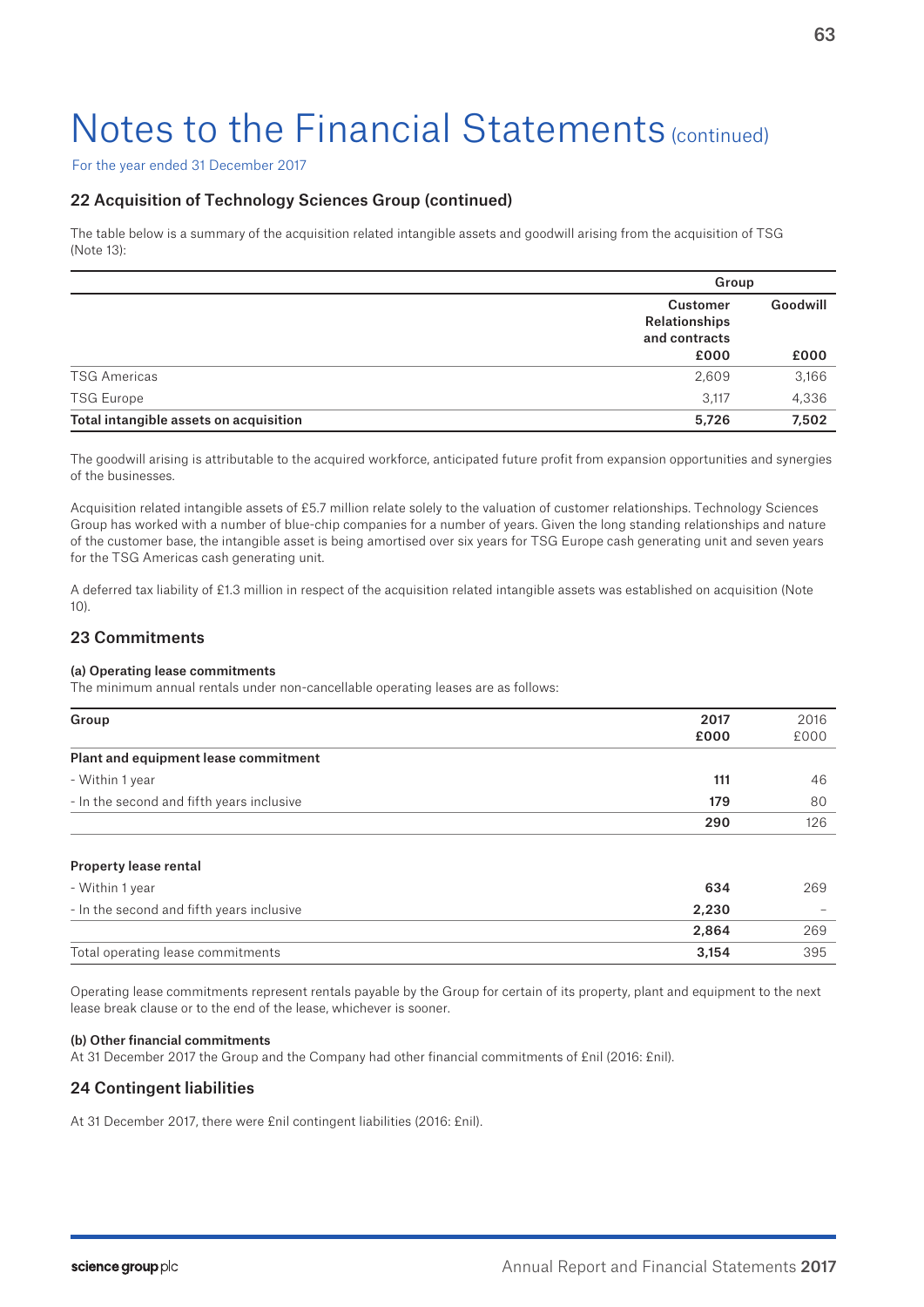For the year ended 31 December 2017

## 25 Related party transactions

The Group provides support and consultancy services to its subsidiaries and made loans, all of which eliminate on consolidation, and are therefore not disclosed.

The Company held intercompany balances, and charged management fees as follows:

| Company                              | 2017    | 2017          | 2016     | 2016          |
|--------------------------------------|---------|---------------|----------|---------------|
|                                      | Loans   | Sale of goods | Loans    | Sale of goods |
|                                      |         | and services  |          | and services  |
|                                      | £000    | £000          | £000     | £000          |
| Sagentia Limited                     | (2,928) | 177           | (12,061) | 130           |
| <b>OTM Consulting Limited</b>        |         | 34            |          | 65            |
| Quadro Design Limited                |         |               |          |               |
| Sagentia Inc.                        |         |               |          |               |
| Manage5Nines Limited                 |         |               |          |               |
| Sagentia Technology Advisory Limited | (10)    |               |          |               |
| Oakland Innovation Limited           |         | 94            |          | 65            |
| Leatherhead Research Limited         |         | 88            |          | 260           |
| Technology Sciences Group Limited    | 1,153   | 40            |          |               |
|                                      | (1,785) | 433           | (12,061) | 520           |

During the year, the Group entered into transactions with Creactive (ID) Design Limited ('Creactive'). Creactive has provided consultancy services to Sagentia Limited (a subsidiary of Science Group plc) and a cost of £137,000 was charged to Sagentia Limited (2016: £70,000). An accrual of £13,000 was outstanding at year end (2016: £19,000). Creactive has a licensing agreement in place with Sagentia Limited to occupy office space. During the year ended 31 December 2017, £19,900 was charged to Creactive in relation to this agreement (2016: £25,900).

Science Group plc also entered into a transaction with Cambridge Medical Technologies Limited ('CMT') (previously known as Clinitech Limited). One of the Directors of Science Group plc, Michael Lacey-Solymar, is also a Director of CMT and Director and Shareholder of CMT's ultimate parent company. Sagentia Limited (a subsidiary of Science Group plc) entered into an agreement with CMT on 26 September 2014 to lease office space to CMT. During the year ended 31 December 2017, £6,700 (2016: £5,000) was charged to CMT in relation to this agreement.

The remuneration of the key management personnel of the Group, recognised in the income statement, is set out below in aggregate. Key management personnel include all members of the plc Board and the Operating Board of Science Group.

Aggregate remuneration

| Year ended 31 December           | 2017  | 2016  |
|----------------------------------|-------|-------|
|                                  | £000  | £000  |
| Short-term employee benefits     | 1.707 | 1.496 |
| Pension costs                    | 44    | 49    |
| Share based payment transactions | 114   | 119   |
|                                  | 1,865 | 1.664 |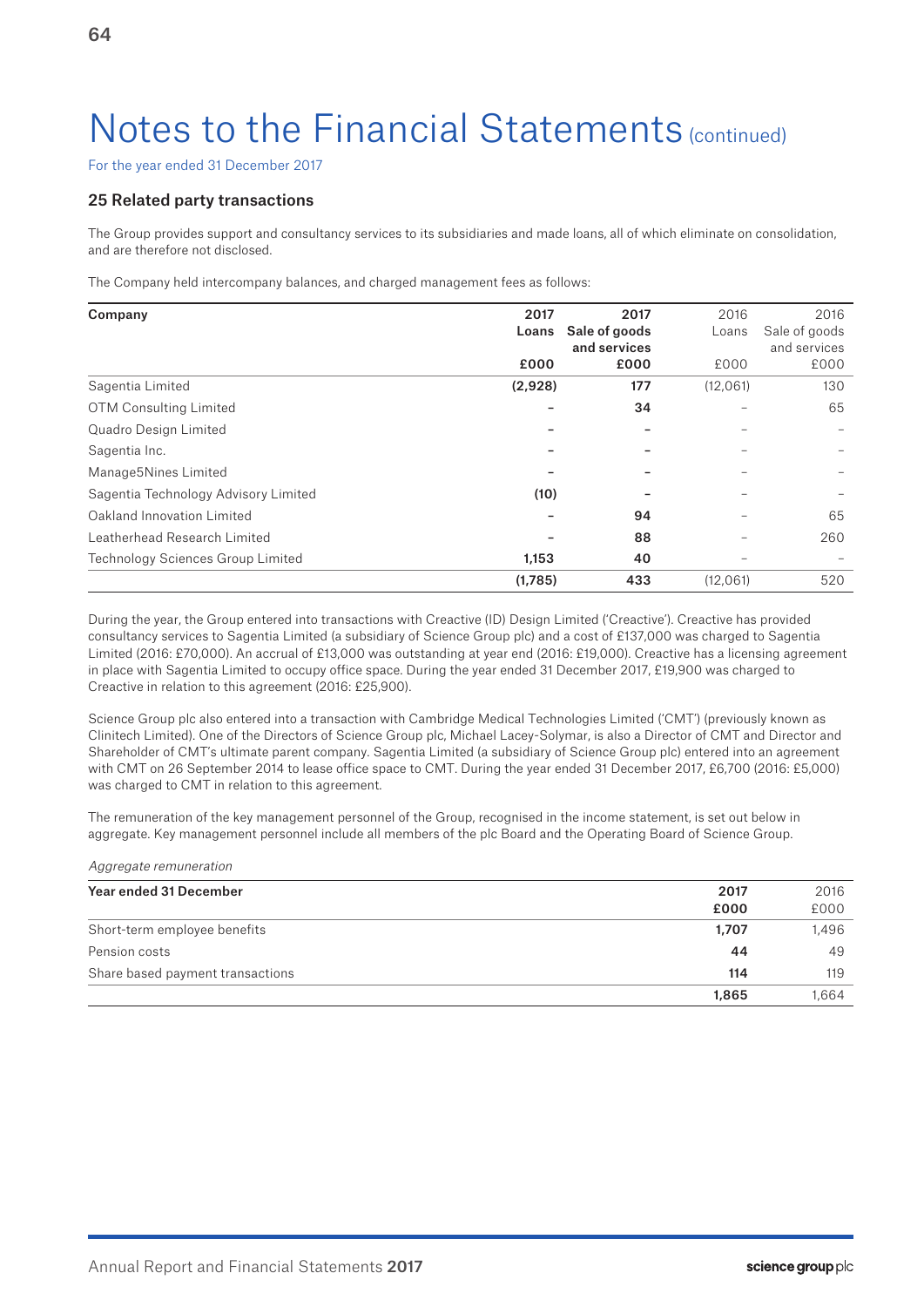For the year ended 31 December 2017

## 26 Critical accounting estimates and judgements

Estimates and judgements are continually evaluated and are based on historical experience and other factors, including expectations of future events that are believed to be reasonable under the circumstances.

Science Group makes estimates and assumptions concerning the future. The resulting accounting estimates will, by definition, seldom equal the related actual results. The estimates and assumptions that have a significant risk of causing a material adjustment to the carrying amounts of assets and liabilities within the next financial year are discussed below.

#### (a) Critical accounting estimate Project accounting

Science Group undertakes a number of consultancy projects where the final price to complete the project may be uncertain. The majority of projects are priced on a time and materials basis and estimates are provided to clients for the agreed scope. Due to the challenging technological nature of the services provided, in some cases the estimates are understated and these are communicated to the client as quickly as practicable. In the unusual event of an overrun, management apply their judgement in assessing time required to complete the projects and the ability to recover the full project costs. Where significant uncertainty exists, income is deferred until costs are recovered or the project is completed.

### Provisions

Provisions have been recognised and management have determined estimates based on the information available. Additional disclosure of these estimates of provisions are included in Note 19.

### (b) Significant accounting judgement

#### Accounting for freehold property at Harston Mill

Science Group owns and maintains the freehold property at Harston Mill for use in the supply of its Core Business services and for administrative purposes.

Whilst there is remaining space on site not required to fulfil these activities, Science Group lets out space to third party tenants. The revenues and costs attributable to this activity are disclosed as third party property income activities within the business segment disclosures. It is not accounted for as an investment property, the reasons being:

- (i) the third party leases include the use of common areas and because of this the areas that are leased to third parties could not be sold separately;
- (ii) the leases normally have notice periods of no more than six months giving Science Group the flexibility to start using the areas if required, i.e. the leased areas are not held for capital appreciation or a return of investment through rental income.

### Acquisition related intangible assets

Science Group uses assumptions in the determination of acquisition related intangibles as disclosed in Note 13 and Note 22. Part of these assumptions are based on existing market conditions and prevailing trends which would impact on valuation of acquisition related intangible assets. Specific assumptions are used in the determination of client retention rates, contributions to earnings before interest and taxation and life span of the intangible asset.

### Impairment testing

The recoverable amounts of cash generating units and individual assets have been determined based on the higher of the value-inuse calculations and fair value less costs to sell. These calculations require the use of estimates and assumptions. It is reasonably possible that the cash flow assumption may change which may then impact our estimations and may then require a material adjustment to the carrying value of intangible and tangible assets.

Science Group reviews and tests the carrying value of assets when events or changes in circumstance suggest that the carrying amount may not be recoverable. Assets are grouped at the lowest level for which identifiable cash flows are largely independent of cash flows of other assets and liabilities. If there are indications that impairment may have occurred, estimates are prepared of expected future cash flows for each group of assets.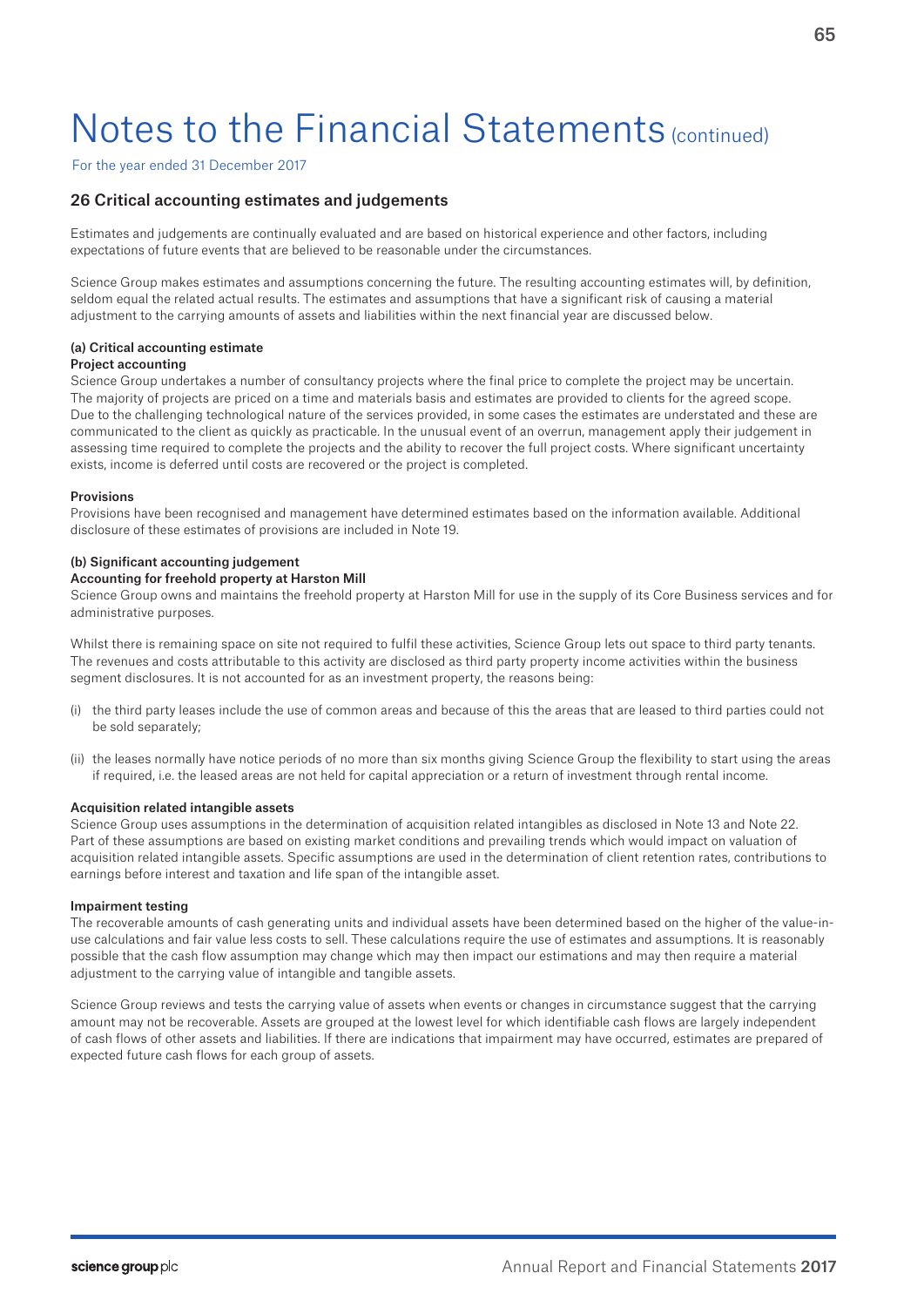For the year ended 31 December 2017

## 26 Critical accounting estimates and judgements (continued)

### Trade receivables and loan and receivables

Science Group assesses its trade receivables and loans and receivables for impairment at the end of each reporting period. In determining whether an impairment loss should be recorded in profit and loss, the group makes judgements as to whether there is observable data indicating a measurable decrease in the estimated future cash flows from a financial asset.

An estimate is made for doubtful receivables based on a review of all outstanding amounts at the year-end. A provision for bad debts are based on the uncertainty that may exist on each receivable outstanding.

The Group assesses its loan receivables and investments for impairment at the end of each reporting period. In determining whether an impairment loss should be recorded in the profit and loss, the group makes judgements as to whether there is observable data indicating a measurable decrease in the estimated future cash flows from the financial asset.

### Taxation

Judgement is required in determining the provision for income taxes due to the complexity of legislation. There are many transactions and calculations for which the ultimate tax determination is uncertain during the ordinary course of business. Science Group recognises liabilities for anticipated tax audit issues based on estimates of whether additional taxes will be due. Where the final tax outcome of these matters is different from the amounts that were initially recorded, such differences will impact the income tax and deferred tax provisions in the period in which such determination is made.

Science Group recognises net future tax benefit related to deferred income tax assets to the extent that it is probable that the deductible temporary differences will reverse in the foreseeable future. Assessing the recoverability of deferred income tax assets requires the company to make significant estimates related to the expectations of future taxable income. Estimates of future taxable income are based on forecast cash flows from operations and the application of existing tax laws in each jurisdiction.

### 27 Post balance sheet events

There are no post balance sheet events to disclose.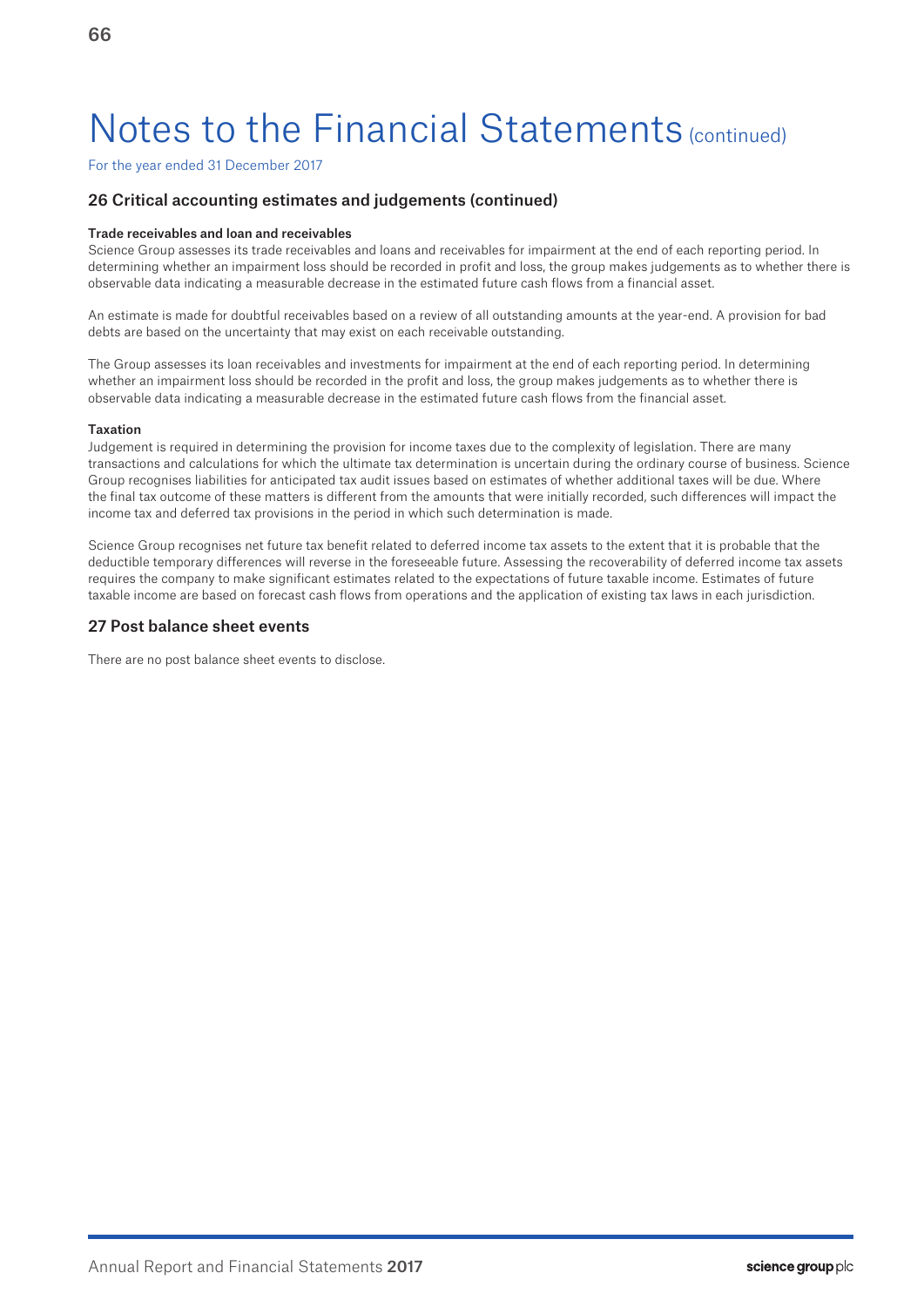# Advisers

### Financial advisers and broker

Numis Securities Limited The London Stock Exchange Building 10 Paternoster Square London EC4M 7LT

### Auditors

KPMG LL P Botanic House 100 Hills Road Cambridge CB2 1AR

### Lawyers

Berwin Leighton Paisner LLP Adelaide House London Bridge London EC4R 9HA

## Website

www.sciencegroup.com

## Registered office

Harston Mill Harston Cambridge CB22 7GG

## Company number

06536543

## Bank

Lloyds Bank plc Endeavour House Chivers Way Histon Cambridge CB24 9ZR

## Registrar

Equiniti Limited Aspect House Spencer Road Lancing West Sussex BN99 6DA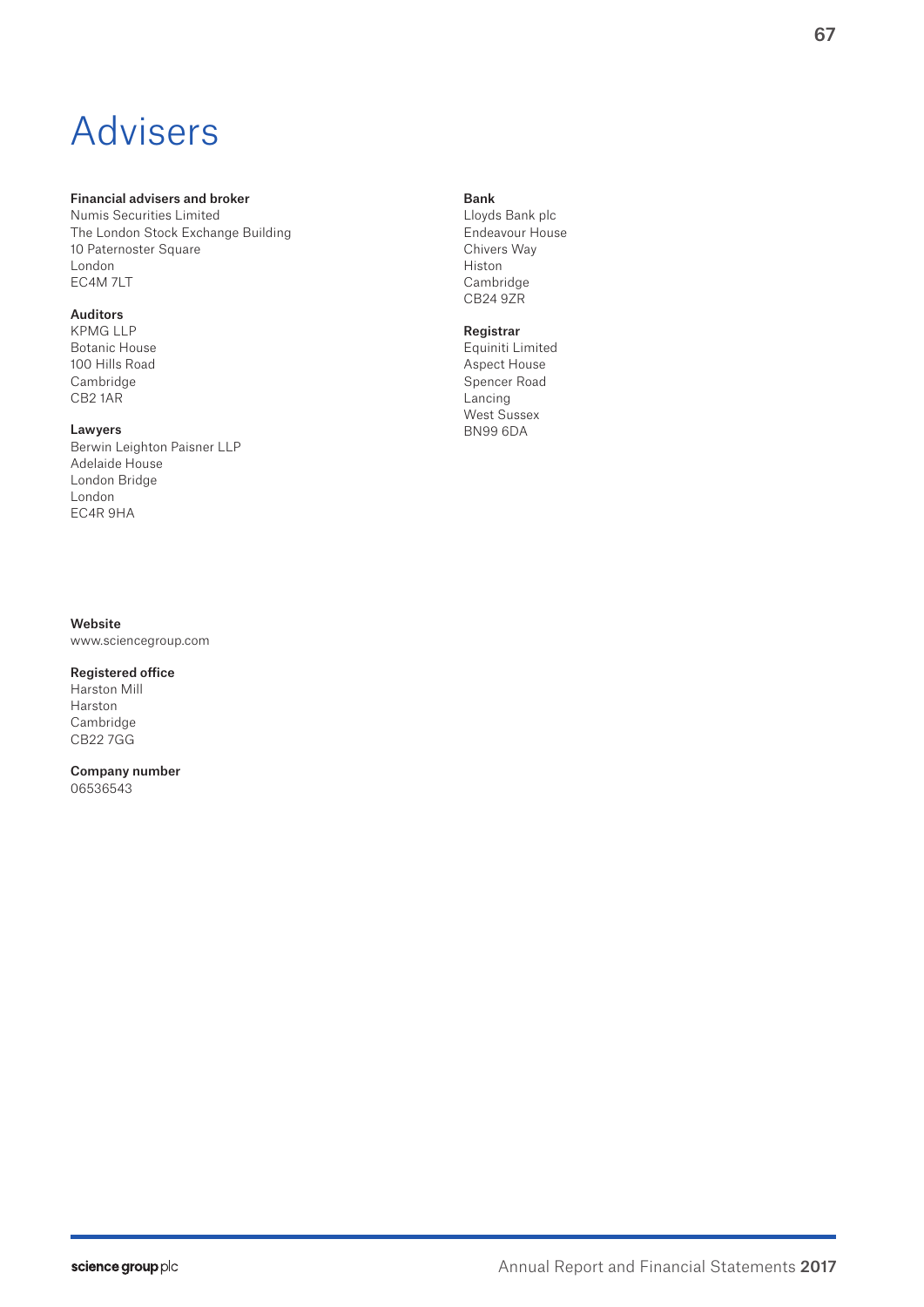## **Notes**